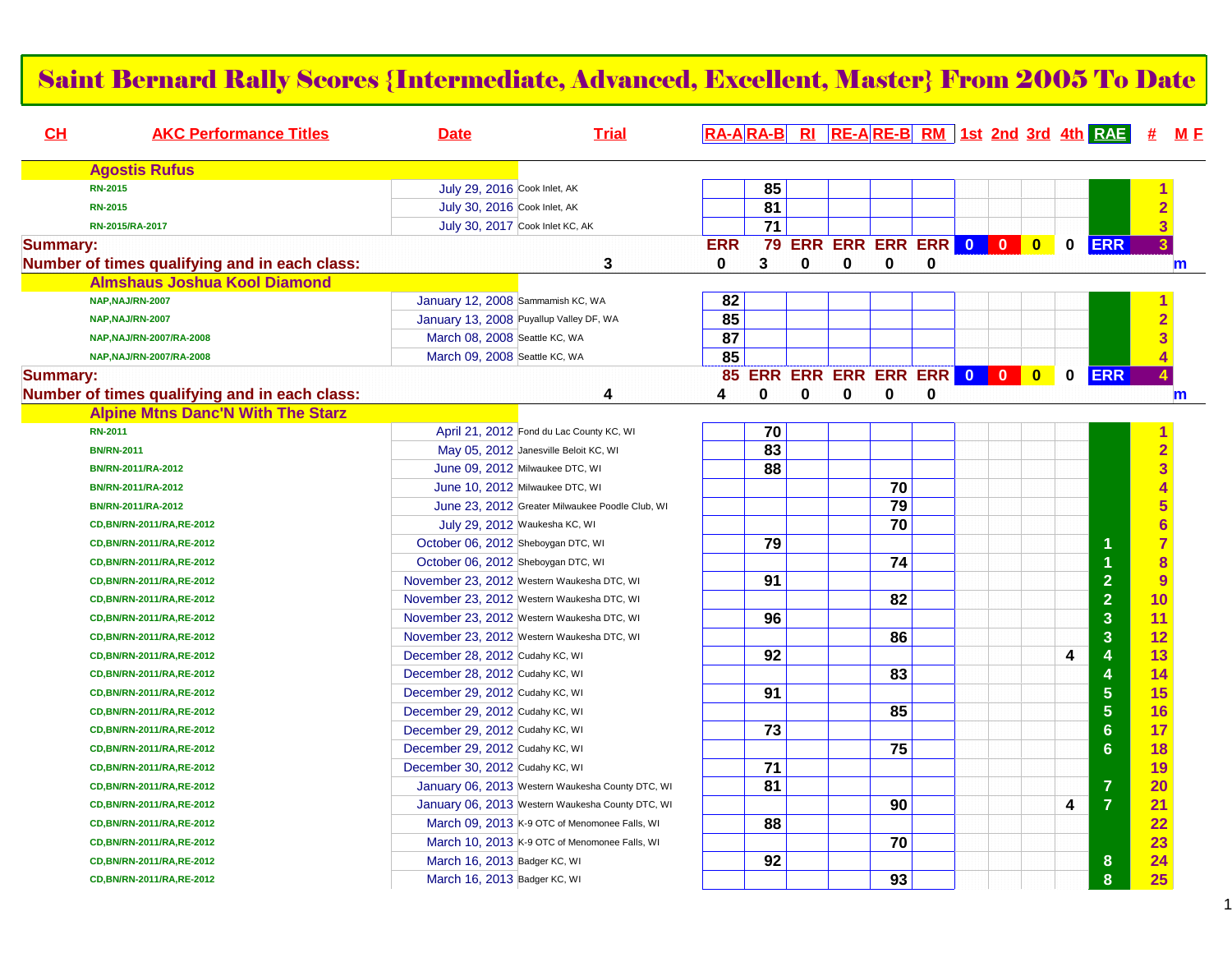**CD,BN/RN-2011/RA,RE-2012CD,BN/RN-2011/RA,RE-2012CD,BN/RN-2011/RA,RE-2012/RAE-2013CD,BN/RN-2011/RA,RE-2012/RAE-2013CD,BN/RN-2011/RA,RE-2012/RAE-2013CD,BN/RN-2011/RA,RE-2012/RAE-2013CD,BN/RN-2011/RA,RE-2012/RAE-2013CD,BN/RN-2011/RA,RE-2012/RAE-2013CD,BN/RN-2011/RA,RE-2012/RAE-2013CD,BN/RN-2011/RA,RE-2012/RAE-2013CD,BN/RN-2011/RA,RE-2012/RAE-2013CD,BN/RN-2011/RA,RE-2012/RAE-2013CD,BN/RN-2011/RA,RE-2012/RAE-2013CD,BN/RN-2011/RA,RE-2012/RAE-2013CD,BN/RN-2011/RA,RE-2012/RAE-2013CD,BN/RN-2011/RA,RE-2012/RAE-2013CD,BN/RN-2011/RA,RE-2012/RAE-2013CD,BN/RN-2011/RA,RE-2012/RAE-2013CD,BN/RN-2011/RA,RE-2012/RAE-2013CD,BN/RN-2011/RA,RE-2012/RAE-2013CD,BN/RN-2011/RA,RE-2012/RAE-2013CD,BN/RN-2011/RA,RE-2012/RAE-2013CD,BN/RN-2011/RA,RE-2012/RAE-2013CD,BN/RN-2011/RA,RE-2012/RAE-2013CD,BN/RN-2011/RA,RE-2012/RAE,RAE2-2013CD,BN/RN-2011/RA,RE-2012/RAE,RAE2-2013CD,BN/RN-2011/RA,RE-2012/RAE,RAE2-2013CD,BN/RN-2011/RA,RE-2012/RAE,RAE2-2013CD,BN/RN-2011/RA,RE-2012/RAE,RAE2-2013CD,BN/RN-2011/RA,RE-2012/RAE,RAE2-2013CD,BN/RN-2011/RA,RE-2012/RAE,RAE2-2013CD,BN/RN-2011/RA,RE-2012/RAE,RAE2-2013CD,BN/RN-2011/RA,RE-2012/RAE,RAE2-2013CD,BN/RN-2011/RA,RE-2012/RAE,RAE2-2013CD,BN/RN-2011/RA,RE-2012/RAE,RAE2-2013CD,BN/RN-2011/RA,RE-2012/RAE,RAE2-2013CD,BN/RN-2011/RA,RE-2012/RAE,RAE2-2013CD,BN/RN-2011/RA,RE-2012/RAE,RAE2-2013CD,BN/RN-2011/RA,RE-2012/RAE,RAE2-2013CD,BN/RN-2011/RA,RE-2012/RAE,RAE2-2013CD,BN/RN-2011/RA,RE-2012/RAE,RAE2-2013CD,BN/RN-2011/RA,RE-2012/RAE,RAE2-2013CD,BN/RN-2011/RA,RE-2012/RAE,RAE2-2013**

### March 22, 2013 Greater Recine KC, WI March 22, 2013 Greater Recine KC, WI March 23, 2013 Greater Recine KC, WI March 23, 2013 Greater Recine KC, WI **March 29, 2013 Lakeland DTC, WI** March 29, 2013 Lakeland DTC, WI **March 29, 2013 Lakeland DTC, WI**  March 29, 2013 Lakeland DTC, WI **93 3 12 33**  April 14, 2013 Cudahy KC, WI **84 13 34**  April 14, 2013 Cudahy KC, WI **89 13 35**  April 14, 2013 Cudahy KC, WI **80 36**  June 08, 2013 Milwaukee DTC, WI **84 14 37**  June 08, 2013 Milwaukee DTC, WI **72 14 38**  June 09, 2013 Milwaukee DTC, WI **73 15 39**  June 09, 2013 Milwaukee DTC, WI **79 15 40** June 23, 2013 Western Waukesha County DTC, WI June 23, 2013 Western Waukesha County DTC, WI **84 16 42 July 26, 2013** Waukesha KC, WI July 26, 2013 Waukesha KC, WI **86 17 44**  July 27, 2013 Waukesha KC, WI **84 45** August 09, 2013 K-9 OTC of Menomonee Falls, WI August 09, 2013 K-9 OTC of Menomonee Falls, WI August 10, 2013 K-9 OTC of Menomonee Falls, WI August 10, 2013 K-9 OTC of Menomonee Falls, WI October 19, 2013 Badger Golden Retriever Club, WI October 19, 2013 Badger Golden Retriever Club, WI October 20, 2013 Badger Golden Retriever Club, WI October 20, 2013 Badger Golden Retriever Club, WI November 27, 2015 Western Waukesha County DTC, WI November 27, 2015 Western Waukesha County DTC, WI November 27, 2015 Western Waukesha County DTC, WI **95 56**  January 09, 2016 Western Waukesha County DTC, WI **88 23 56**  January 09, 2016 Western Waukesha County DTC, WI **86 23 57**  January 10, 2016 Western Waukesha County DTC, WI **93 24 58**  January 10, 2016 Western Waukesha County DTC, WI **78 24 59**  January 16, 2016 Oshkosh KC, WI **94 60** March 12, 2016 K-9 OTC of Menomonee Falls, WI March 12, 2016 K-9 OTC of Menomonee Falls, WI March 13, 2016 K-9 OTC of Menomonee Falls, WI March 13, 2016 K-9 OTC of Menomonee Falls, WI **March 19, 2016 Badger KC, WI**  March 19, 2016 Badger KC, WI **94 27 66** August 12, 2016 K-9 OTC of Menomonee Falls, WI

# **AKC Performance Titles Date Trial RA-A RA-B RI RE-A RE-B RM 1st 2nd 3rd 4th RAE # <sup>M</sup> <sup>F</sup>**

| 96              |                 |                         |                         | 9              | 26 |
|-----------------|-----------------|-------------------------|-------------------------|----------------|----|
|                 | 85              |                         | 4                       | $\overline{9}$ | 27 |
| 84              |                 |                         |                         | 10             | 28 |
|                 | 77              | 3                       |                         | 10             | 29 |
| 97              |                 |                         |                         | 11             | 30 |
|                 | 94              | 3                       |                         | 11             | 31 |
| 90              |                 |                         | 4                       | 12             | 32 |
|                 | 93              | 3                       |                         | 12             | 33 |
| 84              |                 |                         |                         | 13             | 34 |
|                 | 89              |                         |                         | 13             | 35 |
| 80              |                 |                         |                         |                | 36 |
| 84              |                 |                         |                         | 14             | 37 |
|                 | 72              |                         |                         | 14             | 38 |
| $\overline{73}$ |                 |                         |                         | 15             | 39 |
|                 | $\overline{79}$ |                         |                         | 15             | 40 |
| 92              |                 |                         |                         | 16             | 41 |
|                 | 84              |                         |                         | 16             | 42 |
| 92              |                 |                         | 4                       | 17             | 43 |
|                 | 86              |                         |                         | 17             | 44 |
| 84              |                 |                         |                         |                | 45 |
| 87              |                 | 3                       |                         | 18             | 46 |
|                 | 84              |                         | 4                       | 18             | 47 |
| 81              |                 |                         | $\overline{\mathbf{4}}$ | 19             | 48 |
|                 | 78              |                         |                         | 19             | 49 |
| 94              |                 |                         |                         | 20             | 50 |
|                 | 95              | $\overline{\mathbf{3}}$ |                         | 20             | 51 |
| 87              |                 |                         |                         | 21             | 52 |
|                 | $\overline{75}$ |                         |                         | 21             | 53 |
| 81              |                 |                         |                         | 22             | 54 |
|                 | 81              |                         |                         | 22             | 55 |
|                 | $\overline{95}$ |                         |                         |                | 56 |
| 88              |                 |                         |                         | 23             | 56 |
|                 | 86              |                         |                         | 23             | 57 |
| 93              |                 |                         |                         | 24             | 58 |
|                 | 78              |                         |                         | 24             | 59 |
| 94              |                 |                         |                         |                | 60 |
| $\overline{85}$ |                 |                         |                         | 25             | 61 |
|                 | $\overline{72}$ |                         |                         | 25             | 62 |
| 94              |                 |                         |                         | 26             | 63 |
|                 | $\overline{97}$ |                         |                         | 26             | 64 |
| 81              |                 |                         |                         | 27             | 65 |
|                 | 94              |                         |                         | 27             | 66 |
| 95              |                 |                         |                         | 28             | 67 |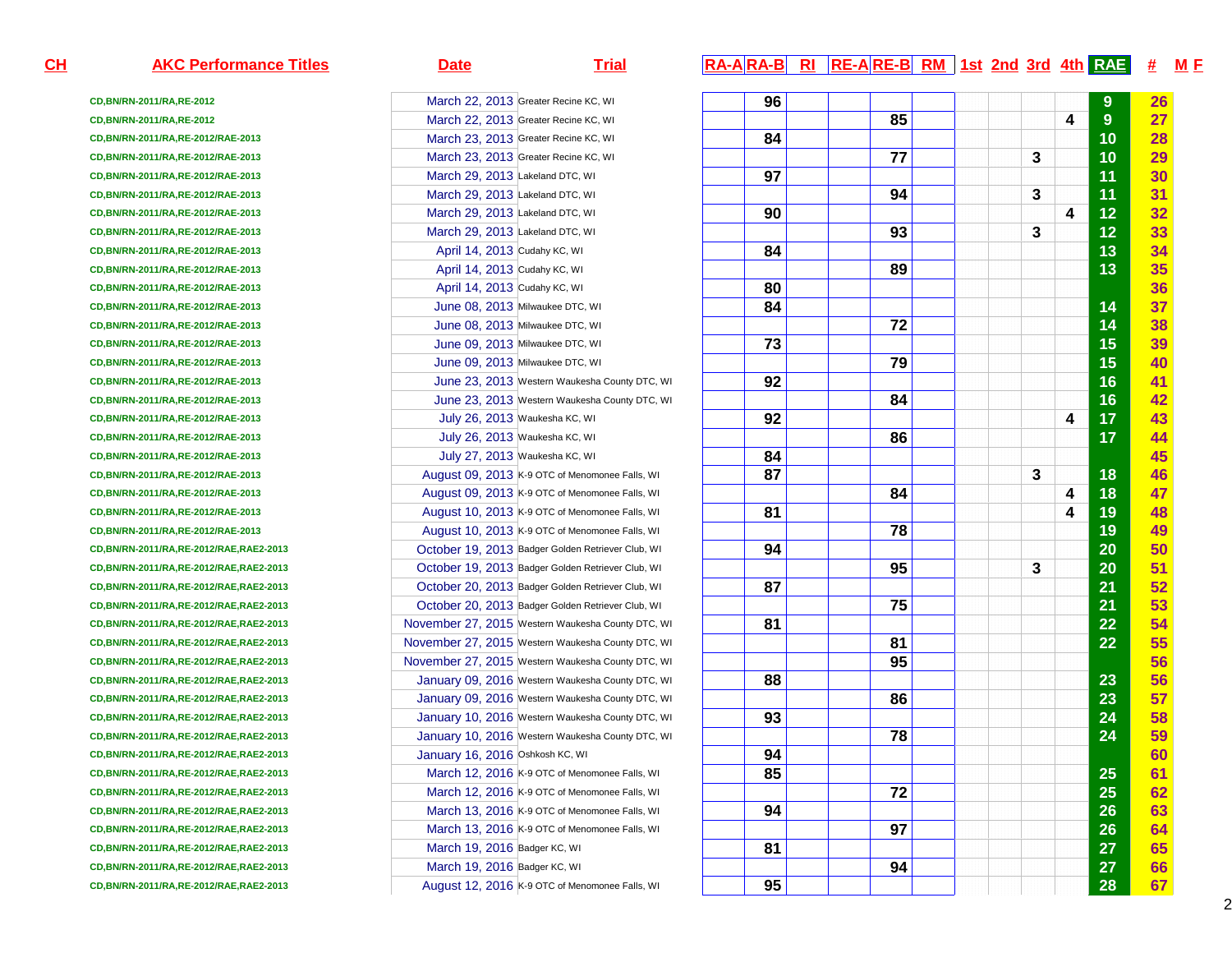| CH                 | <b>AKC Performance Titles</b>                       | <b>Date</b>                          | <b>Trial</b>                                            |            |     |                |   |    |                          |             |              |           |             | RA-ARA-B RI RE-ARE-B RM 1st 2nd 3rd 4th RAE | #                       | M E         |
|--------------------|-----------------------------------------------------|--------------------------------------|---------------------------------------------------------|------------|-----|----------------|---|----|--------------------------|-------------|--------------|-----------|-------------|---------------------------------------------|-------------------------|-------------|
|                    | CD, BN/RN-2011/RA, RE-2012/RAE, RAE2-2013           |                                      | August 12, 2016 K-9 OTC of Menomonee Falls, WI          |            |     |                |   | 84 |                          |             |              |           |             | 28                                          | 68                      |             |
|                    | CD, BN/RN-2011/RA, RE-2012/RAE, RAE2-2013           |                                      | August 13, 2016 K-9 OTC of Menomonee Falls, WI          |            | 84  |                |   |    |                          |             |              |           |             |                                             | 69                      |             |
|                    | CD, BN/RN-2011/RA, RE-2012/RAE, RAE2-2013           |                                      | November 25, 2016 Western Waukesha County DTC, WI       |            | 85  |                |   |    |                          |             |              |           |             | 29                                          | 70                      |             |
|                    | CD, BN/RN-2011/RA, RE-2012/RAE, RAE2-2013           |                                      | November 25, 2016 Western Waukesha County DTC, WI       |            |     |                |   | 85 |                          |             |              |           |             | 29                                          | 71                      |             |
|                    | CD, BN/RN-2011/RA, RE-2012/RAE, RAE2-2013/RAE3-2016 |                                      | November 25, 2016 Western Waukesha County DTC, WI       |            | 84  |                |   |    |                          |             |              |           |             | 30                                          | 72                      |             |
|                    | CD, BN/RN-2011/RA, RE-2012/RAE, RAE2-2013/RAE3-2016 |                                      | November 25, 2016 Western Waukesha County DTC, WI       |            |     |                |   | 87 |                          |             |              |           |             | 30                                          | 73                      |             |
|                    | CD, BN/RN-2011/RA, RE-2012/RAE, RAE2-2013/RAE3-2016 |                                      | March 11, 2017 K-9 OTC of Menomonee Falls, WI           |            | 80  |                |   |    |                          |             |              |           |             | 31                                          | 74                      |             |
|                    | CD, BN/RN-2011/RA, RE-2012/RAE, RAE2-2013/RAE3-2016 |                                      | March 11, 2017 K-9 OTC of Menomonee Falls, WI           |            |     |                |   | 79 |                          |             |              |           |             | 31                                          | 75                      |             |
|                    | CD, BN/RN-2011/RA, RE-2012/RAE, RAE2-2013/RAE3-2016 |                                      | March 12, 2017 K-9 OTC of Menomonee Falls, WI           |            | 72  |                |   |    |                          |             |              |           |             |                                             |                         |             |
| <b>Summary:</b>    |                                                     |                                      |                                                         | <b>ERR</b> | 86  | <b>ERR ERR</b> |   |    | 83 ERR 0 0 5 7           |             |              |           |             | 31                                          | 76                      |             |
|                    | Number of times qualifying and in each class:       |                                      | 77                                                      | 0          | 41  | 0              | 0 | 36 | 0                        |             |              |           |             |                                             |                         | $\mathbf m$ |
|                    | 2006-CHAlta Vistas Highhope Vkings Row              |                                      |                                                         |            |     |                |   |    |                          |             |              |           |             |                                             |                         |             |
| 2006-CH CD/RN-2006 |                                                     |                                      | June 27, 2009 Lost Coast KC of CA, CA                   |            | 70  |                |   |    |                          |             |              |           |             |                                             |                         |             |
| 2006-CH CD/RN-2006 |                                                     |                                      | June 28, 2009 Lost Coast KC of CA, CA                   |            | 74  |                |   |    |                          |             |              |           |             |                                             |                         |             |
|                    | 2006-CH CD/RN-2006/RA-2009                          | July 19, 2009 Portland KC, OR        |                                                         |            | 93  |                |   |    |                          |             |              |           |             |                                             | $\overline{\mathbf{3}}$ |             |
| <b>Summary:</b>    |                                                     |                                      |                                                         | <b>ERR</b> |     |                |   |    | 79 ERR ERR ERR ERR 0 0 0 |             |              |           | $\mathbf 0$ | <b>ERR</b>                                  |                         |             |
|                    | Number of times qualifying and in each class:       |                                      | 3                                                       | 0          | 3   | 0              | 0 | 0  | 0                        |             |              |           |             |                                             |                         |             |
|                    | 2001-CHBernegardens Payback                         |                                      |                                                         |            |     |                |   |    |                          |             |              |           |             |                                             |                         |             |
| 2001-CH CD/RN-2007 |                                                     |                                      | June 28, 2008 Lost Coast KC of CA, CA                   |            | 92  |                |   |    |                          |             |              |           | 4           |                                             |                         |             |
| 2001-CH CD/RN-2007 |                                                     | July 05, 2008 Coos KC, OR            |                                                         |            | 86  |                |   |    |                          |             | 2            |           |             |                                             |                         |             |
|                    | 2001-CH CD/RN-2007/RA-2008                          | July 06, 2008 Coos KC, OR            |                                                         |            | 84  |                |   |    |                          | $\mathbf 1$ |              |           |             |                                             | 3                       |             |
| <b>Summary:</b>    |                                                     |                                      |                                                         | <b>ERR</b> | 87  |                |   |    | ERR ERR ERR ERR 1 1      |             |              | $\bullet$ | $\mathbf 1$ | <b>ERR</b>                                  |                         |             |
|                    | Number of times qualifying and in each class:       |                                      | 3                                                       | 0          | 3   | 0              | 0 | 0  | 0                        |             |              |           |             |                                             |                         |             |
|                    | <b>Blue Collar Once To Every Woman</b>              |                                      |                                                         |            |     |                |   |    |                          |             |              |           |             |                                             |                         |             |
|                    | <b>BN,CGC/RN-2015</b>                               | October 11, 2015 Sooner State KC, OK |                                                         |            | 95  |                |   |    |                          |             | 2            |           |             |                                             | 1                       |             |
|                    | <b>BN,CGC/RN-2015</b>                               |                                      | October 16, 2015 Springfield MO DTC, OK                 |            | 85  |                |   |    |                          |             |              |           | 4           |                                             | $\overline{\mathbf{2}}$ |             |
|                    | BN,CGC/RN,RA-2015                                   |                                      | October 17, 2015 Springfield MO DTC, OK                 |            | 93  |                |   |    |                          |             |              |           |             |                                             | 3                       |             |
|                    | BN,CGC/RN,RA-2015                                   |                                      | October 18, 2015 Springfield MO DTC, OK                 |            | 96  |                |   |    |                          |             |              |           | 4           |                                             |                         |             |
|                    | BN,CGC/RN,RA-2015                                   | October 23, 2015 Tulsa DTC, OK       |                                                         |            | 100 |                |   |    |                          |             | $\mathbf{2}$ |           |             |                                             | 5                       |             |
|                    | BN,CGC/RN,RA-2015                                   | October 23, 2015 Tulsa DTC, OK       |                                                         |            | 99  |                |   |    |                          |             |              |           | 4           |                                             | $6\phantom{1}6$         |             |
|                    | BN,CGC/RN,RA-2015                                   |                                      | August 05, 2016 Springfield MO DTC, OK                  |            |     |                |   | 88 |                          |             | $\mathbf{2}$ |           |             |                                             |                         |             |
|                    | BN,CGC/RN,RA-2015                                   |                                      | August 06, 2016 Springfield MO DTC, OK                  |            |     |                |   | 86 |                          |             |              |           | 4           |                                             | 8                       |             |
|                    | BN, CGC/RN, RA-2015/RE-2016                         |                                      | August 07, 2016 Springfield MO DTC, OK                  |            |     |                |   | 89 |                          | 1           |              |           |             |                                             | 9                       |             |
|                    | BN, CGC/RN, RA-2015/RE-2016                         |                                      | August 07, 2016 Springfield MO DTC, OK                  |            |     |                |   | 79 |                          |             | $\mathbf{2}$ |           |             |                                             | 10                      |             |
|                    | BN, CGC/RN, RA-2015/RE-2016                         |                                      | December 04, 2016 Miniature American Shepherd of US, OK |            | 98  |                |   |    |                          |             |              |           |             |                                             | 11                      |             |
|                    | BN,CGC/RN,RA-2015/RE-2016                           |                                      | December 04, 2016 Miniature American Shepherd of US, OK |            |     |                |   | 99 |                          |             | $\mathbf{2}$ |           |             |                                             | 12                      |             |
|                    | BN,CGC/RN,RA-2015/RE-2016                           |                                      | December 04, 2016 Miniature American Shepherd of US, OK |            | 100 |                |   |    |                          | 1           |              |           |             | $\overline{2}$                              | 13                      |             |
|                    | BN,CGC/RN,RA-2015/RE-2016                           |                                      | December 04, 2016 Miniature American Shepherd of US, OK |            |     |                |   | 99 |                          |             | $\mathbf{2}$ |           |             | $\overline{2}$                              | 14                      |             |
|                    | CD, BN, GN, CGC/RN, RA-2015/RE-2016                 |                                      | April 01, 2017 Oklahoma City OTC, OK                    |            | 97  |                |   |    |                          |             |              |           | 4           | $\mathbf{3}$                                | 15                      |             |
|                    | CD, BN, GN, CGC/RN, RA-2015/RE-2016                 |                                      | April 01, 2017 Oklahoma City OTC, OK                    |            |     |                |   | 97 |                          |             |              | 3         |             | $\mathbf{3}$                                | 16                      |             |
|                    | CD, BN, GN, CGC/RN, RA-2015/RE-2016                 |                                      | April 01, 2017 Oklahoma City OTC, OK                    |            | 98  |                |   |    |                          |             |              | 3         |             | 4                                           | 17                      |             |
|                    | CD, BN, GN, CGC/RN, RA-2015/RE-2016                 |                                      | April 01, 2017 Oklahoma City OTC, OK                    |            |     |                |   | 98 |                          |             |              | 3         |             | 4                                           | 18                      |             |
|                    | CD, BN, GN, CGC/RN, RA-2015/RE-2016                 |                                      | April 02, 2017 Oklahoma City OTC, OK                    |            | 90  |                |   |    |                          |             |              |           |             | $5\phantom{.0}$                             | 19                      |             |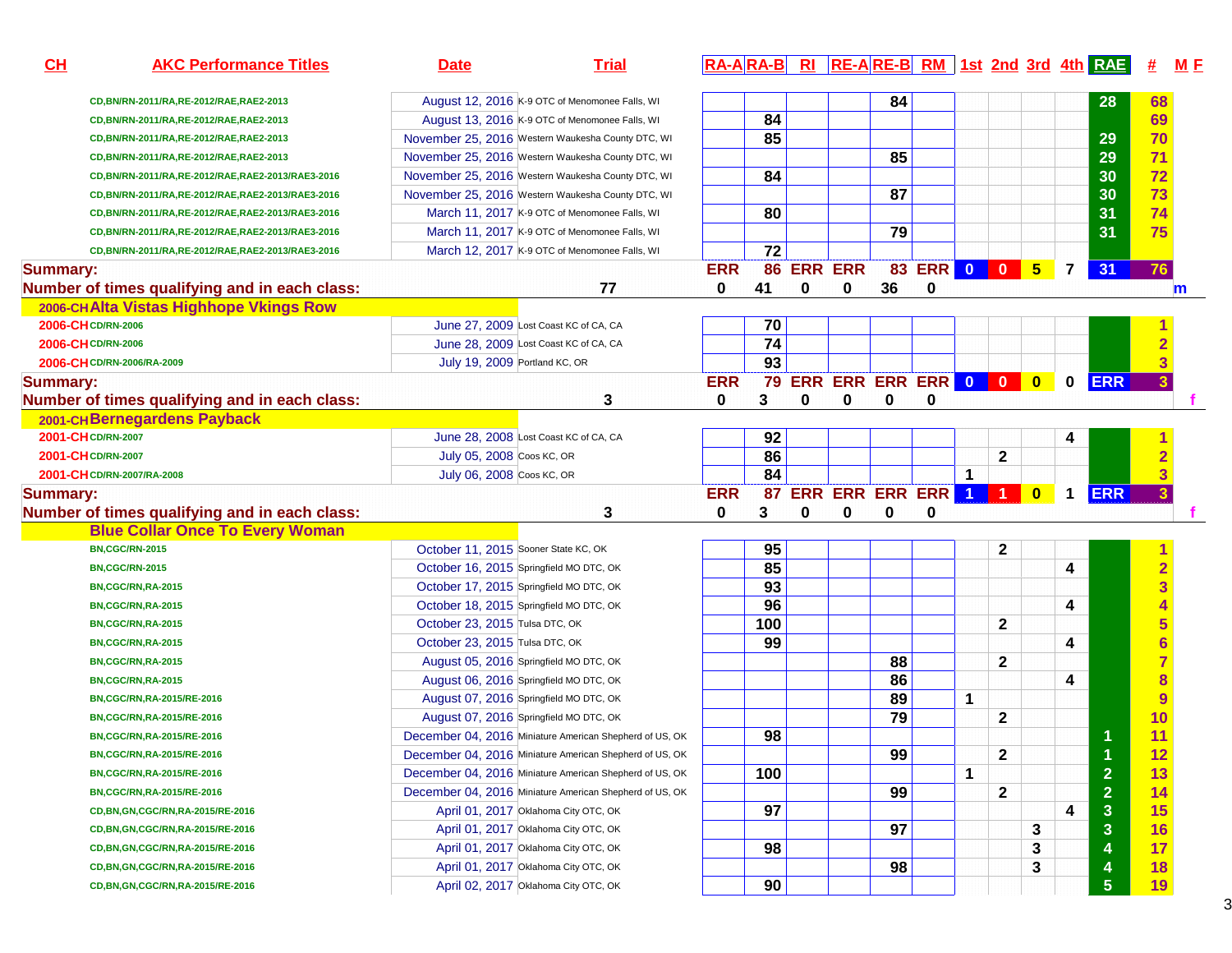| CD, BN, GN, CGC/RN, RA-2015/RE-2016                             |                                | April 02, 2017 Oklahoma City OTC, OK           |
|-----------------------------------------------------------------|--------------------------------|------------------------------------------------|
| CD, BN, GN, CGC/RN, RA-2015/RE-2016                             | April 07, 2017 Tulsa DTC, OK   |                                                |
| CD, BN, GN, CGC/RN, RA-2015/RE-2016                             | April 07, 2017 Tulsa DTC, OK   |                                                |
| CD, BN, GN, CGC/RN, RA-2015/RE-2016                             | April 07, 2017 Tulsa DTC, OK   |                                                |
| CD, BN, GN, CGC/RN, RA-2015/RE-2016                             | April 07, 2017 Tulsa DTC, OK   |                                                |
| CD, BN, GN, CGC/RN, RA-2015/RE-2016                             |                                | April 22, 2017 Kay-9 DTC of Ponca City, OK     |
| CD, BN, GN, CGC/RN, RA-2015/RE-2016                             |                                | April 22, 2017 Kay-9 DTC of Ponca City, OK     |
| CD, BN, GN, CGC/RN, RA-2015/RE-2016                             |                                | April 23, 2017 Kay-9 DTC of Ponca City, OK     |
| CD, BN, GN, CGC/RN, RA-2015/RE-2016                             |                                | April 23, 2017 Kay-9 DTC of Ponca City, OK     |
| CD, BN, GN, CGC/RN, RA-2015/RE-2016/RAE-2017                    | October 27, 2017 Tulsa DTC, OK |                                                |
| CD, BN, GN, CGC/RN, RA-2015/RE-2016/RAE-2017                    | October 27, 2017 Tulsa DTC, OK |                                                |
| CD, BN, GN, CGC/RN, RA-2015/RE-2016/RAE-2017                    | October 27, 2017 Tulsa DTC, OK |                                                |
| CD, BN, GN, CGC/RN, RA-2015/RE-2016/RAE-2017                    | October 27, 2017 Tulsa DTC, OK |                                                |
| CD, BN, GN, CGC, FDC/RN, RA-2015/RE-2016/RAE-2017               |                                | March 31, 2018 Oklahoma City OTC, OK           |
| CD, BN, GN, CGC, FDC/RN, RA-2015/RE-2016/RAE-2017               |                                | March 31, 2018 Oklahoma City OTC, OK           |
| CD, BN, GN, CGC, FDC/RN, RA-2015/RE-2016/RAE-2017               |                                | March 31, 2018 Oklahoma City OTC, OK           |
| CD, BN, GN, CGC, FDC/RN, RA-2015/RE-2016/RAE-2017               |                                | March 31, 2018 Oklahoma City OTC, OK           |
| CD, BN, GN, CGC, FDC/RN, RA-2015/RE-2016/RAE-2017               |                                | March 31, 2018 Oklahoma City OTC, OK           |
| CD, BN, GN, CGC, FDC/RN, RA-2015/RE-2016/RAE-2017               |                                | March 31, 2018 Oklahoma City OTC, OK           |
| CD, BN, GN, CGC, FDC/RN, RA-2015/RE-2016/RAE-2017               |                                | April 01, 2018 Oklahoma City OTC, OK           |
| CD, BN, GN, CGC, FDC/RN, RA-2015/RE-2016/RAE-2017               |                                | April 01, 2018 Oklahoma City OTC, OK           |
| CD, BN, GN, CGC, FDC/RN, RA-2015/RE-2016/RAE-2017               |                                | April 01, 2018 Oklahoma City OTC, OK           |
| CD, BN, GN, CGC, FDC/RN, RA-2015/RE-2016/RAE-2017               | April 06, 2018 Tulsa DTC, OK   |                                                |
| CD, BN, GN, CGC, FDC/RN, RA-2015/RE-2016/RAE-2017               | April 06, 2018 Tulsa DTC, OK   |                                                |
| CD, BN, GN, CGC, FDC/RN, RA-2015/RE-2016/RAE-2017               | April 06, 2018 Tulsa DTC, OK   |                                                |
| CD, BN, GN, CGC, FDC/RN, RA-2015/RE-2016/RAE-2017               | April 06, 2018 Tulsa DTC, OK   |                                                |
| CD, BN, GN, CGC, FDC/RN, RA-2015/RE-2016/RAE-2017               | April 06, 2018 Tulsa DTC, OK   |                                                |
| CD, BN, GN, CGC, FDC/RN, RA-2015/RE-2016/RAE-2017               | April 06, 2018 Tulsa DTC, OK   |                                                |
| CD, BN, GN, CGC, FDC/RN, RA-2015/RE-2016/RAE-2017               |                                | April 21, 2018 Kay-9 DTC of Ponca City, OK     |
| CD, BN, GN, CGC, FDC/RN, RA-2015/RE-2016/RAE-2017               |                                | April 21, 2018 Kay-9 DTC of Ponca City, OK     |
| CD, BN, GN, CGC, FDC/RN, RA-2015/RE-2016/RAE-2017               |                                | April 21, 2018 Kay-9 DTC of Ponca City, OK     |
| CD, BN, GN, CGC, FDC/RN, RA-2015/RE-2016/RAE-2017               |                                | April 22, 2018 Kay-9 DTC of Ponca City, OK     |
| CD, BN, GN, CGC, FDC/RN, RA-2015/RE-2016/RAE-2017               |                                | April 22, 2018 Kay-9 DTC of Ponca City, OK     |
| CD, BN, GN, CGC, FDC/RN, RA-2015/RE-2016/RAE-2017               |                                | April 22, 2018 Kay-9 DTC of Ponca City, OK     |
| CD, BN, GN, CGC, FDC/RN, RA-2015/RE-2016/RAE-2017               |                                | August 03, 2018 Springfield MO DTC, MO         |
| CD, BN, GN, CGC, FDC/RN, RA-2015/RE-2016/RAE-2017               |                                | August 04, 2018 Springfield MO DTC, MO         |
| CD, BN, GN, CGC, FDC/RN, RA-2015/RE-2016/RAE-2017/RM-2018       |                                | August 05, 2018 Springfield MO DTC, MO         |
| CD, BN, GN, CGC, FDC/RN, RA-2015/RE-2016/RAE-2017/RM-2018       |                                | September 17, 2018 SBC of America Regional, OR |
| CD, BN, GN, CGC, FDC/RN, RA-2015/RE-2016/RAE-2017/RM-2018       |                                | September 17, 2018 SBC of America Regional, OR |
| CD, BN, GN, CGC, FDC/RN, RA-2015/RE-2016/RAE-2017/RM-2018       |                                | September 17, 2018 SBC of America Regional, OR |
| CD, BN, GN, CGC, FDC/RN, RA-2015/RE-2016/RAE-2017/RM, RAE2-2018 |                                | September 18, 2018 SBC of America Regional, OR |
| CD, BN, GN, CGC, FDC/RN, RA-2015/RE-2016/RAE-2017/RM, RAE2-2018 |                                | September 18, 2018 SBC of America Regional, OR |
| CD, BN, GN, CGC, FDC/RN, RA-2015/RE-2016/RAE-2017/RM, RAE2-2018 |                                | September 18, 2018 SBC of America Regional, OR |

# **AKC Performance Titles Date Trial RA-A RA-B RI RE-A RE-B RM 1st 2nd 3rd 4th RAE # <sup>M</sup> <sup>F</sup>**

| y OTC, OK       |     | 100 |    | 1              |                         |   |   | 5              | 20 <sub>2</sub> |
|-----------------|-----|-----|----|----------------|-------------------------|---|---|----------------|-----------------|
| Κ               | 99  |     |    |                |                         |   | 4 | $6\phantom{a}$ | 21              |
| Κ               |     | 99  |    |                |                         |   | 4 | $6\phantom{a}$ | 22              |
| Κ               | 99  |     |    |                | $\mathbf 2$             |   |   | $\overline{7}$ | 23              |
| Κ               |     | 99  |    |                | $\mathbf{2}$            |   |   | $\overline{7}$ | 24              |
| Ponca City, OK  | 98  |     |    |                | $\overline{2}$          |   |   | 8              | 25              |
| Ponca City, OK  |     | 100 |    | 1              |                         |   |   | 8              | 26              |
| Ponca City, OK  | 99  |     |    | 1              |                         |   |   | 9              | 27              |
| Ponca City, OK  |     | 99  |    | 1              |                         |   |   | 9              | 28              |
| Κ               | 98  |     |    |                |                         |   |   | 10             | 29              |
| Κ               |     | 98  |    |                |                         |   |   | 10             | 30              |
| Κ               | 98  |     |    |                |                         |   |   | 11             | 31              |
| Κ               |     | 98  |    |                |                         |   |   | 11             | 32              |
| y OTC, OK       | 98  |     |    |                | $\mathbf{2}$            |   |   | 12             | 34 <sup>°</sup> |
| y OTC, OK       |     | 99  |    |                | $\mathbf 2$             |   |   | 12             | 35 <sub>5</sub> |
| y OTC, OK       |     |     | 96 |                |                         |   | 4 |                | 36              |
| y OTC, OK       | 97  |     |    |                | $\overline{\mathbf{2}}$ |   |   | 13             | 37              |
| y OTC, OK       |     | 97  |    |                |                         | 3 |   | 13             | 38              |
| y OTC, OK       |     |     | 79 |                |                         |   | 4 |                | 39              |
| y OTC, OK       | 100 |     |    |                |                         |   | 4 | 14             | 40              |
| y OTC, OK       |     | 98  |    |                |                         | 3 |   | 14             | 41              |
| y OTC, OK       |     |     | 89 |                |                         |   | 4 |                | 42              |
| Κ               | 100 |     |    |                |                         |   | 4 | 15             | 43              |
| Κ               |     | 94  |    |                |                         |   |   | 15             | 44              |
| Κ               |     |     | 86 |                |                         |   | 4 |                | 45              |
| Κ               | 96  |     |    |                |                         |   |   | 16             | 46              |
| Κ               |     | 93  |    |                |                         |   |   | 16             | 47              |
| Κ               |     |     | 81 |                |                         |   |   |                | 48              |
| Ponca City, OK  | 100 |     |    | 1              |                         |   |   | 17             | 49              |
| Ponca City, OK  |     | 97  |    | 1              |                         |   |   | 17             | 50              |
| Ponca City, OK  |     |     | 92 | 1              |                         |   |   |                | 51              |
| Ponca City, OK  | 100 |     |    | 1              |                         |   |   | 18             | 52              |
| Ponca City, OK  |     | 95  |    | 1              |                         |   |   | 18             | 53              |
| Ponca City, OK  |     |     | 95 | 1              |                         |   |   |                | 54              |
| O DTC, MO       |     |     | 97 | 1              |                         |   |   |                | 55              |
| O DTC, MO       |     |     | 88 |                | $\mathbf 2$             |   |   |                | 56              |
| O DTC, MO       |     |     | 81 |                |                         | 3 |   |                | 57              |
| ca Regional, OR | 78  |     |    | 1              |                         |   |   | 19             | 58              |
| ca Regional, OR |     | 99  |    | $\overline{1}$ |                         |   |   | 19             | 59              |
| ca Regional, OR |     |     | 86 | 1              |                         |   |   |                | 60              |
| ca Regional, OR | 97  |     |    | 1              |                         |   |   | 20             | 61              |
| ca Regional, OR |     | 95  |    | 1              |                         |   |   | 20             | 62              |
| ca Regional, OR |     |     | 94 | 1              |                         |   |   |                | 63              |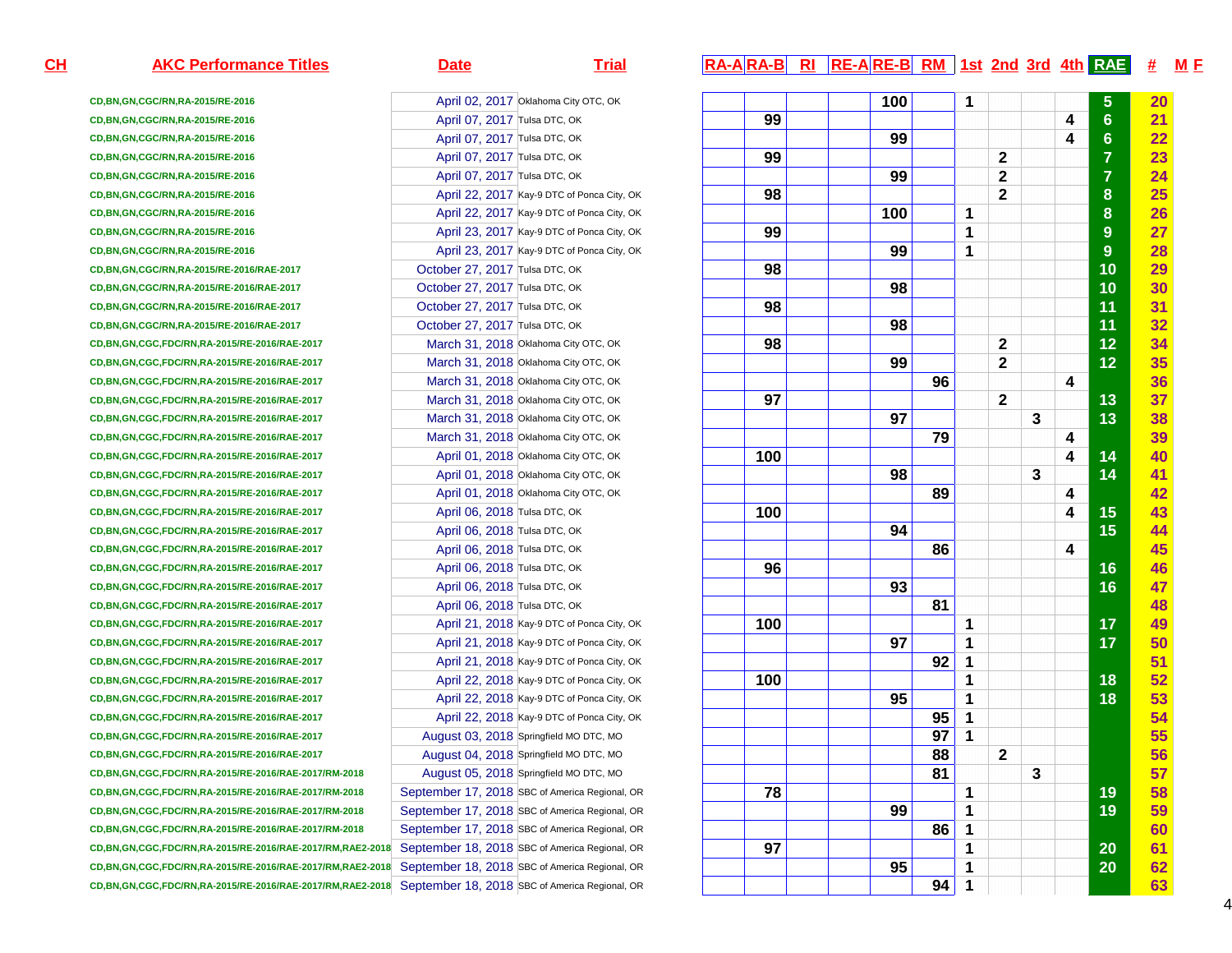| CL              | <b>AKC Performance Titles</b>                                                        | <b>Date</b>                                       | <b>Trial</b> |                 | $RA-A$ $RA-B$   |               |                |                 |                                 |                     |                                                                    |                |          | $R1$ $R2 - A$ $R3 - B$ $R1$ $R1$ $R2 - B$ $R1$ $R3 - B$ $R1$ $R4$ $R1$ $R1$ $R1$ |            | M E          |
|-----------------|--------------------------------------------------------------------------------------|---------------------------------------------------|--------------|-----------------|-----------------|---------------|----------------|-----------------|---------------------------------|---------------------|--------------------------------------------------------------------|----------------|----------|----------------------------------------------------------------------------------|------------|--------------|
|                 | CD, BN, GN, CGC, FDC/RN, RA-2015/RE-2016/RAE-2017/RM, RAE2-2018                      | September 20, 2018 SBC of America #80/45/14 OR    |              |                 | 96              |               |                |                 |                                 |                     |                                                                    |                |          | 21                                                                               | 64         |              |
|                 | CD,BN,GN,CGC,FDC/RN,RA-2015/RE-2016/RAE-2017/RM,RAE2-2018                            | September 20, 2018 SBC of America #80/45/14 OR    |              |                 |                 |               |                | $\overline{97}$ |                                 | 1                   |                                                                    |                |          | 21                                                                               | 65         |              |
|                 | CD, BN, GN, CGC, FDC/RN, RA-2015/RE-2016/RAE-2017/RM, RAE2-2018                      | September 20, 2018 SBC of America #80/45/14 OR    |              |                 |                 |               |                |                 | 75                              | $\mathbf{1}$        |                                                                    |                |          |                                                                                  | 66         |              |
| <b>Summary:</b> |                                                                                      |                                                   |              | <b>ERR</b>      | 96              |               | <b>ERR ERR</b> | 96              |                                 | 88 22 13 6          |                                                                    |                |          | $13$ 21                                                                          | 65         |              |
|                 | Number of times qualifying and in each class:                                        |                                                   | 65           | 0               | 27              | 0             | 0              | 25              | 13                              |                     |                                                                    |                |          |                                                                                  |            | $\mathbf{m}$ |
|                 | <b>Brandau Ridge Takn A Walk Thru Ur Heart</b>                                       |                                                   |              |                 |                 |               |                |                 |                                 |                     |                                                                    |                |          |                                                                                  |            |              |
|                 | RN NAP OJP SWAE SCM SIE SHDN TKI CGC                                                 | June 04, 2021 AKC Virtual Rally                   |              |                 |                 | 81            |                |                 |                                 |                     |                                                                    |                |          |                                                                                  |            |              |
|                 | RN NAP OJP SWAE SCM SIE SHDN TKI CGC                                                 | June 04, 2021 AKC Virtual Rally                   |              |                 |                 | 82            |                |                 |                                 |                     |                                                                    |                |          |                                                                                  |            |              |
|                 | <b>RN RI NAP OJP SWAE SCM SIE SHDN TKI CGC</b>                                       | June 18, 2021 AKC Virtual Rally                   |              |                 |                 | 94            |                |                 |                                 |                     |                                                                    |                |          |                                                                                  |            |              |
| <b>Summary:</b> |                                                                                      |                                                   |              | <b>ERR ERR</b>  |                 |               |                |                 | <b>86 ERR ERR ERR 0</b>         |                     | $\overline{\mathbf{0}}$                                            | $\mathbf{0}$   | $\bf{0}$ | <b>ERR</b>                                                                       |            |              |
|                 |                                                                                      |                                                   | 3            | 0               | 0               | 3             | $\bf{0}$       | 0               | $\bf{0}$                        |                     |                                                                    |                |          |                                                                                  |            |              |
|                 | Number of times qualifying and in each class:<br><b>Cache Retreat-Sky Walker H-N</b> |                                                   |              |                 |                 |               |                |                 |                                 |                     |                                                                    |                |          |                                                                                  |            |              |
|                 | <b>ThD,CGC,RN-2012</b>                                                               |                                                   |              | 82              |                 |               |                |                 |                                 |                     |                                                                    |                |          |                                                                                  |            |              |
|                 |                                                                                      | July 20, 2013 Central Indiana Shetland, IN        |              | 84              |                 |               |                |                 |                                 |                     |                                                                    | 3              |          |                                                                                  |            |              |
|                 | <b>ThD,CGC,RN-2012</b>                                                               | September 21, 2013 KC of Columbus, IN             |              |                 |                 |               |                |                 |                                 |                     |                                                                    | 3              |          |                                                                                  |            |              |
|                 | ThD,CGC,RN-2012/RA-2013                                                              | September 22, 2013 KC of Columbus, IN             |              | 81              |                 |               |                |                 | <b>82 ERR ERR ERR ERR ERR</b>   | 1<br>$\overline{1}$ | $\mathbf{0}$                                                       |                |          |                                                                                  |            |              |
| <b>Summary:</b> |                                                                                      |                                                   |              |                 |                 |               |                |                 |                                 |                     |                                                                    | $\overline{2}$ | $\bf{0}$ | <b>ERR</b>                                                                       |            |              |
|                 | Number of times qualifying and in each class:                                        |                                                   | 3            | 3               | 0               | 0             | $\bf{0}$       | 0               | 0                               |                     |                                                                    |                |          |                                                                                  |            |              |
|                 | <b>Clementine Rose</b>                                                               |                                                   |              |                 |                 |               |                |                 |                                 |                     |                                                                    |                |          |                                                                                  |            |              |
|                 | <b>RN-2014</b>                                                                       | February 20, 2015 South Plains OTC of Lubbock, TX |              | 94              |                 |               |                |                 |                                 | 1                   |                                                                    |                |          |                                                                                  |            |              |
|                 | <b>RN-2014</b>                                                                       | April 25, 2015 Amarillo OTC, TX                   |              | $\overline{73}$ |                 |               |                |                 |                                 |                     |                                                                    |                | 4        |                                                                                  |            |              |
|                 | RN-2014/RA-2015                                                                      | November 01, 2015 Concho KC, TX                   |              | 86              |                 |               |                |                 |                                 |                     |                                                                    | 3              |          |                                                                                  |            |              |
| <b>Summary:</b> |                                                                                      |                                                   |              | 84              |                 |               |                |                 | <b>ERR ERR ERR ERR ERR</b>      | $\overline{1}$      | $\overline{0}$                                                     | $\mathbf 1$    | 1        | <b>ERR</b>                                                                       |            |              |
|                 | Number of times qualifying and in each class:                                        |                                                   | 3            | 3               | 0               | 0             | $\bf{0}$       | 0               | $\bf{0}$                        |                     |                                                                    |                |          |                                                                                  |            |              |
|                 | <b>Cloud Nine Inspired Noelle</b>                                                    |                                                   |              |                 |                 |               |                |                 |                                 |                     |                                                                    |                |          |                                                                                  |            |              |
|                 | <b>CD/RN-2007</b>                                                                    | April 12, 2008 Harrisburg KC, PA                  |              |                 | 82              |               |                |                 |                                 |                     |                                                                    |                |          |                                                                                  |            |              |
| <b>Summary:</b> |                                                                                      |                                                   |              | <b>ERR</b>      |                 |               |                |                 | 82 ERR ERR ERR ERR 0            |                     | $\begin{array}{ c c c c c }\n\hline\n0 & 0 \\ \hline\n\end{array}$ |                | $\bf{0}$ | <b>ERR</b>                                                                       |            |              |
|                 | Number of times qualifying and in each class:                                        |                                                   |              | 0               | 1               | 0             | $\bf{0}$       | 0               | 0                               |                     |                                                                    |                |          |                                                                                  |            |              |
|                 | 2014-CHCountry Havens Deluxor of Kings Row                                           |                                                   |              |                 |                 |               |                |                 |                                 |                     |                                                                    |                |          |                                                                                  |            |              |
|                 | 2014-CHRN-2015                                                                       | November 22, 2015 San Joaquin KC, CA              |              | 73              |                 |               |                |                 |                                 |                     |                                                                    |                |          |                                                                                  |            |              |
| <b>Summary:</b> |                                                                                      |                                                   |              |                 |                 |               |                |                 | <b>73 ERR ERR ERR ERR ERR 0</b> |                     | $\bullet$                                                          | $\mathbf{0}$   | $\bf{0}$ | <b>ERR</b>                                                                       |            |              |
|                 | Number of times qualifying and in each class:                                        |                                                   | 1            | 1               | 0               | 0             | $\bf{0}$       | 0               | 0                               |                     |                                                                    |                |          |                                                                                  |            | m            |
|                 | <b>Eastgates Freckeld Baroness</b>                                                   |                                                   |              |                 |                 |               |                |                 |                                 |                     |                                                                    |                |          |                                                                                  |            |              |
|                 | <b>CD/RN-2008</b>                                                                    | October 08, 2010 SBC of America #72/37/6 MO       |              |                 | 83              |               |                |                 |                                 | 1                   |                                                                    |                |          |                                                                                  |            |              |
|                 | <b>CD/RN-2008</b>                                                                    | November 06, 2010 Sawnee Mt. KC of GA, GA         |              |                 | 95              |               |                |                 |                                 |                     |                                                                    |                |          |                                                                                  |            |              |
|                 | CD/RN-2008/RA-2010                                                                   | November 07, 2010 Sawnee Mt. KC of GA, GA         |              |                 | $\overline{97}$ |               |                |                 |                                 |                     |                                                                    | 3              |          |                                                                                  |            |              |
|                 | CD/RN-2008/RA-2010                                                                   | February 04, 2011 Sawnee Mt. KC of GA, GA         |              |                 |                 |               | 80             |                 |                                 |                     |                                                                    |                |          |                                                                                  |            |              |
|                 | CD/RN-2008/RA-2010                                                                   | February 05, 2011 Conyers KC of Georgia, GA       |              |                 |                 |               | 82             |                 |                                 |                     |                                                                    |                |          |                                                                                  |            |              |
| <b>Summary:</b> |                                                                                      |                                                   |              | <b>ERR</b>      |                 | <b>92 ERR</b> |                |                 | 81 ERR ERR 1 0 1                |                     |                                                                    |                | $\bf{0}$ | <b>ERR</b>                                                                       | $\sqrt{5}$ |              |
|                 | Number of times qualifying and in each class:                                        |                                                   | 5            | 0               | 3               | 0             | $\mathbf{2}$   | 0               | 0                               |                     |                                                                    |                |          |                                                                                  |            | -1           |
|                 | <b>Eastgates Remember The Knight</b>                                                 |                                                   |              |                 |                 |               |                |                 |                                 |                     |                                                                    |                |          |                                                                                  |            |              |
|                 | <b>CD/RN-2006</b>                                                                    | February 17, 2006 Hendersonville KC, SC           |              |                 | 86              |               |                |                 |                                 |                     |                                                                    |                |          |                                                                                  |            |              |
|                 | <b>CD/RN-2006</b>                                                                    | February 19, 2006 Spartanburg KC, GA              |              |                 | 91              |               |                |                 |                                 |                     |                                                                    |                |          |                                                                                  |            |              |
|                 | <b>CD/RN,RA-2006</b>                                                                 | April 13, 2006 Valdosta KC, GA                    |              |                 | 97              |               |                |                 |                                 |                     |                                                                    |                |          |                                                                                  |            |              |
|                 |                                                                                      |                                                   |              |                 |                 |               |                |                 |                                 |                     |                                                                    |                |          |                                                                                  |            |              |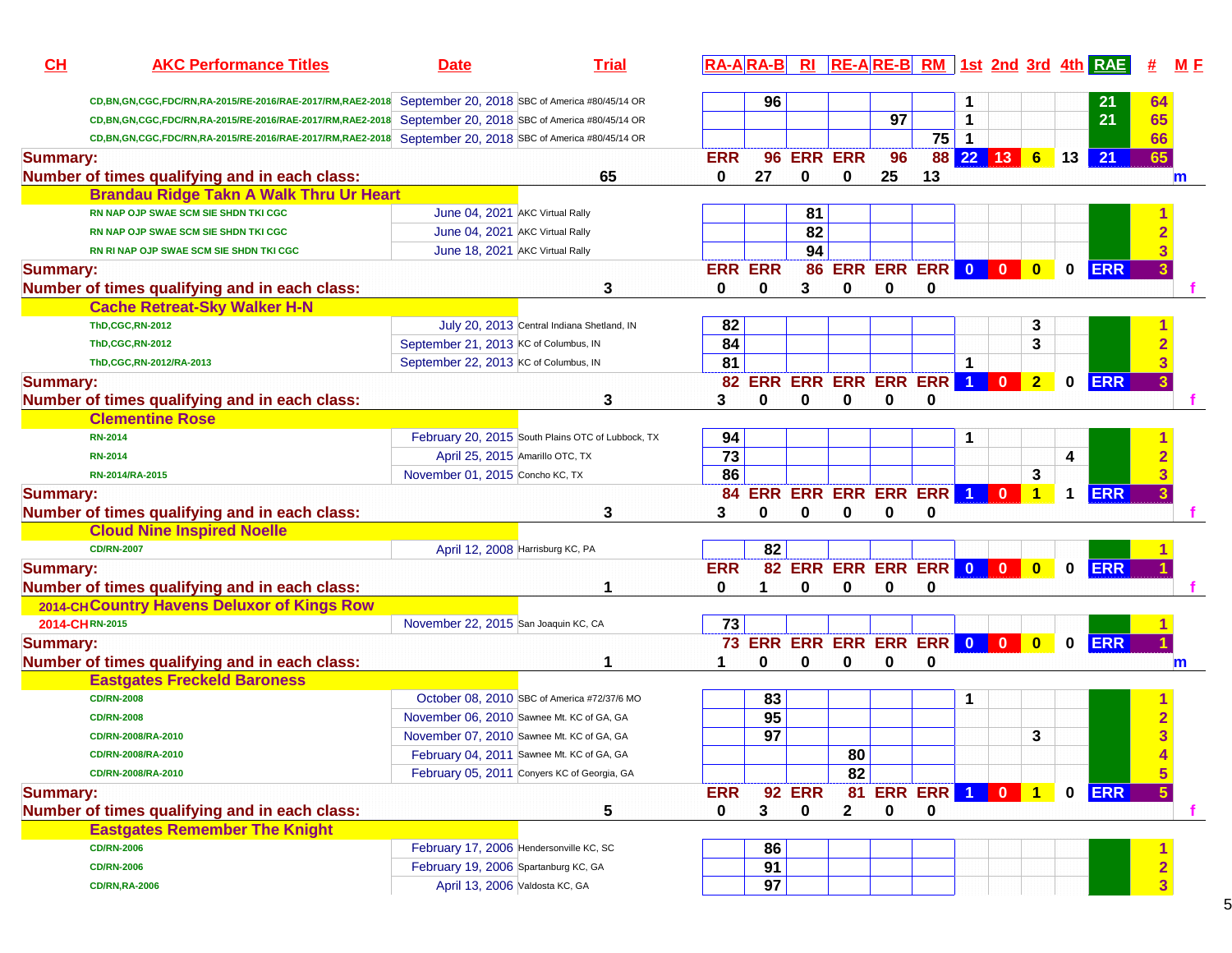| CH<br><b>AKC Performance Titles</b>           | <b>Date</b>                                  | <b>Trial</b>                                  | $RA-A$ $RA-B$ |              | Rl          |                               |     |            |             |              |                         |   | $RE-A$ RE-B RM 1st 2nd 3rd 4th RAE |                         | M E          |
|-----------------------------------------------|----------------------------------------------|-----------------------------------------------|---------------|--------------|-------------|-------------------------------|-----|------------|-------------|--------------|-------------------------|---|------------------------------------|-------------------------|--------------|
| <b>CD/RN,RA-2006</b>                          |                                              | April 16, 2006 Atlanta Obedience Club, GA     |               |              |             |                               | 100 |            |             | 2            |                         |   |                                    |                         |              |
| <b>CD/RN,RA-2006</b>                          | July 29, 2006 Hendersonville KC, SC          |                                               |               |              |             |                               | 89  |            |             |              |                         |   |                                    |                         |              |
| <b>CD/RN,RA,RE-2006</b>                       | August 26, 2006 Lawrenceville KC, GA         |                                               |               |              |             |                               | 93  |            |             |              |                         |   |                                    |                         |              |
| <b>CD/RN,RA,RE-2006</b>                       | August 27, 2006 Conyers KC of Georgia, GA    |                                               |               |              |             |                               | 92  |            |             |              |                         |   |                                    |                         |              |
| <b>Summary:</b>                               |                                              |                                               | <b>ERR</b>    |              | 91 ERR ERR  |                               |     | 94 ERR 0 1 |             |              | $\mathbf{0}$            |   | $0$ ERR                            |                         |              |
| Number of times qualifying and in each class: |                                              |                                               | 0             | 3            | $\mathbf 0$ | 0                             | 4   | 0          |             |              |                         |   |                                    |                         | m            |
| <b>Echos Utmost</b>                           |                                              |                                               |               |              |             |                               |     |            |             |              |                         |   |                                    |                         |              |
| VCD2, UD, TDX/RN-2006                         | June 23, 2007 Napa Valley DTC, CA            |                                               |               | 94           |             |                               |     |            |             |              |                         |   |                                    |                         |              |
| VCD2, UD, TDX/RN-2006                         | June 24, 2007 Deep Peninsula DTC, CA         |                                               |               | 100          |             |                               |     |            | 1           |              |                         |   |                                    | $\overline{2}$          |              |
| VCD2, UD, TDX/RN-2006/RA-2007                 | August 17, 2007 Lake County KC of N. Ca, CA  |                                               |               | 99           |             |                               |     |            |             | 2            |                         |   |                                    | 3                       |              |
| VCD2, UD, TDX/RN-2006/RA-2007                 | August 18, 2007 Mensona KC, CA               |                                               |               |              |             |                               | 93  |            |             |              |                         | 4 |                                    |                         |              |
| VCD2, UD, TDX/RN-2006/RA-2007                 | August 19, 2007 Mensona KC, CA               |                                               |               |              |             |                               | 99  |            |             |              |                         |   |                                    |                         |              |
| VCD2, UD, TDX/RN-2006/RA, RE-2007             | November 10, 2007 Wine Country KC, CA        |                                               |               | 99           |             |                               |     |            |             | $\mathbf{2}$ |                         |   |                                    |                         |              |
| VCD2, UD, TDX/RN-2006/RA, RE-2007             | November 10, 2007 Wine Country KC, CA        |                                               |               |              |             |                               | 98  |            | $\mathbf 1$ |              |                         |   |                                    |                         |              |
| VCD2, UD, TDX/RN-2006/RA, RE-2007             | November 25, 2007 San Joaquin KC, CA         |                                               |               | 92           |             |                               |     |            |             |              | 3                       |   | 1                                  |                         |              |
| VCD2, UD, TDX/RN-2006/RA, RE-2007             | November 25, 2007 San Joaquin KC, CA         |                                               |               |              |             |                               | 92  |            |             | $\mathbf 2$  |                         |   |                                    |                         |              |
| <b>Summary:</b>                               |                                              |                                               | <b>ERR</b>    |              | 97 ERR ERR  |                               |     | 96 ERR 2 3 |             |              | 1                       | 1 |                                    | 9                       |              |
| Number of times qualifying and in each class: |                                              | 9                                             | 0             | 5            | $\mathbf 0$ | 0                             | 4   | 0          |             |              |                         |   |                                    |                         |              |
| <b>Echos Whos On First</b>                    |                                              |                                               |               |              |             |                               |     |            |             |              |                         |   |                                    |                         |              |
| <b>CD/RN-2009</b>                             | May 23, 2010 Oakland DTC, CA                 |                                               |               | 77           |             |                               |     |            |             |              |                         |   |                                    |                         |              |
| <b>Summary:</b>                               |                                              |                                               | <b>ERR</b>    |              |             | <b>77 ERR ERR ERR ERR 0 0</b> |     |            |             |              | $\overline{\mathbf{0}}$ |   | $0$ ERR                            |                         |              |
| Number of times qualifying and in each class: |                                              | 1                                             | 0             | 1.           | 0           | 0                             | 0   | 0          |             |              |                         |   |                                    |                         | $\mathbf{m}$ |
| 2007-CHEchos Xtra Sweetie V Eddy              |                                              |                                               |               |              |             |                               |     |            |             |              |                         |   |                                    |                         |              |
| 2007-CH CD/RN-2006                            | August 02, 2008 DTC of Salinas Valley, CA    |                                               |               | 92           |             |                               |     |            |             |              |                         |   |                                    |                         |              |
| 2007-CH CD/RN-2006                            | August 14, 2008 Lake County KC of N. Ca, CA  |                                               |               | 100          |             |                               |     |            |             | $\mathbf{2}$ |                         |   |                                    |                         |              |
| 2007-CH CD/RN-2006/RA-2008                    | August 18, 2008 Mensona KC, CA               |                                               |               | 98           |             |                               |     |            |             | $\mathbf{2}$ |                         |   |                                    | 3                       |              |
| <b>Summary:</b>                               |                                              |                                               | <b>ERR</b>    |              |             | 97 ERR ERR ERR ERR 0 2        |     |            |             |              | $\bullet$               |   | $0$ ERR                            | $\overline{\mathbf{3}}$ |              |
| Number of times qualifying and in each class: |                                              | 3                                             | 0             | 3            | 0           | 0                             | 0   | 0          |             |              |                         |   |                                    |                         |              |
| <b>Elbas Carrina V Arrowhead</b>              |                                              |                                               |               |              |             |                               |     |            |             |              |                         |   |                                    |                         |              |
| <b>RN-2005</b>                                |                                              | May 25, 2007 Glouchester KC of Virginia, VA   |               | 93           |             |                               |     |            |             |              |                         |   |                                    |                         |              |
| <b>RN-2005</b>                                |                                              | May 26, 2007 Glouchester KC of Virginia, VA   |               | 70           |             |                               |     |            |             |              |                         |   |                                    |                         |              |
| RN-2005/RA-2007                               | May 27, 2007 Merrimac KC, VA                 |                                               |               | 85           |             |                               |     |            |             |              |                         |   |                                    | 3                       |              |
| <b>Summary:</b>                               |                                              |                                               | <b>ERR</b>    | 83           |             | ERR ERR ERR ERR 0 0           |     |            |             |              | $\bullet$               |   | $0$ ERR                            | $\overline{\mathbf{3}}$ |              |
| Number of times qualifying and in each class: |                                              | 3                                             | 0             | 3            | 0           | 0                             | 0   | 0          |             |              |                         |   |                                    |                         |              |
| 2013-CHExcaliburs Lady of The Lake            |                                              |                                               |               |              |             |                               |     |            |             |              |                         |   |                                    |                         |              |
| 2013-CH CD/RN-2014                            |                                              | October 02, 2015 SBC of America #77/42/11 NM  |               | 89           |             |                               |     |            |             |              |                         | 4 |                                    |                         |              |
| 2013-CH CD/RN-2014                            | October 20, 2017 SBC of America #79/44/13 PA |                                               |               | 92           |             |                               |     |            |             | $\mathbf{2}$ |                         |   |                                    | $\overline{\mathbf{2}}$ |              |
| <b>Summary:</b>                               |                                              |                                               | <b>ERR</b>    |              |             | 91 ERR ERR ERR ERR 0 1        |     |            |             |              | $\bullet$               |   | 1 ERR                              | $\overline{2}$          |              |
| Number of times qualifying and in each class: |                                              | 2                                             | 0             | $\mathbf{2}$ | 0           | 0                             | 0   | 0          |             |              |                         |   |                                    |                         |              |
| <b>Excaliburs Muse</b>                        |                                              |                                               |               |              |             |                               |     |            |             |              |                         |   |                                    |                         |              |
| <b>CD/RN-2014</b>                             |                                              | January 30, 2015 Sawnee Mountain KC of GA, GA |               | 99           |             |                               |     |            | 1           |              |                         |   |                                    |                         |              |
| <b>CD/RN-2014</b>                             | January 31, 2015 Convers KC of Georgia, GA   |                                               |               | 98           |             |                               |     |            |             |              | 3                       |   |                                    |                         |              |
| CD/RN-2014/RA-2015                            | February 01, 2015 Lawrenceville KC, GA       |                                               |               | 100          |             |                               |     |            | 1           |              |                         |   |                                    | $\overline{\mathbf{3}}$ |              |
|                                               |                                              |                                               |               |              |             |                               |     |            |             |              |                         |   |                                    |                         |              |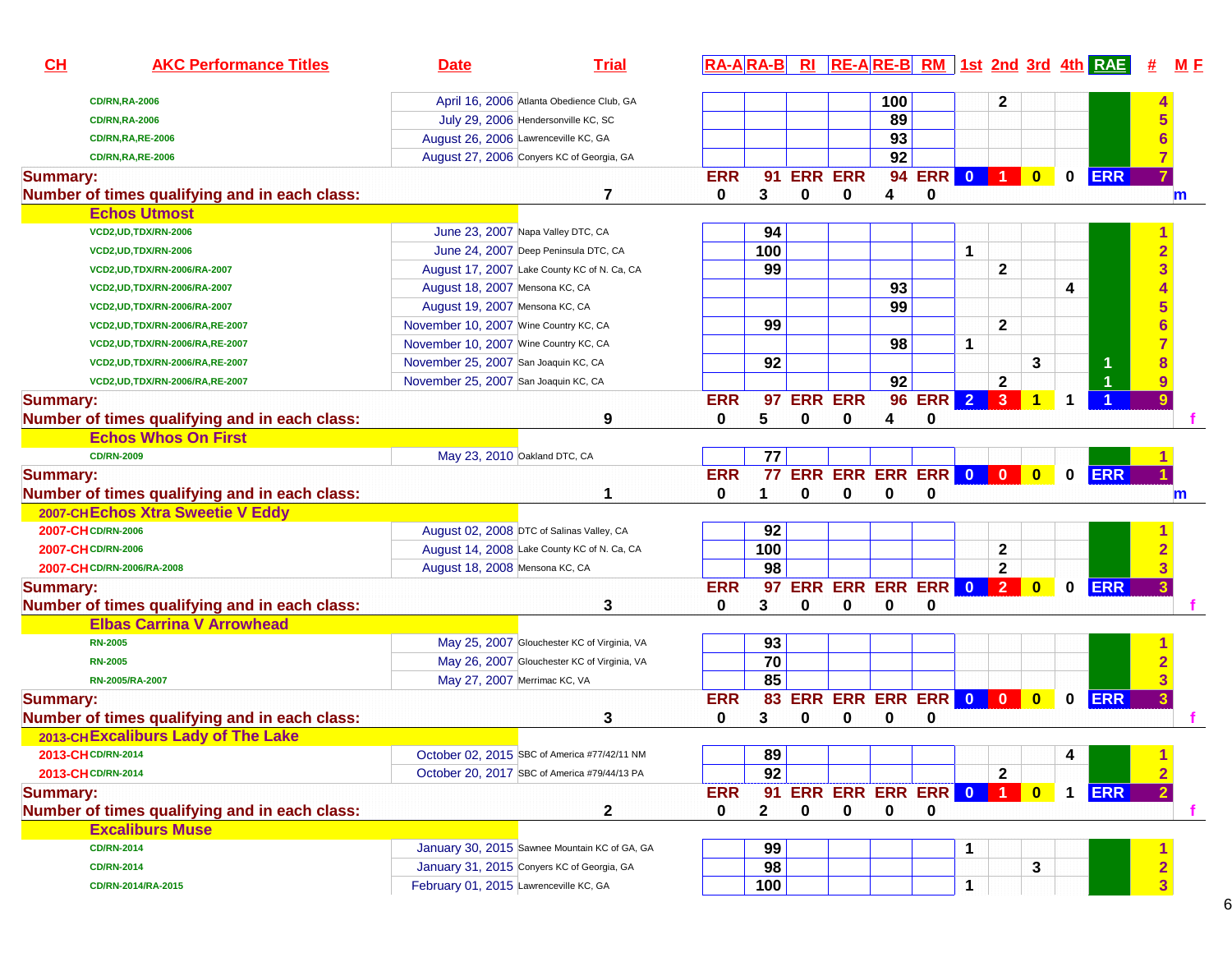| CH              | <b>AKC Performance Titles</b>                 | <b>Date</b>                               | <b>Trial</b>                                 |            |    |                |   |                 |              |   |              |   |             | RA-ARA-B RI RE-ARE-B RM 1st 2nd 3rd 4th RAE # | <u>M F</u>              |
|-----------------|-----------------------------------------------|-------------------------------------------|----------------------------------------------|------------|----|----------------|---|-----------------|--------------|---|--------------|---|-------------|-----------------------------------------------|-------------------------|
|                 | CD/RN-2014/RA-2015                            |                                           | October 02, 2015 SBC of America #77/42/11 NM |            |    |                |   | 96              |              | 1 |              |   |             |                                               |                         |
|                 | CD/RN-2014/RA-2015                            |                                           | October 20, 2017 SBC of America #79/44/13 PA |            |    |                |   | 83              |              | 1 |              |   |             |                                               | 5                       |
|                 | CD/RN-2014/RA-2015/UD/RE-2019                 |                                           | October 11, 2019 SBC of America #81/46/15 MO |            |    |                |   | 80              |              | 1 |              |   |             |                                               | $6\phantom{1}6$         |
| <b>Summary:</b> |                                               |                                           |                                              | <b>ERR</b> |    | 99 ERR ERR     |   |                 | 86 ERR 5 0 1 |   |              |   | $\mathbf 0$ | <b>ERR</b>                                    | 6                       |
|                 | Number of times qualifying and in each class: |                                           | 6                                            | 0          | 3  | $\mathbf 0$    | 0 | 3               | 0            |   |              |   |             |                                               |                         |
|                 | <b>Fremonts Dinglehoofer</b>                  |                                           |                                              |            |    |                |   |                 |              |   |              |   |             |                                               |                         |
|                 | <b>RN-2007</b>                                | September 27, 2007 Finger Lakes KC, NY    |                                              |            | 89 |                |   |                 |              |   |              |   |             |                                               |                         |
|                 | <b>RN-2007</b>                                | September 28, 2007 Elmira KC, NY          |                                              |            | 92 |                |   |                 |              |   |              |   |             |                                               | $\overline{2}$          |
|                 | <b>RN, RA-2007</b>                            | September 29, 2007 Onondaga KA, NY        |                                              |            | 88 |                |   |                 |              |   |              |   |             |                                               | $\overline{\mathbf{3}}$ |
|                 | <b>RN, RA-2007</b>                            | October 04, 2007 Hatboro DC, PA           |                                              |            |    |                |   | 79              |              |   |              |   |             |                                               |                         |
|                 | <b>RN, RA-2007</b>                            |                                           | October 12, 2007 Monticello New York KC, NJ  |            |    |                |   | 77              |              |   |              |   |             |                                               | 5                       |
|                 | <b>RN, RA, RE-2007</b>                        | October 13, 2007 Palisades KC, NJ         |                                              |            |    |                |   | 78              |              |   |              |   |             |                                               | 6                       |
|                 | <b>RN,RA,RE-2007</b>                          | October 14, 2007 Ramapo KC, NJ            |                                              |            |    |                |   | $\overline{81}$ |              |   |              |   |             |                                               | $\overline{7}$          |
| <b>Summary:</b> |                                               |                                           |                                              | <b>ERR</b> | 90 | <b>ERR ERR</b> |   | 79              | ERR 0 0 0    |   |              |   | $\mathbf 0$ | <b>ERR</b>                                    |                         |
|                 | Number of times qualifying and in each class: |                                           | 7                                            | 0          | 3  | 0              | 0 | 4               | $\mathbf 0$  |   |              |   |             |                                               | $\mathbf{m}$            |
|                 | <b>Fremonts Very Ve Vee Dee</b>               |                                           |                                              |            |    |                |   |                 |              |   |              |   |             |                                               |                         |
|                 | <b>RN-2005</b>                                | October 01, 2005 Finger Lakes KC, NY      |                                              |            | 77 |                |   |                 |              |   |              |   |             |                                               |                         |
|                 | <b>RN-2005</b>                                |                                           | October 21, 2005 SBC of America #67/32/1 PA  |            | 91 |                |   |                 |              | 1 |              |   |             |                                               | $\overline{2}$          |
|                 | <b>RN, RA-2005</b>                            | November 17, 2005 Central New York KC, NY |                                              |            | 98 |                |   |                 |              |   |              |   |             |                                               | $\overline{\mathbf{3}}$ |
|                 | <b>RN, RA-2005</b>                            | November 19, 2005 Chenango Valley KC, NY  |                                              |            |    |                |   | 88              |              |   |              |   |             |                                               | $\overline{4}$          |
|                 | <b>RN, RA-2005</b>                            | November 20, 2005 Del-Otse-Nango KC, NY   |                                              |            |    |                |   | 84              |              |   |              |   |             |                                               | $5\phantom{1}$          |
|                 | RN, RA-2005/RE-2006                           |                                           | June 02, 2006 Greater Philadelphia DFA, PA   |            |    |                |   | 92              |              |   |              |   |             |                                               | 6                       |
|                 | RN, RA-2005/RE-2006                           | August 11, 2006 Penn Ridge KC, PA         |                                              |            |    |                |   | 93              |              |   |              |   |             |                                               | $\overline{7}$          |
|                 | RN, RA-2005/RE-2006                           | September 03, 2006 Morris Hills DTC, NJ   |                                              |            | 93 |                |   |                 |              |   |              |   |             |                                               | $\bf{8}$                |
|                 | RN, RA-2005/RE-2006                           | September 03, 2006 Morris Hills DTC, NJ   |                                              |            |    |                |   | 84              |              |   |              |   |             |                                               | 9                       |
|                 | RN, RA-2005/RE-2006                           |                                           | September 04, 2006 Schooleys Mountain KC, NJ |            | 91 |                |   |                 |              |   |              |   |             | $\overline{2}$                                | 10                      |
|                 | RN, RA-2005/RE-2006                           |                                           | September 04, 2006 Schooleys Mountain KC, NJ |            |    |                |   | 95              |              |   |              |   |             | $\overline{2}$                                | 11                      |
|                 | RN, RA-2005/RE-2006                           | October 12, 2006 Palisades KC, NJ         |                                              |            | 95 |                |   |                 |              |   |              |   |             | $\mathbf{3}$                                  | 12                      |
|                 | RN, RA-2005/RE-2006                           | October 12, 2006 Palisades KC, NJ         |                                              |            |    |                |   | 97              |              |   |              |   | 4           | $\mathbf{3}$                                  | 13                      |
|                 | RN, RA-2005/RE-2006                           |                                           | October 13, 2006 Monticello New York KC, NY  |            | 86 |                |   |                 |              |   |              |   |             | 4                                             | 14                      |
|                 | RN, RA-2005/RE-2006                           |                                           | October 13, 2006 Monticello New York KC, NY  |            |    |                |   | 100             |              |   |              | 3 |             | 4                                             | <b>15</b>               |
|                 | RN, RA-2005/RE-2006                           | October 14, 2006 Palisades KC, NJ         |                                              |            | 95 |                |   |                 |              |   |              |   |             | $\overline{5}$                                | 16                      |
|                 | RN, RA-2005/RE-2006                           | October 14, 2006 Palisades KC, NJ         |                                              |            |    |                |   | 95              |              |   | $\mathbf{2}$ |   |             | $\overline{5}$                                | 17                      |
|                 | RN, RA-2005/RE-2006                           | October 15, 2006 Ramapo KC, NJ            |                                              |            | 92 |                |   |                 |              |   |              |   |             | $6\phantom{1}6$                               | <b>18</b>               |
|                 | RN, RA-2005/RE-2006                           | October 15, 2006 Ramapo KC, NJ            |                                              |            |    |                |   | 87              |              |   |              |   |             | $6 \,$                                        | 19                      |
|                 | RN, RA-2005/RE-2006                           | November 04, 2006 Back Mountain KC, PA    |                                              |            | 96 |                |   |                 |              |   |              |   |             | 7                                             | 20                      |
|                 | RN, RA-2005/RE-2006                           | November 04, 2006 Back Mountain KC, PA    |                                              |            |    |                |   | 95              |              |   |              |   |             | $\overline{7}$                                | 21                      |
|                 | RN, RA-2005/RE-2006                           | November 05, 2006 Back Mountain KC, PA    |                                              |            | 93 |                |   |                 |              |   |              |   |             | 8                                             | 22                      |
|                 | RN, RA-2005/RE-2006                           | November 05, 2006 Back Mountain KC, PA    |                                              |            |    |                |   | 95              |              |   |              |   |             | 8                                             | 23                      |
|                 | RN, RA-2005/RE-2006                           | November 18, 2006 Susque Nango KC, NY     |                                              |            | 98 |                |   |                 |              |   |              |   |             | 9                                             | 24                      |
|                 | RN, RA-2005/RE-2006                           | November 18, 2006 Susque Nango KC, NY     |                                              |            |    |                |   | 92              |              |   |              |   |             | 9                                             | 25                      |
|                 | RN, RA-2005/RE, RAE-2006                      | November 19, 2006 Chenango Valley KC, NY  |                                              |            | 94 |                |   |                 |              |   |              |   |             | 10                                            | 26                      |
|                 | RN, RA-2005/RE, RAE-2006                      | November 19, 2006 Chenango Valley KC, NY  |                                              |            |    |                |   | 97              |              |   |              |   |             | 10                                            | 27                      |
|                 |                                               |                                           |                                              |            |    |                |   |                 |              |   |              |   |             |                                               |                         |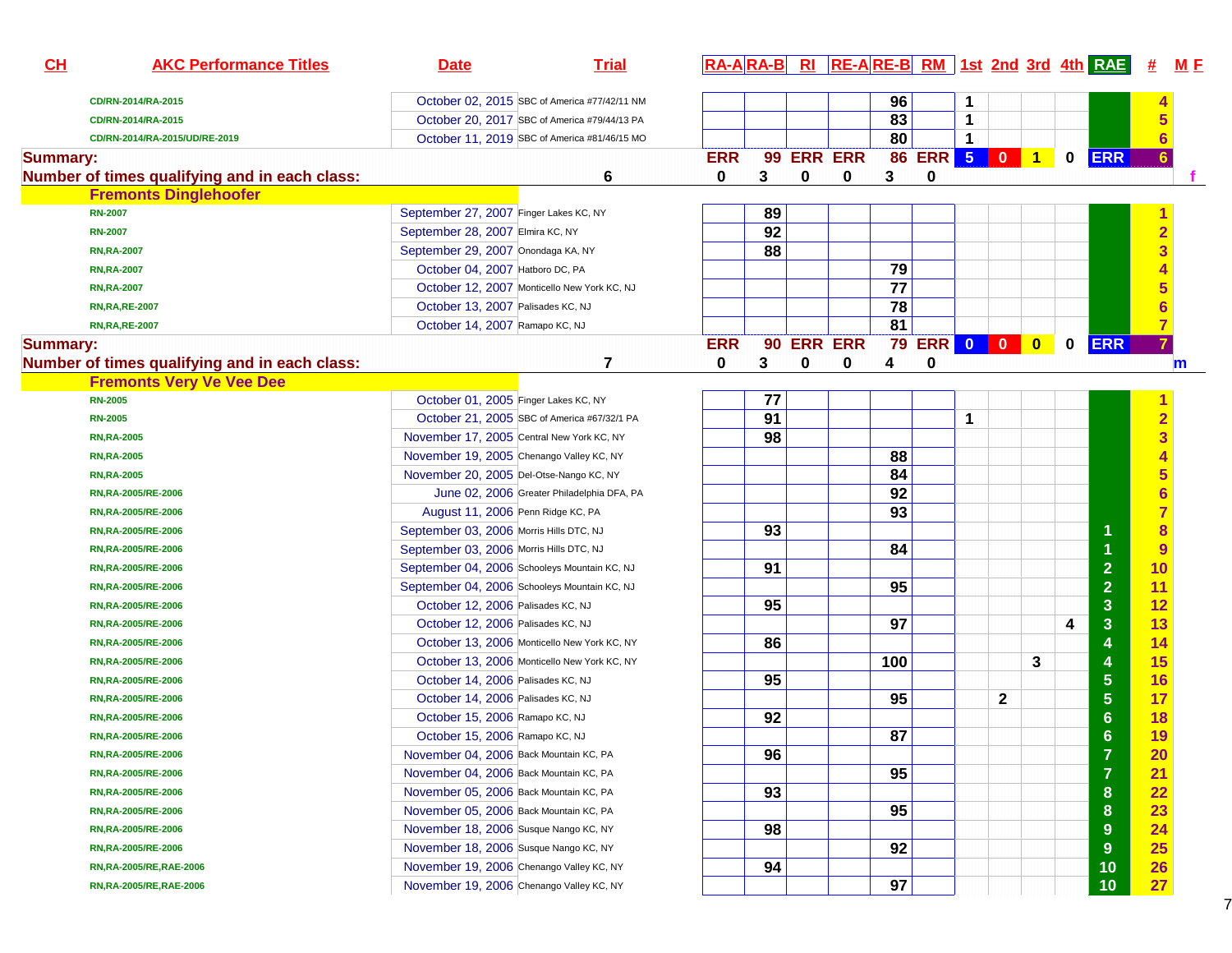| CH              | <b>AKC Performance Titles</b>                 | <b>Date</b>                                    | <b>Trial</b>                               |                | <b>RA-ARA-B</b> |                 |                    |    |                |             |              |                      |          | RI RE-ARE-B RM 1st 2nd 3rd 4th RAE | #              | M E         |
|-----------------|-----------------------------------------------|------------------------------------------------|--------------------------------------------|----------------|-----------------|-----------------|--------------------|----|----------------|-------------|--------------|----------------------|----------|------------------------------------|----------------|-------------|
| <b>Summary:</b> |                                               |                                                |                                            | <b>ERR</b>     |                 |                 | 92 ERR ERR         |    | 92 ERR 1 1 1 1 |             |              |                      |          | 10                                 |                |             |
|                 | Number of times qualifying and in each class: |                                                | 27                                         | 0              | 13              | 0               | 0                  | 14 | $\mathbf 0$    |             |              |                      |          |                                    |                |             |
|                 | 2021-CHFuzzy Bears Amore'                     |                                                |                                            |                |                 |                 |                    |    |                |             |              |                      |          |                                    |                |             |
|                 | 2021-CHTKE, ATT, CGCA, VHMA/RN-2020           | October 09, 2020 Souhegan KC, NH               |                                            |                |                 | 91              |                    |    |                |             | 2            |                      |          |                                    |                |             |
|                 | 2021-CHTKE, ATT, CGCA, VHMA/RN-2020           | October 10, 2020 Souhegan KC, NH               |                                            |                |                 | 93              |                    |    |                |             | $\mathbf{2}$ |                      |          |                                    |                |             |
|                 | 2021-CH TKE, ATT, CGCA, VHMA/RN-2020          | October 11, 2020 Souhegan KC, NH               |                                            | 71             |                 |                 |                    |    |                | 1           |              |                      |          |                                    |                |             |
|                 | 2021-CHTKE.ATT.CGCA.VHMA/RN.RI-2020           | October 23, 2020 AKC Virtual Rally             |                                            |                |                 | 75              |                    |    |                |             |              |                      |          |                                    |                |             |
|                 | 2021-CH See Performance DB For All Titles     | April 09, 2021 AKC Virtual Rally               |                                            |                | 78              |                 |                    |    |                |             |              |                      |          |                                    |                |             |
|                 | 2021-CH See Performance DB For All Titles     |                                                | April 16, 2021 SBC of America #82/47/16 PA | 79             |                 |                 |                    |    |                | $\mathbf 1$ |              |                      |          |                                    |                |             |
|                 | 2021-CH See Performance DB For All Titles     | August 20, 2021 AKC Virtual Rally              |                                            |                |                 |                 |                    | 84 |                |             |              |                      |          |                                    |                |             |
|                 | 2021-CH See Performance DB For All Titles     | August 27, 2021 AKC Virtual Rally              |                                            |                |                 |                 |                    | 81 |                |             |              |                      |          |                                    |                |             |
|                 | 2021-CH See Performance DB For All Titles     | August 27, 2021 AKC Virtual Rally              |                                            |                |                 |                 |                    | 70 |                |             |              |                      |          |                                    |                |             |
|                 | 2021-CH See Performance DB For All Titles     | September 28, 2021 SBC of America Regional, UT |                                            |                | 79              |                 |                    |    |                |             | $\mathbf{2}$ |                      |          | 1                                  | 10             |             |
|                 | 2021-CH See Performance DB For All Titles     | September 28, 2021 SBC of America Regional, UT |                                            |                |                 |                 |                    | 77 |                | 1           |              |                      |          | $\overline{1}$                     | 11             |             |
|                 | 2021-CH See Performance DB For All Titles     | October 15, 2021 Souhehan KC, NH               |                                            |                | 71              |                 |                    |    |                |             |              |                      |          |                                    | 12             |             |
|                 | 2021-CH See Performance DB For All Titles     | October 16, 2021 Souhehan KC, NH               |                                            |                | 83              |                 |                    |    |                |             |              |                      |          |                                    | 13             |             |
|                 | 2021-CH See Performance DB For All Titles     | October 16, 2021 Souhehan KC, NH               |                                            |                |                 |                 |                    | 70 |                |             |              |                      |          |                                    | 14             |             |
|                 | 2021-CH See Performance DB For All Titles     | October 17, 2021 Souhehan KC, NH               |                                            |                | 98              |                 |                    |    |                |             |              |                      |          | 2 <sup>1</sup>                     | 15             |             |
|                 | 2021-CH See Performance DB For All Titles     | October 17, 2021 Souhehan KC, NH               |                                            |                |                 |                 |                    | 72 |                |             |              |                      |          | $\overline{2}$                     | 16             |             |
|                 | 2021-CH See Performance DB For All Titles     | November 27, 2021 Windham County KC, NH        |                                            |                | 92              |                 |                    |    |                |             |              |                      |          | $\overline{3}$                     | 17             |             |
|                 | 2021-CH See Performance DB For All Titles     | November 27, 2021 Windham County KC, NH        |                                            |                |                 |                 |                    | 92 |                |             |              |                      |          | $\overline{3}$                     | 18             |             |
|                 | 2021-CH See Performance DB For All Titles     | November 29, 2021 Holyoke KC, NH               |                                            |                | 82              |                 |                    |    |                |             |              |                      |          | 4                                  | 19             |             |
|                 | 2021-CH See Performance DB For All Titles     | November 29, 2021 Holyoke KC, NH               |                                            |                |                 |                 |                    | 81 |                |             |              |                      |          | $\overline{\mathbf{4}}$            | 20             |             |
|                 | 2021-CH See Performance DB For All Titles     | April 09, 2022 Trap Falls KC, MA               |                                            |                | 85              |                 |                    |    |                |             |              |                      |          | $5\phantom{.}$                     | 21             |             |
|                 | 2021-CH See Performance DB For All Titles     | April 09, 2022 Trap Falls KC, MA               |                                            |                |                 |                 |                    | 90 |                |             |              |                      |          | $5\phantom{1}$                     | 22             |             |
|                 | 2021-CH See Performance DB For All Titles     | April 10, 2022 Trap Falls KC, MA               |                                            |                | 93              |                 |                    |    |                |             |              |                      |          | 6 <sup>1</sup>                     | 23             |             |
|                 | 2021-CH See Performance DB For All Titles     | April 10, 2022 Trap Falls KC, MA               |                                            |                |                 |                 |                    | 99 |                |             |              |                      |          | 6 <sup>1</sup>                     | 24             |             |
| <b>Summary:</b> |                                               |                                                |                                            | 75             | 85              | 86              | <b>ERR</b>         |    | 82 ERR 3 3 0   |             |              |                      | $\bf{0}$ | 6 <sup>°</sup>                     | 24             |             |
|                 | Number of times qualifying and in each class: |                                                | 24                                         | $\mathbf{2}$   | 9               | 3               | 0                  | 10 | 0              |             |              |                      |          |                                    |                | $\mathbf m$ |
|                 | <b>Gliddens Country Singer</b>                |                                                |                                            |                |                 |                 |                    |    |                |             |              |                      |          |                                    |                |             |
|                 | ThDN,CGC/RN-2019                              | September 22, 2019 Butler County KC, OH        |                                            |                |                 | 77              |                    |    |                |             |              | 3                    |          |                                    |                |             |
|                 | ThDN,CGC/RN-2019                              | October 19, 2019 Medina KC, OH                 |                                            |                |                 | $\overline{97}$ |                    |    |                |             | $\mathbf{2}$ |                      |          |                                    |                |             |
|                 | ThDN.CGC/RN.RI-2019                           | November 02, 2019 Cleveland A-B TC, OH         |                                            |                |                 | 72              |                    |    |                |             |              |                      |          |                                    |                |             |
| <b>Summary:</b> |                                               |                                                |                                            | <b>ERR ERR</b> |                 |                 | 82 ERR ERR ERR 0 1 |    |                |             |              | $\blacktriangleleft$ | $\bf{0}$ | <b>ERR</b>                         |                |             |
|                 | Number of times qualifying and in each class: |                                                | 3                                          | 0              | 0               | 3               | 0                  | 0  | 0              |             |              |                      |          |                                    |                |             |
|                 | <b>Howe Ranch Golden Sam-R-I</b>              |                                                |                                            |                |                 |                 |                    |    |                |             |              |                      |          |                                    |                |             |
|                 | <b>CD/RN-2011</b>                             | August 20, 2011 Olympic KC, WA                 |                                            |                | 93              |                 |                    |    |                |             |              |                      |          |                                    |                |             |
|                 | <b>CD/RN-2011</b>                             | August 21, 2011 Olympic KC, WA                 |                                            |                | 93              |                 |                    |    |                |             |              |                      |          |                                    |                |             |
|                 | <b>CD/RN,RA-2011</b>                          | September 03, 2011 Longview Kelso KC, WA       |                                            |                | 72              |                 |                    |    |                |             |              |                      |          |                                    |                |             |
|                 | <b>CD/RN,RA-2011</b>                          | October 30, 2011 Vancouver KC, WA              |                                            |                |                 |                 | 74                 |    |                |             |              |                      |          |                                    |                |             |
|                 | <b>CD/RN,RA-2011</b>                          | November 17, 2011 Umpqua KC, OR                |                                            |                |                 |                 |                    | 85 |                |             |              |                      |          |                                    | 5              |             |
|                 | <b>CD/RN,RA,RE-2011</b>                       | November 20, 2011 Rogue Valley KC, OR          |                                            |                |                 |                 |                    | 72 |                |             |              |                      |          |                                    |                |             |
|                 | <b>CD/RN,RA,RE-2011</b>                       | December 09, 2011 Willamette Toy DF, OR        |                                            |                |                 |                 |                    | 95 |                |             |              | 3                    |          |                                    | $\overline{7}$ |             |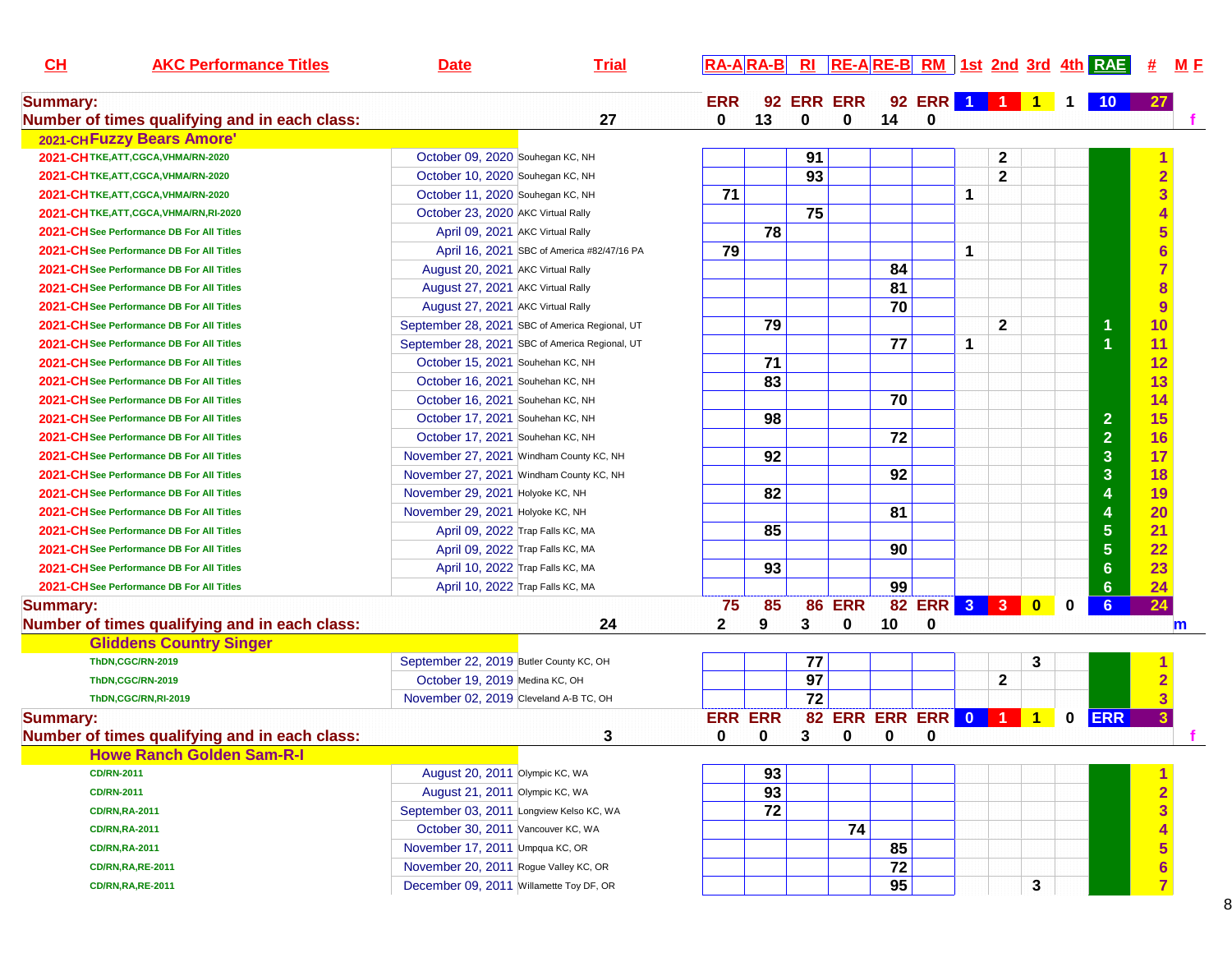| $CH$ | <b>AKC Performance Titles</b>                 | <b>Date</b>                                | <b>Trial</b>                            | RA-ARA-B RI RE-ARE-B RM 1st 2nd 3rd 4th RAE |    |   |                  |   |   |                         | $#$ M F   |  |
|------|-----------------------------------------------|--------------------------------------------|-----------------------------------------|---------------------------------------------|----|---|------------------|---|---|-------------------------|-----------|--|
|      | CD, BN/RN, RA, RE-2011                        | August 17, 2012 Reno KC, NV                |                                         | 79                                          |    |   |                  |   |   |                         | 8         |  |
|      | CD, BN/RN, RA, RE-2011                        | August 17, 2012 Reno KC, NV                |                                         |                                             | 85 |   |                  |   |   |                         | 9         |  |
|      | CD, BN/RN, RA, RE-2011                        | August 17, 2012 Reno KC, NV                |                                         | 97                                          |    |   |                  |   |   | $\overline{\mathbf{2}}$ | 10        |  |
|      | CD, BN/RN, RA, RE-2011                        | August 17, 2012 Reno KC, NV                |                                         |                                             | 77 |   |                  |   |   | $\overline{2}$          | 11        |  |
|      | CD, BN, GN/RN, RA, RE-2011                    | September 01, 2012 Longview Kelso KC, WA   |                                         | 87                                          |    |   |                  |   |   | 3                       | 12        |  |
|      | CD, BN, GN/RN, RA, RE-2011                    | September 01, 2012 Longview Kelso KC, WA   |                                         |                                             | 70 |   |                  |   |   | 3                       | 13        |  |
|      | CD, BN, GN/RN, RA, RE-2011                    | September 29, 2012 Columbia Basin DTC, WA  |                                         | 90                                          |    |   |                  |   |   | 4                       | 14        |  |
|      | CD, BN, GN/RN, RA, RE-2011                    | September 29, 2012 Columbia Basin DTC, WA  |                                         |                                             | 77 |   |                  |   |   | 4                       | 15        |  |
|      | CD, BN, GN/RN, RA, RE-2011                    | September 30, 2012 Columbia Basin DTC, WA  |                                         | 90                                          |    |   |                  |   |   | $\overline{\mathbf{5}}$ | 16        |  |
|      | CD, BN, GN/RN, RA, RE-2011                    | September 30, 2012 Columbia Basin DTC, WA  |                                         |                                             | 81 |   |                  |   |   | $\overline{5}$          | 17        |  |
|      | CD, BN, GN/RN, RA, RE-2011                    | October 12, 2012 Idaho Capital City KC, ID |                                         | 96                                          |    |   |                  |   | 4 | $6\phantom{1}6$         | 18        |  |
|      | CD, BN, GN/RN, RA, RE-2011                    | October 12, 2012 Idaho Capital City KC, ID |                                         |                                             | 74 |   |                  |   |   | $6\phantom{1}$          | 19        |  |
|      | CD, BN, GN/RN, RA, RE-2011                    | October 13, 2012 Lizard Butte KC, ID       |                                         | 98                                          |    |   | 2                |   |   | $\overline{7}$          | 20        |  |
|      | CD, BN, GN/RN, RA, RE-2011                    | October 13, 2012 Lizard Butte KC, ID       |                                         |                                             | 91 |   | $\mathbf{2}$     |   |   | $\overline{7}$          | <u>21</u> |  |
|      | CD, BN, GN/RN, RA, RE-2011                    | October 14, 2012 Lizard Butte KC, ID       |                                         | 77                                          |    | 1 |                  |   |   | $\boldsymbol{8}$        | 22        |  |
|      | CD, BN, GN/RN, RA, RE-2011                    | October 14, 2012 Lizard Butte KC, ID       |                                         |                                             | 98 | 1 |                  |   |   | $\boldsymbol{8}$        | 23        |  |
|      | CD, BN, GN/RN, RA, RE-2011                    | October 27, 2012 Vancouver KC, WA          |                                         | 100                                         |    |   |                  |   | 4 | 9                       | 24        |  |
|      | CD, BN, GN/RN, RA, RE-2011                    | October 27, 2012 Vancouver KC, WA          |                                         |                                             | 86 |   |                  |   |   | 9                       | 25        |  |
|      | CD, BN, GN/RN, RA, RE-2011/RAE-2012           | October 28, 2012 Vancouver KC, WA          |                                         | 95                                          |    |   |                  |   |   | 10                      | 26        |  |
|      | CD, BN, GN/RN, RA, RE-2011/RAE-2012           | October 28, 2012 Vancouver KC, WA          |                                         |                                             | 83 |   |                  |   |   | 10                      | 27        |  |
|      | CD, BN, GN/RN, RA, RE-2011/RAE-2012           | July 12, 2013 Mount Rainier WDC, WA        |                                         | 97                                          |    |   | 2                |   |   | 11                      | 28        |  |
|      | CD, BN, GN/RN, RA, RE-2011/RAE-2012           | July 12, 2013 Mount Rainier WDC, WA        |                                         |                                             | 95 |   | $\mathbf 2$      |   |   | 11                      | 29        |  |
|      | CD, BN, GN/RN, RA, RE-2011/RAE-2012           |                                            | July 13, 2013 Timberland Valley DFA, WA | 97                                          |    |   |                  |   |   | 12                      | 30        |  |
|      | CD, BN, GN/RN, RA, RE-2011/RAE-2012           |                                            | July 13, 2013 Timberland Valley DFA, WA |                                             | 98 | 1 |                  |   |   | 12                      | 31        |  |
|      | CD, BN, GN/RN, RA, RE-2011/RAE-2012           |                                            | July 14, 2013 Timberland Valley DFA, WA | 85                                          |    |   |                  |   | 4 | 13                      | 32        |  |
|      | CD, BN, GN/RN, RA, RE-2011/RAE-2012           |                                            | July 14, 2013 Timberland Valley DFA, WA |                                             | 87 |   |                  | 3 |   | 13                      | 33        |  |
|      | CD, BN, GN/RN, RA, RE-2011/RAE-2012           | August 16, 2013 Reno KC, NV                |                                         | 98                                          |    |   |                  |   |   | 14                      | 34        |  |
|      | CD, BN, GN/RN, RA, RE-2011/RAE-2012           | August 16, 2013 Reno KC, NV                |                                         |                                             | 92 |   |                  |   |   | 14                      | 35        |  |
|      | CD, BN, GN/RN, RA, RE-2011/RAE-2012           | August 16, 2013 Reno KC, NV                |                                         |                                             | 92 |   |                  |   |   | 14                      | 36        |  |
|      | CD, BN, GN/RN, RA, RE-2011/RAE-2012           | August 31, 2013 Longview Kelso KC, WA      |                                         | 95                                          |    |   |                  |   |   | 15                      | 37        |  |
|      | CD, BN, GN/RN, RA, RE-2011/RAE-2012           | August 31, 2013 Longview Kelso KC, WA      |                                         |                                             | 87 |   |                  |   |   | 15                      | 38        |  |
|      | CD, BN, GN/RN, RA, RE-2011/RAE-2012           | August 15, 2014 Reno KC, NV                |                                         | 79                                          |    |   |                  |   |   | 16                      | 39        |  |
|      | CD, BN, GN/RN, RA, RE-2011/RAE-2012           | August 15, 2014 Reno KC, NV                |                                         |                                             | 79 |   |                  |   |   | 16                      | 40        |  |
|      | CD, BN, GN/RN, RA, RE-2011/RAE-2012           | August 15, 2014 Reno KC, NV                |                                         | 88                                          |    |   |                  |   |   | 17                      | <u>41</u> |  |
|      | CD, BN, GN/RN, RA, RE-2011/RAE-2012           | August 15, 2014 Reno KC, NV                |                                         |                                             | 98 | 1 |                  |   |   | 17                      | 42        |  |
|      | CD, BN, GN/RN, RA, RE-2011/RAE-2012           | August 16, 2014 Reno KC, NV                |                                         | 91                                          |    |   |                  |   |   | 18                      | 43        |  |
|      | CD, BN, GN/RN, RA, RE-2011/RAE-2012           | August 16, 2014 Reno KC, NV                |                                         |                                             | 86 |   |                  |   |   | 18                      | 44        |  |
|      | CD, BN, GN/RN, RA, RE-2011/RAE-2012           | November 14, 2014 Umpqua KC, OR            |                                         | 87                                          |    |   |                  |   | 4 | 19                      | 45        |  |
|      | CD, BN, GN/RN, RA, RE-2011/RAE-2012           | November 14, 2014 Umpqua KC, OR            |                                         |                                             | 77 |   |                  |   |   | 19                      | 46        |  |
|      | CD, BN, GN/RN, RA, RE-2011/RAE-2012/RAE2-2014 | November 15, 2014 Rogue Valley KC, OR      |                                         | 98                                          |    |   | $\mathbf{2}$     |   |   | 20                      | 47        |  |
|      | CD, BN, GN/RN, RA, RE-2011/RAE-2012/RAE2-2014 | November 15, 2014 Rogue Valley KC, OR      |                                         |                                             | 96 |   | $\boldsymbol{2}$ |   |   | 20                      | 48        |  |
|      | CD, BN, GN/RN, RA, RE-2011/RAE-2012/RAE2-2014 | November 16, 2014 Rogue Valley KC, OR      |                                         | 93                                          |    |   | $\mathbf 2$      |   |   | 21                      | 49        |  |
|      | CD, BN, GN/RN, RA, RE-2011/RAE-2012/RAE2-2014 | November 16, 2014 Rogue Valley KC, OR      |                                         |                                             | 79 |   |                  |   |   | 21                      | 50        |  |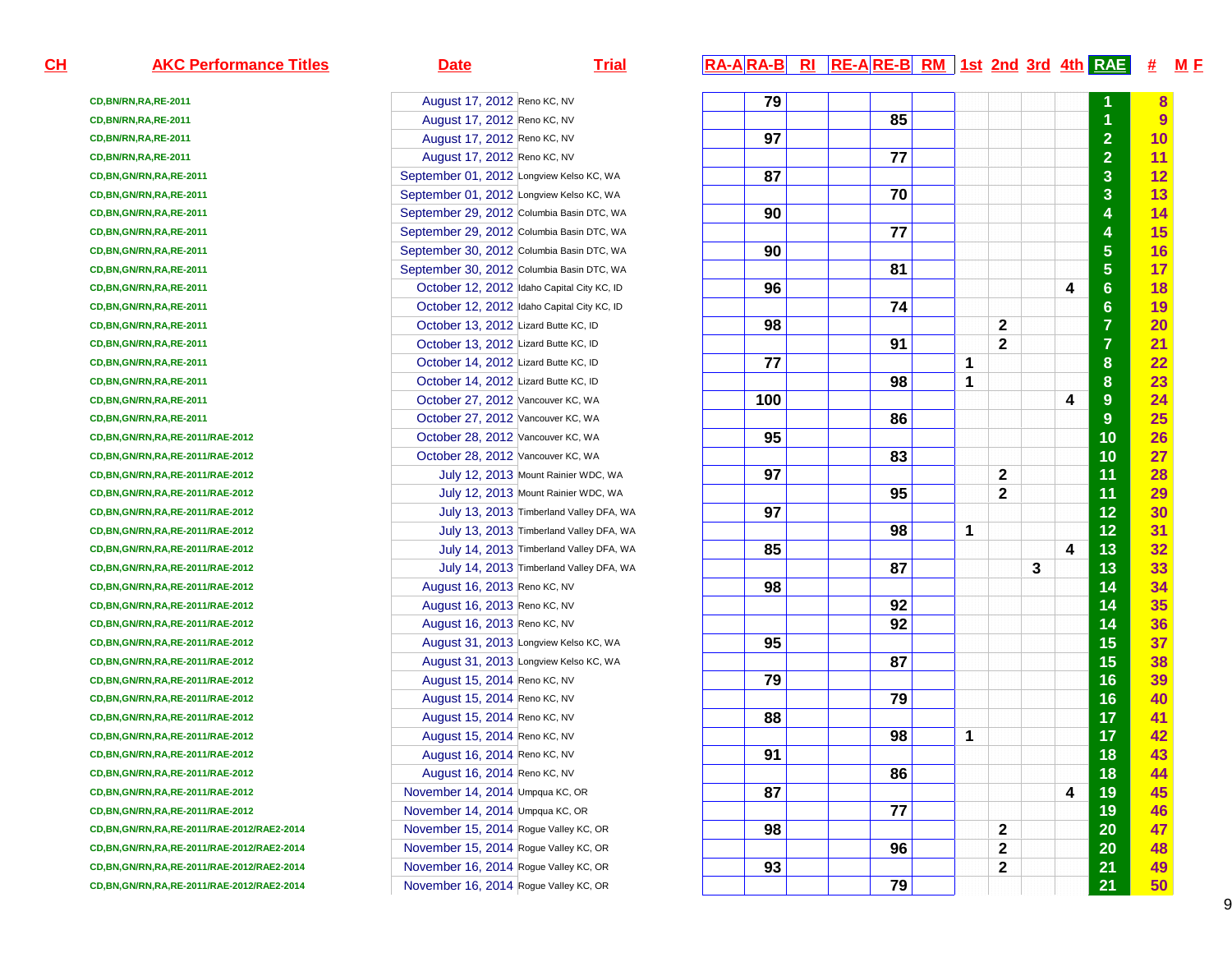**CD,BN,GN/RN,RA,RE-2011/RAE-2012/RAE2-2014CD,BN,GN/RN,RA,RE-2011/RAE-2012/RAE2-2014CD,BN,GN/RN,RA,RE-2011/RAE-2012/RAE2-2014CD,BN,GN/RN,RA,RE-2011/RAE-2012/RAE2-2014CD,BN,GN/RN,RA,RE-2011/RAE-2012/RAE2-2014CD,BN,GN/RN,RA,RE-2011/RAE-2012/RAE2-2014CD,BN,GN/RN,RA,RE-2011/RAE-2012/RAE2-2014CD,BN,GN/RN,RA,RE-2011/RAE-2012/RAE2-2014CD,BN,GN/RN,RA,RE-2011/RAE-2012/RAE2-2014CD,BN,GN/RN,RA,RE-2011/RAE-2012/RAE2-2014CD,BN,GN/RN,RA,RE-2011/RAE-2012/RAE2-2014CD,BN,GN/RN,RA,RE-2011/RAE-2012/RAE2-2014CD,BN,GN/RN,RA,RE-2011/RAE-2012/RAE2-2014CD,BN,GN/RN,RA,RE-2011/RAE-2012/RAE2-2014CD,BN,GN/RN,RA,RE-2011/RAE-2012/RAE2-2014CD,BN,GN/RN,RA,RE-2011/RAE-2012/RAE2-2014CD,BN,GN/RN,RA,RE-2011/RAE-2012/RAE2-2014CD,BN,GN/RN,RA,RE-2011/RAE-2012/RAE2-2014CD,BN,GN/RN,RA,RE-2011/RAE-2012/RAE2-2014/RAE3-2016CD,BN,GN/RN,RA,RE-2011/RAE-2012/RAE2-2014/RAE3-2016CD,BN,GN/RN,RA,RE-2011/RAE-2012/RAE2-2014/RAE3-2016CD,BN,GN/RN,RA,RE-2011/RAE-2012/RAE2-2014/RAE3-2016CD,BN,GN/RN,RA,RE-2011/RAE-2012/RAE2-2014/RAE3-2016CD,BN,GN/RN,RA,RE-2011/RAE-2012/RAE2-2014/RAE3-2016CD,BN,GN/RN,RA,RE-2011/RAE-2012/RAE2-2014/RAE3-2016CD,BN,GN/RN,RA,RE-2011/RAE-2012/RAE2-2014/RAE3-2016CD,BN,GN/RN,RA,RE-2011/RAE-2012/RAE2-2014/RAE3-2016CD,BN,GN/RN,RA,RE-2011/RAE-2012/RAE2-2014/RAE3-2016CD,BN,GN/RN,RA,RE-2011/RAE-2012/RAE2-2014/RAE3-2016CD,BN,GN/RN,RA,RE-2011/RAE-2012/RAE2-2014/RAE3-2016CD,BN,GN/RN,RA,RE-2011/RAE-2012/RAE2-2014/RAE3-2016CD,BN,GN/RN,RA,RE-2011/RAE-2012/RAE2-2014/RAE3-2016CD,BN,GN/RN,RA,RE-2011/RAE-2012/RAE2-2014/RAE3-2016CD,BN,GN/RN,RA,RE-2011/RAE-2012/RAE2-2014/RAE3-2016CD,BN,GN/RN,RA,RE-2011/RAE-2012/RAE2-2014/RAE3-2016CD,BN,GN/RN,RA,RE-2011/RAE-2012/RAE2-2014/RAE3-2016CD,BN,GN/RN,RA,RE-2011/RAE-2012/RAE2-2014/RAE3-2016CD,BN,GN/RN,RA,RE-2011/RAE-2012/RAE2-2014/RAE3-2016CD,BN,GN/RN,RA,RE-2011/RAE-2012/RAE2-2014/RAE4-2016CD,BN,GN/RN,RA,RE-2011/RAE-2012/RAE2-2014/RAE4-2016CD,BN,GN/RN,RA,RE-2011/RAE-2012/RAE2-2014/RAE4-2016CD,BN,GN/RN,RA,RE-2011/RAE-2012/RAE2-2014/RAE4-2016CD,BN,GN/RN,RA,RE-2011/RAE-2012/RAE2-2014/RAE4-2016**

### June 24, 2016 Clackamas KC, OR June 24, 2016 Clackamas KC, OR June 25, 2016 Clackamas KC, OR June 25, 2016 Clackamas KC, OR June 26, 2016 Clackamas KC, OR June 26, 2016 Clackamas KC, OR July 23, 2016 Portland DOC, OR July 23, 2016 Portland DOC, OR July 24, 2016 Portland KC, OR July 24, 2016 Portland KC, OR August 20, 2016 Olympic KC, WA August 20, 2016 Olympic KC, WA August 21, 2016 Olympic KC, WA September 03, 2016 Longview Kelso KC, WASeptember 03, 2016 Longview Kelso KC, WA October 29, 2016 Vancouver KC, WA October 29, 2016 Vancouver KC, WAOctober 30, 2016 Vancouver KC, WA October 30, 2016 Vancouver KC, WA November 19, 2016 Whidbey Island KC, WA November 19, 2016 Whidbey Island KC, WA November 20, 2016 Whidbey Island KC, WA November 20, 2016 Whidbey Island KC, WA December 03, 2016 Willamette Toy Dog Fanciers, OR December 03, 2016 Willamette Toy Dog Fanciers, OR December 03, 2016 Greater Clark County KC, OR December 03, 2016 Greater Clark County KC, OR December 04, 2016 Willamette Toy Dog Fanciers, OR December 04, 2016 Willamette Toy Dog Fanciers, ORDecember 04, 2016 Greater Clark County KC, OR December 04, 2016 Greater Clark County KC, ORJanuary 19, 2017 Tualatin KC, OR January 19, 2017 Tualatin KC, OR January 20, 2017 DFA or Oregon, OR January 20, 2017 DFA or Oregon, OR January 21, 2017 Portland DOC, OR January 22, 2017 Tualatin KC, OR January 22, 2017 Tualatin KC, OR February 25, 2017 Linn County KC, OR February 25, 2017 Linn County KC, OR April 28, 2017 Sherwood DTC, OR April 28, 2017 Sherwood DTC, ORApril 29, 2017 Sherwood DTC, OR

## **AKC Performance Titles Date Trial RA-A RA-B RI RE-A RE-B RM 1st 2nd 3rd 4th RAE # <sup>M</sup> <sup>F</sup>**

| , OR             | 97 |     |                | $\overline{22}$ | 51 |
|------------------|----|-----|----------------|-----------------|----|
| , OR             |    | 93  | $\overline{2}$ | 22              | 52 |
| , OR             | 89 |     |                | 23              | 53 |
| , OR             |    | 78  |                | 23              | 54 |
| , OR             | 99 |     | 3              | 24              | 55 |
| , OR             |    | 91  | 3              | 24              | 56 |
| OR               | 99 |     |                | 25              | 57 |
| OR               |    | 78  |                | 25              | 58 |
| R.               | 98 |     |                | 26              | 59 |
| R                |    | 88  | 3              | 26              | 60 |
| ΙA               | 99 |     |                | 27              | 61 |
| A                |    | 99  |                | 27              | 62 |
| A                |    | 100 |                |                 | 63 |
| o KC, WA         | 96 |     |                | 28              | 64 |
| o KC, WA         |    | 90  |                | 28              | 65 |
| WA               | 95 |     |                | 29              | 66 |
| <b>WA</b>        |    | 77  |                | 29              | 67 |
| WA               | 91 |     |                | 30              | 68 |
| WA               |    | 88  |                | 4<br>30         | 69 |
| I KC, WA         | 86 |     |                | 31              | 70 |
| J KC, WA         |    | 92  |                | 31              | 71 |
| <b>IKC, WA</b>   | 94 |     |                | 32              | 72 |
| J KC, WA         |    | 93  |                | 32              | 73 |
| Dog Fanciers, OR | 90 |     |                | 33              | 74 |
| Dog Fanciers, OR |    | 85  |                | 33              | 75 |
| County KC, OR    | 95 |     |                | 34              | 76 |
| County KC, OR    |    | 94  |                | 34              | 77 |
| Dog Fanciers, OR | 96 |     | 3              | 35              | 78 |
| Dog Fanciers, OR |    | 85  |                | 35<br>4         | 79 |
| County KC, OR    | 78 |     |                | 36              | 80 |
| County KC, OR    |    | 77  |                | 36              | 81 |
| R                | 79 |     |                | 37              | 82 |
| R                |    | 83  |                | 37              | 83 |
| ı, OR            | 89 |     |                | 38              | 84 |
| i, OR            |    | 93  |                | 38              | 85 |
| OR               | 84 |     |                |                 | 86 |
| R                | 95 |     |                | 39              | 87 |
| R                |    | 95  |                | 39              | 88 |
| C, OR            | 98 |     |                | 40              | 89 |
| C, OR            |    | 88  |                | 40              | 90 |
| , OR             | 96 |     |                | 41              | 91 |
| , OR             |    | 88  |                | 41              | 92 |
| , OR             | 85 |     |                | 42              | 93 |
|                  |    |     |                |                 |    |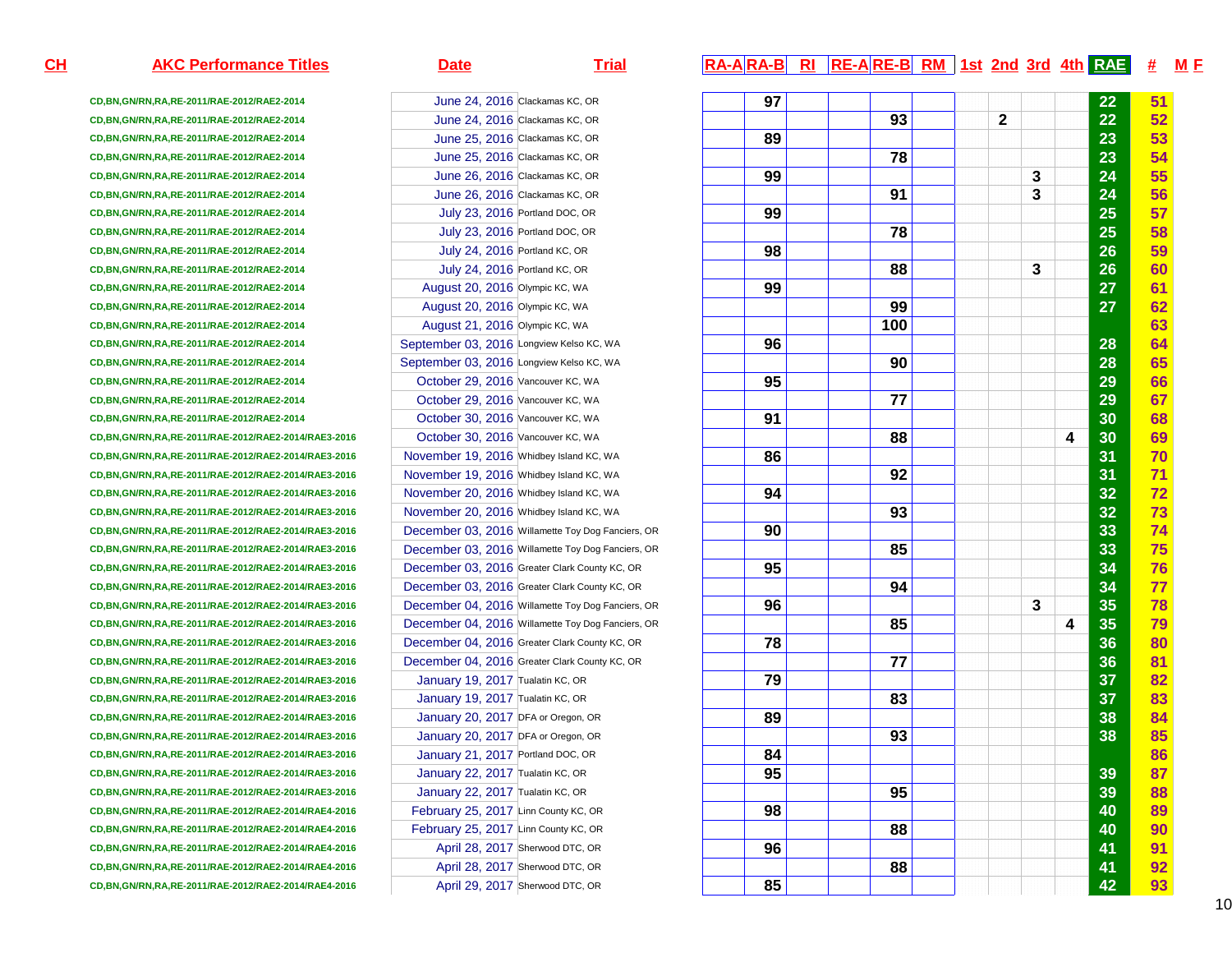| CH              | <b>AKC Performance Titles</b>                              | <b>Date</b>                              | <b>Trial</b>                                    |            |    |               |            |    |            |              |              |           |             | RA-ARA-B RI RE-ARE-B RM 1st 2nd 3rd 4th RAE | 坓                       | M E         |
|-----------------|------------------------------------------------------------|------------------------------------------|-------------------------------------------------|------------|----|---------------|------------|----|------------|--------------|--------------|-----------|-------------|---------------------------------------------|-------------------------|-------------|
|                 | CD, BN, GN/RN, RA, RE-2011/RAE-2012/RAE2-2014/RAE4-2016    |                                          | April 29, 2017 Sherwood DTC, OR                 |            |    |               |            | 95 |            |              |              |           |             | 42                                          | 94                      |             |
|                 | CD, BN, GN/RN, RA, RE-2011/RAE-2012/RAE2-2014/RAE4-2016    |                                          | April 30, 2017 Sherwood DTC, OR                 |            | 94 |               |            |    |            |              |              |           |             | 43                                          | 95                      |             |
|                 | CD, BN, GN/RN, RA, RE-2011/RAE-2012/RAE2-2014/RAE4-2016    |                                          | April 30, 2017 Sherwood DTC, OR                 |            |    |               |            | 88 |            |              |              |           |             | 43                                          | 96                      |             |
|                 | CD, BN, GN/RN, RA, RE-2011/RAE-2012/RAE2-2014/RAE4-2016    |                                          | June 23, 2017 Clackamas KC, OR                  |            | 96 |               |            |    |            |              |              |           | 4           | 44                                          | 97                      |             |
|                 | CD, BN, GN/RN, RA, RE-2011/RAE-2012/RAE2-2014/RAE4-2016    |                                          | June 23, 2017 Clackamas KC, OR                  |            |    |               |            | 92 |            |              |              |           |             | 44                                          | 98                      |             |
|                 | CD, BN, GN/RN, RA, RE-2011/RAE-2012/RAE2-2014/RAE4-2016    |                                          | June 24, 2017 Clackamas KC, OR                  |            | 92 |               |            |    |            |              |              | 3         |             | 45                                          | 99                      |             |
|                 | CD, BN, GN/RN, RA, RE-2011/RAE-2012/RAE2-2014/RAE4-2016    |                                          | June 24, 2017 Clackamas KC, OR                  |            |    |               |            | 90 |            |              | 2            |           |             | 45                                          | 100                     |             |
|                 | CD, BN, GN/RN, RA, RE-2011/RAE-2012/RAE2-2014/RAE4-2016    |                                          | June 25, 2017 Clackamas KC, OR                  |            | 90 |               |            |    |            |              | $\mathbf{2}$ |           |             | 46                                          | 101                     |             |
|                 | CD, BN, GN/RN, RA, RE-2011/RAE-2012/RAE2-2014/RAE4-2016    |                                          | June 25, 2017 Clackamas KC, OR                  |            |    |               |            | 85 |            |              |              |           |             | 46                                          | 102                     |             |
|                 | CD, BN, GN/RN, RA, RE-2011/RAE-2012/RAE2-2014/RAE4-2016    |                                          | July 22, 2017 Portland DOC, OR                  |            | 97 |               |            |    |            |              |              |           | 4           | 47                                          | 103                     |             |
|                 | CD, BN, GN/RN, RA, RE-2011/RAE-2012/RAE2-2014/RAE4-2016    |                                          | July 22, 2017 Portland DOC, OR                  |            |    |               |            | 93 |            |              |              | 3         |             | 47                                          | 104                     |             |
|                 | CD, BN, GN/RN, RA, RE-2011/RAE-2012/RAE2-2014/RAE4-2016    | July 23, 2017 Portland KC, OR            |                                                 |            | 97 |               |            |    |            |              |              | 3         |             | 48                                          | 105                     |             |
|                 | CD, BN, GN/RN, RA, RE-2011/RAE-2012/RAE2-2014/RAE4-2016    | July 23, 2017 Portland KC, OR            |                                                 |            |    |               |            | 86 |            |              |              |           |             | 48                                          | 106                     |             |
|                 | CD, BN, GN/RN, RA, RE-2011/RAE-2012/RAE2-2014/RAE4-2016    | August 19, 2017 Olympic KC, WA           |                                                 |            | 97 |               |            |    |            |              |              |           |             | 49                                          | 107                     |             |
|                 | CD, BN, GN/RN, RA, RE-2011/RAE-2012/RAE2-2014/RAE4-2016    | August 19, 2017 Olympic KC, WA           |                                                 |            |    |               |            | 96 |            |              |              |           |             | 49                                          | 108                     |             |
|                 | CD,BN,GN/RN,RA,RE-2011/RAE-2012/RAE2-2014/RAE4-2016/RAE5-2 | August 20, 2017 Olympic KC, WA           |                                                 |            | 91 |               |            |    |            |              |              |           |             | 50                                          | 109                     |             |
|                 | CD,BN,GN/RN,RA,RE-2011/RAE-2012/RAE2-2014/RAE4-2016/RAE5-2 | August 20, 2017 Olympic KC, WA           |                                                 |            |    |               |            | 92 |            |              |              |           |             | 50                                          | 110                     |             |
| <b>Summary:</b> |                                                            |                                          |                                                 | <b>ERR</b> |    | <b>92 ERR</b> | 74         | 87 | ERR 4 10 9 |              |              |           | 8           | 50                                          | 110                     |             |
|                 | Number of times qualifying and in each class:              |                                          | 110                                             | 0          | 54 | 0             | 1          | 55 | 0          |              |              |           |             |                                             |                         | m           |
|                 | <b>I Like Ike</b>                                          |                                          |                                                 |            |    |               |            |    |            |              |              |           |             |                                             |                         |             |
|                 | <b>CD/RN-2006</b>                                          | October 07, 2006 Hamilton DTC, OH        |                                                 |            | 89 |               |            |    |            |              |              |           |             |                                             | 1                       |             |
|                 | <b>CD/RN-2006</b>                                          | October 08, 2006 Hamilton DTC, OH        |                                                 |            | 94 |               |            |    |            |              |              |           |             |                                             | $\overline{\mathbf{2}}$ |             |
|                 | <b>CD/RN,RA-2006</b>                                       |                                          | October 28, 2006 Greater Louisville TC, KY      |            | 91 |               |            |    |            |              |              |           |             |                                             | 3                       |             |
|                 | <b>CD/RN,RA-2006</b>                                       | December 03, 2006 Queen City DTC, OH     |                                                 |            |    |               |            | 94 |            |              |              |           |             |                                             |                         |             |
|                 | <b>CD/RN,RA-2006</b>                                       | February 10, 2007 Central Indiana KC, IN |                                                 |            |    |               |            | 89 |            |              |              |           |             |                                             | 5                       |             |
|                 | CD/RN,RA-2006/RE-2007                                      | March 10, 2007 Queen City DTC, OH        |                                                 |            |    |               |            | 90 |            |              |              |           |             |                                             | $\overline{\bf{6}}$     |             |
|                 | CD/RN,RA-2006/RE-2007                                      |                                          | September 28, 2007 SBC of America #69/34/3 OH   |            | 95 |               |            |    |            | 1            |              |           |             |                                             |                         |             |
|                 | CD/RN,RA-2006/RE-2007                                      |                                          | September 28, 2007 SBC of America #69/34/3 OH   |            |    |               |            | 93 |            | $\mathbf{1}$ |              |           |             |                                             | 8                       |             |
| <b>Summary:</b> |                                                            |                                          |                                                 | <b>ERR</b> |    |               | 92 ERR ERR |    | 92 ERR 2 0 |              |              | $\bullet$ | $\mathbf 0$ |                                             |                         |             |
|                 | Number of times qualifying and in each class:              |                                          | 8                                               | 0          | 4  | 0             | 0          | 4  | 0          |              |              |           |             |                                             |                         | $\mathbf m$ |
|                 | <b>Ikes Legacy Hector</b>                                  |                                          |                                                 |            |    |               |            |    |            |              |              |           |             |                                             |                         |             |
|                 | <b>BN/RN-2013</b>                                          | February 16, 2014 Hamilton DTC, IN       |                                                 |            | 97 |               |            |    |            |              |              |           |             |                                             |                         |             |
|                 | <b>BN/RN-2013</b>                                          | February 16, 2014 Hamilton DTC, IN       |                                                 |            | 96 |               |            |    |            |              |              |           |             |                                             | $\overline{\mathbf{2}}$ |             |
|                 | BN/RN-2013/RA-2014                                         | March 08, 2014 Queen City DTC, OH        |                                                 |            | 94 |               |            |    |            |              |              |           |             |                                             |                         |             |
|                 | BN/RN-2013/RA-2014                                         | March 09, 2014 Queen City DTC, OH        |                                                 |            | 92 |               |            |    |            |              |              |           |             |                                             |                         |             |
|                 | BN/RN-2013/RA-2014                                         |                                          | May 24, 2014 GSD Club of Greater Cincinnati, OH |            |    |               |            | 96 |            |              |              |           |             |                                             | $\overline{\mathbf{5}}$ |             |
|                 | BN/RN-2013/RA-2014                                         | May 25, 2014 Cincinnati KC, OH           |                                                 |            |    |               |            | 72 |            |              |              |           |             |                                             | $6\phantom{1}6$         |             |
|                 | BN/RN-2013/RA, RE-2014                                     |                                          | June 07, 2014 Clermont Count KC, IN             |            |    |               |            | 86 |            |              |              |           |             |                                             | $\overline{7}$          |             |
|                 | CD, BN, PCD/RN-2013/RA, RE-2014                            | October 03, 2014 Hamilton DTC, IN        |                                                 |            | 89 |               |            |    |            |              |              |           |             |                                             | $\bf{8}$                |             |
|                 | CD, BN, PCD/RN-2013/RA, RE-2014                            | October 03, 2014 Hamilton DTC, IN        |                                                 |            |    |               |            | 88 |            |              |              |           |             |                                             | 9                       |             |
|                 | CD, BN, PCD/RN-2013/RA, RE-2014                            |                                          | November 15, 2014 GSD of Greater Cincinnati, OH |            | 85 |               |            |    |            |              |              |           |             | $\overline{2}$                              | 10                      |             |
|                 | CD, BN, PCD/RN-2013/RA, RE-2014                            |                                          | November 15, 2014 GSD of Greater Cincinnati, OH |            |    |               |            | 76 |            |              |              |           |             | $\overline{2}$                              | 11                      |             |
|                 | CD, BN, PCD/RN-2013/RA, RE-2014                            | February 15, 2015 Hamilton DTC, IN       |                                                 |            | 92 |               |            |    |            |              |              |           |             | 3 <sup>5</sup>                              | 12                      |             |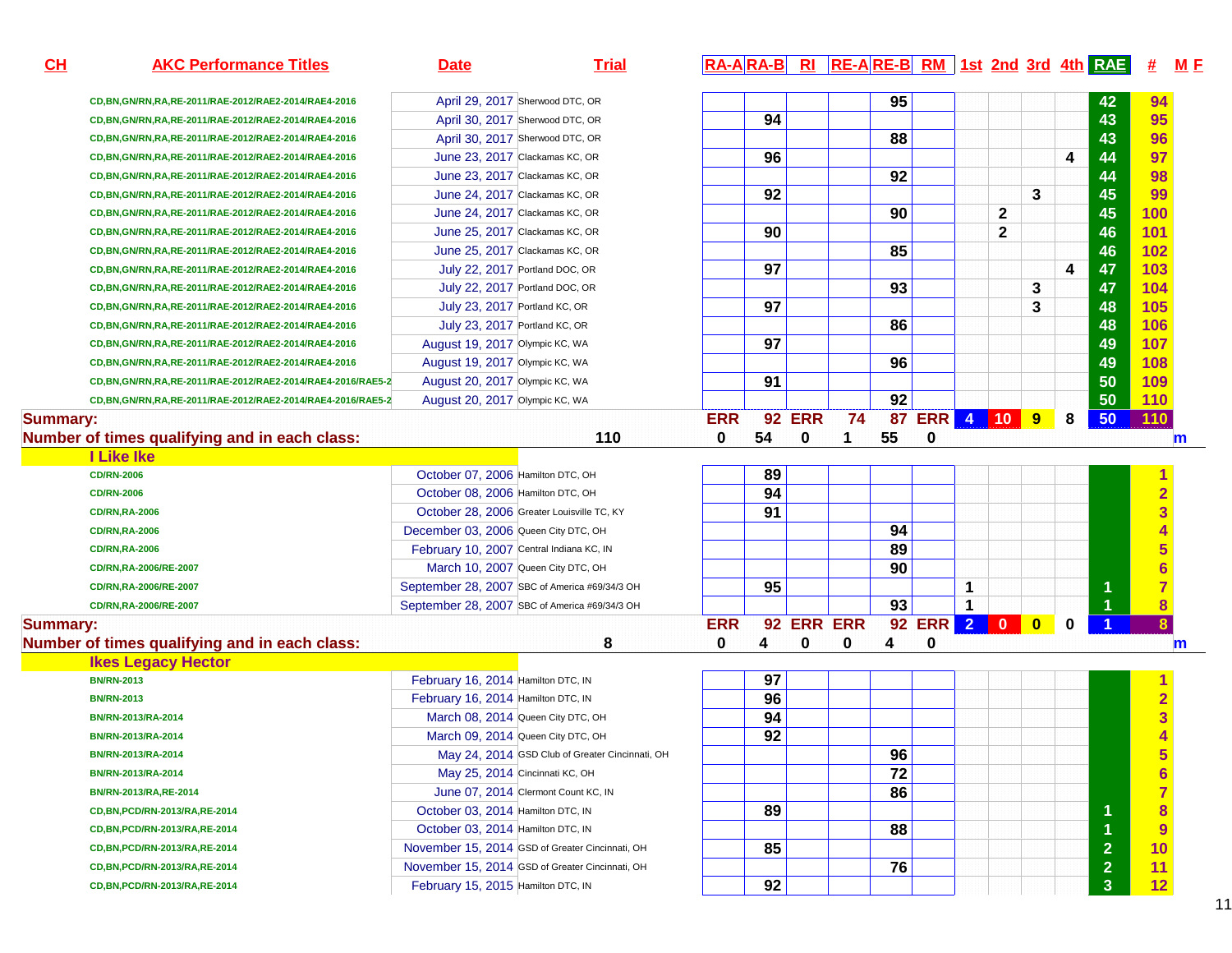| CH              | <b>AKC Performance Titles</b>                 | <b>Date</b>                                    | <b>Trial</b>                                        |            |            |                 |                 |    |                  |   |              |   |             | RA-ARA-B RI RE-ARE-B RM 1st 2nd 3rd 4th RAE | 坓                       | M E         |
|-----------------|-----------------------------------------------|------------------------------------------------|-----------------------------------------------------|------------|------------|-----------------|-----------------|----|------------------|---|--------------|---|-------------|---------------------------------------------|-------------------------|-------------|
|                 | CD, BN, PCD/RN-2013/RA, RE-2014               | February 15, 2015 Hamilton DTC, IN             |                                                     |            |            |                 |                 | 87 |                  |   |              |   |             | $\mathbf{3}$                                | 13                      |             |
|                 | CD, BN, PCD/RN-2013/RA, RE-2014               | August 15, 2015 Queen City DTC, OH             |                                                     |            | 91         |                 |                 |    |                  |   |              |   |             | $\overline{\mathbf{4}}$                     | 14                      |             |
|                 | CD, BN, PCD/RN-2013/RA, RE-2014               | August 15, 2015 Queen City DTC, OH             |                                                     |            |            |                 |                 | 91 |                  |   |              |   |             | $\overline{4}$                              | 15                      |             |
|                 | CD, BN, PCD/RN-2013/RA, RE-2014               | August 16, 2015 Queen City DTC, OH             |                                                     |            | 91         |                 |                 |    |                  |   |              |   |             | $\overline{5}$                              | 16                      |             |
|                 | CD, BN, PCD/RN-2013/RA, RE-2014               | August 16, 2015 Queen City DTC, OH             |                                                     |            |            |                 |                 | 80 |                  |   |              |   |             | $\overline{5}$                              | 17                      |             |
|                 | CD, BN, PCD/RN-2013/RA, RE-2014               | October 18, 2015 Dayton DTC, OH                |                                                     |            | 93         |                 |                 |    |                  |   |              |   |             | $6\phantom{a}$                              | 18                      |             |
|                 | CD, BN, PCD/RN-2013/RA, RE-2014               | October 18, 2015 Dayton DTC, OH                |                                                     |            |            |                 |                 | 94 |                  |   | $\mathbf{2}$ |   |             | $6\phantom{a}$                              | 19                      |             |
|                 | CD, BN, PCD/RN-2013/RA, RE-2014               | November 28, 2015 Queen City DTC, OH           |                                                     |            | 89         |                 |                 |    |                  |   |              |   |             | $\overline{7}$                              | 20                      |             |
|                 | CD, BN, PCD/RN-2013/RA, RE-2014               | November 28, 2015 Queen City DTC, OH           |                                                     |            |            |                 |                 | 91 |                  |   |              |   |             | $\overline{7}$                              | 21                      |             |
|                 | CD, BN, PCD/RN-2013/RA, RE-2014               | November 29, 2015 Queen City DTC, OH           |                                                     |            | 85         |                 |                 |    |                  |   |              |   |             | 8                                           | 22                      |             |
|                 | CD, BN, PCD/RN-2013/RA, RE-2014               | November 29, 2015 Queen City DTC, OH           |                                                     |            |            |                 |                 | 87 |                  |   |              |   |             | $\boldsymbol{8}$                            | 23                      |             |
|                 | CD, BN, PCD/RN-2013/RA, RE-2014               | February 21, 2016 Hamilton DTC, IN             |                                                     |            | 93         |                 |                 |    |                  |   |              |   |             | 9                                           | 24                      |             |
|                 | CD, BN, PCD/RN-2013/RA, RE-2014               | February 21, 2016 Hamilton DTC, IN             |                                                     |            |            |                 |                 | 95 |                  |   |              |   |             | 9                                           | 25                      |             |
|                 | CD, BN, PCD/RN-2013/RA, RE-2014/RAE-2016      | March 12, 2016 Queen City DTC, OH              |                                                     |            | 89         |                 |                 |    |                  |   |              |   |             | 10                                          | 26                      |             |
|                 | CD, BN, PCD/RN-2013/RA, RE-2014/RAE-2016      | March 12, 2016 Queen City DTC, OH              |                                                     |            |            |                 | 79              |    |                  |   |              |   |             | 10                                          | 27                      |             |
| <b>Summary:</b> |                                               |                                                |                                                     | <b>ERR</b> |            | <b>91 ERR</b>   | 79              |    | 87 ERR 0 1 0     |   |              |   | $\mathbf 0$ | 10                                          | 27                      |             |
|                 | Number of times qualifying and in each class: |                                                | 27                                                  | 0          | 14         | 0               | 1               | 12 | 0                |   |              |   |             |                                             |                         | $\mathbf m$ |
|                 | <b>Jamelles Porsche Is Going Places</b>       |                                                |                                                     |            |            |                 |                 |    |                  |   |              |   |             |                                             |                         |             |
|                 | <b>RN-2012</b>                                | January 20, 2013 Ventura County DFA, CA        |                                                     | 96         |            |                 |                 |    |                  |   |              |   |             |                                             |                         |             |
|                 | <b>RN-2012</b>                                | March 30, 2013 Kern County KC, CA              |                                                     | 77         |            |                 |                 |    |                  |   |              |   |             |                                             | $\overline{2}$          |             |
|                 | RN-2012/RA-2013                               | March 31, 2013 Kern County KC, CA              |                                                     | 75         |            |                 |                 |    |                  |   |              |   | 4           |                                             | 3                       |             |
|                 | RN-2012/RA-2013                               |                                                | April 26, 2013 SBC of Pacific Coast, CA             |            |            |                 | 78              |    |                  | 1 |              |   |             |                                             |                         |             |
|                 | RN-2012/RA-2013                               | August 16, 2013 Reno KC, NV                    |                                                     |            |            |                 | 82              |    |                  |   |              | 3 |             |                                             |                         |             |
|                 | RN-2012/RA, RE-2013                           |                                                | September 14, 2013 Santa Maris San Luis Bay GSD, CA |            |            |                 | $\overline{81}$ |    |                  |   | 2            |   |             |                                             | $6\phantom{a}$          |             |
| <b>Summary:</b> |                                               |                                                |                                                     |            | 83 ERR ERR |                 |                 |    | 80 ERR ERR 1 1 1 |   |              |   | $\mathbf 1$ | <b>ERR</b>                                  | $6\phantom{a}$          |             |
|                 | Number of times qualifying and in each class: |                                                | 6                                                   | 3          | 0          | 0               | 3               | 0  | 0                |   |              |   |             |                                             |                         |             |
|                 | <b>James P Sullivan</b>                       |                                                |                                                     |            |            |                 |                 |    |                  |   |              |   |             |                                             |                         |             |
|                 | See Performance DB For All Titles             | April 09, 2021 AKC Virtual Rally               |                                                     |            |            | 83              |                 |    |                  |   |              |   |             |                                             |                         |             |
|                 | See Performance DB For All Titles             | April 09, 2021 AKC Virtual Rally               |                                                     |            |            | $\overline{92}$ |                 |    |                  |   |              |   |             |                                             | $\overline{2}$          |             |
|                 | See Performance DB For All Titles             |                                                | April 13, 2021 SBC of America Regional, PA          |            |            | 87              |                 |    |                  | 1 |              |   |             |                                             | $\overline{\mathbf{3}}$ |             |
|                 | See Performance DB For All Titles             |                                                | April 16, 2021 SBC of America #82/47/16 PA          |            |            | 92              |                 |    |                  | 1 |              |   |             |                                             |                         |             |
|                 | See Performance DB For All Titles             | September 27, 2021 SBC of America Regional, UT |                                                     |            | 89         |                 |                 |    |                  |   | $\mathbf{2}$ |   |             |                                             | 5                       |             |
|                 | See Performance DB For All Titles             | September 28, 2021 SBC of America Regional, UT |                                                     |            | 86         |                 |                 |    |                  | 1 |              |   |             |                                             | $\overline{\bf{6}}$     |             |
|                 | See Performance DB For All Titles             |                                                | September 30, 2021 SBC of America #83/48/17 PA      |            | 79         |                 |                 |    |                  |   | $\mathbf 2$  |   |             |                                             |                         |             |
|                 | See Performance DB For All Titles             | November 19, 2021 AKC Virtual Rally            |                                                     |            |            |                 |                 | 92 |                  |   |              |   |             |                                             | 8                       |             |
|                 | See Performance DB For All Titles             | November 19, 2021 AKC Virtual Rally            |                                                     |            |            |                 |                 | 71 |                  |   |              |   |             |                                             | 9                       |             |
|                 | See Performance DB For All Titles             | November 26, 2021 South Windsor KC, NH         |                                                     |            |            |                 |                 | 80 |                  |   |              |   |             |                                             | 10                      |             |
|                 | See Performance DB For All Titles             | November 27, 2021 Windham County KC, NH        |                                                     |            |            |                 |                 |    | 92               |   |              |   |             |                                             | 11                      |             |
|                 | See Performance DB For All Titles             | November 29, 2021 Holyoke KC, NH               |                                                     |            | 79         |                 |                 |    |                  |   |              |   |             | 1                                           | 12                      |             |
|                 | See Performance DB For All Titles             | November 29, 2021 Holyoke KC, NH               |                                                     |            |            |                 |                 | 93 |                  |   |              |   |             | $\overline{1}$                              | 13                      |             |
|                 | See Performance DB For All Titles             | November 29, 2021 Holyoke KC, NH               |                                                     |            |            |                 |                 |    | 88               |   |              |   |             |                                             | 14                      |             |
|                 | See Performance DB For All Titles             | December 11, 2021 Eastern DC, NH               |                                                     |            | 82         |                 |                 |    |                  |   |              |   |             | $\overline{2}$                              | 15                      |             |
|                 | See Performance DB For All Titles             | December 11, 2021 Eastern DC, NH               |                                                     |            |            |                 |                 | 92 |                  |   |              |   |             | 2 <sup>1</sup>                              | 16                      |             |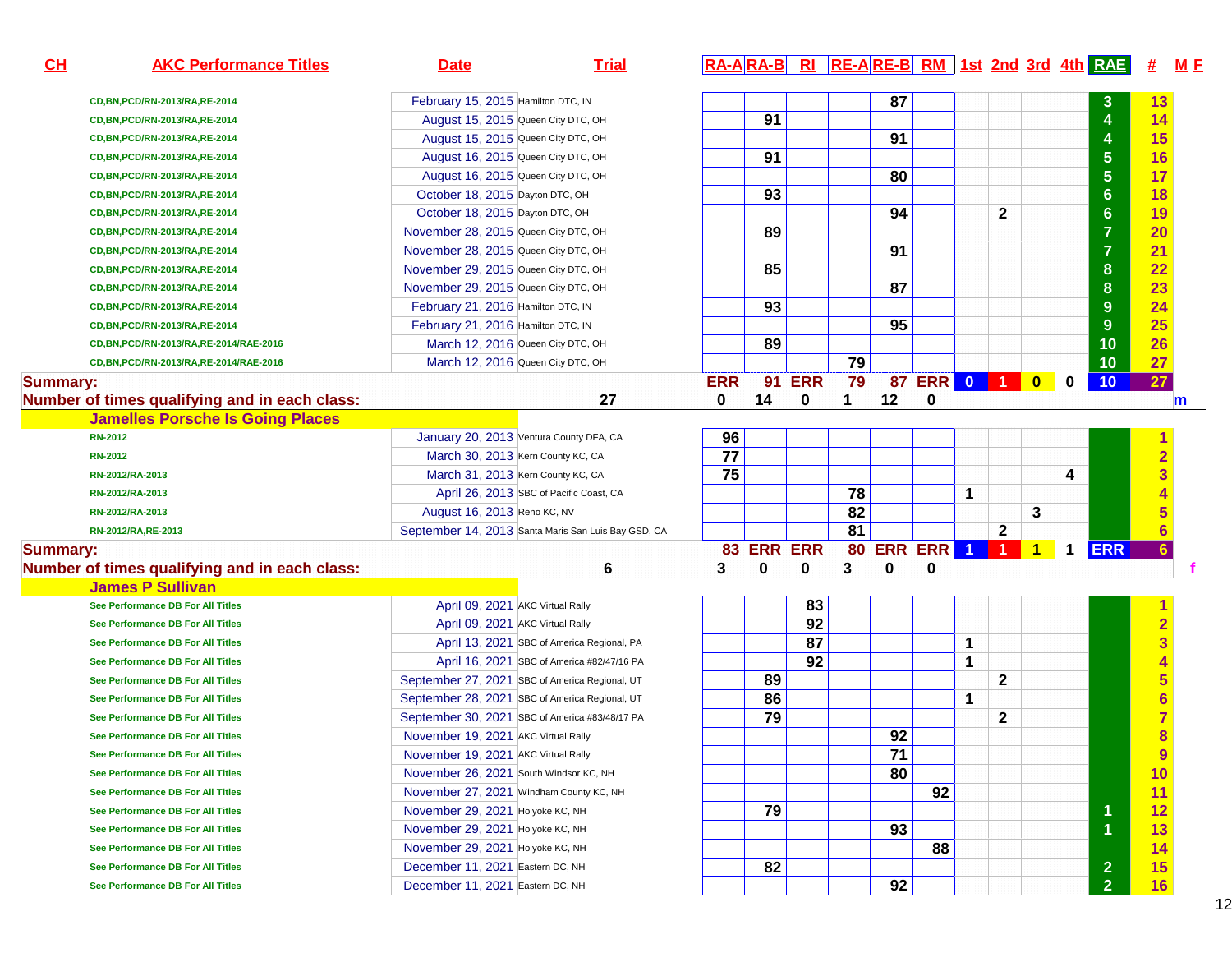| CH<br><b>AKC Performance Titles</b>           | <b>Date</b>                                       | <b>Trial</b> | $RA-ARA-B$     |    | Rl             |                    |                 |     |                      |                   |                         |              | <b>RE-A RE-B RM</b> 1st 2nd 3rd 4th RAE | <u>#</u>                | <u>M F</u>   |
|-----------------------------------------------|---------------------------------------------------|--------------|----------------|----|----------------|--------------------|-----------------|-----|----------------------|-------------------|-------------------------|--------------|-----------------------------------------|-------------------------|--------------|
| See Performance DB For All Titles             | December 11, 2021 Eastern DC, NH                  |              |                |    |                |                    |                 | 84  |                      |                   |                         |              |                                         | 17                      |              |
| See Performance DB For All Titles             | April 09, 2022 Trap Falls KC, MA                  |              |                | 85 |                |                    |                 |     |                      |                   |                         |              | $\overline{3}$                          | 18                      |              |
| See Performance DB For All Titles             | April 09, 2022 Trap Falls KC, MA                  |              |                |    |                |                    |                 | 79  |                      |                   |                         |              |                                         | 20                      |              |
| See Performance DB For All Titles             | April 10, 2022 Trap Falls KC, MA                  |              |                |    |                |                    | 83              |     |                      |                   |                         |              | $\mathbf{3}$                            | 19                      |              |
| See Performance DB For All Titles             | April 10, 2022 Trap Falls KC, MA                  |              |                | 95 |                |                    |                 |     |                      |                   |                         |              | 4                                       | 21                      |              |
| See Performance DB For All Titles             | April 10, 2022 Trap Falls KC, MA                  |              |                |    |                |                    | 93              |     |                      |                   |                         |              | 4                                       | 22                      |              |
| <b>Summary:</b>                               |                                                   |              | <b>ERR</b>     | 85 |                | <b>89 ERR</b>      | 86              | 86  | 3 <sup>1</sup>       | $\vert$ 2 $\vert$ | $\overline{\mathbf{0}}$ | 0            | $\overline{4}$                          | 22                      |              |
| Number of times qualifying and in each class: |                                                   | 22           | 0              | 7  | 4              | 0                  | 7               | 4   |                      |                   |                         |              |                                         |                         | $\mathbf{m}$ |
| 2018-GCHJeul Kreeks A Rockstar For Vicdory    |                                                   |              |                |    |                |                    |                 |     |                      |                   |                         |              |                                         |                         |              |
| 2018-GCH CD, BN, CGCA/RN-2017                 | June 08, 2019 SBC of Puget Sound, WA              |              |                |    | 89             |                    |                 |     | 1                    |                   |                         |              |                                         |                         |              |
| 2018-GCHCD, BN, CGCA/RN-2017                  | July 06, 2019 Puyallup Valley DF, WA              |              |                |    | 88             |                    |                 |     |                      |                   |                         |              |                                         | $\overline{2}$          |              |
| 2018-GCH CD, BN, CGCA/RN-2017/RI-2019         | July 07, 2019 Gig Harbor, WA                      |              |                |    | 85             |                    |                 |     |                      |                   |                         |              |                                         | $\overline{3}$          |              |
| <b>Summary:</b>                               |                                                   |              | <b>ERR ERR</b> |    |                | 87 ERR ERR ERR 1 0 |                 |     |                      |                   | $\bullet$               | $\mathbf 0$  | <b>ERR</b>                              | 3                       |              |
| Number of times qualifying and in each class: |                                                   | 3            | 0              | 0  | 3              | 0                  | 0               | 0   |                      |                   |                         |              |                                         |                         |              |
| 2011-CHKashis Captain Jack                    |                                                   |              |                |    |                |                    |                 |     |                      |                   |                         |              |                                         |                         |              |
| 2011-CHRN-2011                                | February 10, 2012 Hoosier KC, IN                  |              |                | 81 |                |                    |                 |     |                      |                   |                         | 4            |                                         |                         |              |
| 2011-CHRN-2011                                | December 08, 2012 OTC of Greater Lansing, MI      |              |                | 77 |                |                    |                 |     |                      | $\mathbf{2}$      |                         |              |                                         | $\overline{2}$          |              |
| 2011-CHRN-2011/RA-2012                        | December 09, 2012 OTC of Greater Lansing, MI      |              |                | 72 |                |                    |                 |     |                      |                   |                         |              |                                         | $\overline{\mathbf{3}}$ |              |
| 2011-CH BN, RN-2011/RA-2012                   | March 22, 2013 CDTC of Flint, MI                  |              |                |    |                |                    | 90              |     |                      |                   |                         |              |                                         |                         |              |
| 2011-CH BN, RN-2011/RA-2012                   | April 05, 2013 Saginaw Valley KC, MI              |              |                |    |                |                    | 90              |     |                      |                   |                         | 4            |                                         | 5                       |              |
| 2011-CH BN, RN-2011/RA-2012                   | April 26, 2013 Progressive DTC of Wayne Co., MI   |              |                |    |                |                    | $\overline{75}$ |     |                      |                   |                         |              |                                         | $\overline{\bf{6}}$     |              |
| 2011-CH BN, RN-2011/RA-2012                   | June 23, 2013 Macomb KC, MI                       |              |                | 91 |                |                    |                 |     |                      |                   |                         |              | 1                                       | $\overline{7}$          |              |
| 2011-CH BN, RN-2011/RA-2012                   | June 23, 2013 Macomb KC, MI                       |              |                |    |                |                    | 83              |     |                      |                   |                         |              |                                         | 8                       |              |
| 2011-CH BN, RN-2011/RA-2012                   | August 03, 2013 Jaxon KC, MI                      |              |                | 84 |                |                    |                 |     |                      |                   |                         |              | $\overline{2}$                          | 9                       |              |
| 2011-CH BN, RN-2011/RA-2012                   | August 03, 2013 Jaxon KC, MI                      |              |                |    |                |                    | 74              |     | 1                    |                   |                         |              | $\overline{2}$                          | 10                      |              |
| 2011-CH BN, RN-2011/RA-2012                   | August 10, 2013 OTC of Greater Lansing, MI        |              |                | 83 |                |                    |                 |     |                      |                   |                         |              | $\mathbf{3}$                            | 11                      |              |
| 2011-CH BN, RN-2011/RA-2012                   | August 10, 2013 OTC of Greater Lansing, MI        |              |                |    |                |                    | $\overline{78}$ |     |                      |                   |                         |              | $\mathbf{3}$                            | 12                      |              |
| <b>Summary:</b>                               |                                                   |              | <b>ERR</b>     | 81 | <b>ERR ERR</b> |                    | $\overline{82}$ | ERR | $\blacktriangleleft$ |                   | $\mathbf{0}$            | $\mathbf{2}$ | 3                                       | 12                      |              |
| Number of times qualifying and in each class: |                                                   | 12           | 0              | 6  | 0              | 0                  | 6               | 0   |                      |                   |                         |              |                                         |                         | $\mathbf m$  |
| <b>Kings Mills Jazzabelle</b>                 |                                                   |              |                |    |                |                    |                 |     |                      |                   |                         |              |                                         |                         |              |
| <b>RN-2012</b>                                | October 06, 2012 Sheboygan DTC, WI                |              |                | 95 |                |                    |                 |     |                      | 2                 |                         |              |                                         |                         |              |
| <b>RN-2012</b>                                | November 23, 2012 Western Waukesha County DTC, WI |              |                | 95 |                |                    |                 |     |                      |                   |                         |              |                                         | $\overline{2}$          |              |
| <b>RN, RA-2012</b>                            | November 23, 2012 Western Waukesha County DTC, WI |              |                | 85 |                |                    |                 |     |                      |                   |                         |              |                                         | 3                       |              |
| <b>RN, RA-2012</b>                            | December 28, 2012 Cudahy KC, WI                   |              |                |    |                |                    | 90              |     |                      |                   |                         |              |                                         |                         |              |
| <b>RN, RA-2012</b>                            | December 29, 2012 Cudahy KC, WI                   |              |                |    |                |                    | $\overline{71}$ |     |                      |                   |                         |              |                                         |                         |              |
| <b>BN/RN, RA, RE-2012</b>                     | December 29, 2012 Cudahy KC, WI                   |              |                |    |                |                    | 71              |     |                      |                   |                         |              |                                         | 6                       |              |
| <b>CD, BN/RN, RA, RE-2012</b>                 | January 06, 2013 Western Waukesha County DTC, WI  |              |                |    |                |                    | 80              |     |                      |                   |                         |              |                                         | $\overline{7}$          |              |
| <b>CD, BN/RN, RA, RE-2012</b>                 | March 09, 2013 K-9 OTC of Menomonee Falls, WI     |              |                | 72 |                |                    |                 |     |                      |                   |                         |              | 1                                       | $\boldsymbol{8}$        |              |
| <b>CD, BN/RN, RA, RE-2012</b>                 | March 09, 2013 K-9 OTC of Menomonee Falls, WI     |              |                |    |                |                    | 85              |     |                      |                   | 3                       |              | $\overline{1}$                          | $\overline{9}$          |              |
| <b>CD, BN/RN, RA, RE-2012</b>                 | March 10, 2013 K-9 OTC of Menomonee Falls, WI     |              |                | 75 |                |                    |                 |     |                      |                   |                         |              |                                         | 10                      |              |
| CD, BN/RN, RA, RE-2012                        | April 14, 2013 Cudahy KC, WI                      |              |                | 92 |                |                    |                 |     |                      |                   |                         | 4            | $\overline{2}$                          | 11                      |              |
| <b>CD, BN/RN, RA, RE-2012</b>                 | April 14, 2013 Cudahy KC, WI                      |              |                |    |                |                    | 95              |     |                      |                   |                         | 4            | $\overline{2}$                          | 12                      |              |
| <b>CD, BN/RN, RA, RE-2012</b>                 | April 14, 2013 Cudahy KC, WI                      |              |                | 90 |                |                    |                 |     |                      |                   |                         |              | 3 <sup>2</sup>                          | 13                      |              |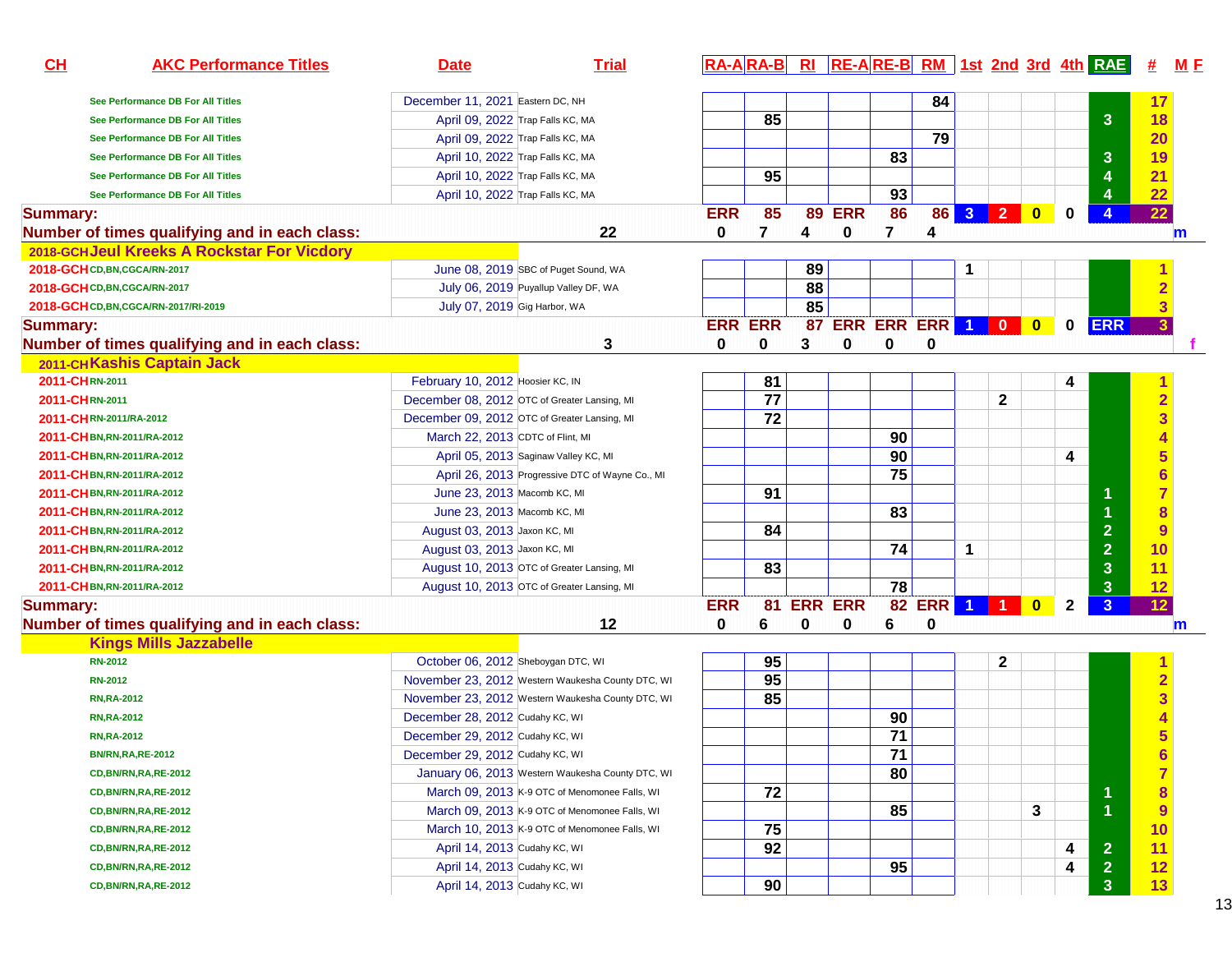| CL | <b>AKC Performance Titles</b>             | <b>Date</b>                      | <b>Trial</b>                                      |                 | $R\overline{A-A}$ $R\overline{A-B}$ $R\overline{I}$ $R\overline{E-A}$ $R\overline{E-B}$ $R\overline{M}$ 1st 2nd 3rd 4th $R\overline{A}E$ |             |              |   |                         | #  | M E |
|----|-------------------------------------------|----------------------------------|---------------------------------------------------|-----------------|------------------------------------------------------------------------------------------------------------------------------------------|-------------|--------------|---|-------------------------|----|-----|
|    | <b>CD, BN/RN, RA, RE-2012</b>             | April 14, 2013 Cudahy KC, WI     |                                                   |                 | 82                                                                                                                                       |             | $\mathbf{2}$ |   | 3                       | 14 |     |
|    | CD, BN/RN, RA, RE-2012                    |                                  | June 08, 2013 Milwaukee DTC, WI                   | 97              |                                                                                                                                          |             |              | 4 | $\overline{\mathbf{4}}$ | 15 |     |
|    | <b>CD, BN/RN, RA, RE-2012</b>             |                                  | June 08, 2013 Milwaukee DTC, WI                   |                 | 72                                                                                                                                       |             |              | 4 | $\overline{\mathbf{4}}$ | 16 |     |
|    | CD, BN/RN, RA, RE-2012                    |                                  | June 09, 2013 Milwaukee DTC, WI                   | 96              |                                                                                                                                          |             | $\mathbf{2}$ |   | $5\phantom{a}$          | 17 |     |
|    | CD, BN/RN, RA, RE-2012                    |                                  | June 09, 2013 Milwaukee DTC, WI                   |                 | 84                                                                                                                                       |             |              |   | $5\phantom{a}$          | 18 |     |
|    | CD, BN/RN, RA, RE-2012                    |                                  | June 23, 2013 Western Waukesha County DTC, WI     | 95              |                                                                                                                                          |             |              | 4 | 6 <sup>°</sup>          | 19 |     |
|    | CD, BN/RN, RA, RE-2012                    |                                  | June 23, 2013 Western Waukesha County DTC, WI     |                 | 82                                                                                                                                       |             |              |   | $6\phantom{a}$          | 20 |     |
|    | CD, BN/RN, RA, RE-2012                    |                                  | July 26, 2013 Waukesha KC, WI                     | 91              |                                                                                                                                          |             |              |   | $\overline{7}$          | 21 |     |
|    | CD, BN/RN, RA, RE-2012                    |                                  | July 26, 2013 Waukesha KC, WI                     |                 | 75                                                                                                                                       |             |              |   | $\overline{7}$          | 22 |     |
|    | CD, BN/RN, RA, RE-2012                    |                                  | July 27, 2013 Waukesha KC, WI                     | 94              |                                                                                                                                          |             | 2            |   |                         | 23 |     |
|    | CD, BN/RN, RA, RE-2012                    |                                  | August 09, 2013 K-9 OTC of Menomonee Falls, WI    | 94              |                                                                                                                                          |             | $\mathbf{2}$ |   |                         | 24 |     |
|    | CD, BN/RN, RA, RE-2012                    |                                  | August 10, 2013 K-9 OTC of Menomonee Falls, WI    |                 | 70                                                                                                                                       |             |              |   |                         | 25 |     |
|    | CD, BN/RN, RA, RE-2012                    |                                  | October 19, 2013 Badger Golden Retriever Club, WI | 94              |                                                                                                                                          |             |              | 4 | 8                       | 26 |     |
|    | CD, BN/RN, RA, RE-2012                    |                                  | October 19, 2013 Badger Golden Retriever Club, WI |                 | 81                                                                                                                                       |             |              |   | 8                       | 27 |     |
|    | CD, BN/RN, RA, RE-2012                    |                                  | October 20, 2013 Badger Golden Retriever Club, WI | 80              |                                                                                                                                          |             |              |   |                         | 28 |     |
|    | CD, BN/RN, RA, RE-2012                    |                                  | November 29, 2013 Western Waukesha County DTC, WI | 97              |                                                                                                                                          |             |              |   | $9\,$                   | 29 |     |
|    | CD, BN/RN, RA, RE-2012                    |                                  | November 29, 2013 Western Waukesha County DTC, WI |                 | 89                                                                                                                                       |             |              |   | 9                       | 30 |     |
|    | CD, BN/RN, RA, RE-2012/RAE-2013           |                                  | November 29, 2013 Western Waukesha County DTC, WI | 91              |                                                                                                                                          |             |              |   | 10                      | 31 |     |
|    | CD, BN/RN, RA, RE-2012/RAE-2013           |                                  | November 29, 2013 Western Waukesha County DTC, WI |                 | 95                                                                                                                                       |             |              | 4 | 10                      | 32 |     |
|    | CD, BN/RN, RA, RE-2012/RAE-2013           | December 29, 2013 Cudahy KC, WI  |                                                   | 87              |                                                                                                                                          |             | 3            |   | 11                      | 33 |     |
|    | CD, BN/RN, RA, RE-2012/RAE-2013           | December 29, 2013 Cudahy KC, WI  |                                                   |                 | 81                                                                                                                                       |             | $\mathbf{2}$ |   | 11                      | 34 |     |
|    | CD, BN/RN, RA, RE-2012/RAE-2013           |                                  | March 12, 2016 K-9 OTC of Menomonee Falls, WI     | 95              |                                                                                                                                          |             |              |   | 12                      | 35 |     |
|    | CD, BN/RN, RA, RE-2012/RAE-2013           |                                  | March 12, 2016 K-9 OTC of Menomonee Falls, WI     |                 | 83                                                                                                                                       |             |              |   | 13                      | 36 |     |
|    | CD, BN/RN, RA, RE-2012/RAE-2013           |                                  | March 13, 2016 K-9 OTC of Menomonee Falls, WI     | 98              |                                                                                                                                          |             |              |   | 14                      | 37 |     |
|    | CD, BN/RN, RA, RE-2012/RAE-2013           |                                  | March 13, 2016 K-9 OTC of Menomonee Falls, WI     |                 | 95                                                                                                                                       |             |              |   | 14                      | 38 |     |
|    | CD, BN/RN, RA, RE-2012/RAE-2013           |                                  | August 12, 2016 K-9 OTC of Menomonee Falls, WI    | 99              |                                                                                                                                          |             |              | 4 | 15                      | 39 |     |
|    | CD, BN/RN, RA, RE-2012/RAE-2013           |                                  | August 12, 2016 K-9 OTC of Menomonee Falls, WI    | 88              |                                                                                                                                          |             |              |   | 15                      | 40 |     |
|    | CD, BN/RN, RA, RE-2012/RAE-2013           |                                  | August 13, 2016 K-9 OTC of Menomonee Falls, WI    | 98              |                                                                                                                                          |             |              |   | 16                      | 41 |     |
|    | CD, BN/RN, RA, RE-2012/RAE-2013           |                                  | August 13, 2016 K-9 OTC of Menomonee Falls, WI    | $\overline{95}$ |                                                                                                                                          |             |              |   | 16                      | 42 |     |
|    | CD, BN/RN, RA, RE-2012/RAE-2013           |                                  | November 25, 2016 Western Waukesha County DTC, WI | 95              |                                                                                                                                          |             |              |   | 17                      | 43 |     |
|    | CD, BN/RN, RA, RE-2012/RAE-2013           |                                  | November 25, 2016 Western Waukesha County DTC, WI |                 | 84                                                                                                                                       |             |              |   | 17                      | 44 |     |
|    | CD, BN/RN, RA, RE-2012/RAE-2013           |                                  | November 25, 2016 Western Waukesha County DTC, WI | 97              |                                                                                                                                          |             |              | 4 | 18                      | 45 |     |
|    | CD, BN/RN, RA, RE-2012/RAE-2013           |                                  | November 25, 2016 Western Waukesha County DTC, WI |                 | 94                                                                                                                                       |             |              |   | 18                      | 46 |     |
|    | CD, BN/RN, RA, RE-2012/RAE-2013           | December 03, 2016 Badger KC, WI  |                                                   | 96              |                                                                                                                                          |             | $\mathbf{2}$ |   | 19                      | 47 |     |
|    | CD, BN/RN, RA, RE-2012/RAE-2013           | December 03, 2016 Badger KC, WI  |                                                   |                 | 97                                                                                                                                       | 1           |              |   | 19                      | 48 |     |
|    | CD, BN/RN, RA, RE-2012/RAE-2013           | December 17, 2016 Oshkosh KC, WI |                                                   | 99              |                                                                                                                                          |             | $\mathbf{2}$ |   | <b>20</b>               | 49 |     |
|    | CD, BN/RN, RA, RE-2012/RAE-2013/RAE2-2016 | December 17, 2016 Oshkosh KC, WI |                                                   |                 | 100                                                                                                                                      | $\mathbf 1$ |              |   | 20                      | 50 |     |
|    | CD, BN/RN, RA, RE-2012/RAE-2013/RAE2-2016 | December 31, 2016 Cudahy KC, WI  |                                                   |                 | 88                                                                                                                                       |             |              | 4 | 21                      | 51 |     |
|    | CD, BN/RN, RA, RE-2012/RAE-2013/RAE2-2016 |                                  | March 11, 2017 K-9 OTC of Memomonee Falls, WI     | 93              |                                                                                                                                          |             |              |   | 21                      | 52 |     |
|    | CD, BN/RN, RA, RE-2012/RAE-2013/RAE2-2016 |                                  | March 11, 2017 K-9 OTC of Memomonee Falls, WI     |                 | 86                                                                                                                                       |             |              |   | 21                      | 53 |     |
|    | CD, BN/RN, RA, RE-2012/RAE-2013/RAE2-2016 |                                  | March 12, 2017 K-9 OTC of Memomonee Falls, WI     | 89              |                                                                                                                                          |             |              |   | 22                      | 54 |     |
|    | CD, BN/RN, RA, RE-2012/RAE-2013/RAE2-2016 |                                  | March 12, 2017 K-9 OTC of Memomonee Falls, WI     |                 | 95                                                                                                                                       |             |              |   | 22                      | 55 |     |
|    | CD, BN/RN, RA, RE-2012/RAE-2013/RAE2-2016 | May 20, 2017 Oshkosh KC, WI      |                                                   | 100             |                                                                                                                                          |             | $\mathbf{2}$ |   | 23                      | 56 |     |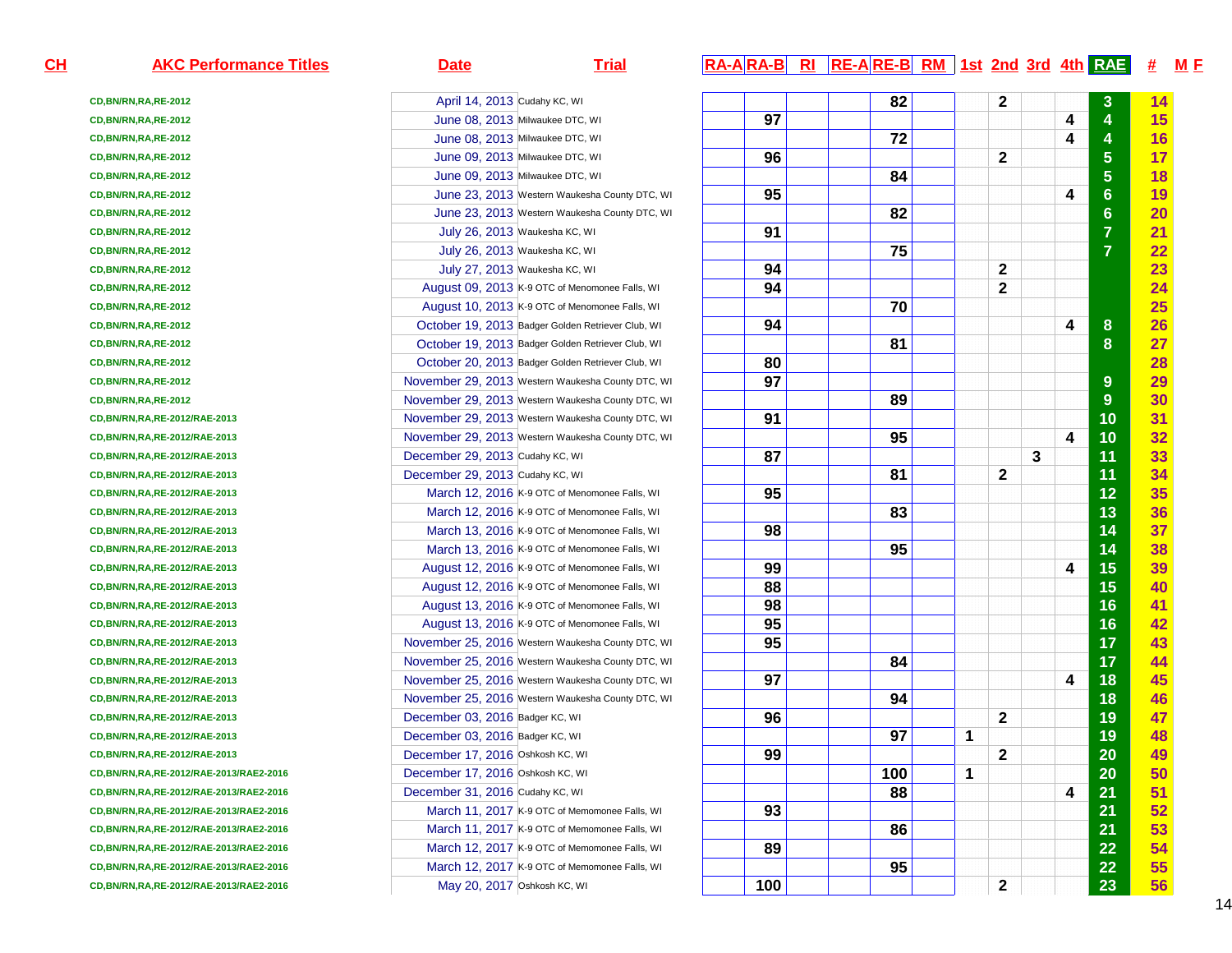| 98<br>$\mathbf{2}$<br>May 20, 2017 Oshkosh KC, WI<br>23<br>57<br>CD, BN/RN, RA, RE-2012/RAE-2013/RAE2-2016<br>24<br>99<br>58<br>May 21, 2017 Oshkosh KC, WI<br>CD, BN/RN, RA, RE-2012/RAE-2013/RAE2-2016<br>24<br>95<br>59<br>May 21, 2017 Oshkosh KC, WI<br>CD, BN/RN, RA, RE-2012/RAE-2013/RAE2-2016<br>25<br>88<br>60<br>June 11, 2017 Milwaukee DTC, WI<br>CD, BN/RN, RA, RE-2012/RAE-2013/RAE2-2016<br>25<br>89<br>61<br>4<br>June 11, 2017 Milwaukee DTC, WI<br>CD, BN/RN, RA, RE-2012/RAE-2013/RAE2-2016<br>26<br>62<br>86<br>4<br>June 30, 2017 Kettle Moraine KC, WI<br>CD, BN/RN, RA, RE-2012/RAE-2013/RAE2-2016<br>96<br>26<br>63<br>$\mathbf{2}$<br>June 30, 2017 Kettle Moraine KC, WI<br>CD, BN/RN, RA, RE-2012/RAE-2013/RAE2-2016<br>27<br>64<br>100<br>3<br>July 28, 2017 Waukesha KC, WI<br>CD, BN/RN, RA, RE-2012/RAE-2013/RAE2-2016<br>98<br>27<br>65<br>3<br>July 28, 2017 Waukesha KC, WI<br>CD, BN/RN, RA, RE-2012/RAE-2013/RAE2-2016<br>28<br>66<br>98<br>3<br>August 18, 2017 K-9 OTC of Menomone Falls, WI<br>CD, BN/RN, RA, RE-2012/RAE-2013/RAE2-2016<br>67<br>98<br>28<br>4<br>August 18, 2017 K-9 OTC of Menomone Falls, WI<br>CD, BN/RN, RA, RE-2012/RAE-2013/RAE2-2016<br>29<br>88<br>68<br>August 19, 2017 K-9 OTC of Menomone Falls, WI<br>CD, BN/RN, RA, RE-2012/RAE-2013/RAE2-2016<br>97<br>29<br>69<br>4<br>August 19, 2017 K-9 OTC of Menomone Falls, WI<br>CD, BN/RN, RA, RE-2012/RAE-2013/RAE2-2016<br>30<br>70<br>90<br>August 19, 2017 K-9 OTC of Menomone Falls, WI<br>CD, BN/RN, RA, RE-2012/RAE-2013/RAE2-2016/RAE3-2017<br>71<br>94<br>30<br>August 19, 2017 K-9 OTC of Menomone Falls, WI<br>CD,BN/RN,RA,RE-2012/RAE-2013/RAE2-2016/RAE3-2017<br>72<br>100<br>$\mathbf{1}$<br>October 20, 2017 SBC of America #79/44/13 PA<br>CD, BN/RN, RA, RE-2012/RAE-2013/RAE2-2016/RAE3-2017<br>73<br>96<br>31<br>$\mathbf{2}$<br>November 24, 2017 Western Waukesha County DTC, WI<br>CD, BN/RN, RA, RE-2012/RAE-2013/RAE2-2016/RAE3-2017<br>74<br>31<br>96<br>1<br>November 24, 2017 Western Waukesha County DTC, WI<br>CD, BN/RN, RA, RE-2012/RAE-2013/RAE2-2016/RAE3-2017<br>75<br>32<br>90<br>$\mathbf{2}$<br>November 24, 2017 Western Waukesha County DTC, WI<br>CD, BN/RN, RA, RE-2012/RAE-2013/RAE2-2016/RAE3-2017<br>82<br>32<br>76<br>November 24, 2017 Western Waukesha County DTC, WI<br>CD, BN/RN, RA, RE-2012/RAE-2013/RAE2-2016/RAE3-2017<br><b>ERR ERR</b><br>88<br>ERR 4 13 5<br><b>ERR</b><br>93<br>32<br>76<br><b>Summary:</b><br>14<br>35<br>Number of times qualifying and in each class:<br>76<br>0<br>41<br>0<br>0<br>0<br>2020-CHKudos Crown Royal V Regalbear<br>93<br>2020-CH See Performance DB For All Titles<br>March 05, 2022 Superstition KC, AZ<br>85<br>$\overline{2}$<br>2020-CH See Performance DB For All Titles<br>March 06, 2022 Superstition KC, AZ<br>89 ERR ERR ERR 0 0 0<br><b>ERR ERR</b><br><b>ERR</b><br>$\overline{2}$<br><b>Summary:</b><br>$\mathbf 0$<br>2<br>2<br>Number of times qualifying and in each class:<br>0<br>0<br>0<br>0<br>0<br>m<br><b>Kudos to Troopers Sonny Boy</b><br>January 29, 2022 Kachina KC, AZ<br>78<br><b>RN-2015</b><br><b>78 ERR ERR ERR 0 0 0</b><br><b>ERR ERR</b><br>$\mathbf 0$<br><b>ERR</b><br><b>Summary:</b><br>Number of times qualifying and in each class:<br>0<br>0<br>1<br>0<br>0<br>0<br>$\mathsf{m}$<br><b>Lil' Jons Fremonts Finola</b><br>70<br>April 03, 2005 Onondaga KA, NY<br><b>CD/RN-2005</b><br>89<br>$\overline{\mathbf{2}}$<br>April 23, 2005 Lower Bucks DTC, PA<br><b>CD/RN-2005</b><br>$\overline{3}$<br>96<br>May 21, 2005 Allentown DTC, PA<br><b>CD/RN,RA-2005</b><br>88<br>1<br>$\overline{\mathbf{4}}$<br>October 21, 2005 SBC of America #67/32/1 PA<br><b>CD/RN,RA-2005</b><br>$\overline{\mathbf{5}}$<br>95<br>November 17, 2005 Central New York KC, NY<br><b>CD/RN,RA-2005</b><br>$6\phantom{a}$<br>79<br>November 18, 2005 Susque Nango KC, NY<br><b>CD/RN,RA,RE-2005</b><br>$\overline{7}$<br>94<br>-1<br>August 11, 2006 Penn Ridge KC, PA<br><b>CD/RN, RA, RE-2005</b><br>8<br>89<br>$\blacktriangleleft$<br>August 11, 2006 Penn Ridge KC, PA<br><b>CD/RN, RA, RE-2005</b><br>9<br>$\overline{2}$<br>94<br>September 03, 2006 Morris Hills DTC, NJ<br><b>CD/RN,RA,RE-2005</b><br>10<br>$\overline{2}$<br>94<br>September 03, 2006 Morris Hills DTC, NJ<br><b>CD/RN,RA,RE-2005</b><br>92<br>11<br>$\mathbf{3}$<br>September 04, 2006 Schooleys Mountain KC, NJ<br><b>CD/RN,RA,RE-2005</b> | CH | <b>AKC Performance Titles</b> | <b>Date</b> | <b>Trial</b> |  |  |  |  |  | RA-ARA-B RI RE-ARE-B RM 1st 2nd 3rd 4th RAE | # | M E |
|-------------------------------------------------------------------------------------------------------------------------------------------------------------------------------------------------------------------------------------------------------------------------------------------------------------------------------------------------------------------------------------------------------------------------------------------------------------------------------------------------------------------------------------------------------------------------------------------------------------------------------------------------------------------------------------------------------------------------------------------------------------------------------------------------------------------------------------------------------------------------------------------------------------------------------------------------------------------------------------------------------------------------------------------------------------------------------------------------------------------------------------------------------------------------------------------------------------------------------------------------------------------------------------------------------------------------------------------------------------------------------------------------------------------------------------------------------------------------------------------------------------------------------------------------------------------------------------------------------------------------------------------------------------------------------------------------------------------------------------------------------------------------------------------------------------------------------------------------------------------------------------------------------------------------------------------------------------------------------------------------------------------------------------------------------------------------------------------------------------------------------------------------------------------------------------------------------------------------------------------------------------------------------------------------------------------------------------------------------------------------------------------------------------------------------------------------------------------------------------------------------------------------------------------------------------------------------------------------------------------------------------------------------------------------------------------------------------------------------------------------------------------------------------------------------------------------------------------------------------------------------------------------------------------------------------------------------------------------------------------------------------------------------------------------------------------------------------------------------------------------------------------------------------------------------------------------------------------------------------------------------------------------------------------------------------------------------------------------------------------------------------------------------------------------------------------------------------------------------------------------------------------------------------------------------------------------------------------------------------------------------------------------------------------------------------------------------------------------------------------------------------------------------------------------------------------------------------------------------------------------------------------------------------------------------------------------------------------------------------------------------------------------------------------------------------------------------------------------------------------------------------------------------------------------------------------------------------------------------------------------------------------------------------------------------------------------------------------------------------------------------------------------------------------------------------------------------|----|-------------------------------|-------------|--------------|--|--|--|--|--|---------------------------------------------|---|-----|
|                                                                                                                                                                                                                                                                                                                                                                                                                                                                                                                                                                                                                                                                                                                                                                                                                                                                                                                                                                                                                                                                                                                                                                                                                                                                                                                                                                                                                                                                                                                                                                                                                                                                                                                                                                                                                                                                                                                                                                                                                                                                                                                                                                                                                                                                                                                                                                                                                                                                                                                                                                                                                                                                                                                                                                                                                                                                                                                                                                                                                                                                                                                                                                                                                                                                                                                                                                                                                                                                                                                                                                                                                                                                                                                                                                                                                                                                                                                                                                                                                                                                                                                                                                                                                                                                                                                                                                                                                                                       |    |                               |             |              |  |  |  |  |  |                                             |   |     |
|                                                                                                                                                                                                                                                                                                                                                                                                                                                                                                                                                                                                                                                                                                                                                                                                                                                                                                                                                                                                                                                                                                                                                                                                                                                                                                                                                                                                                                                                                                                                                                                                                                                                                                                                                                                                                                                                                                                                                                                                                                                                                                                                                                                                                                                                                                                                                                                                                                                                                                                                                                                                                                                                                                                                                                                                                                                                                                                                                                                                                                                                                                                                                                                                                                                                                                                                                                                                                                                                                                                                                                                                                                                                                                                                                                                                                                                                                                                                                                                                                                                                                                                                                                                                                                                                                                                                                                                                                                                       |    |                               |             |              |  |  |  |  |  |                                             |   |     |
|                                                                                                                                                                                                                                                                                                                                                                                                                                                                                                                                                                                                                                                                                                                                                                                                                                                                                                                                                                                                                                                                                                                                                                                                                                                                                                                                                                                                                                                                                                                                                                                                                                                                                                                                                                                                                                                                                                                                                                                                                                                                                                                                                                                                                                                                                                                                                                                                                                                                                                                                                                                                                                                                                                                                                                                                                                                                                                                                                                                                                                                                                                                                                                                                                                                                                                                                                                                                                                                                                                                                                                                                                                                                                                                                                                                                                                                                                                                                                                                                                                                                                                                                                                                                                                                                                                                                                                                                                                                       |    |                               |             |              |  |  |  |  |  |                                             |   |     |
|                                                                                                                                                                                                                                                                                                                                                                                                                                                                                                                                                                                                                                                                                                                                                                                                                                                                                                                                                                                                                                                                                                                                                                                                                                                                                                                                                                                                                                                                                                                                                                                                                                                                                                                                                                                                                                                                                                                                                                                                                                                                                                                                                                                                                                                                                                                                                                                                                                                                                                                                                                                                                                                                                                                                                                                                                                                                                                                                                                                                                                                                                                                                                                                                                                                                                                                                                                                                                                                                                                                                                                                                                                                                                                                                                                                                                                                                                                                                                                                                                                                                                                                                                                                                                                                                                                                                                                                                                                                       |    |                               |             |              |  |  |  |  |  |                                             |   |     |
|                                                                                                                                                                                                                                                                                                                                                                                                                                                                                                                                                                                                                                                                                                                                                                                                                                                                                                                                                                                                                                                                                                                                                                                                                                                                                                                                                                                                                                                                                                                                                                                                                                                                                                                                                                                                                                                                                                                                                                                                                                                                                                                                                                                                                                                                                                                                                                                                                                                                                                                                                                                                                                                                                                                                                                                                                                                                                                                                                                                                                                                                                                                                                                                                                                                                                                                                                                                                                                                                                                                                                                                                                                                                                                                                                                                                                                                                                                                                                                                                                                                                                                                                                                                                                                                                                                                                                                                                                                                       |    |                               |             |              |  |  |  |  |  |                                             |   |     |
|                                                                                                                                                                                                                                                                                                                                                                                                                                                                                                                                                                                                                                                                                                                                                                                                                                                                                                                                                                                                                                                                                                                                                                                                                                                                                                                                                                                                                                                                                                                                                                                                                                                                                                                                                                                                                                                                                                                                                                                                                                                                                                                                                                                                                                                                                                                                                                                                                                                                                                                                                                                                                                                                                                                                                                                                                                                                                                                                                                                                                                                                                                                                                                                                                                                                                                                                                                                                                                                                                                                                                                                                                                                                                                                                                                                                                                                                                                                                                                                                                                                                                                                                                                                                                                                                                                                                                                                                                                                       |    |                               |             |              |  |  |  |  |  |                                             |   |     |
|                                                                                                                                                                                                                                                                                                                                                                                                                                                                                                                                                                                                                                                                                                                                                                                                                                                                                                                                                                                                                                                                                                                                                                                                                                                                                                                                                                                                                                                                                                                                                                                                                                                                                                                                                                                                                                                                                                                                                                                                                                                                                                                                                                                                                                                                                                                                                                                                                                                                                                                                                                                                                                                                                                                                                                                                                                                                                                                                                                                                                                                                                                                                                                                                                                                                                                                                                                                                                                                                                                                                                                                                                                                                                                                                                                                                                                                                                                                                                                                                                                                                                                                                                                                                                                                                                                                                                                                                                                                       |    |                               |             |              |  |  |  |  |  |                                             |   |     |
|                                                                                                                                                                                                                                                                                                                                                                                                                                                                                                                                                                                                                                                                                                                                                                                                                                                                                                                                                                                                                                                                                                                                                                                                                                                                                                                                                                                                                                                                                                                                                                                                                                                                                                                                                                                                                                                                                                                                                                                                                                                                                                                                                                                                                                                                                                                                                                                                                                                                                                                                                                                                                                                                                                                                                                                                                                                                                                                                                                                                                                                                                                                                                                                                                                                                                                                                                                                                                                                                                                                                                                                                                                                                                                                                                                                                                                                                                                                                                                                                                                                                                                                                                                                                                                                                                                                                                                                                                                                       |    |                               |             |              |  |  |  |  |  |                                             |   |     |
|                                                                                                                                                                                                                                                                                                                                                                                                                                                                                                                                                                                                                                                                                                                                                                                                                                                                                                                                                                                                                                                                                                                                                                                                                                                                                                                                                                                                                                                                                                                                                                                                                                                                                                                                                                                                                                                                                                                                                                                                                                                                                                                                                                                                                                                                                                                                                                                                                                                                                                                                                                                                                                                                                                                                                                                                                                                                                                                                                                                                                                                                                                                                                                                                                                                                                                                                                                                                                                                                                                                                                                                                                                                                                                                                                                                                                                                                                                                                                                                                                                                                                                                                                                                                                                                                                                                                                                                                                                                       |    |                               |             |              |  |  |  |  |  |                                             |   |     |
|                                                                                                                                                                                                                                                                                                                                                                                                                                                                                                                                                                                                                                                                                                                                                                                                                                                                                                                                                                                                                                                                                                                                                                                                                                                                                                                                                                                                                                                                                                                                                                                                                                                                                                                                                                                                                                                                                                                                                                                                                                                                                                                                                                                                                                                                                                                                                                                                                                                                                                                                                                                                                                                                                                                                                                                                                                                                                                                                                                                                                                                                                                                                                                                                                                                                                                                                                                                                                                                                                                                                                                                                                                                                                                                                                                                                                                                                                                                                                                                                                                                                                                                                                                                                                                                                                                                                                                                                                                                       |    |                               |             |              |  |  |  |  |  |                                             |   |     |
|                                                                                                                                                                                                                                                                                                                                                                                                                                                                                                                                                                                                                                                                                                                                                                                                                                                                                                                                                                                                                                                                                                                                                                                                                                                                                                                                                                                                                                                                                                                                                                                                                                                                                                                                                                                                                                                                                                                                                                                                                                                                                                                                                                                                                                                                                                                                                                                                                                                                                                                                                                                                                                                                                                                                                                                                                                                                                                                                                                                                                                                                                                                                                                                                                                                                                                                                                                                                                                                                                                                                                                                                                                                                                                                                                                                                                                                                                                                                                                                                                                                                                                                                                                                                                                                                                                                                                                                                                                                       |    |                               |             |              |  |  |  |  |  |                                             |   |     |
|                                                                                                                                                                                                                                                                                                                                                                                                                                                                                                                                                                                                                                                                                                                                                                                                                                                                                                                                                                                                                                                                                                                                                                                                                                                                                                                                                                                                                                                                                                                                                                                                                                                                                                                                                                                                                                                                                                                                                                                                                                                                                                                                                                                                                                                                                                                                                                                                                                                                                                                                                                                                                                                                                                                                                                                                                                                                                                                                                                                                                                                                                                                                                                                                                                                                                                                                                                                                                                                                                                                                                                                                                                                                                                                                                                                                                                                                                                                                                                                                                                                                                                                                                                                                                                                                                                                                                                                                                                                       |    |                               |             |              |  |  |  |  |  |                                             |   |     |
|                                                                                                                                                                                                                                                                                                                                                                                                                                                                                                                                                                                                                                                                                                                                                                                                                                                                                                                                                                                                                                                                                                                                                                                                                                                                                                                                                                                                                                                                                                                                                                                                                                                                                                                                                                                                                                                                                                                                                                                                                                                                                                                                                                                                                                                                                                                                                                                                                                                                                                                                                                                                                                                                                                                                                                                                                                                                                                                                                                                                                                                                                                                                                                                                                                                                                                                                                                                                                                                                                                                                                                                                                                                                                                                                                                                                                                                                                                                                                                                                                                                                                                                                                                                                                                                                                                                                                                                                                                                       |    |                               |             |              |  |  |  |  |  |                                             |   |     |
|                                                                                                                                                                                                                                                                                                                                                                                                                                                                                                                                                                                                                                                                                                                                                                                                                                                                                                                                                                                                                                                                                                                                                                                                                                                                                                                                                                                                                                                                                                                                                                                                                                                                                                                                                                                                                                                                                                                                                                                                                                                                                                                                                                                                                                                                                                                                                                                                                                                                                                                                                                                                                                                                                                                                                                                                                                                                                                                                                                                                                                                                                                                                                                                                                                                                                                                                                                                                                                                                                                                                                                                                                                                                                                                                                                                                                                                                                                                                                                                                                                                                                                                                                                                                                                                                                                                                                                                                                                                       |    |                               |             |              |  |  |  |  |  |                                             |   |     |
|                                                                                                                                                                                                                                                                                                                                                                                                                                                                                                                                                                                                                                                                                                                                                                                                                                                                                                                                                                                                                                                                                                                                                                                                                                                                                                                                                                                                                                                                                                                                                                                                                                                                                                                                                                                                                                                                                                                                                                                                                                                                                                                                                                                                                                                                                                                                                                                                                                                                                                                                                                                                                                                                                                                                                                                                                                                                                                                                                                                                                                                                                                                                                                                                                                                                                                                                                                                                                                                                                                                                                                                                                                                                                                                                                                                                                                                                                                                                                                                                                                                                                                                                                                                                                                                                                                                                                                                                                                                       |    |                               |             |              |  |  |  |  |  |                                             |   |     |
|                                                                                                                                                                                                                                                                                                                                                                                                                                                                                                                                                                                                                                                                                                                                                                                                                                                                                                                                                                                                                                                                                                                                                                                                                                                                                                                                                                                                                                                                                                                                                                                                                                                                                                                                                                                                                                                                                                                                                                                                                                                                                                                                                                                                                                                                                                                                                                                                                                                                                                                                                                                                                                                                                                                                                                                                                                                                                                                                                                                                                                                                                                                                                                                                                                                                                                                                                                                                                                                                                                                                                                                                                                                                                                                                                                                                                                                                                                                                                                                                                                                                                                                                                                                                                                                                                                                                                                                                                                                       |    |                               |             |              |  |  |  |  |  |                                             |   |     |
|                                                                                                                                                                                                                                                                                                                                                                                                                                                                                                                                                                                                                                                                                                                                                                                                                                                                                                                                                                                                                                                                                                                                                                                                                                                                                                                                                                                                                                                                                                                                                                                                                                                                                                                                                                                                                                                                                                                                                                                                                                                                                                                                                                                                                                                                                                                                                                                                                                                                                                                                                                                                                                                                                                                                                                                                                                                                                                                                                                                                                                                                                                                                                                                                                                                                                                                                                                                                                                                                                                                                                                                                                                                                                                                                                                                                                                                                                                                                                                                                                                                                                                                                                                                                                                                                                                                                                                                                                                                       |    |                               |             |              |  |  |  |  |  |                                             |   |     |
|                                                                                                                                                                                                                                                                                                                                                                                                                                                                                                                                                                                                                                                                                                                                                                                                                                                                                                                                                                                                                                                                                                                                                                                                                                                                                                                                                                                                                                                                                                                                                                                                                                                                                                                                                                                                                                                                                                                                                                                                                                                                                                                                                                                                                                                                                                                                                                                                                                                                                                                                                                                                                                                                                                                                                                                                                                                                                                                                                                                                                                                                                                                                                                                                                                                                                                                                                                                                                                                                                                                                                                                                                                                                                                                                                                                                                                                                                                                                                                                                                                                                                                                                                                                                                                                                                                                                                                                                                                                       |    |                               |             |              |  |  |  |  |  |                                             |   |     |
|                                                                                                                                                                                                                                                                                                                                                                                                                                                                                                                                                                                                                                                                                                                                                                                                                                                                                                                                                                                                                                                                                                                                                                                                                                                                                                                                                                                                                                                                                                                                                                                                                                                                                                                                                                                                                                                                                                                                                                                                                                                                                                                                                                                                                                                                                                                                                                                                                                                                                                                                                                                                                                                                                                                                                                                                                                                                                                                                                                                                                                                                                                                                                                                                                                                                                                                                                                                                                                                                                                                                                                                                                                                                                                                                                                                                                                                                                                                                                                                                                                                                                                                                                                                                                                                                                                                                                                                                                                                       |    |                               |             |              |  |  |  |  |  |                                             |   |     |
|                                                                                                                                                                                                                                                                                                                                                                                                                                                                                                                                                                                                                                                                                                                                                                                                                                                                                                                                                                                                                                                                                                                                                                                                                                                                                                                                                                                                                                                                                                                                                                                                                                                                                                                                                                                                                                                                                                                                                                                                                                                                                                                                                                                                                                                                                                                                                                                                                                                                                                                                                                                                                                                                                                                                                                                                                                                                                                                                                                                                                                                                                                                                                                                                                                                                                                                                                                                                                                                                                                                                                                                                                                                                                                                                                                                                                                                                                                                                                                                                                                                                                                                                                                                                                                                                                                                                                                                                                                                       |    |                               |             |              |  |  |  |  |  |                                             |   |     |
|                                                                                                                                                                                                                                                                                                                                                                                                                                                                                                                                                                                                                                                                                                                                                                                                                                                                                                                                                                                                                                                                                                                                                                                                                                                                                                                                                                                                                                                                                                                                                                                                                                                                                                                                                                                                                                                                                                                                                                                                                                                                                                                                                                                                                                                                                                                                                                                                                                                                                                                                                                                                                                                                                                                                                                                                                                                                                                                                                                                                                                                                                                                                                                                                                                                                                                                                                                                                                                                                                                                                                                                                                                                                                                                                                                                                                                                                                                                                                                                                                                                                                                                                                                                                                                                                                                                                                                                                                                                       |    |                               |             |              |  |  |  |  |  |                                             |   |     |
|                                                                                                                                                                                                                                                                                                                                                                                                                                                                                                                                                                                                                                                                                                                                                                                                                                                                                                                                                                                                                                                                                                                                                                                                                                                                                                                                                                                                                                                                                                                                                                                                                                                                                                                                                                                                                                                                                                                                                                                                                                                                                                                                                                                                                                                                                                                                                                                                                                                                                                                                                                                                                                                                                                                                                                                                                                                                                                                                                                                                                                                                                                                                                                                                                                                                                                                                                                                                                                                                                                                                                                                                                                                                                                                                                                                                                                                                                                                                                                                                                                                                                                                                                                                                                                                                                                                                                                                                                                                       |    |                               |             |              |  |  |  |  |  |                                             |   |     |
|                                                                                                                                                                                                                                                                                                                                                                                                                                                                                                                                                                                                                                                                                                                                                                                                                                                                                                                                                                                                                                                                                                                                                                                                                                                                                                                                                                                                                                                                                                                                                                                                                                                                                                                                                                                                                                                                                                                                                                                                                                                                                                                                                                                                                                                                                                                                                                                                                                                                                                                                                                                                                                                                                                                                                                                                                                                                                                                                                                                                                                                                                                                                                                                                                                                                                                                                                                                                                                                                                                                                                                                                                                                                                                                                                                                                                                                                                                                                                                                                                                                                                                                                                                                                                                                                                                                                                                                                                                                       |    |                               |             |              |  |  |  |  |  |                                             |   |     |
|                                                                                                                                                                                                                                                                                                                                                                                                                                                                                                                                                                                                                                                                                                                                                                                                                                                                                                                                                                                                                                                                                                                                                                                                                                                                                                                                                                                                                                                                                                                                                                                                                                                                                                                                                                                                                                                                                                                                                                                                                                                                                                                                                                                                                                                                                                                                                                                                                                                                                                                                                                                                                                                                                                                                                                                                                                                                                                                                                                                                                                                                                                                                                                                                                                                                                                                                                                                                                                                                                                                                                                                                                                                                                                                                                                                                                                                                                                                                                                                                                                                                                                                                                                                                                                                                                                                                                                                                                                                       |    |                               |             |              |  |  |  |  |  |                                             |   |     |
|                                                                                                                                                                                                                                                                                                                                                                                                                                                                                                                                                                                                                                                                                                                                                                                                                                                                                                                                                                                                                                                                                                                                                                                                                                                                                                                                                                                                                                                                                                                                                                                                                                                                                                                                                                                                                                                                                                                                                                                                                                                                                                                                                                                                                                                                                                                                                                                                                                                                                                                                                                                                                                                                                                                                                                                                                                                                                                                                                                                                                                                                                                                                                                                                                                                                                                                                                                                                                                                                                                                                                                                                                                                                                                                                                                                                                                                                                                                                                                                                                                                                                                                                                                                                                                                                                                                                                                                                                                                       |    |                               |             |              |  |  |  |  |  |                                             |   |     |
|                                                                                                                                                                                                                                                                                                                                                                                                                                                                                                                                                                                                                                                                                                                                                                                                                                                                                                                                                                                                                                                                                                                                                                                                                                                                                                                                                                                                                                                                                                                                                                                                                                                                                                                                                                                                                                                                                                                                                                                                                                                                                                                                                                                                                                                                                                                                                                                                                                                                                                                                                                                                                                                                                                                                                                                                                                                                                                                                                                                                                                                                                                                                                                                                                                                                                                                                                                                                                                                                                                                                                                                                                                                                                                                                                                                                                                                                                                                                                                                                                                                                                                                                                                                                                                                                                                                                                                                                                                                       |    |                               |             |              |  |  |  |  |  |                                             |   |     |
|                                                                                                                                                                                                                                                                                                                                                                                                                                                                                                                                                                                                                                                                                                                                                                                                                                                                                                                                                                                                                                                                                                                                                                                                                                                                                                                                                                                                                                                                                                                                                                                                                                                                                                                                                                                                                                                                                                                                                                                                                                                                                                                                                                                                                                                                                                                                                                                                                                                                                                                                                                                                                                                                                                                                                                                                                                                                                                                                                                                                                                                                                                                                                                                                                                                                                                                                                                                                                                                                                                                                                                                                                                                                                                                                                                                                                                                                                                                                                                                                                                                                                                                                                                                                                                                                                                                                                                                                                                                       |    |                               |             |              |  |  |  |  |  |                                             |   |     |
|                                                                                                                                                                                                                                                                                                                                                                                                                                                                                                                                                                                                                                                                                                                                                                                                                                                                                                                                                                                                                                                                                                                                                                                                                                                                                                                                                                                                                                                                                                                                                                                                                                                                                                                                                                                                                                                                                                                                                                                                                                                                                                                                                                                                                                                                                                                                                                                                                                                                                                                                                                                                                                                                                                                                                                                                                                                                                                                                                                                                                                                                                                                                                                                                                                                                                                                                                                                                                                                                                                                                                                                                                                                                                                                                                                                                                                                                                                                                                                                                                                                                                                                                                                                                                                                                                                                                                                                                                                                       |    |                               |             |              |  |  |  |  |  |                                             |   |     |
|                                                                                                                                                                                                                                                                                                                                                                                                                                                                                                                                                                                                                                                                                                                                                                                                                                                                                                                                                                                                                                                                                                                                                                                                                                                                                                                                                                                                                                                                                                                                                                                                                                                                                                                                                                                                                                                                                                                                                                                                                                                                                                                                                                                                                                                                                                                                                                                                                                                                                                                                                                                                                                                                                                                                                                                                                                                                                                                                                                                                                                                                                                                                                                                                                                                                                                                                                                                                                                                                                                                                                                                                                                                                                                                                                                                                                                                                                                                                                                                                                                                                                                                                                                                                                                                                                                                                                                                                                                                       |    |                               |             |              |  |  |  |  |  |                                             |   |     |
|                                                                                                                                                                                                                                                                                                                                                                                                                                                                                                                                                                                                                                                                                                                                                                                                                                                                                                                                                                                                                                                                                                                                                                                                                                                                                                                                                                                                                                                                                                                                                                                                                                                                                                                                                                                                                                                                                                                                                                                                                                                                                                                                                                                                                                                                                                                                                                                                                                                                                                                                                                                                                                                                                                                                                                                                                                                                                                                                                                                                                                                                                                                                                                                                                                                                                                                                                                                                                                                                                                                                                                                                                                                                                                                                                                                                                                                                                                                                                                                                                                                                                                                                                                                                                                                                                                                                                                                                                                                       |    |                               |             |              |  |  |  |  |  |                                             |   |     |
|                                                                                                                                                                                                                                                                                                                                                                                                                                                                                                                                                                                                                                                                                                                                                                                                                                                                                                                                                                                                                                                                                                                                                                                                                                                                                                                                                                                                                                                                                                                                                                                                                                                                                                                                                                                                                                                                                                                                                                                                                                                                                                                                                                                                                                                                                                                                                                                                                                                                                                                                                                                                                                                                                                                                                                                                                                                                                                                                                                                                                                                                                                                                                                                                                                                                                                                                                                                                                                                                                                                                                                                                                                                                                                                                                                                                                                                                                                                                                                                                                                                                                                                                                                                                                                                                                                                                                                                                                                                       |    |                               |             |              |  |  |  |  |  |                                             |   |     |
|                                                                                                                                                                                                                                                                                                                                                                                                                                                                                                                                                                                                                                                                                                                                                                                                                                                                                                                                                                                                                                                                                                                                                                                                                                                                                                                                                                                                                                                                                                                                                                                                                                                                                                                                                                                                                                                                                                                                                                                                                                                                                                                                                                                                                                                                                                                                                                                                                                                                                                                                                                                                                                                                                                                                                                                                                                                                                                                                                                                                                                                                                                                                                                                                                                                                                                                                                                                                                                                                                                                                                                                                                                                                                                                                                                                                                                                                                                                                                                                                                                                                                                                                                                                                                                                                                                                                                                                                                                                       |    |                               |             |              |  |  |  |  |  |                                             |   |     |
|                                                                                                                                                                                                                                                                                                                                                                                                                                                                                                                                                                                                                                                                                                                                                                                                                                                                                                                                                                                                                                                                                                                                                                                                                                                                                                                                                                                                                                                                                                                                                                                                                                                                                                                                                                                                                                                                                                                                                                                                                                                                                                                                                                                                                                                                                                                                                                                                                                                                                                                                                                                                                                                                                                                                                                                                                                                                                                                                                                                                                                                                                                                                                                                                                                                                                                                                                                                                                                                                                                                                                                                                                                                                                                                                                                                                                                                                                                                                                                                                                                                                                                                                                                                                                                                                                                                                                                                                                                                       |    |                               |             |              |  |  |  |  |  |                                             |   |     |
|                                                                                                                                                                                                                                                                                                                                                                                                                                                                                                                                                                                                                                                                                                                                                                                                                                                                                                                                                                                                                                                                                                                                                                                                                                                                                                                                                                                                                                                                                                                                                                                                                                                                                                                                                                                                                                                                                                                                                                                                                                                                                                                                                                                                                                                                                                                                                                                                                                                                                                                                                                                                                                                                                                                                                                                                                                                                                                                                                                                                                                                                                                                                                                                                                                                                                                                                                                                                                                                                                                                                                                                                                                                                                                                                                                                                                                                                                                                                                                                                                                                                                                                                                                                                                                                                                                                                                                                                                                                       |    |                               |             |              |  |  |  |  |  |                                             |   |     |
|                                                                                                                                                                                                                                                                                                                                                                                                                                                                                                                                                                                                                                                                                                                                                                                                                                                                                                                                                                                                                                                                                                                                                                                                                                                                                                                                                                                                                                                                                                                                                                                                                                                                                                                                                                                                                                                                                                                                                                                                                                                                                                                                                                                                                                                                                                                                                                                                                                                                                                                                                                                                                                                                                                                                                                                                                                                                                                                                                                                                                                                                                                                                                                                                                                                                                                                                                                                                                                                                                                                                                                                                                                                                                                                                                                                                                                                                                                                                                                                                                                                                                                                                                                                                                                                                                                                                                                                                                                                       |    |                               |             |              |  |  |  |  |  |                                             |   |     |
|                                                                                                                                                                                                                                                                                                                                                                                                                                                                                                                                                                                                                                                                                                                                                                                                                                                                                                                                                                                                                                                                                                                                                                                                                                                                                                                                                                                                                                                                                                                                                                                                                                                                                                                                                                                                                                                                                                                                                                                                                                                                                                                                                                                                                                                                                                                                                                                                                                                                                                                                                                                                                                                                                                                                                                                                                                                                                                                                                                                                                                                                                                                                                                                                                                                                                                                                                                                                                                                                                                                                                                                                                                                                                                                                                                                                                                                                                                                                                                                                                                                                                                                                                                                                                                                                                                                                                                                                                                                       |    |                               |             |              |  |  |  |  |  |                                             |   |     |
|                                                                                                                                                                                                                                                                                                                                                                                                                                                                                                                                                                                                                                                                                                                                                                                                                                                                                                                                                                                                                                                                                                                                                                                                                                                                                                                                                                                                                                                                                                                                                                                                                                                                                                                                                                                                                                                                                                                                                                                                                                                                                                                                                                                                                                                                                                                                                                                                                                                                                                                                                                                                                                                                                                                                                                                                                                                                                                                                                                                                                                                                                                                                                                                                                                                                                                                                                                                                                                                                                                                                                                                                                                                                                                                                                                                                                                                                                                                                                                                                                                                                                                                                                                                                                                                                                                                                                                                                                                                       |    |                               |             |              |  |  |  |  |  |                                             |   |     |
|                                                                                                                                                                                                                                                                                                                                                                                                                                                                                                                                                                                                                                                                                                                                                                                                                                                                                                                                                                                                                                                                                                                                                                                                                                                                                                                                                                                                                                                                                                                                                                                                                                                                                                                                                                                                                                                                                                                                                                                                                                                                                                                                                                                                                                                                                                                                                                                                                                                                                                                                                                                                                                                                                                                                                                                                                                                                                                                                                                                                                                                                                                                                                                                                                                                                                                                                                                                                                                                                                                                                                                                                                                                                                                                                                                                                                                                                                                                                                                                                                                                                                                                                                                                                                                                                                                                                                                                                                                                       |    |                               |             |              |  |  |  |  |  |                                             |   |     |
|                                                                                                                                                                                                                                                                                                                                                                                                                                                                                                                                                                                                                                                                                                                                                                                                                                                                                                                                                                                                                                                                                                                                                                                                                                                                                                                                                                                                                                                                                                                                                                                                                                                                                                                                                                                                                                                                                                                                                                                                                                                                                                                                                                                                                                                                                                                                                                                                                                                                                                                                                                                                                                                                                                                                                                                                                                                                                                                                                                                                                                                                                                                                                                                                                                                                                                                                                                                                                                                                                                                                                                                                                                                                                                                                                                                                                                                                                                                                                                                                                                                                                                                                                                                                                                                                                                                                                                                                                                                       |    |                               |             |              |  |  |  |  |  |                                             |   |     |
|                                                                                                                                                                                                                                                                                                                                                                                                                                                                                                                                                                                                                                                                                                                                                                                                                                                                                                                                                                                                                                                                                                                                                                                                                                                                                                                                                                                                                                                                                                                                                                                                                                                                                                                                                                                                                                                                                                                                                                                                                                                                                                                                                                                                                                                                                                                                                                                                                                                                                                                                                                                                                                                                                                                                                                                                                                                                                                                                                                                                                                                                                                                                                                                                                                                                                                                                                                                                                                                                                                                                                                                                                                                                                                                                                                                                                                                                                                                                                                                                                                                                                                                                                                                                                                                                                                                                                                                                                                                       |    |                               |             |              |  |  |  |  |  |                                             |   |     |
|                                                                                                                                                                                                                                                                                                                                                                                                                                                                                                                                                                                                                                                                                                                                                                                                                                                                                                                                                                                                                                                                                                                                                                                                                                                                                                                                                                                                                                                                                                                                                                                                                                                                                                                                                                                                                                                                                                                                                                                                                                                                                                                                                                                                                                                                                                                                                                                                                                                                                                                                                                                                                                                                                                                                                                                                                                                                                                                                                                                                                                                                                                                                                                                                                                                                                                                                                                                                                                                                                                                                                                                                                                                                                                                                                                                                                                                                                                                                                                                                                                                                                                                                                                                                                                                                                                                                                                                                                                                       |    |                               |             |              |  |  |  |  |  |                                             |   |     |
|                                                                                                                                                                                                                                                                                                                                                                                                                                                                                                                                                                                                                                                                                                                                                                                                                                                                                                                                                                                                                                                                                                                                                                                                                                                                                                                                                                                                                                                                                                                                                                                                                                                                                                                                                                                                                                                                                                                                                                                                                                                                                                                                                                                                                                                                                                                                                                                                                                                                                                                                                                                                                                                                                                                                                                                                                                                                                                                                                                                                                                                                                                                                                                                                                                                                                                                                                                                                                                                                                                                                                                                                                                                                                                                                                                                                                                                                                                                                                                                                                                                                                                                                                                                                                                                                                                                                                                                                                                                       |    |                               |             |              |  |  |  |  |  |                                             |   |     |
|                                                                                                                                                                                                                                                                                                                                                                                                                                                                                                                                                                                                                                                                                                                                                                                                                                                                                                                                                                                                                                                                                                                                                                                                                                                                                                                                                                                                                                                                                                                                                                                                                                                                                                                                                                                                                                                                                                                                                                                                                                                                                                                                                                                                                                                                                                                                                                                                                                                                                                                                                                                                                                                                                                                                                                                                                                                                                                                                                                                                                                                                                                                                                                                                                                                                                                                                                                                                                                                                                                                                                                                                                                                                                                                                                                                                                                                                                                                                                                                                                                                                                                                                                                                                                                                                                                                                                                                                                                                       |    |                               |             |              |  |  |  |  |  |                                             |   |     |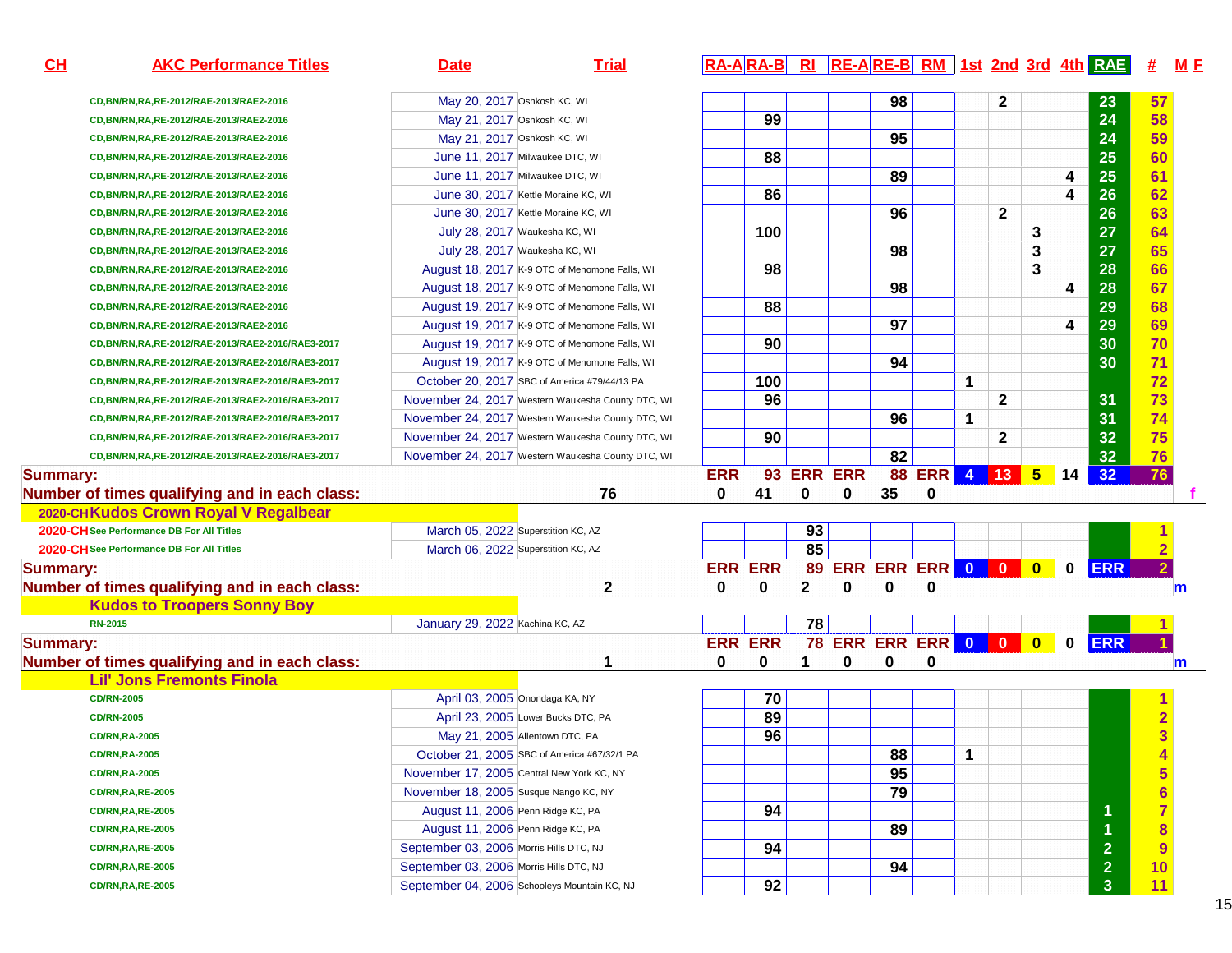| CH              | <b>AKC Performance Titles</b>                 | <b>Date</b>                                    | <b>Trial</b>                                 |                |              |            |                                     |    |               |                |                |                         |             | $R\overline{A - A} R\overline{A - B}$ RI RE-ARE-B RM 1st 2nd 3rd 4th RAE | 坓                       | <u>M F</u> |
|-----------------|-----------------------------------------------|------------------------------------------------|----------------------------------------------|----------------|--------------|------------|-------------------------------------|----|---------------|----------------|----------------|-------------------------|-------------|--------------------------------------------------------------------------|-------------------------|------------|
|                 | <b>CD/RN,RA,RE-2005</b>                       | September 04, 2006 Schooleys Mountain KC, NJ   |                                              |                |              |            |                                     | 95 |               |                |                |                         |             |                                                                          | 12                      |            |
|                 | <b>CD/RN,RA,RE-2005</b>                       | October 05, 2006 Hatboro DC, PA                |                                              |                | 94           |            |                                     |    |               |                |                |                         |             | $\overline{4}$                                                           | 13                      |            |
|                 | <b>CD/RN,RA,RE-2005</b>                       | October 05, 2006 Hatboro DC, PA                |                                              |                |              |            |                                     | 91 |               |                |                |                         |             | $\overline{\mathbf{A}}$                                                  | 14                      |            |
|                 | <b>CD/RN,RA,RE-2005</b>                       | October 07, 2006 Delaware Valley GSD Club, PA  |                                              |                | 91           |            |                                     |    |               |                |                |                         |             | $\overline{\mathbf{5}}$                                                  | 15                      |            |
|                 | <b>CD/RN,RA,RE-2005</b>                       | October 07, 2006 Delaware Valley GSD Club, PA  |                                              |                |              |            |                                     | 84 |               |                |                |                         |             | $\overline{\mathbf{5}}$                                                  | 16                      |            |
|                 | <b>CD/RN,RA,RE-2005</b>                       | October 12, 2006 Palisades KC, NJ              |                                              |                | 93           |            |                                     |    |               |                |                |                         |             | $6\phantom{a}$                                                           | 17                      |            |
|                 | <b>CD/RN,RA,RE-2005</b>                       | October 12, 2006 Palisades KC, NJ              |                                              |                |              |            |                                     | 96 |               |                |                |                         |             | $\bf 6$                                                                  | 18                      |            |
|                 | <b>CD/RN,RA,RE-2005</b>                       | October 13, 2006 Monticello New York KC, NY    |                                              |                | 95           |            |                                     |    |               |                |                |                         |             | $\overline{7}$                                                           | 19                      |            |
|                 | <b>CD/RN,RA,RE-2005</b>                       | October 13, 2006 Monticello New York KC, NY    |                                              |                |              |            |                                     | 94 |               |                |                |                         |             | $\overline{7}$                                                           | 20                      |            |
|                 | <b>CD/RN,RA,RE-2005</b>                       | October 14, 2006 Palisades KC, NJ              |                                              |                | 93           |            |                                     |    |               |                |                |                         |             | $\bf{8}$                                                                 | 21                      |            |
|                 | <b>CD/RN,RA,RE-2005</b>                       | October 14, 2006 Palisades KC, NJ              |                                              |                |              |            |                                     | 83 |               |                |                |                         |             | $\bf{8}$                                                                 | 22                      |            |
|                 | <b>CD/RN,RA,RE-2005</b>                       | October 15, 2006 Ramapo KC, NJ                 |                                              |                | 93           |            |                                     |    |               |                |                |                         |             | $\boldsymbol{9}$                                                         | 23                      |            |
|                 | <b>CD/RN,RA,RE-2005</b>                       | October 15, 2006 Ramapo KC, NJ                 |                                              |                |              |            |                                     | 75 |               |                |                |                         |             | $\overline{9}$                                                           | 24                      |            |
|                 | CD/RN,RA,RE-2005/RAE-2006                     | November 05, 2006 Back Mountain KC, PA         |                                              |                | 96           |            |                                     |    |               |                |                |                         |             | 10                                                                       | 25                      |            |
|                 | CD/RN,RA,RE-2005/RAE-2006                     | November 05, 2006 Back Mountain KC, PA         |                                              |                |              |            |                                     | 93 |               |                |                |                         |             | 10                                                                       | 26                      |            |
| <b>Summary:</b> |                                               |                                                |                                              | <b>ERR</b>     |              | 92 ERR ERR |                                     |    | <b>89 ERR</b> | 1 <sup>1</sup> | $\overline{0}$ | $\mathbf{0}$            | 0           | 10                                                                       | $\overline{26}$         |            |
|                 | Number of times qualifying and in each class: |                                                | 26                                           | 0              | 13           | 0          | 0                                   | 13 | 0             |                |                |                         |             |                                                                          |                         |            |
|                 | <b>Majerus Mystic Benelli</b>                 |                                                |                                              |                |              |            |                                     |    |               |                |                |                         |             |                                                                          |                         |            |
|                 | <b>RN-2009</b>                                | March 28, 2009 Chintimini KC, OR               |                                              | 70             |              |            |                                     |    |               |                |                |                         |             |                                                                          |                         |            |
| <b>Summary:</b> |                                               |                                                |                                              |                |              |            | <b>70 ERR ERR ERR ERR ERR 0 0 0</b> |    |               |                |                | $\overline{\mathbf{0}}$ | $\mathbf 0$ | <b>ERR</b>                                                               |                         |            |
|                 | Number of times qualifying and in each class: |                                                |                                              |                | 0            | 0          | 0                                   | 0  | 0             |                |                |                         |             |                                                                          |                         |            |
|                 | <b>Melon City Highroller</b>                  |                                                |                                              |                |              |            |                                     |    |               |                |                |                         |             |                                                                          |                         |            |
|                 | <b>BN/RN-2011</b>                             | February 12, 2011 Catoctin KC, PA              |                                              |                | 78           |            |                                     |    |               |                |                |                         |             |                                                                          |                         |            |
|                 | <b>BN/RN-2011</b>                             | November 28, 2011 National Capital KC, MD      |                                              |                | 91           |            |                                     |    |               |                |                |                         |             |                                                                          |                         |            |
| <b>Summary:</b> |                                               |                                                |                                              | <b>ERR</b>     |              |            | 85 ERR ERR ERR ERR 0 0              |    |               |                |                | $\bullet$               | 0           | <b>ERR</b>                                                               | $\overline{2}$          |            |
|                 | Number of times qualifying and in each class: |                                                | $\mathbf 2$                                  | 0              | $\mathbf{2}$ | 0          | 0                                   | 0  | 0             |                |                |                         |             |                                                                          | m                       |            |
|                 | <b>Mistihil Over The Moon</b>                 |                                                |                                              |                |              |            |                                     |    |               |                |                |                         |             |                                                                          |                         |            |
|                 | RN-2013                                       | September 18, 2018 SBC of America Regional, OR |                                              |                |              | 83         |                                     |    |               | 1              |                |                         |             |                                                                          |                         |            |
|                 | <b>RN-2013</b>                                | September 20, 2018 SBC of America #80/45/14 OR |                                              |                |              | 85         |                                     |    |               | 1              |                |                         |             |                                                                          | $\overline{2}$          |            |
|                 | RN-2013/RI-2018                               | October 20, 2018 Wenatchee KC, WA              |                                              |                |              | 79         |                                     |    |               |                |                |                         |             |                                                                          | $\overline{3}$          |            |
| <b>Summary:</b> |                                               |                                                |                                              | <b>ERR ERR</b> |              |            | 82 ERR ERR ERR 2 0                  |    |               |                |                | $\bullet$               | $\mathbf 0$ | <b>ERR</b>                                                               | $\overline{\mathbf{3}}$ |            |
|                 | Number of times qualifying and in each class: |                                                | 3                                            | 0              | 0            | 3          | 0                                   | 0  | 0             |                |                |                         |             |                                                                          |                         |            |
|                 | <b>Mistihil Pollyanna Rules</b>               |                                                |                                              |                |              |            |                                     |    |               |                |                |                         |             |                                                                          |                         |            |
|                 | <b>BN/RN-2014</b>                             | November 15, 2014 Whidbey Island KC, WA        |                                              |                | 77           |            |                                     |    |               |                |                |                         |             |                                                                          |                         |            |
|                 | <b>BN/RN-2014</b>                             | January 10, 2015 Sammamish KC, WA              |                                              |                | 92           |            |                                     |    |               |                |                |                         |             |                                                                          | $\overline{2}$          |            |
|                 | BN/RN-2014/RA-2015                            | January 12, 2015 Tacoma KC, WA                 |                                              |                | 85           |            |                                     |    |               |                |                |                         |             |                                                                          | 3                       |            |
|                 | BN/RN-2014/RA-2015                            | February 08, 2015 SBC of Puget Sound, WA       |                                              |                | 80           |            |                                     |    |               | 1              |                |                         |             |                                                                          | $\overline{\mathbf{4}}$ |            |
|                 | BN/RN-2014/RA-2015                            | March 07, 2015 Seattle KC, WA                  |                                              |                | 79           |            |                                     |    |               |                |                |                         |             |                                                                          | 5                       |            |
|                 | BN/RN-2014/RA-2015                            |                                                | April 10, 2015 Inland Empire Collie Club, WA |                |              |            |                                     | 70 |               |                |                |                         |             |                                                                          | $\frac{6}{7}$           |            |
|                 | BN/RN-2014/RA-2015                            | August 08, 2015 Nisqually KC, WA               |                                              |                |              |            |                                     | 70 |               |                | $\mathbf{2}$   |                         |             |                                                                          |                         |            |
|                 | BN/RN-2014/RA-2015                            | August 13, 2015 Mt. Rainier WDC, WA            |                                              |                | 73           |            |                                     |    |               |                |                |                         | 4           | 1                                                                        | $\bf{8}$                |            |
|                 | BN/RN-2014/RA, RE-2015                        | August 13, 2015 Mt. Rainier WDC, WA            |                                              |                |              |            |                                     | 80 |               |                |                |                         | 4           | $\overline{1}$                                                           | 9                       |            |
|                 | BN/RN-2014/RA, RE-2015                        | August 14, 2015 Mt. Rainier WDC, WA            |                                              |                |              |            |                                     | 89 |               |                | $\mathbf{2}$   |                         |             |                                                                          | 10                      |            |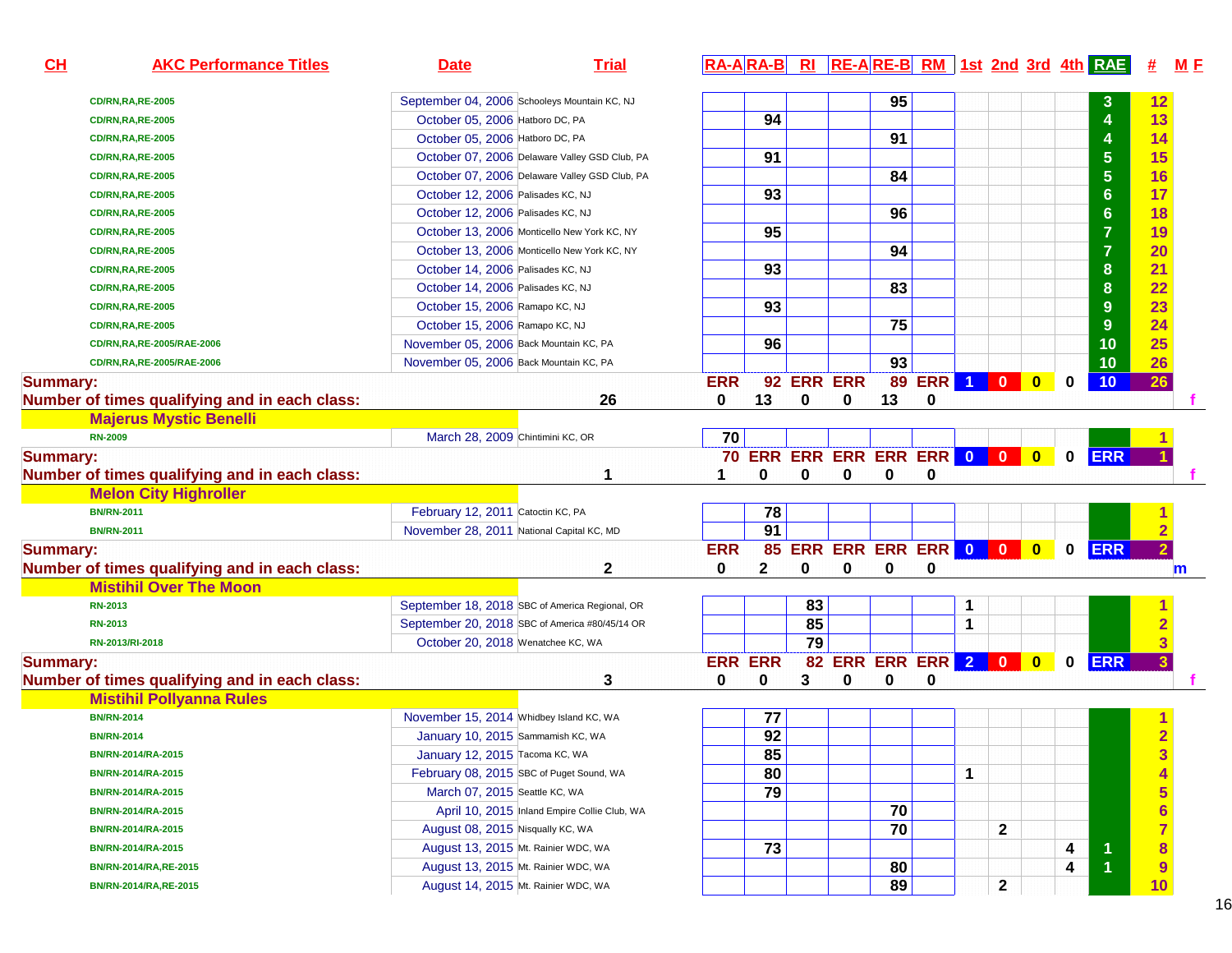| CL              | <b>AKC Performance Titles</b>                        | <b>Date</b>                             | <b>Trial</b>                                   |                |                 |    |                |                 |                 |              |                 |                         |             | RA-ARA-B RI RE-ARE-B RM 1st 2nd 3rd 4th RAE | #                       | M E |
|-----------------|------------------------------------------------------|-----------------------------------------|------------------------------------------------|----------------|-----------------|----|----------------|-----------------|-----------------|--------------|-----------------|-------------------------|-------------|---------------------------------------------|-------------------------|-----|
|                 | BN/RN-2014/RA, RE-2015                               |                                         | August 29, 2015 Longview Kelso KC, WA          |                |                 |    |                | 70              |                 |              |                 |                         |             |                                             | 11                      |     |
|                 | BN, PCD/RN-2014/RA, RE-2015                          | August 20, 2017 Olympic KC, WA          |                                                |                |                 |    |                | 70              |                 |              |                 |                         |             |                                             | 12                      |     |
|                 | BN, PCD/RN-2014/RA, RE-2015                          | January 20, 2018 Portland POC, OR       |                                                |                | $\overline{71}$ |    |                |                 |                 |              |                 |                         |             |                                             | 13                      |     |
|                 | BN, PCD/RN-2014/RA, RE-2015                          | January 21, 2018 Tualatin KC, OR        |                                                |                | 76              |    |                |                 |                 |              |                 |                         |             |                                             | 14                      |     |
|                 | BN, PCD/RN-2014/RA, RE-2015                          |                                         | April 13, 2018 Inland Empire DTC, WA           |                | $\overline{73}$ |    |                |                 |                 |              |                 |                         |             |                                             | 15                      |     |
|                 | BN, PCD/RN-2014/RA, RE-2015                          |                                         | April 14, 2018 Ephrata Moses Lake KC, WA       |                | 75              |    |                |                 |                 |              |                 |                         |             |                                             | 16                      |     |
|                 | BN, PCD/RN-2014/RA, RE-2015                          |                                         | April 27, 2018 SBC of Pacific Coast, CA        |                | 93              |    |                |                 |                 | 1            |                 |                         |             |                                             | 17                      |     |
|                 | BN, PCD, TKN/RN-2014/RA, RE-2015                     |                                         | July 09, 2018 Gig Harbor KC, WA                |                | 73              |    |                |                 |                 |              |                 |                         |             | $\overline{2}$                              | 18                      |     |
|                 | BN, PCD, TKN/RN-2014/RA, RE-2015                     |                                         | July 09, 2018 Gig Harbor KC, WA                |                |                 |    |                | $\overline{70}$ |                 |              |                 |                         |             | $\overline{2}$                              | 19                      |     |
|                 | BN, PCD, TKN/RN-2014/RA, RE-2015                     |                                         | September 18, 2018 SBC of America Regional, OR |                |                 |    |                |                 | 76              |              | $\mathbf{2}$    |                         |             |                                             | 20                      |     |
|                 | BN, PCD, TKN/RN-2014/RA, RE-2015                     | October 19, 2018 Wenatchee KC, WA       |                                                |                |                 |    |                |                 | 85              |              |                 |                         |             |                                             | 21                      |     |
|                 | 2018-CHBN, PCD, TKN/RN-2014/RA, RE-2015              | November 17, 2018 Whidbey Island KC, WA |                                                |                |                 |    |                |                 | $\overline{77}$ |              |                 |                         |             |                                             | 22                      |     |
|                 | 2018-CH BN, PCD, TKN/RN-2014/RA, RE-2015             | January 12, 2019 Gig Harbor KC, WA      |                                                |                |                 |    |                |                 | 74              |              |                 |                         |             |                                             | 23                      |     |
|                 | 2018-CH CD, PCD, BN, TKN/RN-2014/RA, RE-2015         | January 13, 2019 Tacoma KC, WA          |                                                |                |                 |    |                |                 | 78              |              |                 |                         |             |                                             | 24                      |     |
|                 | 2018-CH CD, PCD, BN, TKN/RN-2014/RA, RE-2015         |                                         | January 14, 2019 Puyallup Valley DF, WA        |                |                 |    |                |                 | 90              |              |                 |                         |             |                                             | 25                      |     |
|                 | 2018-CH CD, PCD, BN, TKN/RN-2014/RA, RE-2015         | January 18, 2019 DFA or Oregon, OR      |                                                |                |                 |    |                |                 | 80              |              |                 |                         |             |                                             | 26                      |     |
|                 | 2018-CH CD, PCD, BN, TKN/RN-2014/RA, RE-2015         |                                         | March 30, 2019 Washington State OTC, WA        |                |                 |    |                |                 | $\overline{77}$ |              |                 |                         |             |                                             | 27                      |     |
|                 | 2018-CH CD, PCD, BN, TKN/RN-2014/RA, RE-2015         |                                         | April 13, 2019 Ephrata Moses Lake KC, WA       |                |                 |    |                |                 | 75              |              |                 |                         |             |                                             | 28                      |     |
|                 | 2018-CHCD, PCD, BN, TKN/RN-2014/RA, RE-2015/RM-2019  |                                         | April 26, 2019 SBC of Pacific Coast, CA        |                |                 |    |                |                 | $\overline{77}$ | $\mathbf{1}$ |                 |                         |             |                                             | 29                      |     |
|                 | 2018-CHCD, PCD, BN, TKN/RN-2014/RA, RE-2015/RM-2019  |                                         | June 08, 2019 SBC of Puget Sound, WA           |                | 81              |    |                |                 |                 | 1            |                 |                         | 4           |                                             | 30                      |     |
|                 | 2018-CHCD, PCD, BN, TKN/RN-2014/RA, RE-2015/RM-2019  |                                         | July 06, 2019 Puyallup Valley DF, WA           |                | 90              |    |                |                 |                 |              |                 |                         |             | $\mathbf{3}$                                | 30                      |     |
|                 | 2018-CH CD, PCD, BN, TKN/RN-2014/RA, RE-2015/RM-2019 |                                         | July 06, 2019 Puyallup Valley DF, WA           |                |                 |    |                | $\overline{77}$ |                 |              |                 |                         |             | 3 <sup>5</sup>                              | 31                      |     |
| <b>Summary:</b> |                                                      |                                         |                                                | <b>ERR</b>     | 80              |    | <b>ERR ERR</b> | 75              | 79              |              | $4 \mid 3 \mid$ | $\overline{\mathbf{0}}$ | 3           | 3 <sup>1</sup>                              | 32                      |     |
|                 | Number of times qualifying and in each class:        |                                         | 32                                             | $\mathbf{0}$   | 14              | 0  | 0              | 8               | 10              |              |                 |                         |             |                                             |                         |     |
|                 | 2018-GCH Mistihil Promises Promises Rules            |                                         |                                                |                |                 |    |                |                 |                 |              |                 |                         |             |                                             |                         |     |
|                 | 2018-GCH CD, BN/RN-2014                              |                                         | August 10, 2018 SBC of Puget Sound, WA         |                |                 | 78 |                |                 |                 | 1            |                 |                         |             |                                             |                         |     |
|                 | 2018-GCH CD, BN/RN-2014                              | November 17, 2018 Whidbey Island KC, WA |                                                |                |                 | 76 |                |                 |                 |              |                 |                         |             |                                             |                         |     |
|                 | 2018-GCH CD, BN/RN-2014/RI-2018                      | November 18, 2018 Whidbey Island KC, WA |                                                |                |                 | 82 |                |                 |                 |              |                 |                         |             |                                             | 3                       |     |
| <b>Summary:</b> |                                                      |                                         |                                                | <b>ERR ERR</b> |                 | 79 |                |                 | ERR ERR ERR 1 0 |              |                 | $\bullet$               | $\mathbf 0$ | <b>ERR</b>                                  | $\overline{3}$          |     |
|                 | Number of times qualifying and in each class:        |                                         | 3                                              | 0              | 0               | 3  | 0              | 0               | 0               |              |                 |                         |             |                                             |                         |     |
|                 | <b>Mistihil Stormy Weather By Rowdy</b>              |                                         |                                                |                |                 |    |                |                 |                 |              |                 |                         |             |                                             |                         |     |
|                 | <b>RN-2018</b>                                       |                                         | April 27, 2018 SBC of Pacific Coast            |                |                 | 71 |                |                 |                 | 1            |                 |                         |             |                                             |                         |     |
|                 | <b>RN-2018</b>                                       | July 07, 2018 Tacoma KC, WA             |                                                |                |                 | 81 |                |                 |                 |              |                 |                         |             |                                             | $\overline{2}$          |     |
|                 | <b>RN/RI-2018</b>                                    |                                         | July 08, 2018 Puyallup Valley DF, WA           |                |                 | 87 |                |                 |                 |              |                 |                         |             |                                             |                         |     |
|                 | <b>RN/RI-2018</b>                                    |                                         | July 28, 2018 Hurricane Ridge KC of WA, WA     |                |                 | 90 |                |                 |                 | $\mathbf{1}$ |                 |                         |             |                                             |                         |     |
|                 | CGC, TKN/RN, RI-2018                                 | August 11, 2018 Nisqually KC, WA        |                                                |                |                 | 85 |                |                 |                 |              |                 | 3                       |             |                                             | $\overline{\mathbf{5}}$ |     |
|                 | CGC,TKN/RN,RI-2018                                   | August 12, 2018 Nisqually KC, WA        |                                                |                |                 | 95 |                |                 |                 |              |                 | 3                       |             |                                             | $6\phantom{1}$          |     |
|                 | CGC,TKN/RN,RI-2018                                   |                                         | August 16, 2018 Mount Rainier WDC, WA          |                |                 | 87 |                |                 |                 |              |                 | 3                       |             |                                             | $\overline{7}$          |     |
|                 | CGC,TKN/RN,RI-2018                                   |                                         | August 17, 2018 Mount Rainier WDC, WA          |                |                 | 85 |                |                 |                 |              | $\mathbf 2$     |                         |             |                                             | 8                       |     |
|                 | CGC, TKN, BCAT/RN, RI-2018                           |                                         | December 01, 2019 Washington State OTC, WA     |                | 83              |    |                |                 |                 |              |                 |                         |             |                                             | $\overline{9}$          |     |
|                 | CGC,TKN,BCAT/RN,RI-2018                              | January 19, 2020 Taulatin KC, OR        |                                                |                | 71              |    |                |                 |                 |              |                 |                         |             |                                             | 10                      |     |
|                 | BN BCAT TKI CGC/RN, RI-2018/RA-2021                  | March 26, 2021 AKC Virtual Rally        |                                                |                | 71              |    |                |                 |                 |              |                 |                         |             |                                             | 11                      |     |
|                 | BN BCAT TKI CGC/RN, RI-2018/RA-2021                  |                                         | May 07, 2021 SBC of Pacific Coast, CA          |                | 73              |    |                |                 |                 | 1            |                 |                         |             |                                             | 12                      |     |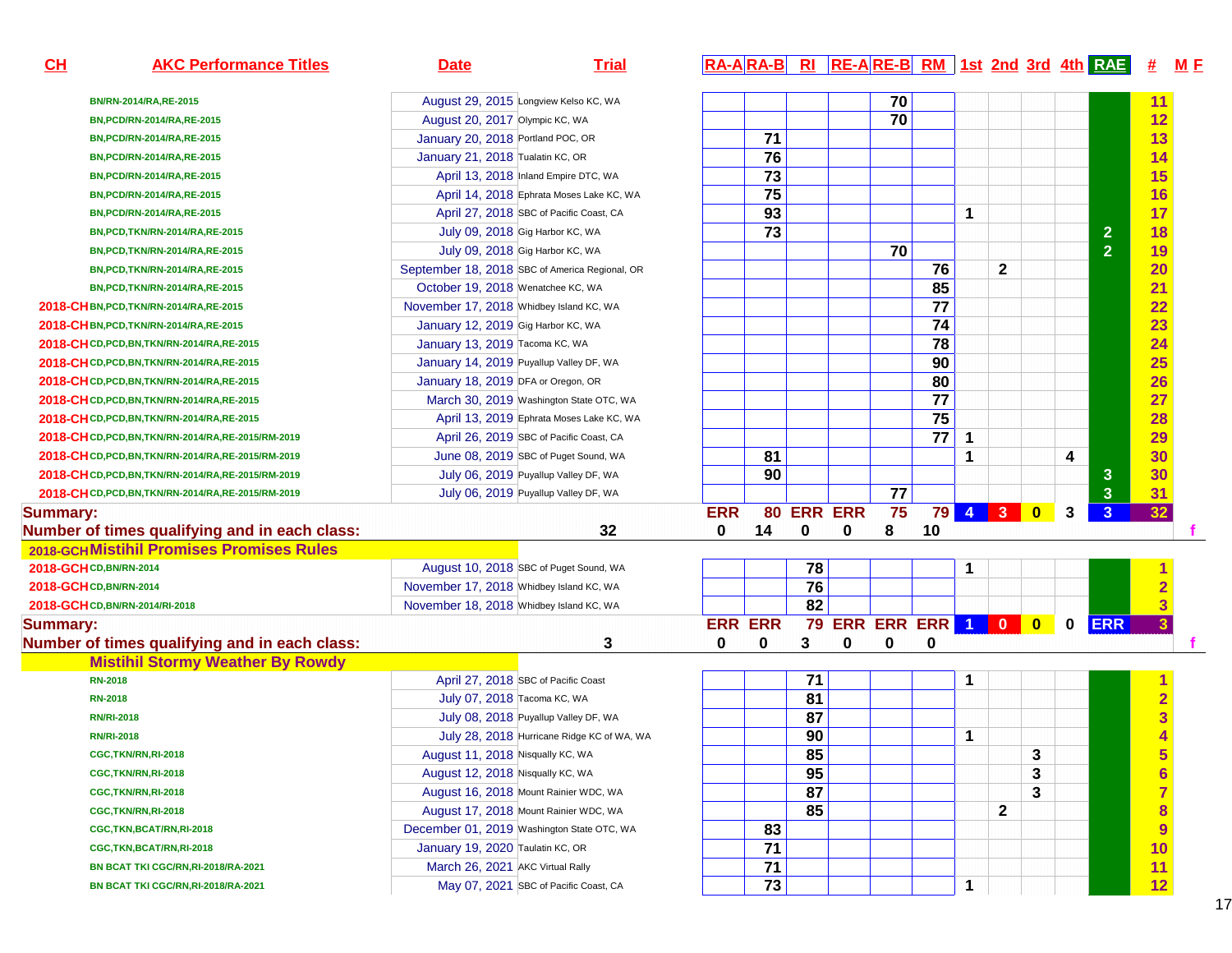| CL              | <b>AKC Performance Titles</b>                              | <b>Date</b>                                                                                  | <b>Trial</b>                                         |            |    |    |                            |                 |            |                 |                              |             |             | RA-ARA-B RI RE-ARE-B RM 1st 2nd 3rd 4th RAE # |                 | M E |
|-----------------|------------------------------------------------------------|----------------------------------------------------------------------------------------------|------------------------------------------------------|------------|----|----|----------------------------|-----------------|------------|-----------------|------------------------------|-------------|-------------|-----------------------------------------------|-----------------|-----|
|                 | BN BCAT TKI CGC/RN, RI-2018/RA-2021                        |                                                                                              | July 10, 2021 Gig Harbor KC, WA                      |            |    |    |                            | 70              |            |                 |                              |             |             |                                               |                 |     |
|                 | BN BCAT TKI CGC/RN, RI-2018/RA-2021                        | July 11, 2021 Seattle KC, WA                                                                 |                                                      |            |    |    |                            | $\overline{70}$ |            |                 |                              |             |             |                                               | 10              |     |
|                 | BN BCAT TKI CGC/RN, RI-2018/RA, RE-2021                    | July 25, 2021 Portland KC, OR                                                                |                                                      |            |    |    |                            | $\overline{71}$ |            |                 |                              |             |             |                                               |                 |     |
|                 | BN BCAT TKI CGC/RN, RI-2018/RA, RE-2021                    |                                                                                              | August 01, 2021 Hurricane Ridge KC of Washington, WA |            |    |    |                            | 75              |            |                 |                              |             |             |                                               |                 |     |
|                 | BN BCAT TKI CGC/RN, RI-2018/RA, RE-2021                    |                                                                                              | September 27, 2021 SBC of America Regional, UT       |            | 73 |    |                            |                 |            |                 |                              | 3           |             |                                               |                 |     |
|                 | BN BCAT TKI CGC/RN, RI-2018/RA, RE-2021                    |                                                                                              | September 27, 2021 SBC of America Regional, UT       |            |    |    |                            | 78              |            |                 | $\mathbf{2}$                 |             |             |                                               |                 |     |
|                 | BN BCAT TKI CGC/RN, RI-2018/RA, RE-2021                    |                                                                                              | September 28, 2021 SBC of America Regional, UT       |            | 78 |    |                            |                 |            |                 |                              | 3           |             | $\overline{2}$                                | 15              |     |
|                 | BN BCAT TKI CGC/RN, RI-2018/RA, RE-2021                    |                                                                                              | September 28, 2021 SBC of America Regional, UT       |            |    |    |                            | 74              |            |                 | $\mathbf{2}$                 |             |             | $\overline{2}$                                | 16              |     |
|                 | BN BCAT TKI CGC ATT/RN,RI-2018/RA,RE-2021                  | January 23, 2022 Taulatin KC, OR                                                             |                                                      |            |    |    |                            | $\overline{70}$ |            |                 |                              |             | 4           |                                               | 17              |     |
|                 | PCD BN FDC BCAT CGC, TKI, ATT, VHMA/RN, RI-2018/RE-2021    |                                                                                              | February 13, 2022 SBC of Puget Sound, WA             |            | 78 |    |                            |                 |            | 1               |                              |             |             |                                               |                 |     |
|                 | PCD BN FDC BCAT CGCA CGCU TKE ATT VHMA VSWI/RN,RI-2018/F   |                                                                                              | April 03, 2022 Washington State OTC, WA              |            | 84 |    |                            |                 |            |                 |                              |             |             |                                               | 19              |     |
|                 | PCD BN FDC BCAT CGCA CGCU TKE ATT VHMA VSWI/RN,RI-2018/F   |                                                                                              | April 23, 2022 Palouse Hills DF, WA                  |            |    |    |                            | 72              |            |                 |                              |             |             |                                               | 20              |     |
|                 | PCD BN FDC BCAT CGCA CGCU TKE ATT VHMA VSWI/RN,RI-2018/F   |                                                                                              | April 25, 2022 Lewis Clark KC, ID                    |            | 75 |    |                            |                 |            |                 |                              |             |             | $\mathbf{3}$                                  | 21              |     |
|                 | PCD BN FDC BCAT CGCA CGCU TKE ATT VHMA VSWI/RN,RI-2018/F   |                                                                                              | April 25, 2022 Lewis Clark KC, ID                    |            |    |    |                            | $\overline{70}$ |            |                 |                              |             |             | $\overline{\mathbf{3}}$                       | 22              |     |
| <b>Summary:</b> |                                                            |                                                                                              |                                                      | <b>ERR</b> | 76 |    | <b>85 ERR</b>              | 72              | <b>ERR</b> | $\vert 4 \vert$ | 3 <sup>1</sup>               | $5^{\circ}$ | 1           | $\mathbf{3}$                                  | 26              |     |
|                 | Number of times qualifying and in each class:              |                                                                                              | 26                                                   | 0          | 9  | 8  | 0                          | 9               | 0          |                 |                              |             |             |                                               |                 |     |
|                 | <b>My Little Lady Leeza</b>                                |                                                                                              |                                                      |            |    |    |                            |                 |            |                 |                              |             |             |                                               |                 |     |
|                 | <b>RN-2008</b>                                             |                                                                                              | June 19, 2010 Echo Hills KC of OH, OH                | 85         |    |    |                            |                 |            |                 |                              |             |             |                                               |                 |     |
|                 | <b>RN-2008</b>                                             |                                                                                              | June 20, 2010 Echo Hills KC of OH, OH                | 94         |    |    |                            |                 |            |                 | $\mathbf{2}$                 |             |             |                                               |                 |     |
| <b>Summary:</b> |                                                            |                                                                                              |                                                      |            |    |    | 90 ERR ERR ERR ERR ERR 0 1 |                 |            |                 |                              | $\bullet$   | $\mathbf 0$ | <b>ERR</b>                                    | $\overline{2}$  |     |
|                 | Number of times qualifying and in each class:              |                                                                                              | 2                                                    | 2          | 0  | 0  | 0                          | $\mathbf 0$     | $\bf{0}$   |                 |                              |             |             |                                               |                 |     |
|                 | <b>My Penny From Heaven</b>                                |                                                                                              |                                                      |            |    |    |                            |                 |            |                 |                              |             |             |                                               |                 |     |
|                 | CGC/RN, RI, RA-2019/RE-2020                                | August 17, 2019 Queen City DTC, OH                                                           |                                                      |            |    | 96 |                            |                 |            |                 |                              |             | 4           |                                               |                 |     |
|                 | CGC/RN, RI, RA-2019/RE-2020                                | August 18, 2019 Queen City DTC, OH                                                           |                                                      |            |    | 99 |                            |                 |            |                 |                              | 3           |             |                                               |                 |     |
|                 | CGC/RN, RI, RA-2019/RE-2020                                | September 15, 2019 Licking River KC, OH                                                      |                                                      |            |    | 99 |                            |                 |            | 1               |                              |             |             |                                               |                 |     |
|                 | <b>CGC/RN, RI-2019</b>                                     | September 15, 2019 Licking River KC, OH                                                      |                                                      | 96         |    |    |                            |                 |            | 1               |                              |             |             |                                               |                 |     |
|                 | <b>CGC/RN, RI-2019</b>                                     | September 21, 2019 Gem City Agility Club, OH                                                 |                                                      | 89         |    |    |                            |                 |            |                 | $\mathbf{2}$                 |             |             |                                               |                 |     |
|                 | <b>CGC/RN, RI, RA-2019</b>                                 | September 22, 2019 Gem City Agility Club, OH                                                 |                                                      | 97         |    |    |                            |                 |            | 1               |                              |             |             |                                               |                 |     |
|                 | CGC/RN, RI, RA-2019/2020-RE<br>CGC/RN, RI, RA-2019/RE-2020 | February 22, 2020 Columbus A-B TC, OH                                                        |                                                      |            |    |    | 79                         |                 |            |                 | $\mathbf{2}$<br>$\mathbf{2}$ |             |             |                                               |                 |     |
|                 | CGC/RN, RI, RA-2019/RE-2020                                | February 22, 2020 Columbus A-B TC, OH                                                        |                                                      |            |    |    | 72                         |                 |            |                 | $\mathbf{2}$                 |             |             |                                               |                 |     |
|                 | CGC/RN, RI, RA-2019/RE-2020                                | February 23, 2020 Columbus A-B TC, OH<br>September 19, 2020 Gem City Agility Club, OH        |                                                      |            |    |    | 86                         |                 |            |                 |                              |             |             |                                               |                 |     |
|                 | CGC/RN, RI, RA-2019/RE-2020                                |                                                                                              |                                                      |            | 95 |    |                            |                 |            |                 |                              |             |             |                                               |                 |     |
|                 | CGC/RN, RI, RA-2019/RE-2020                                | September 19, 2020 Gem City Agility Club, OH                                                 |                                                      |            |    |    |                            | 94              |            |                 |                              |             |             |                                               |                 |     |
|                 | CGC/RN, RI, RA-2019/RE-2020                                | September 20, 2020 Gem City Agility Club, OH<br>September 20, 2020 Gem City Agility Club, OH |                                                      |            | 97 |    |                            | 87              |            |                 |                              |             |             | $\overline{2}$<br>$\overline{2}$              | 13              |     |
|                 | CGC/RN, RI, RA-2019/RE-2020                                | October 16, 2020 Dayton DTC, OH                                                              |                                                      |            | 86 |    |                            |                 |            |                 |                              |             |             |                                               | $\overline{14}$ |     |
|                 | CGC/RN, RI, RA-2019/RE-2020                                | October 16, 2020 Dayton DTC, OH                                                              |                                                      |            |    |    |                            | 90              |            |                 |                              |             |             | $\boldsymbol{3}$                              | 15              |     |
|                 | CGC/RN, RI, RA-2019/RE-2020                                |                                                                                              | June 19, 2021 Gem City Agility Club, OH              |            | 93 |    |                            |                 |            |                 |                              |             |             | $\overline{\mathbf{3}}$<br>4                  | 16              |     |
|                 | CGC/RN, RI, RA-2019/RE-2020                                |                                                                                              | June 19, 2021 Gem City Agility Club, OH              |            |    |    |                            | 97              |            |                 |                              |             |             | 4                                             |                 |     |
|                 | CGC/RN, RI, RA-2019/RE-2020                                | September 25, 2021 Gem City Agility Club, OH                                                 |                                                      |            | 94 |    |                            |                 |            |                 |                              | 3           |             | $\overline{\mathbf{5}}$                       | 17<br>18        |     |
|                 | CGC/RN, RI, RA-2019/RE-2020                                | September 25, 2021 Gem City Agility Club, OH                                                 |                                                      |            |    |    |                            | 91              |            | 1               |                              |             |             | $\overline{\mathbf{5}}$                       | <b>19</b>       |     |
|                 | CGC/RN, RI, RA-2019/RE-2020                                | September 25, 2021 Gem City Agility Club, OH                                                 |                                                      |            |    |    |                            |                 | 94         | 1               |                              |             |             |                                               | <b>20</b><br>21 |     |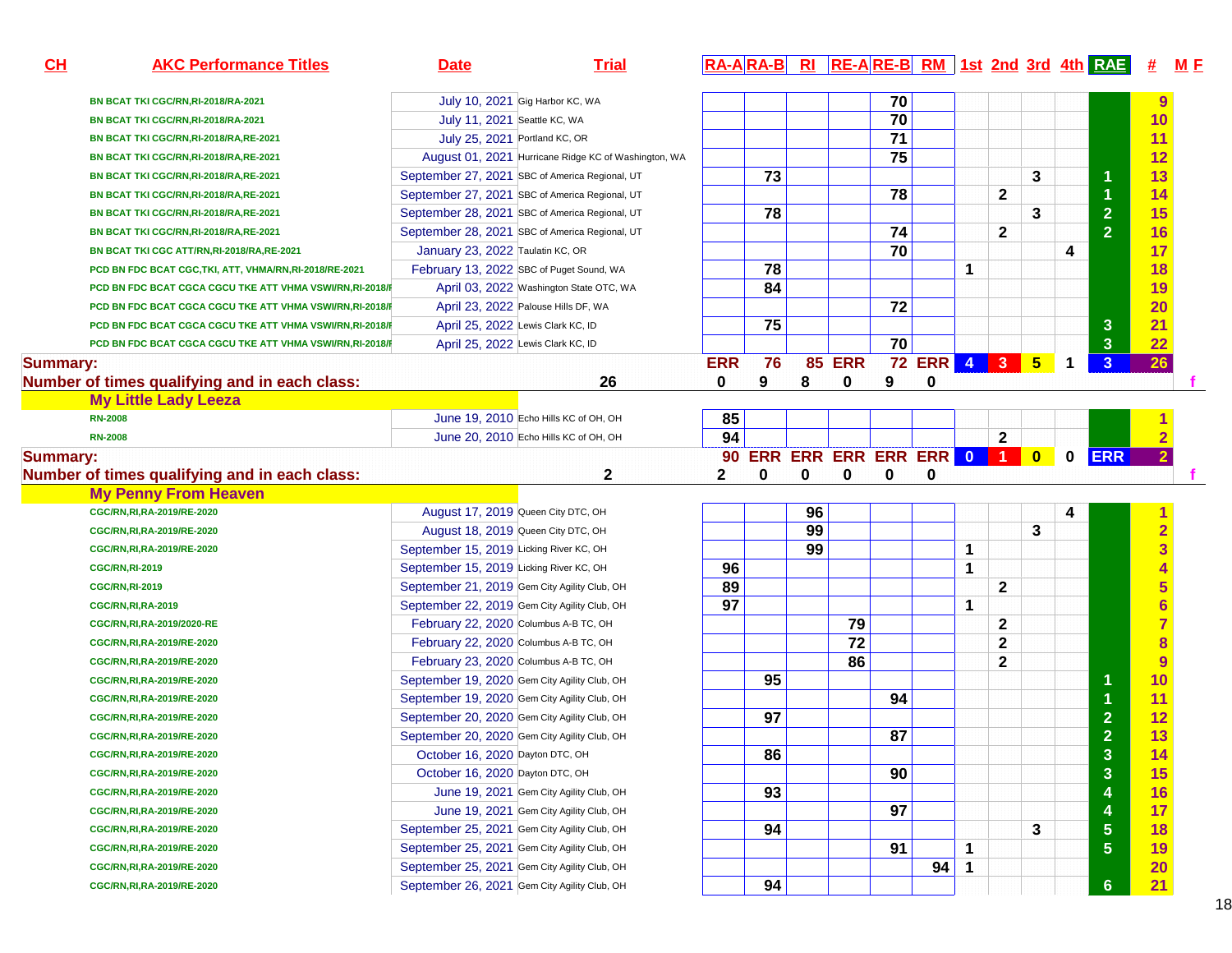| CL                     | <b>AKC Performance Titles</b>                 | <b>Date</b>                                    | <b>Trial</b>                           | <b>RA-ARA-B</b> |                 |    |             |    |                                   |   |              |                |              | <b>RI RE-ARE-B RM 1st 2nd 3rd 4th RAE</b> | M E<br><u>#</u>         |
|------------------------|-----------------------------------------------|------------------------------------------------|----------------------------------------|-----------------|-----------------|----|-------------|----|-----------------------------------|---|--------------|----------------|--------------|-------------------------------------------|-------------------------|
|                        | CGC/RN, RI, RA-2019/RE-2020                   | September 26, 2021 Gem City Agility Club, OH   |                                        |                 |                 |    |             | 91 |                                   |   |              |                | 4            | 6                                         | 22                      |
|                        | CGC/RN, RI, RA-2019/RE-2020                   | September 26, 2021 Gem City Agility Club, OH   |                                        |                 |                 |    |             |    | 79                                |   | $\mathbf{2}$ |                |              |                                           | 23                      |
|                        | CGC/RN, RI, RA-2019/RE-2020                   | October 22, 2021 Dayton DTC, OH                |                                        |                 |                 |    |             |    | 84                                |   |              |                |              |                                           | 24                      |
|                        | CGC/RN, RI, RA-2019/RE-2020                   | October 23, 2021 Dayton DTC, OH                |                                        |                 |                 |    |             |    | 94                                |   |              | 3              |              |                                           | 25                      |
|                        | CGC/RN, RI, RA-2019/RE-2020                   | October 24, 2021 Dayton DTC, OH                |                                        |                 |                 |    |             |    | 92                                |   |              | 3              |              |                                           | 26                      |
|                        | CGC/RN, RI, RA-2019/RE-2020                   | November 13, 2021 Columbus A-B TC, OH          |                                        |                 |                 |    |             |    | $\overline{85}$                   |   |              | 3              |              |                                           | 27                      |
|                        | CGC/RN, RI, RA-2019/RE-2020                   | November 13, 2021 Columbus A-B TC, OH          |                                        |                 |                 |    |             |    | 87                                |   |              |                |              |                                           | 28                      |
|                        | CGC/RN, RI, RA-2019/RE-2020                   | November 14, 2021 Columbus A-B TC, OH          |                                        |                 |                 |    |             |    | 94                                |   | $\mathbf{2}$ |                |              |                                           | 29                      |
|                        | CGC/RN, RI, RA-2019/RE-2020                   | January 08, 2022 Dayton DTC, OH                |                                        |                 | 86              |    |             |    |                                   |   |              |                |              | $\overline{7}$                            | 30                      |
|                        | CGC/RN, RI, RA-2019/RE-2020                   | January 08, 2022 Dayton DTC, OH                |                                        |                 |                 |    |             | 93 |                                   |   |              |                |              | $\overline{7}$                            | 31                      |
|                        | CGC/RN, RI, RA-2019/RE-2020                   | January 08, 2022 Dayton DTC, OH                |                                        |                 |                 |    |             |    | $\overline{97}$                   |   |              |                |              |                                           | 32                      |
|                        | CGC/RN, RI, RA-2019/RE-2020                   | January 09, 2022 Dayton DTC, OH                |                                        |                 | 93              |    |             |    |                                   |   |              |                |              | 8                                         | 33                      |
|                        | CGC/RN, RI, RA-2019/RE-2020                   | January 09, 2022 Dayton DTC, OH                |                                        |                 |                 |    |             | 93 |                                   |   |              |                |              | $\boldsymbol{8}$                          | 34                      |
|                        | CGC/RN, RI, RA-2019/RE-2020                   | February 26, 2022 Columbus A-B TC, OH          |                                        |                 | 93              |    |             |    |                                   |   |              |                |              | $9\,$                                     | 33                      |
|                        | CGC/RN, RI, RA-2019/RE-2020                   | February 26, 2022 Columbus A-B TC, OH          |                                        |                 |                 |    |             | 70 |                                   |   |              |                |              | 9                                         | 34                      |
|                        | CGC/RN, RI, RA-2019/RE-2020                   | February 26, 2022 Columbus A-B TC, OH          |                                        |                 |                 |    |             |    | 74                                |   |              |                |              |                                           | 35                      |
|                        | CGC/RN, RI, RA-2019/RE-2020/RAE-2022          | April 30, 2022 Columbus A-B TC, OH             |                                        |                 | 91              |    |             |    |                                   |   |              |                |              | 10                                        | 36                      |
|                        | CGC/RN, RI, RA-2019/RE-2020/RAE-2022          | April 30, 2022 Columbus A-B TC, OH             |                                        |                 |                 |    |             | 96 |                                   |   |              |                |              | 10                                        | 37                      |
|                        | CGC/RN, RI, RA-2019/RE-2020/RAE-2022          | April 30, 2022 Columbus A-B TC, OH             |                                        |                 | 94              |    |             |    |                                   |   |              |                |              | 11                                        | 38                      |
|                        | CGC/RN, RI, RA-2019/RE-2020/RAE-2022          | April 30, 2022 Columbus A-B TC, OH             |                                        |                 |                 |    |             | 83 |                                   |   |              |                |              | 11                                        | 39                      |
| <b>Summary:</b>        |                                               |                                                |                                        | 94              | 92              | 98 | 79          | 90 |                                   |   |              | 88 5 6 5       | $\mathbf{2}$ | 11                                        | 41                      |
|                        | Number of times qualifying and in each class: |                                                | 41                                     | 3               | 11              | 3  | 3           | 11 | 10                                |   |              |                |              |                                           |                         |
|                        | 2002-CHNerthus Rebel Without A Cause          |                                                |                                        |                 |                 |    |             |    |                                   |   |              |                |              |                                           |                         |
| 2002-CH CD/RN-2006     |                                               | November 04, 2006 Tennessee Valley KC, TN      |                                        |                 | 76              |    |             |    |                                   |   |              |                |              |                                           | 1                       |
| 2002-CH CD/RN-2006     |                                               | November 05, 2006 Tennessee Valley KC, TN      |                                        |                 | $\overline{78}$ |    |             |    |                                   |   |              |                |              |                                           | $\overline{2}$          |
| 2002-CH CD/RN, RA-2006 |                                               | December 10, 2006 Forsyth KC, NC               |                                        |                 | 78              |    |             |    |                                   |   |              |                |              |                                           | $\overline{\mathbf{3}}$ |
| <b>Summary:</b>        |                                               |                                                |                                        | <b>ERR</b>      |                 |    |             |    | 77 ERR ERR ERR ERR 0 0 0          |   |              |                | $\mathbf 0$  | <b>ERR</b>                                | $\overline{\mathbf{3}}$ |
|                        | Number of times qualifying and in each class: |                                                | 3                                      | 0               | 3               | 0  | 0           | 0  | 0                                 |   |              |                |              |                                           | $\mathsf{m}$            |
|                        | <b>Princess Gracee Elan</b>                   |                                                |                                        |                 |                 |    |             |    |                                   |   |              |                |              |                                           |                         |
|                        | <b>CD/RN-2006</b>                             | September 01, 2007 Great Falls DTC, MT         |                                        |                 | 91              |    |             |    |                                   |   |              |                |              |                                           |                         |
|                        | <b>CD/RN-2006</b>                             | September 02, 2007 Great Falls DTC, MT         |                                        |                 | 70              |    |             |    |                                   |   |              |                |              |                                           |                         |
| <b>Summary:</b>        |                                               |                                                |                                        | <b>ERR</b>      | 81              |    |             |    | ERR ERR ERR ERR 0 0 0 0           |   |              |                |              | <b>ERR</b>                                | $\overline{2}$          |
|                        | Number of times qualifying and in each class: |                                                | 2                                      | 0               | 2               | 0  | 0           | 0  | 0                                 |   |              |                |              |                                           |                         |
|                        | <b>Reema Amazn Promis V Shadow Mtn</b>        |                                                |                                        |                 |                 |    |             |    |                                   |   |              |                |              |                                           |                         |
|                        | <b>RN-2011</b>                                | May 25, 2012 Antelope Valley KC, CA            |                                        | 73              |                 |    |             |    |                                   |   |              | 3              |              |                                           | $\blacktriangleleft$    |
|                        | <b>RN-2011</b>                                | May 26, 2012 San Fernando KC, CA               |                                        | 74              |                 |    |             |    |                                   |   |              |                |              |                                           | $\overline{2}$          |
|                        | RN-2011/RA-2012                               |                                                | May 27, 2012 San Gabriel Valley KC, CA | 70              |                 |    |             |    |                                   |   |              | 3              |              |                                           |                         |
| <b>Summary:</b>        |                                               |                                                |                                        |                 |                 |    |             |    | <b>72 ERR ERR ERR ERR ERR 0 0</b> |   |              | 2 <sup>1</sup> | $\mathbf 0$  | <b>ERR</b>                                |                         |
|                        | Number of times qualifying and in each class: |                                                | 3                                      | 3               | 0               | 0  | $\mathbf 0$ | 0  | 0                                 |   |              |                |              |                                           |                         |
|                        | 2021-CHReema Fuzzy And Blue                   |                                                |                                        |                 |                 |    |             |    |                                   |   |              |                |              |                                           |                         |
| 2021-CH CGC/2021-RN    |                                               | September 30, 2021 SBC of America #83/48/17 UT |                                        |                 |                 | 80 |             |    |                                   | 1 |              |                |              |                                           |                         |
| 2021-CH CGC/2021-RN    |                                               | October 29, 2021 Youngstown A-B TC, OH         |                                        |                 |                 | 83 |             |    |                                   |   |              | 3              |              |                                           | $\overline{\mathbf{2}}$ |
| 2021-CH CGC/2021-RN    |                                               | October 29, 2021 Youngstown A-B TC, OH         |                                        |                 |                 | 84 |             |    |                                   |   |              |                |              |                                           | $\overline{3}$          |
|                        |                                               |                                                |                                        |                 |                 |    |             |    |                                   |   |              |                |              |                                           |                         |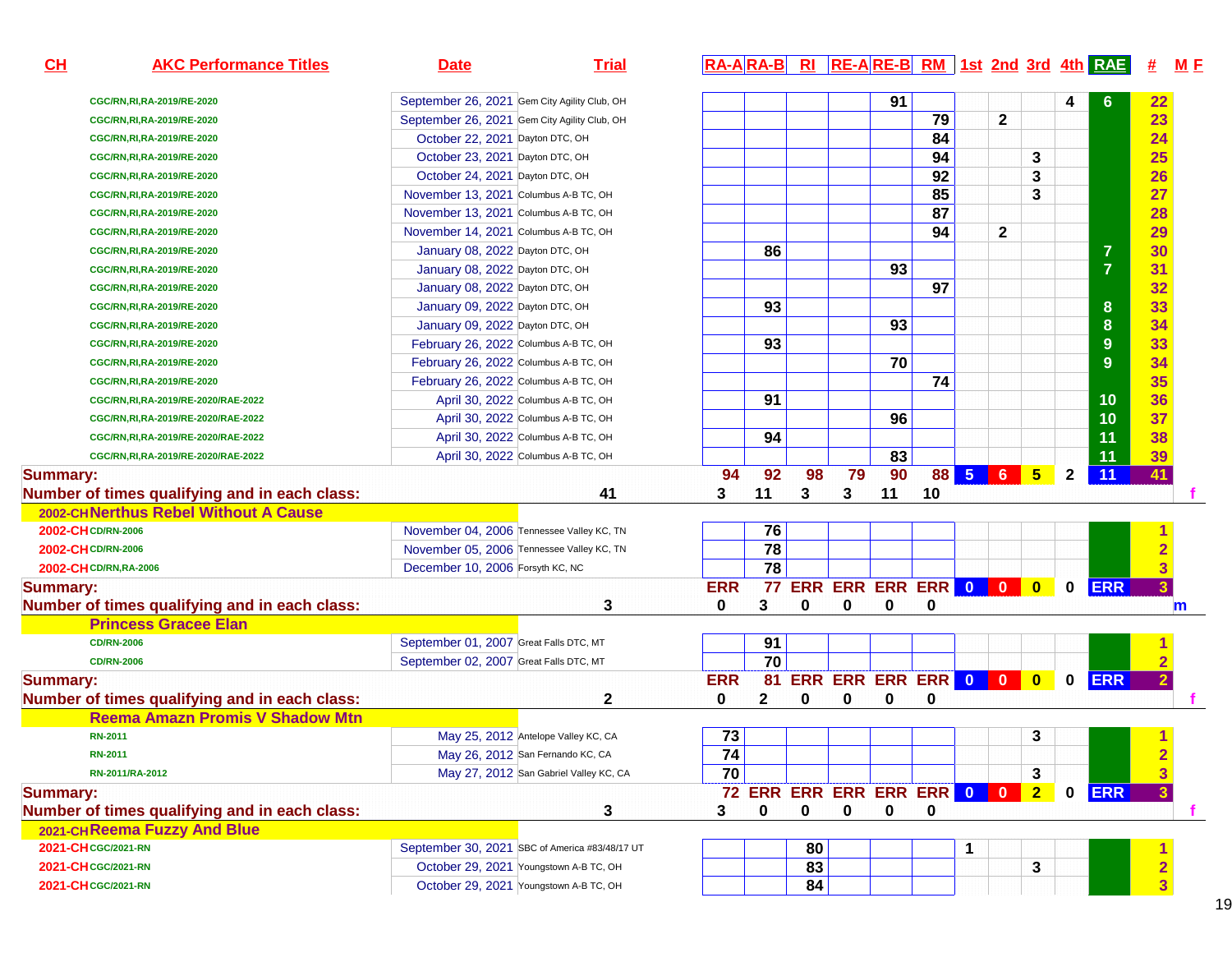| CL              | <b>AKC Performance Titles</b>                 | <b>Date</b>                           | <b>Trial</b>                                 |                 | <b>RA-ARA-B</b> |   |                                 |              |            |                         |                      |                      |                      | $R1$ $RE-A RE-B $ $RM$   1st 2nd 3rd 4th $RAE$ | <u>#</u>                | <u>M F</u>  |
|-----------------|-----------------------------------------------|---------------------------------------|----------------------------------------------|-----------------|-----------------|---|---------------------------------|--------------|------------|-------------------------|----------------------|----------------------|----------------------|------------------------------------------------|-------------------------|-------------|
| <b>Summary:</b> |                                               |                                       |                                              |                 | <b>ERR ERR</b>  |   | 82 ERR ERR ERR 1 0 1            |              |            |                         |                      |                      | $\mathbf 0$          | <b>ERR</b>                                     |                         |             |
|                 | Number of times qualifying and in each class: |                                       | 3                                            | 0               | 0               | 3 | 0                               | $\bf{0}$     | 0          |                         |                      |                      |                      |                                                |                         |             |
|                 | <b>Revilos Quinella</b>                       |                                       |                                              |                 |                 |   |                                 |              |            |                         |                      |                      |                      |                                                |                         |             |
|                 | <b>RN-2007</b>                                |                                       | June 14, 2009 SBC of Puget Sound, WA         |                 | 73              |   |                                 |              |            |                         |                      | 3                    |                      |                                                |                         |             |
|                 | <b>RN-2007</b>                                |                                       | October 05, 2009 SBC of America Regional, OR |                 | 95              |   |                                 |              |            | 1                       |                      |                      |                      |                                                | $\overline{2}$          |             |
|                 | RN-2007/RA-2009                               |                                       | October 06, 2009 SBC of America Regional, OR |                 | 98              |   |                                 |              |            | 1                       |                      |                      |                      |                                                | 3                       |             |
|                 | RN-2007/RA-2009                               |                                       | October 09, 2009 SBC of America #71/36/5 OH  |                 |                 |   |                                 | 90           |            |                         | $\mathbf 2$          |                      |                      |                                                |                         |             |
|                 | RN-2007/RA-2009                               |                                       | February 06, 2011 SBC of Puget Sound, WA     |                 |                 |   |                                 | 80           |            | 1                       |                      |                      |                      |                                                |                         |             |
| <b>Summary:</b> |                                               |                                       |                                              | <b>ERR</b>      | 89              |   | <b>ERR ERR</b>                  | 85           | <b>ERR</b> | $\overline{\mathbf{3}}$ |                      | $\blacktriangleleft$ | 0                    | <b>ERR</b>                                     | 5 <sup>5</sup>          |             |
|                 | Number of times qualifying and in each class: |                                       | 5                                            | 0               | 3               | 0 | 0                               | $\mathbf{2}$ | 0          |                         |                      |                      |                      |                                                |                         |             |
|                 | <b>Riverviews Lil Dude Hall</b>               |                                       |                                              |                 |                 |   |                                 |              |            |                         |                      |                      |                      |                                                |                         |             |
|                 | <b>RN-2007</b>                                |                                       | June 27, 2009 Mt Bachelor KC, OR             | 76              |                 |   |                                 |              |            |                         |                      | 3                    |                      |                                                |                         |             |
|                 | <b>RN-2007</b>                                |                                       | June 28, 2009 Mt Bachelor KC, OR             | $\overline{79}$ |                 |   |                                 |              |            |                         |                      |                      | 4                    |                                                | $\overline{2}$          |             |
| <b>Summary:</b> |                                               |                                       |                                              |                 |                 |   | <b>78 ERR ERR ERR ERR ERR 0</b> |              |            |                         | $\blacksquare$       | $\blacktriangleleft$ | $\mathbf 1$          | <b>ERR</b>                                     | $\overline{2}$          |             |
|                 | Number of times qualifying and in each class: |                                       | $\mathbf{2}$                                 | $\mathbf{2}$    | 0               | 0 | 0                               | $\bf{0}$     | 0          |                         |                      |                      |                      |                                                |                         | $\mathbf m$ |
|                 | <b>Roaming Through The Snowflakes</b>         |                                       |                                              |                 |                 |   |                                 |              |            |                         |                      |                      |                      |                                                |                         |             |
|                 | RN-2013                                       |                                       | May 18, 2013 Rogue Valley KC, OR             | 70              |                 |   |                                 |              |            |                         |                      |                      | 4                    |                                                |                         |             |
|                 | <b>RN-2013</b>                                | November 16, 2013 Rogue Valley KC, OR |                                              | 88              |                 |   |                                 |              |            |                         |                      |                      |                      |                                                | $\overline{2}$          |             |
|                 | <b>RN/RA-2013</b>                             | November 17, 2013 Rogue Valley KC, OR |                                              | 71              |                 |   |                                 |              |            |                         |                      |                      |                      |                                                | 3                       |             |
|                 | <b>RN/RA-2013</b>                             |                                       | May 16, 2014 SBC of Southern Oregon, OR      |                 |                 |   | 80                              |              |            | 1                       |                      |                      |                      |                                                |                         |             |
|                 | <b>RN/RA-2013</b>                             |                                       | May 17, 2014 SBC of Southern Oregon, OR      |                 |                 |   | 89                              |              |            | 1                       |                      |                      |                      |                                                |                         |             |
|                 | RN/RA-2013/2014-RE                            |                                       | November 02, 2014 Southern Oregon KC, OR     |                 |                 |   | $\overline{87}$                 |              |            |                         | $\mathbf 2$          |                      |                      |                                                |                         |             |
| <b>Summary:</b> |                                               |                                       |                                              |                 | 76 ERR ERR      |   |                                 | 85 ERR ERR   |            | $\overline{2}$          | $\blacktriangleleft$ | $\bf{0}$             | $\blacktriangleleft$ | <b>ERR</b>                                     | 6 <sup>°</sup>          |             |
|                 | Number of times qualifying and in each class: |                                       | 6                                            | 3               | 0               | 0 | 3                               | 0            | 0          |                         |                      |                      |                      |                                                |                         | $\mathbf m$ |
|                 | <b>Roberts A B Normal</b>                     |                                       |                                              |                 |                 |   |                                 |              |            |                         |                      |                      |                      |                                                |                         |             |
|                 | <b>RN-2010</b>                                |                                       | October 04, 2010 SBC of America Regional, MO | 91              |                 |   |                                 |              |            | 1                       |                      |                      |                      |                                                |                         |             |
|                 | <b>RN-2010</b>                                |                                       | October 05, 2010 SBC of America Regional, MO | 96              |                 |   |                                 |              |            | 1                       |                      |                      |                      |                                                | $\overline{\mathbf{2}}$ |             |
|                 | <b>CD/RN,RA-2010</b>                          |                                       | October 08, 2010 SBC of America #72/37/6 MO  | 91              |                 |   |                                 |              |            | 1                       |                      |                      |                      |                                                | $\overline{\mathbf{3}}$ |             |
|                 | <b>CD/RN,RA-2010</b>                          | October 29, 2010 Tulsa DTC, OK        |                                              |                 |                 |   | 95                              |              |            | 1                       |                      |                      |                      |                                                |                         |             |
|                 | <b>CD/RN,RA-2010</b>                          | October 29, 2010 Tulsa DTC, OK        |                                              |                 |                 |   | 99                              |              |            | 1                       |                      |                      |                      |                                                | 5                       |             |
|                 | <b>CD/RN,RA,RE-2010</b>                       | November 06, 2010 Tri State KC, OK    |                                              |                 |                 |   | 89                              |              |            | 1                       |                      |                      |                      |                                                |                         |             |
|                 | <b>CD/RN,RA,RE-2010</b>                       | November 07, 2010 Bartlesville KC, MO |                                              |                 |                 |   | 97                              |              |            | 1                       |                      |                      |                      |                                                | $\overline{7}$          |             |
|                 | <b>CD/RN,RA,RE-2010</b>                       |                                       | April 02, 2011 Oklahoma City DTC, OK         |                 | 97              |   |                                 |              |            |                         | $\mathbf{2}$         |                      |                      | 1                                              | $\bf{8}$                |             |
|                 | <b>CD/RN,RA,RE-2010</b>                       |                                       | April 02, 2011 Oklahoma City DTC, OK         |                 |                 |   |                                 | 97           |            |                         | 2                    |                      |                      |                                                | 9                       |             |
|                 | <b>CD/RN,RA,RE-2010</b>                       |                                       | April 02, 2011 Oklahoma City DTC, OK         |                 | 99              |   |                                 |              |            |                         | 2                    |                      |                      | $\overline{2}$                                 | 10                      |             |
|                 | <b>CD/RN,RA,RE-2010</b>                       |                                       | April 02, 2011 Oklahoma City DTC, OK         |                 |                 |   |                                 | 96           |            |                         |                      | 3                    |                      | $\overline{\mathbf{2}}$                        | 11                      |             |
|                 | <b>CD/RN,RA,RE-2010</b>                       |                                       | April 03, 2011 Oklahoma City DTC, OK         |                 | 97              |   |                                 |              |            |                         | $\mathbf{2}$         |                      |                      | $\mathbf{3}$                                   | 12                      |             |
|                 | <b>CD/RN,RA,RE-2010</b>                       |                                       | April 03, 2011 Oklahoma City DTC, OK         |                 |                 |   |                                 | 94           |            |                         |                      | 3                    |                      | $\mathbf{3}$                                   | 13                      |             |
|                 | <b>CD/RN,RA,RE-2010</b>                       | April 08, 2011 Tulsa DTC, OK          |                                              |                 | 99              |   |                                 |              |            |                         | $\mathbf{2}$         |                      |                      | 4                                              | 14                      |             |
|                 | <b>CD/RN,RA,RE-2010</b>                       | April 08, 2011 Tulsa DTC, OK          |                                              |                 |                 |   |                                 | 98           |            |                         |                      |                      | 4                    | 4                                              | <b>15</b>               |             |
|                 | <b>CD/RN,RA,RE-2010</b>                       | April 08, 2011 Tulsa DTC, OK          |                                              |                 | 99              |   |                                 |              |            |                         |                      |                      | 4                    | $\overline{\mathbf{5}}$                        | 16                      |             |
|                 | <b>CD/RN,RA,RE-2010</b>                       | April 08, 2011 Tulsa DTC, OK          |                                              |                 |                 |   |                                 | 86           |            |                         |                      |                      | 4                    | 5                                              | 17                      |             |
|                 | <b>CD/RN,RA,RE-2010</b>                       |                                       | April 14, 2011 Northeast Oklahoma KC, OK     |                 | 98              |   |                                 |              |            | 1                       |                      |                      |                      | $6\phantom{1}$                                 | 18                      |             |
|                 |                                               |                                       |                                              |                 |                 |   |                                 |              |            |                         |                      |                      |                      |                                                |                         |             |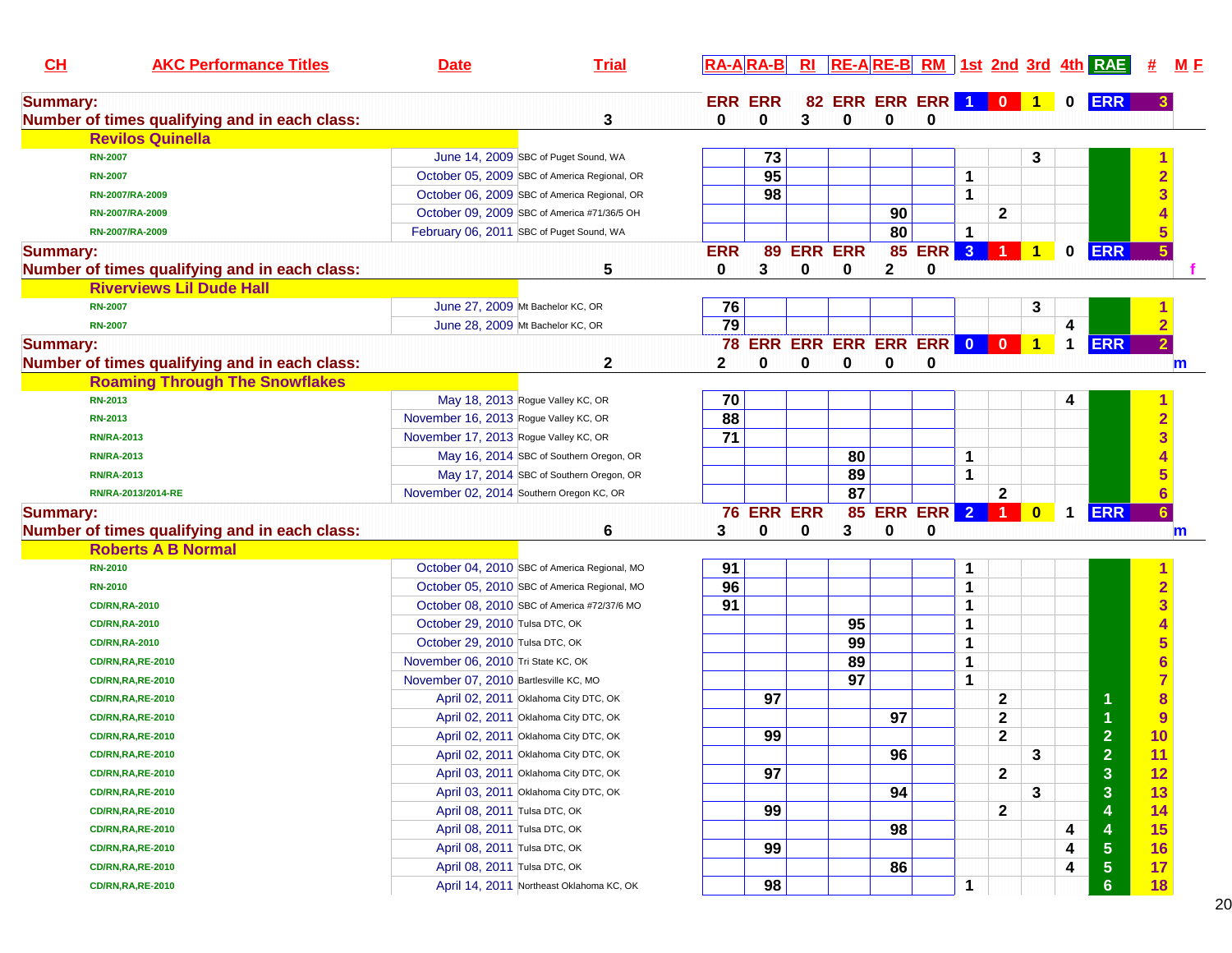**CD/RN,RA,RE-2010CD/RN,RA,RE-2010CD/RN,RA,RE-2010CD/RN,RA,RE-2010CD/RN,RA,RE-2010CD/RN,RA,RE-2010CD/RN,RA,RE-2010CD/RN,RA,RE-2010/RAE-2011CD/RN,RA,RE-2010/RAE-2011CD/RN,RA,RE-2010/RAE-2011CD/RN,RA,RE-2010/RAE-2011CD/RN,RA,RE-2010/RAE-2011CD/RN,RA,RE-2010/RAE-2011CD/RN,RA,RE-2010/RAE-2011CD/RN,RA,RE-2010/RAE-2011CDX/RN,RA,RE-2010/RAE-2011CDX/RN,RA,RE-2010/RAE-2011CDX/RN,RA,RE-2010/RAE-2011CDX/RN,RA,RE-2010/RAE-2011CDX/RN,RA,RE-2010/RAE-2011CDX/RN,RA,RE-2010/RAE-2011CDX/RN,RA,RE-2010/RAE-2011CDX/RN,RA,RE-2010/RAE-2011CDX/RN,RA,RE-2010/RAE-2011CDX/RN,RA,RE-2010/RAE-2011CDX/RN,RA,RE-2010/RAE-2011CDX/RN,RA,RE-2010/RAE-2011CDX/RN,RA,RE-2010/RAE-2011/RAE2-2012CDX/RN,RA,RE-2010/RAE-2011/RAE2-2012CDX/RN,RA,RE-2010/RAE-2011/RAE2-2012CDX/RN,RA,RE-2010/RAE-2011/RAE2-2012CDX/RN,RA,RE-2010/RAE-2011/RAE2-2012CDX/RN,RA,RE-2010/RAE-2011/RAE2-2012CDX/RN,RA,RE-2010/RAE-2011/RAE2-2012CDX/RN,RA,RE-2010/RAE-2011/RAE2-2012CDX/RN,RA,RE-2010/RAE-2011/RAE2-2012CDX/RN,RA,RE-2010/RAE-2011/RAE2-2012CDX/RN,RA,RE-2010/RAE-2011/RAE2-2012CDX/RN,RA,RE-2010/RAE-2011/RAE2-2012CDX/RN,RA,RE-2010/RAE-2011/RAE2-2012CDX/RN,RA,RE-2010/RAE-2011/RAE2-2012CDX/RN,RA,RE-2010/RAE-2011/RAE2-2012CDX/RN,RA,RE-2010/RAE-2011/RAE2-2012**

| April 14, 2011 Northeast Oklahoma KC, OK<br>0<br>April 15, 2011 Northeast Oklahoma KC, OK<br>0<br>0<br>April 15, 2011 Northeast Oklahoma KC, OK<br>April 16, 2011 Bartlesville KC, OK<br>0<br>April 16, 2011 Bartlesville KC, OK<br>0<br>April 17, 2011 Bartlesville KC, OK<br>0<br>April 17, 2011 Bartlesville KC, OK<br>0<br>April 23, 2011 Kay-9 DTC of Ponca City, OK<br>0/RAE-2011<br>April 23, 2011 Kay-9 DTC of Ponca City, OK<br>0/RAE-2011<br>September 13, 2011 SBC of America Regional, NY<br>0/RAE-2011<br>September 13, 2011 SBC of America Regional, NY<br>0/RAE-2011<br>September 14, 2011 SBC of America Regional, NY<br>0/RAE-2011<br>September 14, 2011 SBC of America Regional, NY<br>0/RAE-2011<br>0/RAE-2011<br>September 16, 2011 SBC of America #73/38/7 NY<br>September 16, 2011 SBC of America #73/38/7 NY<br>0/RAE-2011<br>April 01, 2012 Oklahoma City OTC, OK<br>10/RAE-2011<br>April 01, 2012 Oklahoma City OTC, OK<br>10/RAE-2011<br>10/RAE-2011<br><b>April 06, 2012 Tulsa DTC, OK</b><br>10/RAE-2011<br>April 06, 2012 Tulsa DTC, OK<br>April 06, 2012 Tulsa DTC, OK<br>10/RAE-2011<br>April 06, 2012 Tulsa DTC, OK<br>10/RAE-2011<br>April 12, 2012 Bartlesville KC, OK<br>10/RAE-2011<br>April 12, 2012 Bartlesville KC, OK<br>10/RAE-2011<br>April 13, 2012 Bartlesville KC, OK<br>10/RAE-2011<br>April 13, 2012 Bartlesville KC, OK<br>10/RAE-2011<br>April 14, 2012 Northeast Oklahoma KC, OK<br>10/RAE-2011<br>10/RAE-2011<br>April 14, 2012 Northeast Oklahoma KC, OK<br>April 15, 2012 Northeast Oklahoma KC, OK<br>10/RAE-2011/RAE2-2012<br>April 15, 2012 Northeast Oklahoma KC, OK<br>10/RAE-2011/RAE2-2012<br>April 22, 2012 K-9 DTC of Ponca City, OK<br>10/RAE-2011/RAE2-2012<br>April 22, 2012 K-9 DTC of Ponca City, OK<br>10/RAE-2011/RAE2-2012<br>10/RAE-2011/RAE2-2012<br>10/RAE-2011/RAE2-2012<br>October 18, 2013 Springfiled MO DTC, MO<br>10/RAE-2011/RAE2-2012<br>October 18, 2013 Springfiled MO DTC, MO<br>10/RAE-2011/RAE2-2012<br>October 19, 2013 Springfiled MO DTC, MO<br>10/RAE-2011/RAE2-2012<br>October 19, 2013 Springfiled MO DTC, MO<br>10/RAE-2011/RAE2-2012<br>October 20, 2013 Springfiled MO DTC, MO<br>10/RAE-2011/RAE2-2012<br>October 20, 2013 Springfiled MO DTC, MO<br>10/RAE-2011/RAE2-2012<br>October 25, 2013 Tulsa DTC, OK<br>10/RAE-2011/RAE2-2012<br>October 25, 2013 Tulsa DTC, OK<br>10/RAE-2011/RAE2-2012<br>10/RAE-2011/RAE2-2012<br>October 25, 2013 Tulsa DTC, OK<br>October 25, 2013 Tulsa DTC, OK<br>10/RAE-2011/RAE2-2012 |                                                           |
|------------------------------------------------------------------------------------------------------------------------------------------------------------------------------------------------------------------------------------------------------------------------------------------------------------------------------------------------------------------------------------------------------------------------------------------------------------------------------------------------------------------------------------------------------------------------------------------------------------------------------------------------------------------------------------------------------------------------------------------------------------------------------------------------------------------------------------------------------------------------------------------------------------------------------------------------------------------------------------------------------------------------------------------------------------------------------------------------------------------------------------------------------------------------------------------------------------------------------------------------------------------------------------------------------------------------------------------------------------------------------------------------------------------------------------------------------------------------------------------------------------------------------------------------------------------------------------------------------------------------------------------------------------------------------------------------------------------------------------------------------------------------------------------------------------------------------------------------------------------------------------------------------------------------------------------------------------------------------------------------------------------------------------------------------------------------------------------------------------------------------------------------------------------------------------------------------------------------------------------------------------------------------------------------------------------------------------------------------------------------------------------------------------------------------------------------------------------------------------------------------------------------|-----------------------------------------------------------|
|                                                                                                                                                                                                                                                                                                                                                                                                                                                                                                                                                                                                                                                                                                                                                                                                                                                                                                                                                                                                                                                                                                                                                                                                                                                                                                                                                                                                                                                                                                                                                                                                                                                                                                                                                                                                                                                                                                                                                                                                                                                                                                                                                                                                                                                                                                                                                                                                                                                                                                                        |                                                           |
|                                                                                                                                                                                                                                                                                                                                                                                                                                                                                                                                                                                                                                                                                                                                                                                                                                                                                                                                                                                                                                                                                                                                                                                                                                                                                                                                                                                                                                                                                                                                                                                                                                                                                                                                                                                                                                                                                                                                                                                                                                                                                                                                                                                                                                                                                                                                                                                                                                                                                                                        |                                                           |
|                                                                                                                                                                                                                                                                                                                                                                                                                                                                                                                                                                                                                                                                                                                                                                                                                                                                                                                                                                                                                                                                                                                                                                                                                                                                                                                                                                                                                                                                                                                                                                                                                                                                                                                                                                                                                                                                                                                                                                                                                                                                                                                                                                                                                                                                                                                                                                                                                                                                                                                        |                                                           |
|                                                                                                                                                                                                                                                                                                                                                                                                                                                                                                                                                                                                                                                                                                                                                                                                                                                                                                                                                                                                                                                                                                                                                                                                                                                                                                                                                                                                                                                                                                                                                                                                                                                                                                                                                                                                                                                                                                                                                                                                                                                                                                                                                                                                                                                                                                                                                                                                                                                                                                                        |                                                           |
|                                                                                                                                                                                                                                                                                                                                                                                                                                                                                                                                                                                                                                                                                                                                                                                                                                                                                                                                                                                                                                                                                                                                                                                                                                                                                                                                                                                                                                                                                                                                                                                                                                                                                                                                                                                                                                                                                                                                                                                                                                                                                                                                                                                                                                                                                                                                                                                                                                                                                                                        |                                                           |
|                                                                                                                                                                                                                                                                                                                                                                                                                                                                                                                                                                                                                                                                                                                                                                                                                                                                                                                                                                                                                                                                                                                                                                                                                                                                                                                                                                                                                                                                                                                                                                                                                                                                                                                                                                                                                                                                                                                                                                                                                                                                                                                                                                                                                                                                                                                                                                                                                                                                                                                        |                                                           |
|                                                                                                                                                                                                                                                                                                                                                                                                                                                                                                                                                                                                                                                                                                                                                                                                                                                                                                                                                                                                                                                                                                                                                                                                                                                                                                                                                                                                                                                                                                                                                                                                                                                                                                                                                                                                                                                                                                                                                                                                                                                                                                                                                                                                                                                                                                                                                                                                                                                                                                                        |                                                           |
|                                                                                                                                                                                                                                                                                                                                                                                                                                                                                                                                                                                                                                                                                                                                                                                                                                                                                                                                                                                                                                                                                                                                                                                                                                                                                                                                                                                                                                                                                                                                                                                                                                                                                                                                                                                                                                                                                                                                                                                                                                                                                                                                                                                                                                                                                                                                                                                                                                                                                                                        |                                                           |
|                                                                                                                                                                                                                                                                                                                                                                                                                                                                                                                                                                                                                                                                                                                                                                                                                                                                                                                                                                                                                                                                                                                                                                                                                                                                                                                                                                                                                                                                                                                                                                                                                                                                                                                                                                                                                                                                                                                                                                                                                                                                                                                                                                                                                                                                                                                                                                                                                                                                                                                        |                                                           |
|                                                                                                                                                                                                                                                                                                                                                                                                                                                                                                                                                                                                                                                                                                                                                                                                                                                                                                                                                                                                                                                                                                                                                                                                                                                                                                                                                                                                                                                                                                                                                                                                                                                                                                                                                                                                                                                                                                                                                                                                                                                                                                                                                                                                                                                                                                                                                                                                                                                                                                                        |                                                           |
|                                                                                                                                                                                                                                                                                                                                                                                                                                                                                                                                                                                                                                                                                                                                                                                                                                                                                                                                                                                                                                                                                                                                                                                                                                                                                                                                                                                                                                                                                                                                                                                                                                                                                                                                                                                                                                                                                                                                                                                                                                                                                                                                                                                                                                                                                                                                                                                                                                                                                                                        |                                                           |
|                                                                                                                                                                                                                                                                                                                                                                                                                                                                                                                                                                                                                                                                                                                                                                                                                                                                                                                                                                                                                                                                                                                                                                                                                                                                                                                                                                                                                                                                                                                                                                                                                                                                                                                                                                                                                                                                                                                                                                                                                                                                                                                                                                                                                                                                                                                                                                                                                                                                                                                        |                                                           |
|                                                                                                                                                                                                                                                                                                                                                                                                                                                                                                                                                                                                                                                                                                                                                                                                                                                                                                                                                                                                                                                                                                                                                                                                                                                                                                                                                                                                                                                                                                                                                                                                                                                                                                                                                                                                                                                                                                                                                                                                                                                                                                                                                                                                                                                                                                                                                                                                                                                                                                                        |                                                           |
|                                                                                                                                                                                                                                                                                                                                                                                                                                                                                                                                                                                                                                                                                                                                                                                                                                                                                                                                                                                                                                                                                                                                                                                                                                                                                                                                                                                                                                                                                                                                                                                                                                                                                                                                                                                                                                                                                                                                                                                                                                                                                                                                                                                                                                                                                                                                                                                                                                                                                                                        |                                                           |
|                                                                                                                                                                                                                                                                                                                                                                                                                                                                                                                                                                                                                                                                                                                                                                                                                                                                                                                                                                                                                                                                                                                                                                                                                                                                                                                                                                                                                                                                                                                                                                                                                                                                                                                                                                                                                                                                                                                                                                                                                                                                                                                                                                                                                                                                                                                                                                                                                                                                                                                        |                                                           |
|                                                                                                                                                                                                                                                                                                                                                                                                                                                                                                                                                                                                                                                                                                                                                                                                                                                                                                                                                                                                                                                                                                                                                                                                                                                                                                                                                                                                                                                                                                                                                                                                                                                                                                                                                                                                                                                                                                                                                                                                                                                                                                                                                                                                                                                                                                                                                                                                                                                                                                                        |                                                           |
|                                                                                                                                                                                                                                                                                                                                                                                                                                                                                                                                                                                                                                                                                                                                                                                                                                                                                                                                                                                                                                                                                                                                                                                                                                                                                                                                                                                                                                                                                                                                                                                                                                                                                                                                                                                                                                                                                                                                                                                                                                                                                                                                                                                                                                                                                                                                                                                                                                                                                                                        |                                                           |
|                                                                                                                                                                                                                                                                                                                                                                                                                                                                                                                                                                                                                                                                                                                                                                                                                                                                                                                                                                                                                                                                                                                                                                                                                                                                                                                                                                                                                                                                                                                                                                                                                                                                                                                                                                                                                                                                                                                                                                                                                                                                                                                                                                                                                                                                                                                                                                                                                                                                                                                        |                                                           |
|                                                                                                                                                                                                                                                                                                                                                                                                                                                                                                                                                                                                                                                                                                                                                                                                                                                                                                                                                                                                                                                                                                                                                                                                                                                                                                                                                                                                                                                                                                                                                                                                                                                                                                                                                                                                                                                                                                                                                                                                                                                                                                                                                                                                                                                                                                                                                                                                                                                                                                                        |                                                           |
|                                                                                                                                                                                                                                                                                                                                                                                                                                                                                                                                                                                                                                                                                                                                                                                                                                                                                                                                                                                                                                                                                                                                                                                                                                                                                                                                                                                                                                                                                                                                                                                                                                                                                                                                                                                                                                                                                                                                                                                                                                                                                                                                                                                                                                                                                                                                                                                                                                                                                                                        |                                                           |
|                                                                                                                                                                                                                                                                                                                                                                                                                                                                                                                                                                                                                                                                                                                                                                                                                                                                                                                                                                                                                                                                                                                                                                                                                                                                                                                                                                                                                                                                                                                                                                                                                                                                                                                                                                                                                                                                                                                                                                                                                                                                                                                                                                                                                                                                                                                                                                                                                                                                                                                        |                                                           |
|                                                                                                                                                                                                                                                                                                                                                                                                                                                                                                                                                                                                                                                                                                                                                                                                                                                                                                                                                                                                                                                                                                                                                                                                                                                                                                                                                                                                                                                                                                                                                                                                                                                                                                                                                                                                                                                                                                                                                                                                                                                                                                                                                                                                                                                                                                                                                                                                                                                                                                                        |                                                           |
|                                                                                                                                                                                                                                                                                                                                                                                                                                                                                                                                                                                                                                                                                                                                                                                                                                                                                                                                                                                                                                                                                                                                                                                                                                                                                                                                                                                                                                                                                                                                                                                                                                                                                                                                                                                                                                                                                                                                                                                                                                                                                                                                                                                                                                                                                                                                                                                                                                                                                                                        |                                                           |
|                                                                                                                                                                                                                                                                                                                                                                                                                                                                                                                                                                                                                                                                                                                                                                                                                                                                                                                                                                                                                                                                                                                                                                                                                                                                                                                                                                                                                                                                                                                                                                                                                                                                                                                                                                                                                                                                                                                                                                                                                                                                                                                                                                                                                                                                                                                                                                                                                                                                                                                        |                                                           |
|                                                                                                                                                                                                                                                                                                                                                                                                                                                                                                                                                                                                                                                                                                                                                                                                                                                                                                                                                                                                                                                                                                                                                                                                                                                                                                                                                                                                                                                                                                                                                                                                                                                                                                                                                                                                                                                                                                                                                                                                                                                                                                                                                                                                                                                                                                                                                                                                                                                                                                                        |                                                           |
|                                                                                                                                                                                                                                                                                                                                                                                                                                                                                                                                                                                                                                                                                                                                                                                                                                                                                                                                                                                                                                                                                                                                                                                                                                                                                                                                                                                                                                                                                                                                                                                                                                                                                                                                                                                                                                                                                                                                                                                                                                                                                                                                                                                                                                                                                                                                                                                                                                                                                                                        |                                                           |
|                                                                                                                                                                                                                                                                                                                                                                                                                                                                                                                                                                                                                                                                                                                                                                                                                                                                                                                                                                                                                                                                                                                                                                                                                                                                                                                                                                                                                                                                                                                                                                                                                                                                                                                                                                                                                                                                                                                                                                                                                                                                                                                                                                                                                                                                                                                                                                                                                                                                                                                        |                                                           |
|                                                                                                                                                                                                                                                                                                                                                                                                                                                                                                                                                                                                                                                                                                                                                                                                                                                                                                                                                                                                                                                                                                                                                                                                                                                                                                                                                                                                                                                                                                                                                                                                                                                                                                                                                                                                                                                                                                                                                                                                                                                                                                                                                                                                                                                                                                                                                                                                                                                                                                                        |                                                           |
|                                                                                                                                                                                                                                                                                                                                                                                                                                                                                                                                                                                                                                                                                                                                                                                                                                                                                                                                                                                                                                                                                                                                                                                                                                                                                                                                                                                                                                                                                                                                                                                                                                                                                                                                                                                                                                                                                                                                                                                                                                                                                                                                                                                                                                                                                                                                                                                                                                                                                                                        |                                                           |
|                                                                                                                                                                                                                                                                                                                                                                                                                                                                                                                                                                                                                                                                                                                                                                                                                                                                                                                                                                                                                                                                                                                                                                                                                                                                                                                                                                                                                                                                                                                                                                                                                                                                                                                                                                                                                                                                                                                                                                                                                                                                                                                                                                                                                                                                                                                                                                                                                                                                                                                        |                                                           |
|                                                                                                                                                                                                                                                                                                                                                                                                                                                                                                                                                                                                                                                                                                                                                                                                                                                                                                                                                                                                                                                                                                                                                                                                                                                                                                                                                                                                                                                                                                                                                                                                                                                                                                                                                                                                                                                                                                                                                                                                                                                                                                                                                                                                                                                                                                                                                                                                                                                                                                                        |                                                           |
|                                                                                                                                                                                                                                                                                                                                                                                                                                                                                                                                                                                                                                                                                                                                                                                                                                                                                                                                                                                                                                                                                                                                                                                                                                                                                                                                                                                                                                                                                                                                                                                                                                                                                                                                                                                                                                                                                                                                                                                                                                                                                                                                                                                                                                                                                                                                                                                                                                                                                                                        | September 20, 2013 Irish Setter Club of Greater Tulsa, OK |
|                                                                                                                                                                                                                                                                                                                                                                                                                                                                                                                                                                                                                                                                                                                                                                                                                                                                                                                                                                                                                                                                                                                                                                                                                                                                                                                                                                                                                                                                                                                                                                                                                                                                                                                                                                                                                                                                                                                                                                                                                                                                                                                                                                                                                                                                                                                                                                                                                                                                                                                        | September 20, 2013 Irish Setter Club of Greater Tulsa, OK |
|                                                                                                                                                                                                                                                                                                                                                                                                                                                                                                                                                                                                                                                                                                                                                                                                                                                                                                                                                                                                                                                                                                                                                                                                                                                                                                                                                                                                                                                                                                                                                                                                                                                                                                                                                                                                                                                                                                                                                                                                                                                                                                                                                                                                                                                                                                                                                                                                                                                                                                                        |                                                           |
|                                                                                                                                                                                                                                                                                                                                                                                                                                                                                                                                                                                                                                                                                                                                                                                                                                                                                                                                                                                                                                                                                                                                                                                                                                                                                                                                                                                                                                                                                                                                                                                                                                                                                                                                                                                                                                                                                                                                                                                                                                                                                                                                                                                                                                                                                                                                                                                                                                                                                                                        |                                                           |
|                                                                                                                                                                                                                                                                                                                                                                                                                                                                                                                                                                                                                                                                                                                                                                                                                                                                                                                                                                                                                                                                                                                                                                                                                                                                                                                                                                                                                                                                                                                                                                                                                                                                                                                                                                                                                                                                                                                                                                                                                                                                                                                                                                                                                                                                                                                                                                                                                                                                                                                        |                                                           |
|                                                                                                                                                                                                                                                                                                                                                                                                                                                                                                                                                                                                                                                                                                                                                                                                                                                                                                                                                                                                                                                                                                                                                                                                                                                                                                                                                                                                                                                                                                                                                                                                                                                                                                                                                                                                                                                                                                                                                                                                                                                                                                                                                                                                                                                                                                                                                                                                                                                                                                                        |                                                           |
|                                                                                                                                                                                                                                                                                                                                                                                                                                                                                                                                                                                                                                                                                                                                                                                                                                                                                                                                                                                                                                                                                                                                                                                                                                                                                                                                                                                                                                                                                                                                                                                                                                                                                                                                                                                                                                                                                                                                                                                                                                                                                                                                                                                                                                                                                                                                                                                                                                                                                                                        |                                                           |
|                                                                                                                                                                                                                                                                                                                                                                                                                                                                                                                                                                                                                                                                                                                                                                                                                                                                                                                                                                                                                                                                                                                                                                                                                                                                                                                                                                                                                                                                                                                                                                                                                                                                                                                                                                                                                                                                                                                                                                                                                                                                                                                                                                                                                                                                                                                                                                                                                                                                                                                        |                                                           |
|                                                                                                                                                                                                                                                                                                                                                                                                                                                                                                                                                                                                                                                                                                                                                                                                                                                                                                                                                                                                                                                                                                                                                                                                                                                                                                                                                                                                                                                                                                                                                                                                                                                                                                                                                                                                                                                                                                                                                                                                                                                                                                                                                                                                                                                                                                                                                                                                                                                                                                                        |                                                           |
|                                                                                                                                                                                                                                                                                                                                                                                                                                                                                                                                                                                                                                                                                                                                                                                                                                                                                                                                                                                                                                                                                                                                                                                                                                                                                                                                                                                                                                                                                                                                                                                                                                                                                                                                                                                                                                                                                                                                                                                                                                                                                                                                                                                                                                                                                                                                                                                                                                                                                                                        |                                                           |
|                                                                                                                                                                                                                                                                                                                                                                                                                                                                                                                                                                                                                                                                                                                                                                                                                                                                                                                                                                                                                                                                                                                                                                                                                                                                                                                                                                                                                                                                                                                                                                                                                                                                                                                                                                                                                                                                                                                                                                                                                                                                                                                                                                                                                                                                                                                                                                                                                                                                                                                        |                                                           |
|                                                                                                                                                                                                                                                                                                                                                                                                                                                                                                                                                                                                                                                                                                                                                                                                                                                                                                                                                                                                                                                                                                                                                                                                                                                                                                                                                                                                                                                                                                                                                                                                                                                                                                                                                                                                                                                                                                                                                                                                                                                                                                                                                                                                                                                                                                                                                                                                                                                                                                                        |                                                           |

# **AKC Performance Titles Date Trial RA-A RA-B RI RE-A RE-B RM 1st 2nd 3rd 4th RAE # <sup>M</sup> <sup>F</sup>**

| ahoma KC, OK            |     | 100 |   |                         |   |   | $6\phantom{1}6$ | 19 |
|-------------------------|-----|-----|---|-------------------------|---|---|-----------------|----|
| ahoma KC, OK            | 94  |     |   | $\overline{\mathbf{2}}$ |   |   | $\overline{7}$  | 20 |
| ahoma KC, OK            |     | 85  |   |                         |   | 4 | $\overline{7}$  | 21 |
| C, OK                   | 97  |     |   |                         |   |   | 8               | 22 |
| C, OK                   |     | 95  |   |                         | 3 |   | 8               | 23 |
| C, OK                   | 97  |     |   |                         | 3 |   | 9               | 24 |
| C, OK                   |     | 98  |   |                         | 3 |   | 9               | 25 |
| Ponca City, OK          | 92  |     |   |                         | 3 |   | 10              | 26 |
| Ponca City, OK          |     | 94  |   | $\mathbf{2}$            |   |   | 10              | 27 |
| ca Regional, NY         | 96  |     | 1 |                         |   |   | 11              | 28 |
| ca Regional, NY         |     | 99  | 1 |                         |   |   | 11              | 29 |
| ca Regional, NY         | 98  |     | 1 |                         |   |   | 12              | 30 |
| ca Regional, NY         |     | 99  | 1 |                         |   |   | 12              | 31 |
| ca #73/38/7 NY          | 97  |     | 1 |                         |   |   | 13              | 32 |
| ca #73/38/7 NY          |     | 95  | 1 |                         |   |   | 13              | 33 |
| y OTC, OK               | 100 |     | 1 |                         |   |   | 14              | 34 |
| y OTC, OK               |     | 86  |   |                         |   |   | 14              | 35 |
| Κ                       | 100 |     |   |                         | 3 |   | 15              | 36 |
| Κ                       |     | 98  | 1 |                         |   |   | 15              | 37 |
| Κ                       | 96  |     |   |                         | 3 |   | 16              | 38 |
| Κ                       |     | 97  |   | 2                       |   |   | 16              | 39 |
| C, OK                   | 99  |     | 1 |                         |   |   | 17              | 40 |
| C, OK                   |     | 92  | 1 |                         |   |   | 17              | 41 |
| C, OK                   | 93  |     |   | $\mathbf{2}$            |   |   | 18              | 42 |
| 5, OK                   |     | 98  |   | $\overline{2}$          |   |   | 18              | 43 |
| ahoma KC, OK            | 100 |     | 1 |                         |   |   | 19              | 44 |
| ahoma KC, OK            |     | 95  |   | $\mathbf{2}$            |   |   | 19              | 45 |
| ahoma KC, OK            | 99  |     |   | $\overline{2}$          |   |   | 20              | 46 |
| ahoma KC, OK            |     | 84  |   | $\overline{2}$          |   |   | 20              | 47 |
| onca City, OK           | 98  |     | 1 |                         |   |   | 21              | 48 |
| onca City, OK           |     | 98  | 1 |                         |   |   | 21              | 49 |
| ub of Greater Tulsa, OK | 100 |     |   | 2                       |   |   | 22              | 50 |
| ub of Greater Tulsa, OK |     | 79  |   |                         |   |   | 22              | 51 |
| O DTC, MO               | 97  |     | 1 |                         |   |   | 23              | 52 |
| O DTC, MO               |     | 92  |   | $\mathbf{2}$            |   |   | 23              | 53 |
| O DTC, MO               | 98  |     |   | $\overline{\mathbf{2}}$ |   |   | 24              | 54 |
| O DTC, MO               |     | 97  | 1 |                         |   |   | 24              | 55 |
| O DTC, MO               | 99  |     |   | $\mathbf 2$             |   |   | 25              | 56 |
| O DTC, MO               |     | 100 | 1 |                         |   |   | 25              | 57 |
| Κ                       | 100 |     | 1 |                         |   |   | 26              | 58 |
| Κ                       |     | 100 | 1 |                         |   |   | 26              | 59 |
| Κ                       | 99  |     |   |                         |   | 4 | 27              | 60 |
| K                       |     | 100 |   | 2                       |   |   | 27              | 61 |
|                         |     |     |   |                         |   |   |                 |    |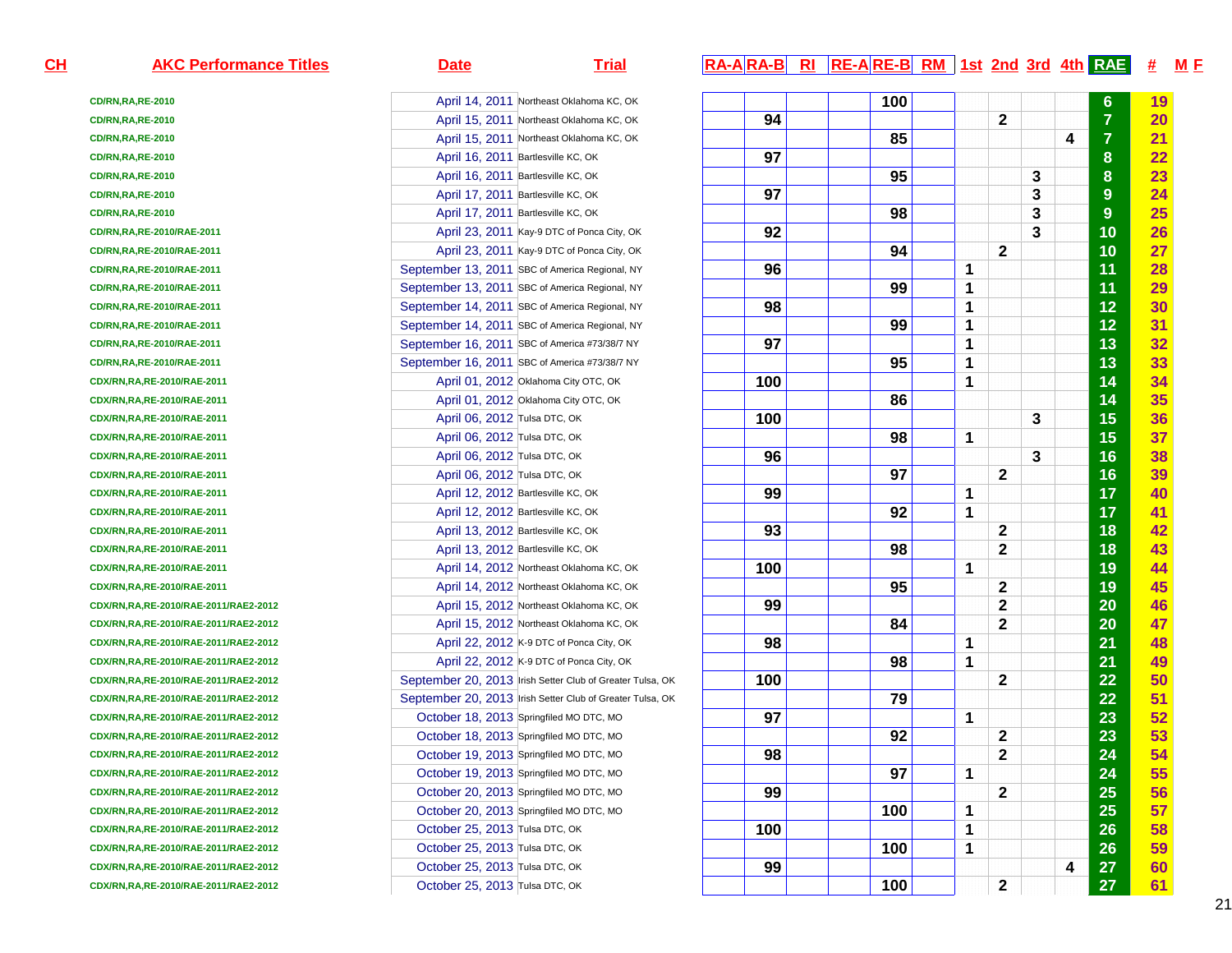| CDX/RN,RA,RE-2010/RAE-2011/RAE2-2012<br>CDX/RN,RA,RE-2010/RAE-2011/RAE2-2012 | February 15, 2014 OTC of Wichita Falls, TX                                                                                                                                                                                                                                                                                                                                                                                                                                                                                                                                                                                                                                                                                                                                                                                                                                                                                                                                                                                                                                                                                                                                    |    |                                                                                                                                                                                                                                                                                                                                                                                                                                                                                                                                                                                                                                                                                                                                                                                                                                                                                                                                                                                                                                                                                                                                                                                                                                                                                                                                                                                                               |                  |    |               |                  |    |              |              |                                 |                                     |                         |                                                               |                      |
|------------------------------------------------------------------------------|-------------------------------------------------------------------------------------------------------------------------------------------------------------------------------------------------------------------------------------------------------------------------------------------------------------------------------------------------------------------------------------------------------------------------------------------------------------------------------------------------------------------------------------------------------------------------------------------------------------------------------------------------------------------------------------------------------------------------------------------------------------------------------------------------------------------------------------------------------------------------------------------------------------------------------------------------------------------------------------------------------------------------------------------------------------------------------------------------------------------------------------------------------------------------------|----|---------------------------------------------------------------------------------------------------------------------------------------------------------------------------------------------------------------------------------------------------------------------------------------------------------------------------------------------------------------------------------------------------------------------------------------------------------------------------------------------------------------------------------------------------------------------------------------------------------------------------------------------------------------------------------------------------------------------------------------------------------------------------------------------------------------------------------------------------------------------------------------------------------------------------------------------------------------------------------------------------------------------------------------------------------------------------------------------------------------------------------------------------------------------------------------------------------------------------------------------------------------------------------------------------------------------------------------------------------------------------------------------------------------|------------------|----|---------------|------------------|----|--------------|--------------|---------------------------------|-------------------------------------|-------------------------|---------------------------------------------------------------|----------------------|
|                                                                              |                                                                                                                                                                                                                                                                                                                                                                                                                                                                                                                                                                                                                                                                                                                                                                                                                                                                                                                                                                                                                                                                                                                                                                               |    |                                                                                                                                                                                                                                                                                                                                                                                                                                                                                                                                                                                                                                                                                                                                                                                                                                                                                                                                                                                                                                                                                                                                                                                                                                                                                                                                                                                                               | 100              |    |               |                  |    | -1           |              |                                 |                                     | 28                      | 62                                                            |                      |
|                                                                              | February 15, 2014 OTC of Wichita Falls, TX                                                                                                                                                                                                                                                                                                                                                                                                                                                                                                                                                                                                                                                                                                                                                                                                                                                                                                                                                                                                                                                                                                                                    |    |                                                                                                                                                                                                                                                                                                                                                                                                                                                                                                                                                                                                                                                                                                                                                                                                                                                                                                                                                                                                                                                                                                                                                                                                                                                                                                                                                                                                               |                  |    |               | 98               |    | $\mathbf 1$  |              |                                 |                                     | 28                      | 63                                                            |                      |
| CDX/RN,RA,RE-2010/RAE-2011/RAE2-2012                                         | March 07, 2014 Garden City Kansas KC, KS                                                                                                                                                                                                                                                                                                                                                                                                                                                                                                                                                                                                                                                                                                                                                                                                                                                                                                                                                                                                                                                                                                                                      |    |                                                                                                                                                                                                                                                                                                                                                                                                                                                                                                                                                                                                                                                                                                                                                                                                                                                                                                                                                                                                                                                                                                                                                                                                                                                                                                                                                                                                               | 87               |    |               |                  |    |              | $\mathbf{2}$ |                                 |                                     | 29                      | 64                                                            |                      |
| CDX/RN,RA,RE-2010/RAE-2011/RAE2-2012                                         | March 07, 2014 Garden City Kansas KC, KS                                                                                                                                                                                                                                                                                                                                                                                                                                                                                                                                                                                                                                                                                                                                                                                                                                                                                                                                                                                                                                                                                                                                      |    |                                                                                                                                                                                                                                                                                                                                                                                                                                                                                                                                                                                                                                                                                                                                                                                                                                                                                                                                                                                                                                                                                                                                                                                                                                                                                                                                                                                                               |                  |    |               | 97               |    | $\mathbf 1$  |              |                                 |                                     | 29                      | 65                                                            |                      |
|                                                                              |                                                                                                                                                                                                                                                                                                                                                                                                                                                                                                                                                                                                                                                                                                                                                                                                                                                                                                                                                                                                                                                                                                                                                                               |    |                                                                                                                                                                                                                                                                                                                                                                                                                                                                                                                                                                                                                                                                                                                                                                                                                                                                                                                                                                                                                                                                                                                                                                                                                                                                                                                                                                                                               |                  |    |               |                  |    |              |              | 3                               |                                     |                         |                                                               |                      |
|                                                                              |                                                                                                                                                                                                                                                                                                                                                                                                                                                                                                                                                                                                                                                                                                                                                                                                                                                                                                                                                                                                                                                                                                                                                                               |    |                                                                                                                                                                                                                                                                                                                                                                                                                                                                                                                                                                                                                                                                                                                                                                                                                                                                                                                                                                                                                                                                                                                                                                                                                                                                                                                                                                                                               |                  |    |               |                  |    |              |              |                                 |                                     |                         |                                                               |                      |
|                                                                              |                                                                                                                                                                                                                                                                                                                                                                                                                                                                                                                                                                                                                                                                                                                                                                                                                                                                                                                                                                                                                                                                                                                                                                               |    |                                                                                                                                                                                                                                                                                                                                                                                                                                                                                                                                                                                                                                                                                                                                                                                                                                                                                                                                                                                                                                                                                                                                                                                                                                                                                                                                                                                                               |                  |    |               |                  |    |              |              |                                 | 5                                   |                         |                                                               |                      |
|                                                                              |                                                                                                                                                                                                                                                                                                                                                                                                                                                                                                                                                                                                                                                                                                                                                                                                                                                                                                                                                                                                                                                                                                                                                                               | 67 | 3                                                                                                                                                                                                                                                                                                                                                                                                                                                                                                                                                                                                                                                                                                                                                                                                                                                                                                                                                                                                                                                                                                                                                                                                                                                                                                                                                                                                             | 30               | 0  | 4             | 30               | 0  |              |              |                                 |                                     |                         |                                                               | m                    |
|                                                                              |                                                                                                                                                                                                                                                                                                                                                                                                                                                                                                                                                                                                                                                                                                                                                                                                                                                                                                                                                                                                                                                                                                                                                                               |    |                                                                                                                                                                                                                                                                                                                                                                                                                                                                                                                                                                                                                                                                                                                                                                                                                                                                                                                                                                                                                                                                                                                                                                                                                                                                                                                                                                                                               |                  |    |               |                  |    |              |              |                                 |                                     |                         |                                                               |                      |
|                                                                              |                                                                                                                                                                                                                                                                                                                                                                                                                                                                                                                                                                                                                                                                                                                                                                                                                                                                                                                                                                                                                                                                                                                                                                               |    |                                                                                                                                                                                                                                                                                                                                                                                                                                                                                                                                                                                                                                                                                                                                                                                                                                                                                                                                                                                                                                                                                                                                                                                                                                                                                                                                                                                                               | 99               |    |               |                  |    | -1           |              |                                 |                                     |                         |                                                               |                      |
|                                                                              |                                                                                                                                                                                                                                                                                                                                                                                                                                                                                                                                                                                                                                                                                                                                                                                                                                                                                                                                                                                                                                                                                                                                                                               |    |                                                                                                                                                                                                                                                                                                                                                                                                                                                                                                                                                                                                                                                                                                                                                                                                                                                                                                                                                                                                                                                                                                                                                                                                                                                                                                                                                                                                               | 88               |    |               |                  |    |              |              |                                 | 4                                   |                         | $\overline{\mathbf{2}}$                                       |                      |
|                                                                              |                                                                                                                                                                                                                                                                                                                                                                                                                                                                                                                                                                                                                                                                                                                                                                                                                                                                                                                                                                                                                                                                                                                                                                               |    |                                                                                                                                                                                                                                                                                                                                                                                                                                                                                                                                                                                                                                                                                                                                                                                                                                                                                                                                                                                                                                                                                                                                                                                                                                                                                                                                                                                                               | 92               |    |               |                  |    |              |              |                                 | 4                                   |                         | 3                                                             |                      |
|                                                                              |                                                                                                                                                                                                                                                                                                                                                                                                                                                                                                                                                                                                                                                                                                                                                                                                                                                                                                                                                                                                                                                                                                                                                                               |    |                                                                                                                                                                                                                                                                                                                                                                                                                                                                                                                                                                                                                                                                                                                                                                                                                                                                                                                                                                                                                                                                                                                                                                                                                                                                                                                                                                                                               |                  |    |               | 97               |    | $\mathbf 1$  |              |                                 |                                     |                         |                                                               |                      |
|                                                                              |                                                                                                                                                                                                                                                                                                                                                                                                                                                                                                                                                                                                                                                                                                                                                                                                                                                                                                                                                                                                                                                                                                                                                                               |    |                                                                                                                                                                                                                                                                                                                                                                                                                                                                                                                                                                                                                                                                                                                                                                                                                                                                                                                                                                                                                                                                                                                                                                                                                                                                                                                                                                                                               |                  |    |               | 94               |    |              |              | 3                               |                                     |                         |                                                               |                      |
|                                                                              |                                                                                                                                                                                                                                                                                                                                                                                                                                                                                                                                                                                                                                                                                                                                                                                                                                                                                                                                                                                                                                                                                                                                                                               |    |                                                                                                                                                                                                                                                                                                                                                                                                                                                                                                                                                                                                                                                                                                                                                                                                                                                                                                                                                                                                                                                                                                                                                                                                                                                                                                                                                                                                               |                  |    |               | 96               |    |              | 2            |                                 |                                     |                         |                                                               |                      |
|                                                                              |                                                                                                                                                                                                                                                                                                                                                                                                                                                                                                                                                                                                                                                                                                                                                                                                                                                                                                                                                                                                                                                                                                                                                                               |    |                                                                                                                                                                                                                                                                                                                                                                                                                                                                                                                                                                                                                                                                                                                                                                                                                                                                                                                                                                                                                                                                                                                                                                                                                                                                                                                                                                                                               | 97               |    |               |                  |    |              |              |                                 |                                     | 1                       | $\overline{7}$                                                |                      |
|                                                                              |                                                                                                                                                                                                                                                                                                                                                                                                                                                                                                                                                                                                                                                                                                                                                                                                                                                                                                                                                                                                                                                                                                                                                                               |    |                                                                                                                                                                                                                                                                                                                                                                                                                                                                                                                                                                                                                                                                                                                                                                                                                                                                                                                                                                                                                                                                                                                                                                                                                                                                                                                                                                                                               |                  |    |               | 90               |    |              |              |                                 |                                     | $\overline{1}$          | 8                                                             |                      |
|                                                                              |                                                                                                                                                                                                                                                                                                                                                                                                                                                                                                                                                                                                                                                                                                                                                                                                                                                                                                                                                                                                                                                                                                                                                                               |    |                                                                                                                                                                                                                                                                                                                                                                                                                                                                                                                                                                                                                                                                                                                                                                                                                                                                                                                                                                                                                                                                                                                                                                                                                                                                                                                                                                                                               | 97               |    |               |                  |    |              |              |                                 |                                     | $\overline{2}$          | 9                                                             |                      |
|                                                                              |                                                                                                                                                                                                                                                                                                                                                                                                                                                                                                                                                                                                                                                                                                                                                                                                                                                                                                                                                                                                                                                                                                                                                                               |    |                                                                                                                                                                                                                                                                                                                                                                                                                                                                                                                                                                                                                                                                                                                                                                                                                                                                                                                                                                                                                                                                                                                                                                                                                                                                                                                                                                                                               |                  |    |               | 96               |    |              |              |                                 | 4                                   |                         | 10                                                            |                      |
|                                                                              |                                                                                                                                                                                                                                                                                                                                                                                                                                                                                                                                                                                                                                                                                                                                                                                                                                                                                                                                                                                                                                                                                                                                                                               |    |                                                                                                                                                                                                                                                                                                                                                                                                                                                                                                                                                                                                                                                                                                                                                                                                                                                                                                                                                                                                                                                                                                                                                                                                                                                                                                                                                                                                               | 98               |    |               |                  |    |              |              |                                 |                                     | 3                       | 11                                                            |                      |
|                                                                              |                                                                                                                                                                                                                                                                                                                                                                                                                                                                                                                                                                                                                                                                                                                                                                                                                                                                                                                                                                                                                                                                                                                                                                               |    |                                                                                                                                                                                                                                                                                                                                                                                                                                                                                                                                                                                                                                                                                                                                                                                                                                                                                                                                                                                                                                                                                                                                                                                                                                                                                                                                                                                                               |                  |    |               | 100              |    | 1            |              |                                 |                                     |                         | 12                                                            |                      |
|                                                                              |                                                                                                                                                                                                                                                                                                                                                                                                                                                                                                                                                                                                                                                                                                                                                                                                                                                                                                                                                                                                                                                                                                                                                                               |    |                                                                                                                                                                                                                                                                                                                                                                                                                                                                                                                                                                                                                                                                                                                                                                                                                                                                                                                                                                                                                                                                                                                                                                                                                                                                                                                                                                                                               | 100              |    |               |                  |    |              |              | 3                               |                                     | $\overline{\mathbf{4}}$ | 13                                                            |                      |
|                                                                              |                                                                                                                                                                                                                                                                                                                                                                                                                                                                                                                                                                                                                                                                                                                                                                                                                                                                                                                                                                                                                                                                                                                                                                               |    |                                                                                                                                                                                                                                                                                                                                                                                                                                                                                                                                                                                                                                                                                                                                                                                                                                                                                                                                                                                                                                                                                                                                                                                                                                                                                                                                                                                                               |                  |    |               | 99               |    |              |              |                                 | 4                                   | 4                       | 14                                                            |                      |
|                                                                              |                                                                                                                                                                                                                                                                                                                                                                                                                                                                                                                                                                                                                                                                                                                                                                                                                                                                                                                                                                                                                                                                                                                                                                               |    |                                                                                                                                                                                                                                                                                                                                                                                                                                                                                                                                                                                                                                                                                                                                                                                                                                                                                                                                                                                                                                                                                                                                                                                                                                                                                                                                                                                                               | 98               |    |               |                  |    |              |              |                                 |                                     | 5                       | 15                                                            |                      |
|                                                                              |                                                                                                                                                                                                                                                                                                                                                                                                                                                                                                                                                                                                                                                                                                                                                                                                                                                                                                                                                                                                                                                                                                                                                                               |    |                                                                                                                                                                                                                                                                                                                                                                                                                                                                                                                                                                                                                                                                                                                                                                                                                                                                                                                                                                                                                                                                                                                                                                                                                                                                                                                                                                                                               |                  |    |               | 97               |    |              |              |                                 |                                     |                         | 16                                                            |                      |
|                                                                              |                                                                                                                                                                                                                                                                                                                                                                                                                                                                                                                                                                                                                                                                                                                                                                                                                                                                                                                                                                                                                                                                                                                                                                               |    |                                                                                                                                                                                                                                                                                                                                                                                                                                                                                                                                                                                                                                                                                                                                                                                                                                                                                                                                                                                                                                                                                                                                                                                                                                                                                                                                                                                                               | 97               |    |               |                  |    |              |              |                                 |                                     | $6\phantom{a}$          | 17                                                            |                      |
|                                                                              |                                                                                                                                                                                                                                                                                                                                                                                                                                                                                                                                                                                                                                                                                                                                                                                                                                                                                                                                                                                                                                                                                                                                                                               |    |                                                                                                                                                                                                                                                                                                                                                                                                                                                                                                                                                                                                                                                                                                                                                                                                                                                                                                                                                                                                                                                                                                                                                                                                                                                                                                                                                                                                               |                  |    |               | 99               |    |              |              |                                 |                                     | $6\phantom{a}$          | 18                                                            |                      |
|                                                                              |                                                                                                                                                                                                                                                                                                                                                                                                                                                                                                                                                                                                                                                                                                                                                                                                                                                                                                                                                                                                                                                                                                                                                                               |    |                                                                                                                                                                                                                                                                                                                                                                                                                                                                                                                                                                                                                                                                                                                                                                                                                                                                                                                                                                                                                                                                                                                                                                                                                                                                                                                                                                                                               | 99               |    |               |                  |    | -1           |              |                                 |                                     | $\overline{7}$          | 19                                                            |                      |
|                                                                              |                                                                                                                                                                                                                                                                                                                                                                                                                                                                                                                                                                                                                                                                                                                                                                                                                                                                                                                                                                                                                                                                                                                                                                               |    |                                                                                                                                                                                                                                                                                                                                                                                                                                                                                                                                                                                                                                                                                                                                                                                                                                                                                                                                                                                                                                                                                                                                                                                                                                                                                                                                                                                                               |                  |    |               | 96               |    |              |              |                                 |                                     | $\overline{7}$          | 20                                                            |                      |
|                                                                              |                                                                                                                                                                                                                                                                                                                                                                                                                                                                                                                                                                                                                                                                                                                                                                                                                                                                                                                                                                                                                                                                                                                                                                               |    |                                                                                                                                                                                                                                                                                                                                                                                                                                                                                                                                                                                                                                                                                                                                                                                                                                                                                                                                                                                                                                                                                                                                                                                                                                                                                                                                                                                                               | 99               |    |               |                  |    |              |              | 3                               |                                     |                         | 21                                                            |                      |
|                                                                              |                                                                                                                                                                                                                                                                                                                                                                                                                                                                                                                                                                                                                                                                                                                                                                                                                                                                                                                                                                                                                                                                                                                                                                               |    |                                                                                                                                                                                                                                                                                                                                                                                                                                                                                                                                                                                                                                                                                                                                                                                                                                                                                                                                                                                                                                                                                                                                                                                                                                                                                                                                                                                                               | 86               |    |               |                  |    |              |              |                                 |                                     | 8                       | 22                                                            |                      |
|                                                                              |                                                                                                                                                                                                                                                                                                                                                                                                                                                                                                                                                                                                                                                                                                                                                                                                                                                                                                                                                                                                                                                                                                                                                                               |    |                                                                                                                                                                                                                                                                                                                                                                                                                                                                                                                                                                                                                                                                                                                                                                                                                                                                                                                                                                                                                                                                                                                                                                                                                                                                                                                                                                                                               |                  |    |               | 99               |    |              |              | 3                               |                                     | 8                       | 23                                                            |                      |
|                                                                              |                                                                                                                                                                                                                                                                                                                                                                                                                                                                                                                                                                                                                                                                                                                                                                                                                                                                                                                                                                                                                                                                                                                                                                               |    |                                                                                                                                                                                                                                                                                                                                                                                                                                                                                                                                                                                                                                                                                                                                                                                                                                                                                                                                                                                                                                                                                                                                                                                                                                                                                                                                                                                                               | 97               |    |               |                  |    | 1            |              |                                 |                                     | 9                       | 24                                                            |                      |
|                                                                              |                                                                                                                                                                                                                                                                                                                                                                                                                                                                                                                                                                                                                                                                                                                                                                                                                                                                                                                                                                                                                                                                                                                                                                               |    |                                                                                                                                                                                                                                                                                                                                                                                                                                                                                                                                                                                                                                                                                                                                                                                                                                                                                                                                                                                                                                                                                                                                                                                                                                                                                                                                                                                                               |                  |    |               | 95               |    |              | $\mathbf{2}$ |                                 |                                     | 9                       | 25                                                            |                      |
|                                                                              |                                                                                                                                                                                                                                                                                                                                                                                                                                                                                                                                                                                                                                                                                                                                                                                                                                                                                                                                                                                                                                                                                                                                                                               |    |                                                                                                                                                                                                                                                                                                                                                                                                                                                                                                                                                                                                                                                                                                                                                                                                                                                                                                                                                                                                                                                                                                                                                                                                                                                                                                                                                                                                               | 88               |    |               |                  |    |              |              | 3                               |                                     | 10                      | 25                                                            |                      |
|                                                                              |                                                                                                                                                                                                                                                                                                                                                                                                                                                                                                                                                                                                                                                                                                                                                                                                                                                                                                                                                                                                                                                                                                                                                                               |    |                                                                                                                                                                                                                                                                                                                                                                                                                                                                                                                                                                                                                                                                                                                                                                                                                                                                                                                                                                                                                                                                                                                                                                                                                                                                                                                                                                                                               |                  |    |               | 98               |    |              | 2            |                                 |                                     | 10                      | <b>27</b>                                                     |                      |
|                                                                              |                                                                                                                                                                                                                                                                                                                                                                                                                                                                                                                                                                                                                                                                                                                                                                                                                                                                                                                                                                                                                                                                                                                                                                               |    |                                                                                                                                                                                                                                                                                                                                                                                                                                                                                                                                                                                                                                                                                                                                                                                                                                                                                                                                                                                                                                                                                                                                                                                                                                                                                                                                                                                                               | 96               |    |               |                  |    |              | 2            |                                 |                                     | 11                      | 28                                                            |                      |
|                                                                              |                                                                                                                                                                                                                                                                                                                                                                                                                                                                                                                                                                                                                                                                                                                                                                                                                                                                                                                                                                                                                                                                                                                                                                               |    |                                                                                                                                                                                                                                                                                                                                                                                                                                                                                                                                                                                                                                                                                                                                                                                                                                                                                                                                                                                                                                                                                                                                                                                                                                                                                                                                                                                                               |                  |    |               | 94               |    |              |              | 3                               |                                     | 11                      | 29                                                            |                      |
|                                                                              |                                                                                                                                                                                                                                                                                                                                                                                                                                                                                                                                                                                                                                                                                                                                                                                                                                                                                                                                                                                                                                                                                                                                                                               |    |                                                                                                                                                                                                                                                                                                                                                                                                                                                                                                                                                                                                                                                                                                                                                                                                                                                                                                                                                                                                                                                                                                                                                                                                                                                                                                                                                                                                               | 100              |    |               |                  |    |              | 2            |                                 |                                     | 12                      | 30                                                            |                      |
|                                                                              |                                                                                                                                                                                                                                                                                                                                                                                                                                                                                                                                                                                                                                                                                                                                                                                                                                                                                                                                                                                                                                                                                                                                                                               |    |                                                                                                                                                                                                                                                                                                                                                                                                                                                                                                                                                                                                                                                                                                                                                                                                                                                                                                                                                                                                                                                                                                                                                                                                                                                                                                                                                                                                               |                  |    |               | 97               |    |              |              |                                 | 4                                   | $12$                    | 31                                                            |                      |
|                                                                              |                                                                                                                                                                                                                                                                                                                                                                                                                                                                                                                                                                                                                                                                                                                                                                                                                                                                                                                                                                                                                                                                                                                                                                               |    |                                                                                                                                                                                                                                                                                                                                                                                                                                                                                                                                                                                                                                                                                                                                                                                                                                                                                                                                                                                                                                                                                                                                                                                                                                                                                                                                                                                                               | 100              |    |               |                  |    | -1           |              |                                 |                                     | 13                      | 32                                                            |                      |
|                                                                              |                                                                                                                                                                                                                                                                                                                                                                                                                                                                                                                                                                                                                                                                                                                                                                                                                                                                                                                                                                                                                                                                                                                                                                               |    |                                                                                                                                                                                                                                                                                                                                                                                                                                                                                                                                                                                                                                                                                                                                                                                                                                                                                                                                                                                                                                                                                                                                                                                                                                                                                                                                                                                                               |                  |    |               | 99               |    | $\mathbf{1}$ |              |                                 |                                     | 13                      | 33                                                            |                      |
|                                                                              | CDX/RN,RA,RE-2010/RAE-2011/RAE2-2012/RAE3-2014<br>CDX/RN,RA,RE-2010/RAE-2011/RAE2-2012/RAE3-2014<br><b>Summary:</b><br>Number of times qualifying and in each class:<br>Roberts It Is Babe Isn't It<br><b>CDX/RN-2005</b><br><b>CDX/RN-2005</b><br><b>CDX/RN,RA-2005</b><br><b>CDX/RN,RA-2005</b><br><b>CDX/RN,RA-2005</b><br><b>CDX/RN,RA,RE-2005</b><br><b>CDX/RN,RA,RE-2005</b><br><b>CDX/RN,RA,RE-2005</b><br><b>CDX/RN,RA,RE-2005</b><br><b>CDX/RN,RA,RE-2005</b><br><b>CDX/RN,RA,RE-2005</b><br><b>CDX/RN,RA,RE-2005</b><br><b>CDX/RN,RA,RE-2005</b><br><b>CDX/RN,RA,RE-2005</b><br><b>CDX/RN,RA,RE-2005</b><br><b>CDX/RN,RA,RE-2005</b><br><b>CDX/RN,RA,RE-2005</b><br><b>CDX/RN,RA,RE-2005</b><br><b>CDX/RN,RA,RE-2005</b><br><b>CDX/RN,RA,RE-2005</b><br><b>CDX/RN,RA,RE-2005</b><br><b>CDX/RN,RA,RE-2005</b><br><b>CDX/RN,RA,RE-2005</b><br><b>CDX/RN,RA,RE-2005</b><br><b>CDX/RN,RA,RE-2005</b><br>CDX/RN,RA,RE-2005/RAE-2007<br>CDX/RN,RA,RE-2005/RAE-2007<br>CDX/RN,RA,RE-2005/RAE-2007<br>CDX/RN,RA,RE-2005/RAE-2007<br>CDX/RN,RA,RE-2005/RAE-2007<br>CDX/RN,RA,RE-2005/RAE-2007<br>CDX/RN,RA,RE-2005/RAE-2007<br>CDX/RN,RA,RE-2005/RAE-2007<br><b>Summary:</b> |    | March 07, 2014 Garden City Kansas KC, KS<br>March 07, 2014 Garden City Kansas KC, KS<br>April 09, 2005 Hutchinson KC, KS<br>April 10, 2005 Salina KC, KS<br>April 23, 2005 Kay-9 DTC of Ponca City, OK<br>April 24, 2005 Kay-9 DTC of Ponca City, OK<br>April 30, 2005 Tri State KC, OK<br>May 01, 2005 Bartlesville KC, OK<br>March 31, 2006 Tulsa DTC, OK<br>March 31, 2006 Tulsa DTC, OK<br>April 02, 2006 Oklahoma City OTC, OK<br>April 02, 2006 Oklahoma City OTC, OK<br>April 02, 2006 Oklahoma City OTC, OK<br>April 02, 2006 Oklahoma City OTC, OK<br>April 07, 2006 Salina KC, KS<br>April 07, 2006 Salina KC, KS<br>April 08, 2006 Wichita DTC, KS<br>April 08, 2006 Wichita DTC, KS<br>April 09, 2006 Hutchinson KC, KS<br>April 09, 2006 Hutchinson KC, KS<br>April 22, 2006 Kay-9 DTC of Ponca City, OK<br>April 22, 2006 Kay-9 DTC of Ponca City, OK<br>April 23, 2006 Kay-9 DTC of Ponca City, OK<br>April 29, 2006 Tri State KC, OK<br>April 29, 2006 Tri State KC, OK<br>April 30, 2006 Bartlesville KC, OK<br>April 30, 2006 Bartlesville KC, OK<br>April 21, 2007 Kay-9 DTC of Ponca City, OK<br>April 21, 2007 Kay-9 DTC of Ponca City, OK<br>April 22, 2007 Kay-9 DTC of Ponca City, OK<br>April 22, 2007 Kay-9 DTC of Ponca City, OK<br>April 28, 2007 Tri State KC, OK<br>April 28, 2007 Tri State KC, OK<br>April 29, 2007 Bartlesville KC, OK<br>April 29, 2007 Bartlesville KC, OK | 93<br><b>ERR</b> | 97 | <b>97 ERR</b> | 95<br>96 ERR ERR | 90 |              |              | 2<br>97 ERR 7<br>5 <sub>1</sub> | 95 ERR 29 20<br>9<br>6 <sup>1</sup> | 5                       | 30<br>30<br>30<br>$\overline{2}$<br>3<br>$\overline{5}$<br>13 | 66<br>67<br>67<br>33 |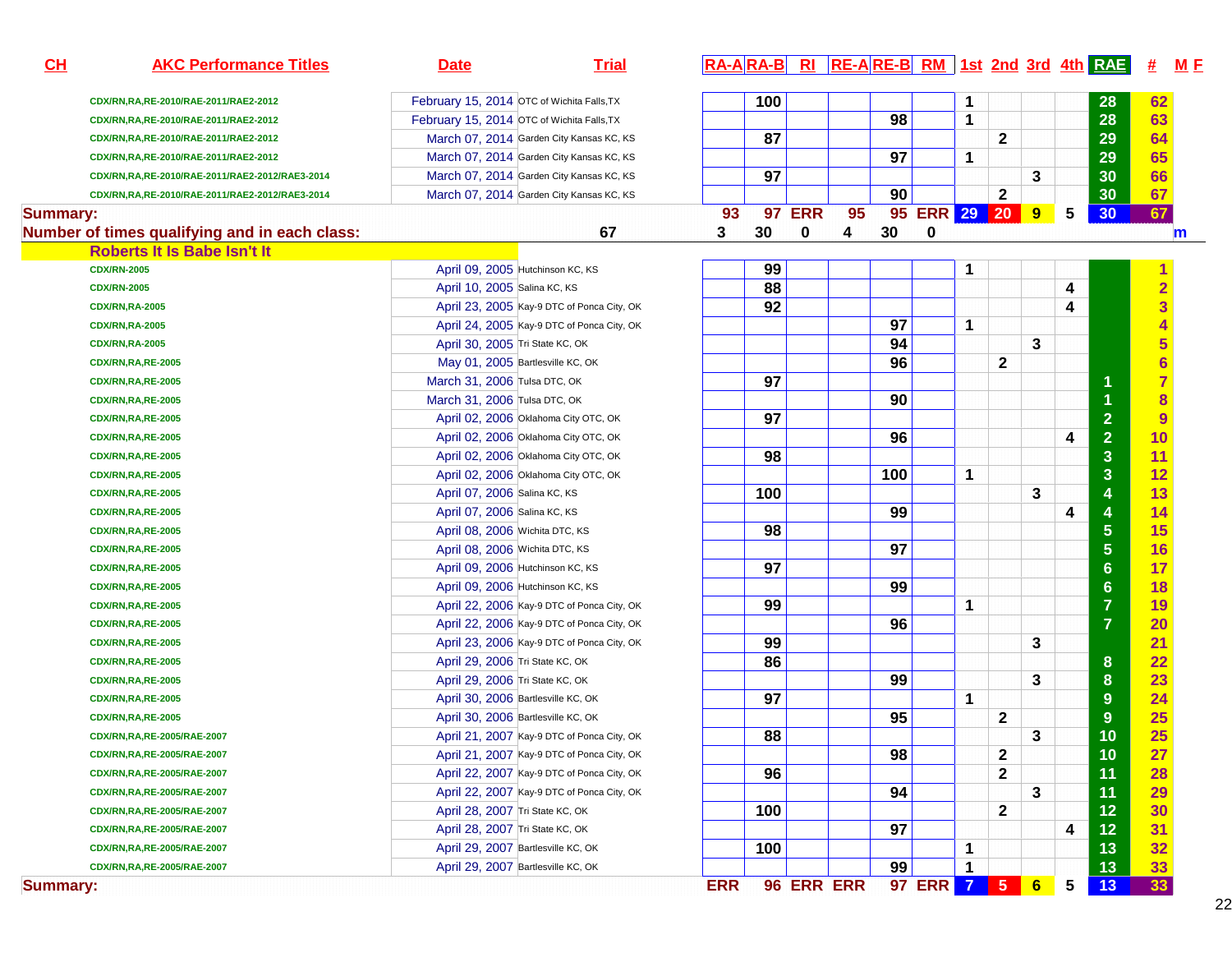| CL              | <b>AKC Performance Titles</b>                 | <b>Date</b>                            | <b>Trial</b>                                   |                 |                |                |   |                        |               |                |              |                |             | $R\text{A}-\text{A}$ $R\text{A}-\text{B}$ $R\text{I}$ $R\text{E}-\text{A}$ $R\text{E}-\text{B}$ $R\text{M}$ and $R\text{M}$ and $R\text{M}$ and $R\text{M}$ and $R\text{M}$ and $R\text{M}$ and $R\text{M}$ and $R\text{M}$ and $R\text{M}$ and $R\text{M}$ and $R\text{M}$ and $R\text{M}$ and | #                       | M E         |
|-----------------|-----------------------------------------------|----------------------------------------|------------------------------------------------|-----------------|----------------|----------------|---|------------------------|---------------|----------------|--------------|----------------|-------------|-------------------------------------------------------------------------------------------------------------------------------------------------------------------------------------------------------------------------------------------------------------------------------------------------|-------------------------|-------------|
|                 | Number of times qualifying and in each class: |                                        | 33                                             | 0               | 17             | 0              | 0 | 16                     | 0             |                |              |                |             |                                                                                                                                                                                                                                                                                                 |                         |             |
|                 | <b>Sadie Hunter</b>                           |                                        |                                                |                 |                |                |   |                        |               |                |              |                |             |                                                                                                                                                                                                                                                                                                 |                         |             |
|                 | BN,CDX,TKN/RN-2018                            |                                        | May 07, 2021 SBC of Pacific Coast, CA          |                 |                | 84             |   |                        |               |                |              |                |             |                                                                                                                                                                                                                                                                                                 |                         |             |
|                 | BN,CDX,TKN/RN-2018                            | September 04, 2021 County-Wide DTC, CA |                                                |                 |                | 96             |   |                        |               | 1              |              |                |             |                                                                                                                                                                                                                                                                                                 |                         |             |
|                 | BN,CDX,TKN/RN-2018/RI-2022                    | January 14, 2022 Sacramento DTC, CA    |                                                |                 |                | 98             |   |                        |               |                | 2            |                |             |                                                                                                                                                                                                                                                                                                 |                         |             |
|                 | BN,CDX,TKN/RN-2018/RI-2022                    | January 14, 2022 Sacramento DTC, CA    |                                                |                 |                | 98             |   |                        |               |                |              |                | 4           |                                                                                                                                                                                                                                                                                                 |                         |             |
| <b>Summary:</b> |                                               |                                        |                                                |                 | <b>ERR ERR</b> |                |   | 94 ERR ERR ERR 2       |               |                | -1           | $\mathbf{0}$   | $\mathbf 1$ | <b>ERR</b>                                                                                                                                                                                                                                                                                      |                         |             |
|                 | Number of times qualifying and in each class: |                                        | 4                                              | 0               | 0              | 4              | 0 | 0                      | 0             |                |              |                |             |                                                                                                                                                                                                                                                                                                 |                         |             |
|                 | <b>Save I Love Lucy With Nac</b>              |                                        |                                                |                 |                |                |   |                        |               |                |              |                |             |                                                                                                                                                                                                                                                                                                 |                         |             |
|                 | <b>RN-2007</b>                                |                                        | June 16, 2007 SBC of Puget Sound, WA           | 98              |                |                |   |                        |               |                |              |                |             |                                                                                                                                                                                                                                                                                                 |                         |             |
|                 | <b>RN-2007</b>                                |                                        | June 17, 2007 SBC of Puget Sound, WA           | 85              |                |                |   |                        |               | 1              |              |                |             |                                                                                                                                                                                                                                                                                                 | $\overline{2}$          |             |
|                 | <b>RN,RA-2007</b>                             | August 18, 2007 Olympic KC, WA         |                                                | 86              |                |                |   |                        |               |                |              |                |             |                                                                                                                                                                                                                                                                                                 | $\overline{\mathbf{3}}$ |             |
|                 | <b>RN,RA-2007</b>                             | August 19, 2007 Olympic KC, WA         |                                                | 98              |                |                |   |                        |               |                |              |                |             |                                                                                                                                                                                                                                                                                                 |                         |             |
|                 | <b>RN, RA-2007</b>                            |                                        | February 23, 2008 Overlake Collie Club, WA     |                 |                |                |   | 83                     |               |                |              |                |             |                                                                                                                                                                                                                                                                                                 |                         |             |
|                 | <b>RN,RA-2007</b>                             |                                        | February 24, 2008 Overlake Collie Club, WA     |                 |                |                |   | 89                     |               |                |              |                |             |                                                                                                                                                                                                                                                                                                 |                         |             |
|                 | RN.RA-2007/RE-2008                            |                                        | March 30, 2008 Washington State OTC, WA        |                 |                |                |   | $\overline{83}$        |               |                |              |                |             |                                                                                                                                                                                                                                                                                                 |                         |             |
| <b>Summary:</b> |                                               |                                        |                                                |                 |                | 92 ERR ERR ERR |   |                        | <b>85 ERR</b> |                | $2 \ 0$      | $\bullet$      | $\mathbf 0$ | <b>ERR</b>                                                                                                                                                                                                                                                                                      |                         |             |
|                 | Number of times qualifying and in each class: |                                        | 7                                              | 4               | 0              | 0              | 0 | 3                      | 0             |                |              |                |             |                                                                                                                                                                                                                                                                                                 |                         |             |
|                 | <b>SGT. Peppers Doctor Roberts</b>            |                                        |                                                |                 |                |                |   |                        |               |                |              |                |             |                                                                                                                                                                                                                                                                                                 |                         |             |
|                 | <b>BN/RN-2011</b>                             |                                        | April 28, 2013 Sawnee Mountain KC of GA, GA    |                 | 95             |                |   |                        |               |                |              |                |             |                                                                                                                                                                                                                                                                                                 |                         |             |
|                 | <b>BN/RN-2011</b>                             |                                        | December 07, 2013 Sawnee Mountain KC of GA, GA |                 | 79             |                |   |                        |               |                |              |                |             |                                                                                                                                                                                                                                                                                                 |                         |             |
|                 | BN/RN-2011/RA-2013                            |                                        | December 08, 2013 Sawnee Mountain KC of GA, GA |                 | 96             |                |   |                        |               |                |              | 3              |             |                                                                                                                                                                                                                                                                                                 |                         |             |
|                 | CD, BN, PCD/RN-2011/RA-2013                   |                                        | October 02, 2015 SBC of America #77/42/11 NM   |                 | 76             |                |   |                        |               |                |              |                |             |                                                                                                                                                                                                                                                                                                 |                         |             |
| <b>Summary:</b> |                                               |                                        |                                                | <b>ERR</b>      | 87             |                |   | ERR ERR ERR ERR 0 0    |               |                |              | $\overline{1}$ | 0           | <b>ERR</b>                                                                                                                                                                                                                                                                                      |                         |             |
|                 | Number of times qualifying and in each class: |                                        | 4                                              | 0               | 4              | 0              | 0 | 0                      | 0             |                |              |                |             |                                                                                                                                                                                                                                                                                                 |                         | $\mathbf m$ |
|                 | <b>SGT. Peppers Wanna Be Your Man</b>         |                                        |                                                |                 |                |                |   |                        |               |                |              |                |             |                                                                                                                                                                                                                                                                                                 |                         |             |
|                 | <b>RN-2012</b>                                |                                        | December 01, 2012 Sawnee Mountain KC of GA, GA | 91              |                |                |   |                        |               | 1              |              |                |             |                                                                                                                                                                                                                                                                                                 |                         |             |
|                 | <b>RN-2012</b>                                |                                        | October 02, 2015 SBC of America #77/42/11 NM   |                 | 94             |                |   |                        |               |                |              | 3              |             |                                                                                                                                                                                                                                                                                                 | $\overline{2}$          |             |
| <b>Summary:</b> |                                               |                                        |                                                | 91              | 94             |                |   | <b>ERR ERR ERR ERR</b> |               | $\overline{1}$ | $\mathbf{0}$ | $\overline{1}$ | 0           | <b>ERR</b>                                                                                                                                                                                                                                                                                      |                         |             |
|                 | Number of times qualifying and in each class: |                                        | 2                                              | 1               |                | 0              | 0 | 0                      | 0             |                |              |                |             |                                                                                                                                                                                                                                                                                                 |                         | $\mathbf m$ |
|                 | 2017-CH Shadow Mtn Back To The Future         |                                        |                                                |                 |                |                |   |                        |               |                |              |                |             |                                                                                                                                                                                                                                                                                                 |                         |             |
|                 | 2017-CH CGC, BN/RN-2021                       | October 22, 2021 AKC Virtual Rally     |                                                | 93              |                |                |   |                        |               |                |              |                |             |                                                                                                                                                                                                                                                                                                 |                         |             |
|                 | 2017-CH CGC, BN/RN-2021                       | February 25, 2022 AKC Virtual Rally    |                                                | $\overline{81}$ |                |                |   |                        |               |                |              |                |             |                                                                                                                                                                                                                                                                                                 |                         |             |
| <b>Summary:</b> |                                               |                                        |                                                | 87              |                |                |   | ERR ERR ERR ERR ERR    |               | $\bullet$      | $\bf{0}$     | $\bf{0}$       | 0           | <b>ERR</b>                                                                                                                                                                                                                                                                                      |                         |             |
|                 | Number of times qualifying and in each class: |                                        | 2                                              | 2               | 0              | 0              | 0 | 0                      | 0             |                |              |                |             |                                                                                                                                                                                                                                                                                                 |                         | $\mathbf m$ |
|                 | 2018-CH Shadow Mtn Big Bang                   |                                        |                                                |                 |                |                |   |                        |               |                |              |                |             |                                                                                                                                                                                                                                                                                                 |                         |             |
|                 | 2018-CH CGC/RN-2021                           | October 22, 2021 AKC Virtual Rally     |                                                |                 |                | 85             |   |                        |               |                |              |                |             |                                                                                                                                                                                                                                                                                                 |                         |             |
|                 | 2018-CH CGC/RN-2021                           |                                        | April 22, 2022 AKC Virtual Rally               |                 |                | 90             |   |                        |               |                |              |                |             |                                                                                                                                                                                                                                                                                                 |                         |             |
| <b>Summary:</b> |                                               |                                        |                                                |                 | <b>ERR ERR</b> |                |   | 88 ERR ERR ERR 0 0 0   |               |                |              |                | 0           | <b>ERR</b>                                                                                                                                                                                                                                                                                      |                         |             |
|                 | Number of times qualifying and in each class: |                                        | $\mathbf{2}$                                   | 0               | 0              | $\mathbf{2}$   | 0 | 0                      | 0             |                |              |                |             |                                                                                                                                                                                                                                                                                                 |                         |             |
|                 | <b>Shadow Mtn Playit Again V Reema</b>        |                                        |                                                |                 |                |                |   |                        |               |                |              |                |             |                                                                                                                                                                                                                                                                                                 |                         |             |
|                 | <b>RN-2009</b>                                |                                        | April 29, 2011 SBC of Pacific Coast, CA        |                 | 87             |                |   |                        |               |                | 2            |                |             |                                                                                                                                                                                                                                                                                                 |                         |             |
|                 | <b>RN-2009</b>                                | May 07, 2011 Davis DTC, CA             |                                                |                 | 99             |                |   |                        |               |                |              |                | 4           |                                                                                                                                                                                                                                                                                                 |                         |             |
|                 |                                               |                                        |                                                |                 |                |                |   |                        |               |                |              |                |             |                                                                                                                                                                                                                                                                                                 |                         |             |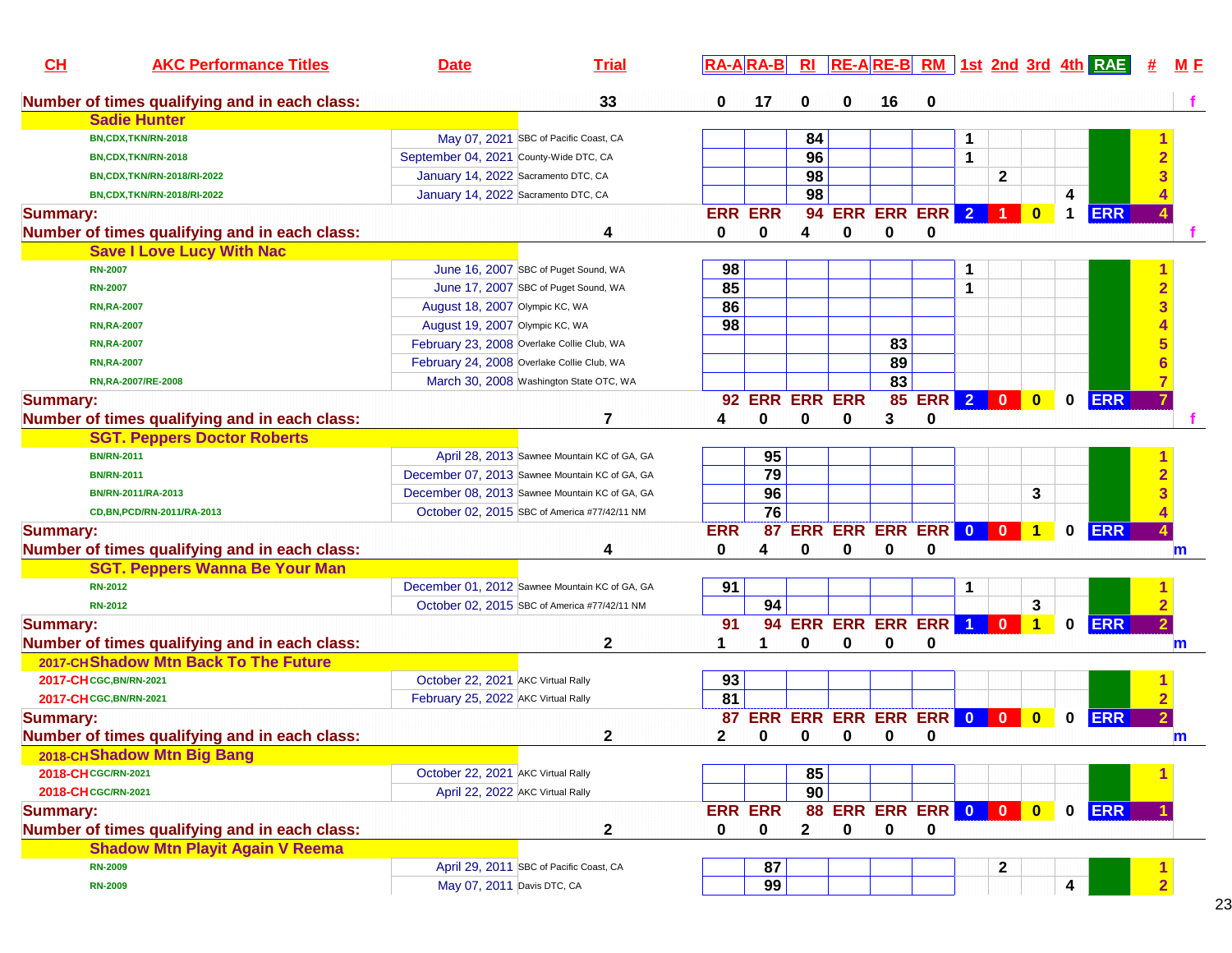| CL              | <b>AKC Performance Titles</b>                 | <b>Date</b>                            | <b>Trial</b>                                          |             |     |   |                 |     |             |              |              |                |              |                 | #                       | <u>M E</u> |
|-----------------|-----------------------------------------------|----------------------------------------|-------------------------------------------------------|-------------|-----|---|-----------------|-----|-------------|--------------|--------------|----------------|--------------|-----------------|-------------------------|------------|
|                 | RN-2009/RA-2012                               |                                        | January 14, 2012 San Francisco DTC, CA                |             | 90  |   |                 |     |             |              |              |                |              |                 |                         |            |
|                 | CD,TD/RN-2009/RA-2012                         |                                        | April 27, 2012 SBC of Pacific Coast, CA               |             | 99  |   |                 |     |             | 1            |              |                |              |                 | 4                       |            |
|                 | CD,TD/RN-2009/RA-2012                         |                                        | April 27, 2012 SBC of Pacific Coast, CA               |             |     |   |                 | 87  |             | 1            |              |                |              |                 | 5                       |            |
|                 | CD,TD/RN-2009/RA-2012                         |                                        | May 19, 2012 SBC of Southern Oregon, OR               |             | 98  |   |                 |     |             | 1            |              |                |              |                 |                         |            |
|                 | CD,TD/RN-2009/RA-2012                         |                                        | May 19, 2012 SBC of Southern Oregon, OR               |             |     |   |                 | 87  |             | $\mathbf 1$  |              |                |              |                 |                         |            |
|                 | CD, TD/RN-2009/RA, RE-2012                    |                                        | May 20, 2012 SBC of Southern Oregon, OR               |             | 98  |   |                 |     |             | 1            |              |                |              | 1               | 8                       |            |
|                 | CD, TD/RN-2009/RA, RE-2012                    |                                        | May 20, 2012 SBC of Southern Oregon, OR               |             |     |   |                 | 88  |             | 1            |              |                |              | 1               | 9                       |            |
|                 | CDX, GN, TD/RN-2009/RA, RE-2012               | August 17, 2012 Reno KC, NV            |                                                       |             | 93  |   |                 |     |             |              | $\mathbf{2}$ |                |              | $\overline{2}$  | 10                      |            |
|                 | CDX, GN, TD/RN-2009/RA, RE-2012               | August 17, 2012 Reno KC, NV            |                                                       |             |     |   |                 | 88  |             |              |              |                | 4            | $\overline{2}$  | 11                      |            |
|                 | CDX, GN, TD/RN-2009/RA, RE-2012               | August 25, 2012 Mensona KC, CA         |                                                       |             | 99  |   |                 |     |             | 1            |              |                |              | 3               | 12                      |            |
|                 | CDX, GN, TD/RN-2009/RA, RE-2012               | August 25, 2012 Mensona KC, CA         |                                                       |             |     |   |                 | 95  |             |              | $\mathbf 2$  |                |              | 3               | 13                      |            |
|                 | CDX, GN, TD/RN-2009/RA, RE-2012               | August 26, 2012 Mensona KC, CA         |                                                       |             | 99  |   |                 |     |             | 1            |              |                |              | 4               | 14                      |            |
|                 | CDX, GN, TD/RN-2009/RA, RE-2012               | August 26, 2012 Mensona KC, CA         |                                                       |             |     |   |                 | 94  |             |              | 2            |                |              | 4               | 15                      |            |
|                 | CDX, GN, TD/RN-2009/RA, RE-2012               |                                        | September 24, 2012 SBC of America Regional, UT        |             | 99  |   |                 |     |             |              | $\mathbf{2}$ |                |              | 5               | 16                      |            |
|                 | CDX, GN, TD/RN-2009/RA, RE-2012               |                                        | September 24, 2012 SBC of America Regional, UT        |             |     |   |                 | 100 |             | 1            |              |                |              | $\overline{5}$  | 17                      |            |
|                 | CDX, GN, TD/RN-2009/RA, RE-2012               |                                        | September 25, 2012 SBC of America Regional, UT        |             | 89  |   |                 |     |             |              |              | 3              |              | $6\phantom{1}6$ | 18                      |            |
|                 | CDX, GN, TD/RN-2009/RA, RE-2012               |                                        | September 25, 2012 SBC of America Regional, UT        |             |     |   |                 | 100 |             | 1            |              |                |              | $6\phantom{1}6$ | 19                      |            |
|                 | CDX, GN, TD/RN-2009/RA, RE-2012               |                                        | September 26, 2012 SBC of America #74/39/8 UT         |             | 99  |   |                 |     |             | 1            |              |                |              | $\overline{7}$  | 20                      |            |
|                 | CDX, GN, TD/RN-2009/RA, RE-2012               |                                        | September 26, 2012 SBC of America #74/39/8 UT         |             |     |   |                 | 98  |             | $\mathbf{1}$ |              |                |              | $\overline{7}$  | 21                      |            |
|                 | CDX, GN, TD/RN-2009/RA, RE-2012               | November 04, 2012 Vallejo DTC, CA      |                                                       |             | 99  |   |                 |     |             | 1            |              |                |              | 8               | 22                      |            |
|                 | CDX, GN, TD/RN-2009/RA, RE-2012               | November 04, 2012 Vallejo DTC, CA      |                                                       |             |     |   |                 | 96  |             | 1            |              |                |              | 8               | 23                      |            |
|                 | CDX, GN, TD/RN-2009/RA, RE-2012               | November 25, 2012 San Joaquin KC, CA   |                                                       |             | 99  |   |                 |     |             |              |              | 3              |              |                 | 24                      |            |
|                 | CDX, GN, TD/RN-2009/RA, RE-2012               |                                        | April 12, 2013 Northern California Terrier Assoc., CA |             | 100 |   |                 |     |             | 1            |              |                |              | 9               | 25                      |            |
|                 | CDX, GN, TD/RN-2009/RA, RE-2012               |                                        | April 12, 2013 Northern California Terrier Assoc., CA |             |     |   |                 | 98  |             | $\mathbf 1$  |              |                |              | 9               | 26                      |            |
|                 | CDX, GN, TD/RN-2009/RA, RE-2012/RAE-2013      |                                        | April 26, 2013 SBC of Pacific Coast, CA               |             | 98  |   |                 |     |             | 1            |              |                |              | 10              | 27                      |            |
|                 | CDX, GN, TD/RN-2009/RA, RE-2012/RAE-2013      |                                        | April 26, 2013 SBC of Pacific Coast, CA               |             |     |   |                 | 97  |             | 1            |              |                |              | 10              | 28                      |            |
|                 | UDX, OM1, GN, RAE, TDX                        |                                        | April 25, 2014 SBC of Pacific Coast, CA               |             | 100 |   |                 |     |             | 1            |              |                |              | 11              | 29                      |            |
|                 | UDX, OM1, GN, RAE, TDX                        |                                        | April 25, 2014 SBC of Pacific Coast, CA               |             |     |   |                 | 99  |             | $\mathbf 1$  |              |                |              | 11              | 30                      |            |
| <b>Summary:</b> |                                               |                                        |                                                       | <b>ERR</b>  |     |   | 97 ERR ERR      |     | 94 ERR 20 5 |              |              | $\overline{2}$ | $\mathbf{2}$ | 11              | 30                      |            |
|                 | Number of times qualifying and in each class: |                                        | 30                                                    | $\mathbf 0$ | 17  | 0 | 0               | 13  | 0           |              |              |                |              |                 |                         |            |
|                 | <b>Shadow Mtn Quidditch V Vicdory</b>         |                                        |                                                       |             |     |   |                 |     |             |              |              |                |              |                 |                         |            |
|                 | <b>RN-2008</b>                                |                                        | May 16, 2009 SBC of Southern Oregon, OR               | 70          |     |   |                 |     |             | 1            |              |                |              |                 |                         |            |
|                 | <b>RN-2008</b>                                |                                        | October 06, 2009 SBC of America Regional, OR          | 90          |     |   |                 |     |             | 1            |              |                |              |                 | $\overline{\mathbf{2}}$ |            |
|                 | RN-2008/RA-2009                               |                                        | October 09, 2009 SBC of America #71/36/5 OR           | 89          |     |   |                 |     |             | 1            |              |                |              |                 | $\overline{3}$          |            |
|                 | RN-2008/RA-2009                               | December 27, 2009 San Mateo KC, CA     |                                                       |             |     |   | 81              |     |             |              |              |                |              |                 |                         |            |
|                 | RN-2008/RA-2009                               |                                        | January 17, 2010 Santa Clara DTC, CA                  |             |     |   | $\overline{82}$ |     |             |              |              |                |              |                 | 片                       |            |
|                 | CD/RN-2008/RA-2009/RE-2010                    | February 13, 2010 SBC of San Diego, CA |                                                       |             |     |   | 73              |     |             |              |              |                |              |                 | $6\phantom{1}6$         |            |
|                 | CD/RN-2008/RA-2009/RE-2010                    |                                        | May 22, 2010 SBC of Southern Oregon, OR               |             | 82  |   |                 |     |             |              |              | 3              |              | 1               | $\overline{7}$          |            |
|                 | CD/RN-2008/RA-2009/RE-2010                    |                                        | May 22, 2010 SBC of Southern Oregon, OR               |             |     |   |                 | 78  |             |              | $\mathbf{2}$ |                |              | 1               | 8                       |            |
|                 | CD/RN-2008/RA-2009/RE-2010                    |                                        | May 23, 2010 SBC of Southern Oregon, OR               |             | 88  |   |                 |     |             |              |              | 3              |              | $\overline{2}$  | 9                       |            |
|                 | CD/RN-2008/RA-2009/RE-2010                    |                                        | May 23, 2010 SBC of Southern Oregon, OR               |             |     |   |                 | 84  |             |              |              | 3              |              | $\overline{2}$  | 10                      |            |
|                 | CD/RN-2008/RA-2009/RE-2010                    | August 28, 2010 Mensona KC, CA         |                                                       |             | 80  |   |                 |     |             |              |              |                |              | $\mathbf{3}$    | 11                      |            |
|                 | CD/RN-2008/RA-2009/RE-2010                    | August 28, 2010 Mensona KC, CA         |                                                       |             |     |   |                 | 84  |             |              |              |                |              | 3               | 12                      |            |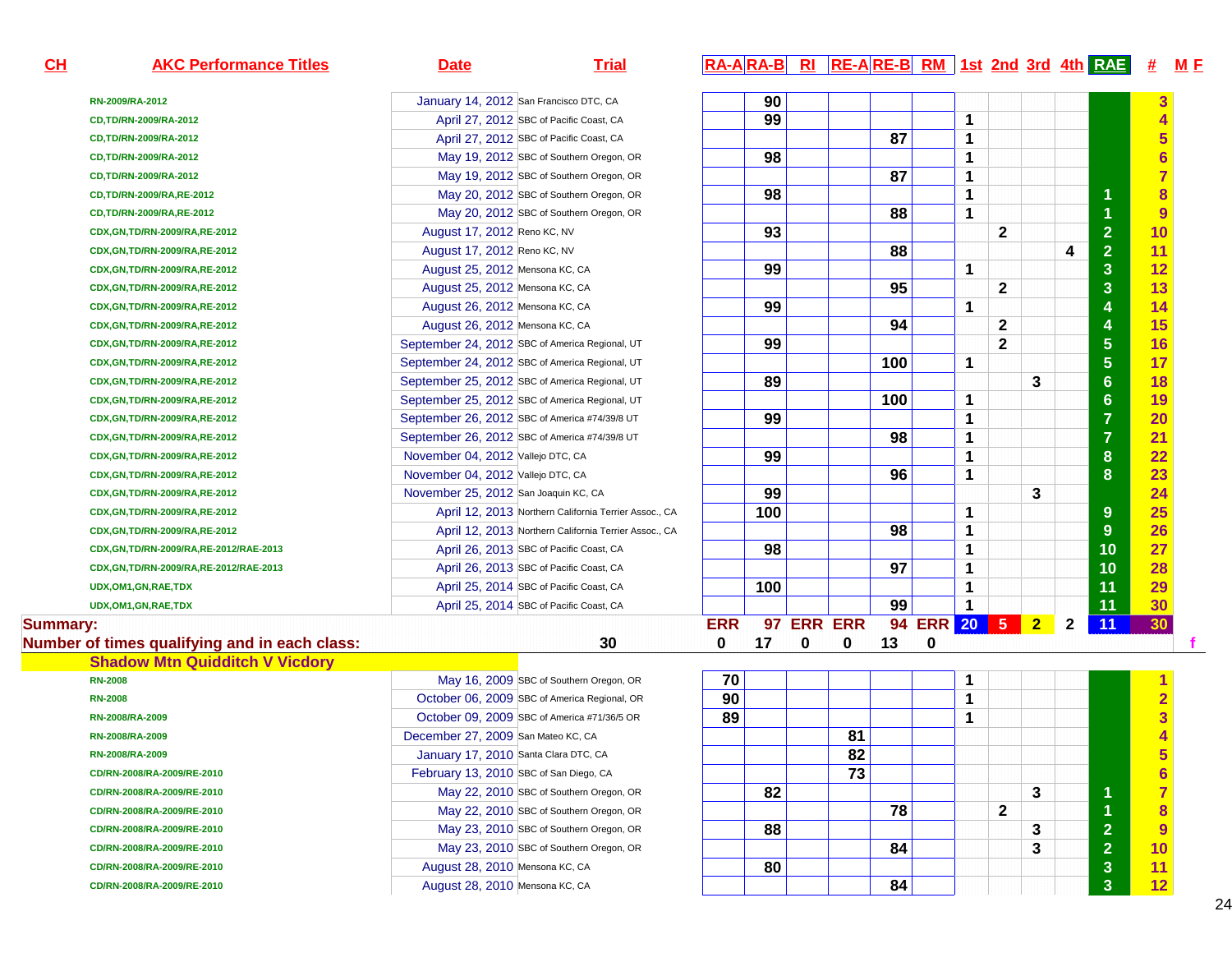### **AKC Performance Titles Date Date Trial RA-A RA-A R**

**CH**

**CD/RN-2008/RA-2009/RE-2010CD/RN-2008/RA-2009/RE-2010CD/RN-2008/RA-2009/RE-2010CD/RN-2008/RA-2009/RE-2010CD/RN-2008/RA-2009/RE-2010CD/RN-2008/RA-2009/RE-2010CD/RN-2008/RA-2009/RE-2010CD/RN-2008/RA-2009/RE-2010CD/RN-2008/RA-2009/RE-2010CD/RN-2008/RA-2009/RE-2010CD/RN-2008/RA-2009/RE-2010CD/RN-2008/RA-2009/RE-2010CD/RN-2008/RA-2009/RE-2010/RAE-2011CD/RN-2008/RA-2009/RE-2010/RAE-2011CD,NFP/RN-2008/RA-2009/RE-2010/RAE-2011CD,NFP/RN-2008/RA-2009/RE-2010/RAE-2011CD,NAP,NJP,NFP/RN-2008/RA-2009/RE-2010/RAE-2011CD,NAP,NJP,NFP/RN-2008/RA-2009/RE-2010/RAE-2011CD,NAP,NJP,NFP/RN-2008/RA-2009/RE-2010/RAE-2011CD,NAP,NJP,NFP/RN-2008/RA-2009/RE-2010/RAE-2011CD,OJP,NFP/RN-2008/RA-2009/RE-2010/RAE-2011CD,OJP,NFP/RN-2008/RA-2009/RE-2010/RAE-2011CD,NAP,OJP,NFP/RN-2008/RA-2009/RE-2010/RAE-2011CD,NAP,OJP,NFP/RN-2008/RA-2009/RE-2010/RAE-2011CD,NAP,OJP,NFP/RN-2008/RA-2009/RE-2010/RAE-2011CD,NAP,OJP,NFP/RN-2008/RA-2009/RE-2010/RAE-2011CD,NAP,OJP,NFP/RN-2008/RA-2009/RE-2010/RAE-2011CD,NAP,OJP,NFP/RN-2008/RA-2009/RE-2010/RAE-2011CD,AXP,AJP,OFP/RN-2008/RA-2009/RE-2010/RAE-2011CD,AXP,AJP,OFP/RN-2008/RA-2009/RE-2010/RAE-2011CD,AXP,AJP,OFP/RN-2008/RA-2009/RE-2010/RAE-2011CD,AXP,AJP,OFP/RN-2008/RA-2009/RE-2010/RAE-2011/RAE2-2012CD,AXP,AJP,OFP/RN-2008/RA-2009/RE-2010/RAE-2011/RAE2-2012CD,AXP,AJP,OFP/RN-2008/RA-2009/RE-2010/RAE-2011/RAE2-2012CD,AXP,AJP,OFP/RN-2008/RA-2009/RE-2010/RAE-2011/RAE2-2012CD,AXP,AJP,OFP/RN-2008/RA-2009/RE-2010/RAE-2011/RAE2-2012CD,AXP,AJP,OFP/RN-2008/RA-2009/RE-2010/RAE-2011/RAE2-2012CD,AXP,AJP,OFP/RN-2008/RA-2009/RE-2010/RAE-2011/RAE2-2012CD,AXP,AJP,OFP/RN-2008/RA-2009/RE-2010/RAE-2011/RAE2-2012CD,AXP,AJP,OFP/RN-2008/RA-2009/RE-2010/RAE-2011/RAE2-2012CD,AXP,AJP,OFP/RN-2008/RA-2009/RE-2010/RAE-2011/RAE2-2012CD,AXP,AJP,OFP/RN-2008/RA-2009/RE-2010/RAE-2011/RAE2-2012CD,AXP,AJP,OFP/RN-2008/RA-2009/RE-2010/RAE-2011/RAE2-2012**

August 29, 2010 Mensona KC, CA

August 29, 2010 Mensona KC, CA

November 06, 2010 Napa Valley DTC, CA

November 06, 2010 Napa Valley DTC, CA

November 06, 2010 Napa Valley DTC, CA

November 06, 2010 Napa Valley DTC, CA

November 07, 2010 Vallejo DTC, CA

November 07, 2010 Vallejo DTC, CA

November 07, 2010 Vallejo DTC, CA

November 07, 2010 Vallejo DTC, CA

January 15, 2011 San Francisco DTC, CA

January 15, 2011 San Francisco DTC, CA

January 16, 2011 Santa Clara DTC, CA

January 16, 2011 Santa Clara DTC, CA

July 16, 2011 Del Monte KC, CA

July 16, 2011 Del Monte KC, CA

July 17, 2011 Del Monte KC, CA

July 17, 2011 Del Monte KC, CA

September 13, 2011 SBC of America Regional, NY

September 13, 2011 SBC of America Regional, NY

September 14, 2011 SBC of America Regional, NY

September 14, 2011 SBC of America Regional, NY

October 08, 2011 Capital DTC of WA DC, MD

October 08, 2011 Capital DTC of WA DC, MD

February 02, 2012 Norwegian Elkhound Assoc. CA

February 02, 2012 Norwegian Elkhound Assoc. CA

February 03, 2012 Fresno DTC, CA

February 03, 2012 Fresno DTC, CA

March 22, 2012 San Mateo KC, CA

March 22, 2012 San Mateo KC, CA

March 23, 2012 San Mateo KC, CA

March 23, 2012 San Mateo KC, CA

April 27, 2012 SBC of Pacific Coast, CA

April 27, 2012 SBC of Pacific Coast, CA

May 24, 2012 SBC of San Diego, CA

May 24, 2012 SBC of San Diego, CA

May 25, 2012 Antelope Valley KC, CA

May 25, 2012 Antelope Valley KC, CA

May 26, 2012 San Fernando KC, CA

August 27, 2011 Mensona KC, CA

August 27, 2011 Mensona KC, CA

April 29, 2011 SBC of Pacific Coast, CA

April 29, 2011 SBC of Pacific Coast, CA

**15th RI RE-A RE-B RM 1st 2nd 3rd 4th RAE # MF** 

| СA              | 89 |    |   |             |   |   | 4              | 13 |
|-----------------|----|----|---|-------------|---|---|----------------|----|
| СA              |    | 95 |   |             |   |   | 4              | 14 |
| TC, CA          | 92 |    |   |             |   |   | 5              | 15 |
| TC, CA          |    | 79 |   |             |   |   | 5              | 16 |
| TC, CA          | 89 |    |   |             |   |   | $\bf{6}$       | 17 |
| TC, CA          |    | 88 |   |             |   |   | $\bf{6}$       | 18 |
| Α               | 82 |    |   |             |   |   | $\overline{7}$ | 19 |
| Α               |    | 71 |   |             |   |   | $\overline{7}$ | 20 |
| A               | 89 |    |   |             |   |   | 8              | 21 |
| A               |    | 82 |   |             |   |   | 8              | 22 |
| DTC, CA         | 87 |    |   |             |   |   | $\overline{9}$ | 23 |
| DTC, CA         |    | 81 |   |             |   |   | 9              | 24 |
| C, CA           | 90 |    |   |             |   |   | 10             | 25 |
| C, CA           |    | 94 |   |             |   |   | 10             | 26 |
| Coast, CA       | 90 |    | 1 |             |   |   | 11             | 27 |
| Coast, CA       |    | 88 | 1 |             |   |   | 11             | 28 |
| CA              | 90 |    |   |             |   |   | 12             | 29 |
| CA              |    | 83 |   |             |   |   | 12             | 30 |
| CA              | 91 |    |   |             |   |   | 13             | 31 |
| CA              |    | 94 |   |             |   | 4 | 13             | 32 |
| СA              | 93 |    |   |             |   |   | 14             | 33 |
| ĴА              |    | 86 |   |             |   |   | 14             | 34 |
| a Regional, NY  | 87 |    |   | $\mathbf 2$ |   |   | 15             | 35 |
| a Regional, NY  |    | 88 |   | $\mathbf 2$ |   |   | 15             | 36 |
| a Regional, NY  | 90 |    |   | $\mathbf 2$ |   |   | 16             | 37 |
| a Regional, NY  |    | 92 |   | $\mathbf 2$ |   |   | 16             | 38 |
| WA DC, MD       | 98 |    |   |             | 3 |   | 17             | 39 |
| WA DC, MD       |    | 97 |   | $\mathbf 2$ |   |   | 17             | 40 |
| hound Assoc. CA | 97 |    |   |             |   | 4 | 18             | 41 |
| hound Assoc. CA |    | 92 |   |             |   | 4 | 18             | 42 |
| Α               | 88 |    |   |             |   |   | 19             | 43 |
| Α               |    | 94 |   |             |   |   | 19             | 44 |
| CA              | 98 |    |   |             |   |   | 20             | 45 |
| CA              |    | 97 |   |             |   |   | 20             | 46 |
| CA              | 91 |    |   |             |   |   | 21             | 47 |
| CA              |    | 87 |   |             |   |   | 21             | 48 |
| Coast, CA       | 92 |    |   |             | 3 |   | 22             | 49 |
| Coast, CA       |    | 77 |   |             | 3 |   | 22             | 50 |
| ego, CA         | 86 |    | 1 |             |   |   | 23             | 51 |
| ego, CA         |    | 79 | 1 |             |   |   | 23             | 52 |
| KC, CA          | 85 |    |   |             |   | 4 | 24             | 53 |
| / KC, CA        |    | 77 |   | $\mathbf 2$ |   |   | 24             | 54 |
| KC, CA          | 86 |    |   |             |   | 4 | 25             | 55 |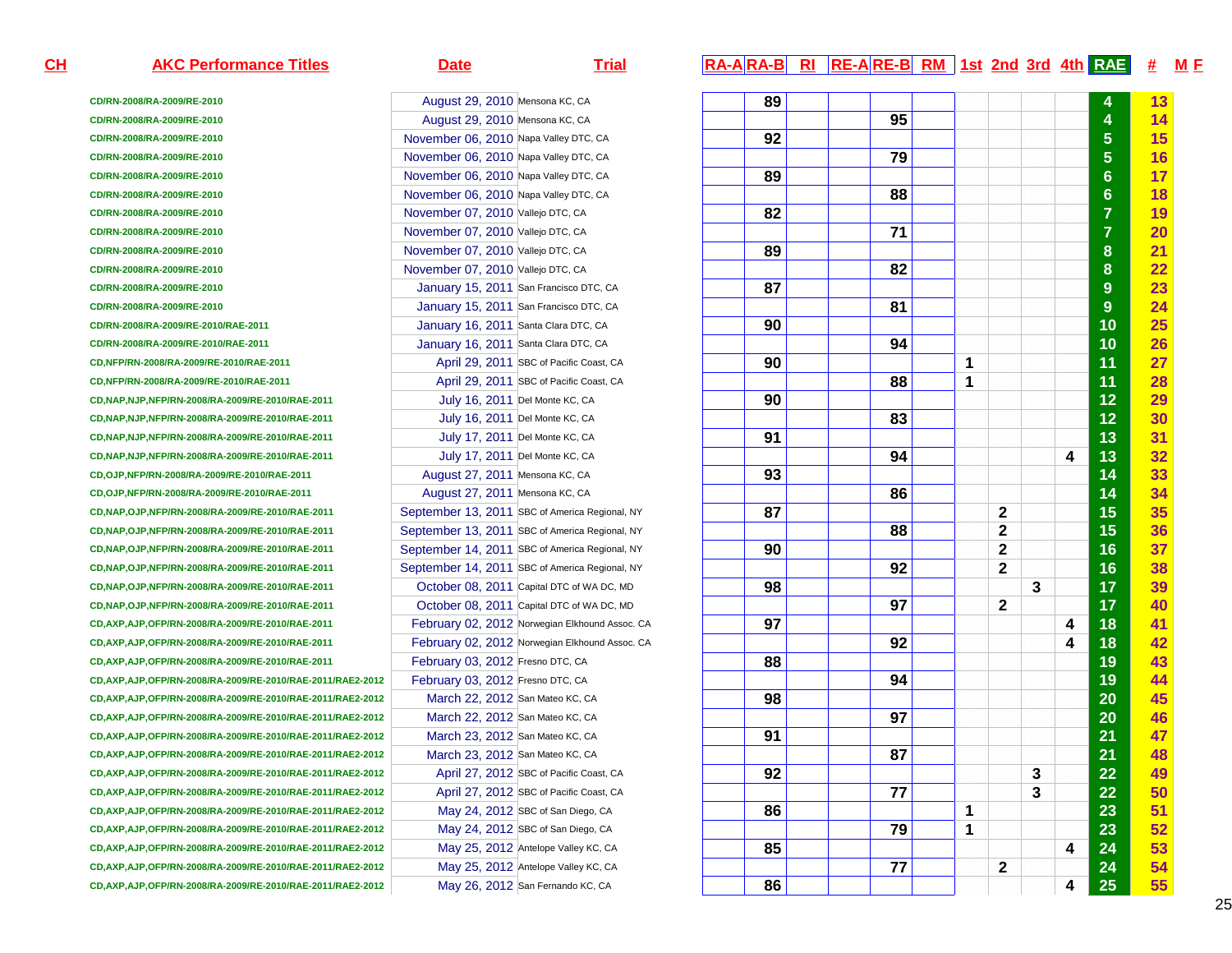| CH              | <b>AKC Performance Titles</b>                                  | <b>Date</b>                         | <b>Trial</b>                                   |            |    |               |                          |             |                     |   |                |                |             | RA-ARA-B RI RE-ARE-B RM 1st 2nd 3rd 4th RAE | 坓               | M E         |
|-----------------|----------------------------------------------------------------|-------------------------------------|------------------------------------------------|------------|----|---------------|--------------------------|-------------|---------------------|---|----------------|----------------|-------------|---------------------------------------------|-----------------|-------------|
|                 | CD, AXP, AJP, OFP/RN-2008/RA-2009/RE-2010/RAE-2011/RAE2-2012   |                                     | May 26, 2012 San Fernando KC, CA               |            |    |               |                          | 79          |                     |   |                |                |             | 25                                          | 56              |             |
|                 | CD, AXP, AJP, OFP/RN-2008/RA-2009/RE-2010/RAE-2011/RAE2-2012   |                                     | July 15, 2012 Del Monte KC, CA                 |            | 78 |               |                          |             |                     |   |                |                |             | 26                                          | 57              |             |
|                 | CD, AXP, AJP, OFP/RN-2008/RA-2009/RE-2010/RAE-2011/RAE2-2012   |                                     | July 15, 2012 Del Monte KC, CA                 |            |    |               |                          | 83          |                     |   |                |                | 4           | 26                                          | 58              |             |
|                 | CD, AXP, AJP, OFP/RN-2008/RA-2009/RE-2010/RAE-2011/RAE2-2012   | August 25, 2012 Mensona KC, CA      |                                                |            | 95 |               |                          |             |                     |   |                |                |             | 27                                          | 59              |             |
|                 | CD, AXP, AJP, OFP/RN-2008/RA-2009/RE-2010/RAE-2011/RAE2-2012   | August 25, 2012 Mensona KC, CA      |                                                |            |    |               |                          | 94          |                     |   |                |                | 4           | 27                                          | 60              |             |
|                 | CD, AXP, AJP, OFP/RN-2008/RA-2009/RE-2010/RAE-2011/RAE2-2012   | August 26, 2012 Mensona KC, CA      |                                                |            | 88 |               |                          |             |                     |   |                |                |             | 28                                          | 61              |             |
|                 | CD, AXP, AJP, OFP/RN-2008/RA-2009/RE-2010/RAE-2011/RAE2-2012   | August 26, 2012 Mensona KC, CA      |                                                |            |    |               |                          | 87          |                     |   |                |                | 4           | 28                                          | 62              |             |
|                 | CD, AXP, AJP, OFP/RN-2008/RA-2009/RE-2010/RAE-2011/RAE2-2012   |                                     | October 21, 2012 Del Valle DC of Livermore, CA |            | 97 |               |                          |             |                     | 1 |                |                |             | 29                                          | 63              |             |
|                 | CD, AXP, AJP, OFP/RN-2008/RA-2009/RE-2010/RAE-2011/RAE2-2012   |                                     | October 21, 2012 Del Valle DC of Livermore, CA |            |    |               |                          | 95          |                     |   |                |                |             | 29                                          | 64              |             |
|                 | CD, AXP, AJP, OFP/RN-2008/RA-2009/RE-2010/RAE-2011/RAE2, RAE3- |                                     | October 22, 2012 Del Valle DC of Livermore, CA |            | 96 |               |                          |             |                     |   |                |                |             | 30                                          | 65              |             |
|                 | CD, AXP, AJP, OFP/RN-2008/RA-2009/RE-2010/RAE-2011/RAE2, RAE3- |                                     | October 22, 2012 Del Valle DC of Livermore, CA |            |    |               |                          | 87          |                     |   |                |                |             | 30                                          | 66              |             |
| <b>Summary:</b> |                                                                |                                     |                                                | 83         | 89 | <b>ERR</b>    | 79                       | 86          | <b>ERR</b>          | 8 | $\overline{7}$ | 6              | 8           | 30                                          | 66              |             |
|                 | Number of times qualifying and in each class:                  |                                     | 66                                             | 3          | 30 | 0             | 3                        | 30          | 0                   |   |                |                |             |                                             |                 |             |
|                 | 2011-GCH Shericks Diamond Rio Del Vicdory                      |                                     |                                                |            |    |               |                          |             |                     |   |                |                |             |                                             |                 |             |
| 2011-GCHRN-2009 |                                                                |                                     | October 05, 2009 SBC of America Regional, OR   |            | 79 |               |                          |             |                     |   | $\mathbf 2$    |                |             |                                             |                 |             |
| 2011-GCHRN-2009 |                                                                |                                     | October 06, 2009 SBC of America Regional, OR   |            | 78 |               |                          |             |                     |   | $\mathbf{2}$   |                |             |                                             | $\overline{2}$  |             |
|                 | 2011-GCHRN, RA-2009                                            |                                     | October 09, 2009 SBC of America #71/36/5 OH    |            | 71 |               |                          |             |                     |   | $\mathbf{2}$   |                |             |                                             |                 |             |
|                 | 2011-GCHRN, RA-2009                                            | January 24, 2010 Tualatin KC, OR    |                                                |            |    |               | 82                       |             |                     |   |                |                |             |                                             |                 |             |
|                 | 2011-GCHRN,RA-2009                                             |                                     | April 10, 2010 Timberland Valley DFA, WA       |            |    |               | 75                       |             |                     |   |                | 3              |             |                                             |                 |             |
|                 | 2011-GCHRN, RA-2009/RE-2010                                    |                                     | April 11, 2010 Timberland Valley DFA, WA       |            |    |               | $\overline{77}$          |             |                     |   |                | 3              |             |                                             |                 |             |
| <b>Summary:</b> |                                                                |                                     |                                                | <b>ERR</b> |    | <b>76 ERR</b> |                          |             | <b>78 ERR ERR 0</b> |   | $\vert$ 3      | $\overline{2}$ | $\bf{0}$    | <b>ERR</b>                                  |                 |             |
|                 | Number of times qualifying and in each class:                  |                                     | 6                                              | 0          | 3  | 0             | 3                        | $\mathbf 0$ | 0                   |   |                |                |             |                                             |                 |             |
|                 | <b>Showme Anheuser Busch</b>                                   |                                     |                                                |            |    |               |                          |             |                     |   |                |                |             |                                             |                 |             |
|                 |                                                                |                                     | September 27, 2013 SBC of America #75/40/9 NE  |            | 92 |               |                          |             |                     |   |                |                |             |                                             |                 |             |
| <b>Summary:</b> |                                                                |                                     |                                                | <b>ERR</b> | 92 |               | ERR ERR ERR ERR 1        |             |                     |   | $\overline{0}$ | $\bullet$      | $\mathbf 0$ | <b>ERR</b>                                  |                 |             |
|                 | Number of times qualifying and in each class:                  |                                     | 1                                              | 0          | 1  | 0             | 0                        | 0           | 0                   |   |                |                |             |                                             |                 |             |
|                 | <b>Snowy Christmas Elf</b>                                     |                                     |                                                |            |    |               |                          |             |                     |   |                |                |             |                                             |                 |             |
|                 | <b>CD/RN-2006</b>                                              | June 02, 2007 Reno KC, NV           |                                                |            | 82 |               |                          |             |                     |   |                |                |             |                                             |                 |             |
| <b>Summary:</b> |                                                                |                                     |                                                | <b>ERR</b> |    |               | 82 ERR ERR ERR ERR 0 0 0 |             |                     |   |                |                | $\mathbf 0$ | <b>ERR</b>                                  |                 |             |
|                 | Number of times qualifying and in each class:                  |                                     | 1                                              | $\bf{0}$   | 1  | 0             | $\mathbf{0}$             | 0           | 0                   |   |                |                |             |                                             |                 | $\mathbf m$ |
|                 | <b>Snowy Pines Athena</b>                                      |                                     |                                                |            |    |               |                          |             |                     |   |                |                |             |                                             |                 |             |
|                 | CGCA,CGCU,TKA/RN-2020                                          | December 18, 2020 AKC Virtual Rally |                                                |            |    | 94            |                          |             |                     |   |                |                |             |                                             |                 |             |
|                 | CGCA,CGCU,TKA/RN-2020                                          | December 18, 2020 AKC Virtual Rally |                                                |            |    | 96            |                          |             |                     |   |                |                |             |                                             | $\overline{2}$  |             |
|                 | CGCA,CGCU,TKA/RN,RI-2020                                       | December 18, 2020 AKC Virtual Rally |                                                |            |    | 96            |                          |             |                     |   |                |                |             |                                             |                 |             |
|                 | CGCA, CGCU, TKA BN-V CD-V /RN, RI-2020                         | March 19, 2021 AKC Virtual Rally    |                                                |            | 96 |               |                          |             |                     |   |                |                |             |                                             |                 |             |
|                 | CGCA,CGCU,TKA BN-V CD-V /RN,RI-2020                            | March 26, 2021 AKC Virtual Rally    |                                                |            | 97 |               |                          |             |                     |   |                |                |             |                                             | 5               |             |
|                 | CGCA,CGCU,TKA BN-V CD-V /RN,RI-2020/RA-2021                    | March 26, 2021 AKC Virtual Rally    |                                                |            | 98 |               |                          |             |                     |   |                |                |             |                                             | 6               |             |
|                 | CGCA,CGCU,TKA,ACT2,ACT2J,BN-V,CD-V/RN,RI-2020                  | April 09, 2021 AKC Virtual Rally    |                                                |            |    |               | 98                       |             |                     |   |                |                |             |                                             |                 |             |
|                 | CGCA,CGCU,TKA,ACT2,ACT2J,BN-V,CD-V/RN,RI-2020                  | April 09, 2021 AKC Virtual Rally    |                                                |            |    |               | 97                       |             |                     |   |                |                |             |                                             | 8               |             |
|                 | CGCA,CGCU,TKA,ACT2,ACT2J,BN-V,CD-V/RN,RI-2020/RE2021           | April 16, 2021 AKC Virtual Rally    |                                                |            |    |               | 98                       |             |                     |   |                |                |             |                                             | 9               |             |
|                 | See Performance DB for other titles/RN,RI-2020/RE2021          |                                     | September 27, 2021 SBC of America Regional, UT |            | 96 |               |                          |             |                     | 1 |                |                |             |                                             | 10              |             |
|                 | See Performance DB for other titles/RN,RI-2020/RE2021          |                                     | September 27, 2021 SBC of America Regional, UT |            |    |               |                          | 96          |                     | 1 |                |                |             |                                             | 11              |             |
|                 | See Performance DB for other titles/RN,RI-2020/RE2021          |                                     | September 30, 2021 SBC of America #83/48/17 UT |            | 96 |               |                          |             |                     | 1 |                |                |             | $\overline{2}$                              | 12 <sub>2</sub> |             |
|                 |                                                                |                                     |                                                |            |    |               |                          |             |                     |   |                |                |             |                                             |                 |             |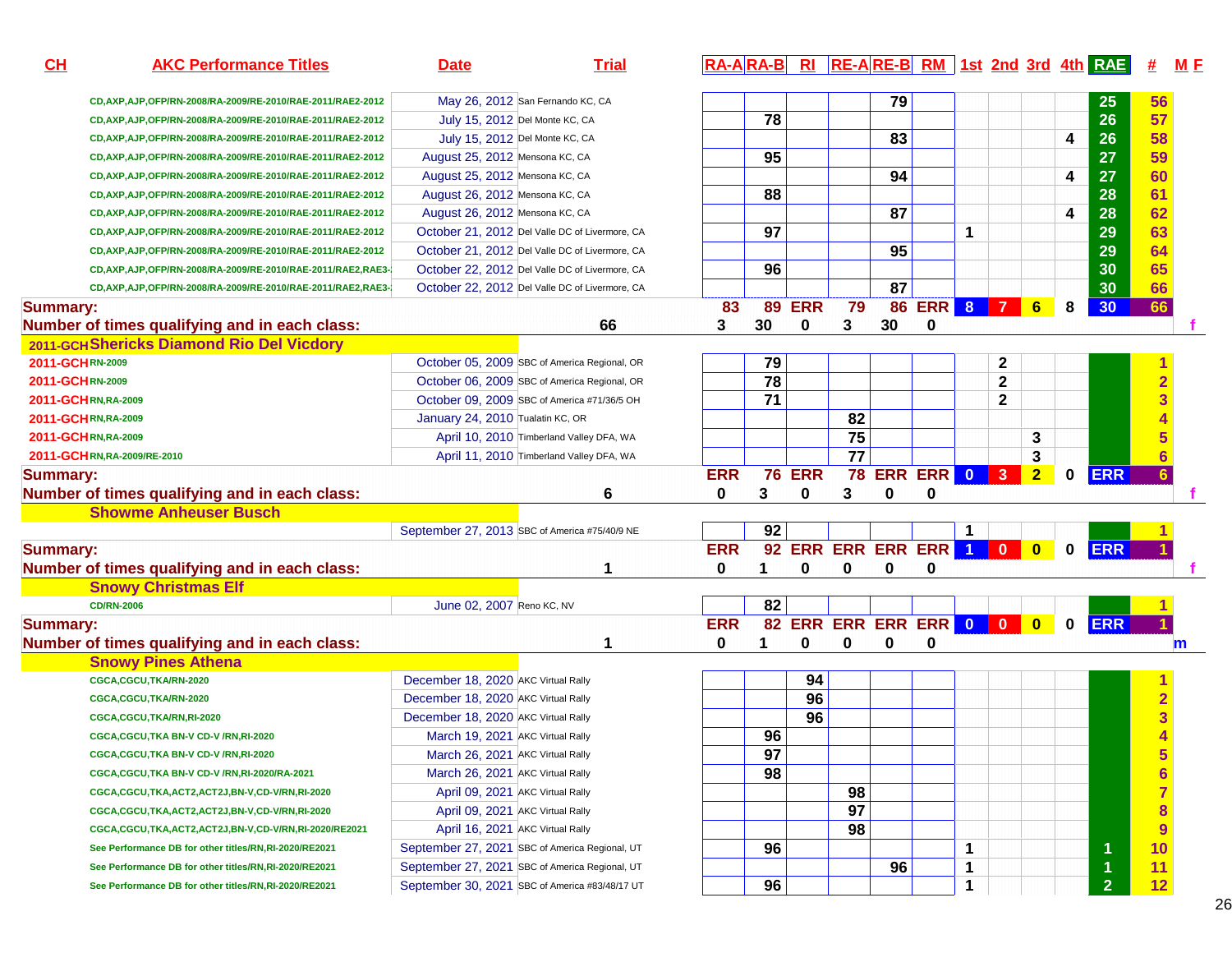| CL              | <b>AKC Performance Titles</b>                           | <b>Date</b>                           | <b>Trial</b>                                     |            | $RA-A$ $RA-B$ |    | RI RE-ARE-B RM 1st 2nd 3rd 4th RAE |                 |                 |                |              |           |             |                         | #                       | <u>M E</u> |
|-----------------|---------------------------------------------------------|---------------------------------------|--------------------------------------------------|------------|---------------|----|------------------------------------|-----------------|-----------------|----------------|--------------|-----------|-------------|-------------------------|-------------------------|------------|
|                 | See Performance DB for other titles/RN,RI-2020/RE2021   |                                       | September 30, 2021 SBC of America #83/48/17 UT   |            |               |    |                                    | 99              |                 |                |              |           |             | 2                       | 13                      |            |
|                 | See Performance DB for other titles/RN,RI-2020/RE2021   |                                       | September 30, 2021 SBC of America #83/48/17 UT   |            |               |    |                                    |                 | 87              | $\mathbf{1}$   |              |           |             |                         | 14                      |            |
| <b>Summary:</b> |                                                         |                                       |                                                  | <b>ERR</b> | 97            | 95 | 98                                 | 98              | 87 <sup>°</sup> | 5 <sub>5</sub> | $\bullet$    | $\bullet$ | $\mathbf 0$ | $\overline{2}$          | 14                      |            |
|                 | Number of times qualifying and in each class:           |                                       | 14                                               | $\bf{0}$   | 5             | 3  | 3                                  | $\mathbf{2}$    | 1               |                |              |           |             |                         |                         |            |
|                 | <b>Snowy Pines Hummer</b>                               |                                       |                                                  |            |               |    |                                    |                 |                 |                |              |           |             |                         |                         |            |
|                 | <b>RN-2007</b>                                          |                                       | June 16, 2007 Butte County KC, CA                | 74         |               |    |                                    |                 |                 |                |              |           |             |                         |                         |            |
|                 | <b>RN-2007</b>                                          |                                       | June 17, 2007 Butte County KC, CA                | 92         |               |    |                                    |                 |                 |                |              | 3         |             |                         | $\overline{\mathbf{2}}$ |            |
|                 | <b>RN, RA-2007</b>                                      |                                       | July 21, 2007 Truckee Meadows DT, NV             | 96         |               |    |                                    |                 |                 | 1              |              |           |             |                         | $\overline{\mathbf{3}}$ |            |
|                 | <b>RN, RA-2007</b>                                      |                                       | September 29, 2007 Bonanza KC of Carson City, NV |            |               |    |                                    | 88              |                 | 1              |              |           |             |                         |                         |            |
|                 | <b>RN, RA-2007</b>                                      |                                       | September 30, 2007 Bonanza KC of Carson City, NV |            |               |    |                                    | 88              |                 | 1              |              |           |             |                         | 5                       |            |
|                 | <b>RN, RA, RE-2007</b>                                  | October 11, 2007 Lizard Butte KC, ID  |                                                  |            |               |    | 74                                 |                 |                 | 1              |              |           |             |                         | $\overline{\mathbf{6}}$ |            |
|                 | <b>RN, RA, RE-2007</b>                                  | October 12, 2007 Lizard Butte KC, ID  |                                                  |            |               |    | 80                                 |                 |                 | 1              |              |           |             |                         | $\overline{7}$          |            |
|                 | <b>RN, RA, RE-2007</b>                                  | November 04, 2007 Vallejo DTC, CA     |                                                  |            | 86            |    |                                    |                 |                 |                |              |           |             | 1                       | $\overline{\mathbf{8}}$ |            |
|                 | <b>RN, RA, RE-2007</b>                                  | November 04, 2007 Vallejo DTC, CA     |                                                  |            |               |    |                                    | 94              |                 |                |              |           |             | 1                       | $\overline{9}$          |            |
|                 | <b>RN, RA, RE-2007</b>                                  | November 10, 2007 Wine Country KC, CA |                                                  |            | 90            |    |                                    |                 |                 |                |              |           |             | $\overline{2}$          | 10                      |            |
|                 | <b>RN, RA, RE-2007</b>                                  | November 10, 2007 Wine Country KC, CA |                                                  |            |               |    |                                    | 89              |                 |                |              |           |             | $\overline{2}$          | 11                      |            |
|                 | <b>RN, RA, RE-2007</b>                                  | November 11, 2007 Wine Country KC, CA |                                                  |            | 91            |    |                                    |                 |                 |                |              |           |             | $\overline{\mathbf{3}}$ | 12                      |            |
|                 | <b>RN, RA, RE-2007</b>                                  | November 11, 2007 Wine Country KC, CA |                                                  |            |               |    |                                    | 71              |                 |                |              |           |             | $\overline{\mathbf{3}}$ | 13                      |            |
|                 | <b>RN, RA, RE-2007</b>                                  | May 31, 2008 Reno KC, NV              |                                                  |            | 96            |    |                                    |                 |                 |                |              |           |             | 4                       | 14                      |            |
|                 | <b>RN, RA, RE-2007</b>                                  | May 31, 2008 Reno KC, NV              |                                                  |            |               |    |                                    | 91              |                 |                |              |           |             | 4                       | 15                      |            |
|                 | <b>RN, RA, RE-2007</b>                                  | June 01, 2008 Reno KC, NV             |                                                  |            | 90            |    |                                    |                 |                 |                |              |           | 4           | $\overline{\mathbf{5}}$ | 16                      |            |
|                 | <b>RN, RA, RE-2007</b>                                  | June 01, 2008 Reno KC, NV             |                                                  |            |               |    |                                    | $\overline{77}$ |                 |                |              |           |             | $5\phantom{1}$          | 17                      |            |
|                 | <b>RN, RA, RE-2007</b>                                  |                                       | July 19, 2008 Truckee Meadows KC, NV             |            | 99            |    |                                    |                 |                 |                |              |           |             | $6\phantom{1}6$         | 18                      |            |
|                 | <b>RN, RA, RE-2007</b>                                  |                                       | July 19, 2008 Truckee Meadows KC, NV             |            |               |    |                                    | 91              |                 |                |              |           |             | $6\phantom{1}$          | 19                      |            |
|                 | <b>RN, RA, RE-2007</b>                                  |                                       | July 20, 2008 Truckee Meadows KC, NV             |            | 100           |    |                                    |                 |                 |                |              |           | 4           | $\overline{7}$          | 20                      |            |
|                 | <b>RN, RA, RE-2007</b>                                  |                                       | July 20, 2008 Truckee Meadows KC, NV             |            |               |    |                                    | 100             |                 |                | $\mathbf{2}$ |           |             | $\overline{7}$          | 21                      |            |
|                 | <b>RN, RA, RE-2007</b>                                  |                                       | September 27, 2008 Bonanza KC of Carson City, NV |            | 97            |    |                                    |                 |                 |                |              | 3         |             | $\boldsymbol{8}$        | 22                      |            |
|                 | <b>RN, RA, RE-2007</b>                                  |                                       | September 27, 2008 Bonanza KC of Carson City, NV |            |               |    |                                    | 97              |                 | 1              |              |           |             | $\boldsymbol{8}$        | 23                      |            |
|                 | <b>RN, RA, RE-2007</b>                                  |                                       | September 28, 2008 Bonanza KC of Carson City, NV |            | 99            |    |                                    |                 |                 | 1              |              |           |             | 9                       | 24                      |            |
|                 | <b>RN, RA, RE-2007</b>                                  |                                       | September 28, 2008 Bonanza KC of Carson City, NV |            |               |    |                                    | 97              |                 |                | $\mathbf{2}$ |           |             | 9                       | 25                      |            |
|                 | RN, RA, RE-2007/RAE-2008                                |                                       | October 09, 2008 Idaho Capitol City KC, ID       |            | 97            |    |                                    |                 |                 |                | $\mathbf{2}$ |           |             | 10                      | 26                      |            |
|                 | RN, RA, RE-2007/RAE-2008                                |                                       | October 09, 2008 Idaho Capitol City KC, ID       |            |               |    |                                    | 97              |                 | 1              |              |           |             | 10                      | 27                      |            |
|                 | RN, RA, RE-2007/RAE-2008                                |                                       | October 10, 2008 Idaho Capitol City KC, ID       |            | 98            |    |                                    |                 |                 | 1              |              |           |             | 11                      | 28                      |            |
|                 | RN, RA, RE-2007/RAE-2008                                |                                       | October 10, 2008 Idaho Capitol City KC, ID       |            |               |    |                                    | 87              |                 |                |              | 3         |             | 11                      | 29                      |            |
|                 | RN, RA, RE-2007/RAE-2008                                |                                       | October 09, 2009 SBC of America #71/36/5 OH      |            | 99            |    |                                    |                 |                 | 1              |              |           |             | 12                      | 30                      |            |
|                 | RN,RA,RE-2007/RAE-2008                                  |                                       | October 09, 2009 SBC of America #71/36/5 OH      |            |               |    |                                    | 99              |                 | 1              |              |           |             | 12                      | 31                      |            |
|                 | UD, GN, GO, VER, OAP, MJP, XFP/RN, RA, RE-2007/RAE-2008 |                                       | April 27, 2012 SBC of Pacific Coast, CA          |            | 96            |    |                                    |                 |                 |                | $\mathbf{2}$ |           |             | 13                      | 32                      |            |
|                 | UD, GN, GO, VER, OAP, MJP, XFP/RN, RA, RE-2007/RAE-2008 |                                       | April 27, 2012 SBC of Pacific Coast, CA          |            |               |    |                                    | 87              |                 |                | $\mathbf{2}$ |           |             | 13                      | 33                      |            |
|                 | UD, GN, GO, VER, OAP, MJP, XFP/RN, RA, RE-2007/RAE-2008 |                                       | July 20, 2012 Truckee Meadows KC, NV             |            | 96            |    |                                    |                 |                 |                | $\mathbf{2}$ |           |             | 14                      | 34                      |            |
|                 | UD, GN, GO, VER, OAP, MJP, XFP/RN, RA, RE-2007/RAE-2008 |                                       | July 20, 2012 Truckee Meadows KC, NV             |            |               |    |                                    | 98              |                 |                |              | 3         |             | 14                      | 35                      |            |
|                 | UD, GN, GO, VER, OAP, MJP, XFP/RN, RA, RE-2007/RAE-2008 |                                       | July 21, 2012 Truckee Meadows KC, NV             |            | 96            |    |                                    |                 |                 |                | $\mathbf{2}$ |           |             | 15                      | 36                      |            |
|                 | UD, GN, GO, VER, OAP, MJP, XFP/RN, RA, RE-2007/RAE-2008 |                                       | July 21, 2012 Truckee Meadows KC, NV             |            |               |    |                                    | 90              |                 |                | $\mathbf 2$  |           |             | 15                      | 37                      |            |
|                 | UD, GN, GO, VER, OAP, MJP, XFP/RN, RA, RE-2007/RAE-2008 |                                       | July 22, 2012 Truckee Meadows KC, NV             |            | 100           |    |                                    |                 |                 | 1              |              |           |             | 16                      | 38                      |            |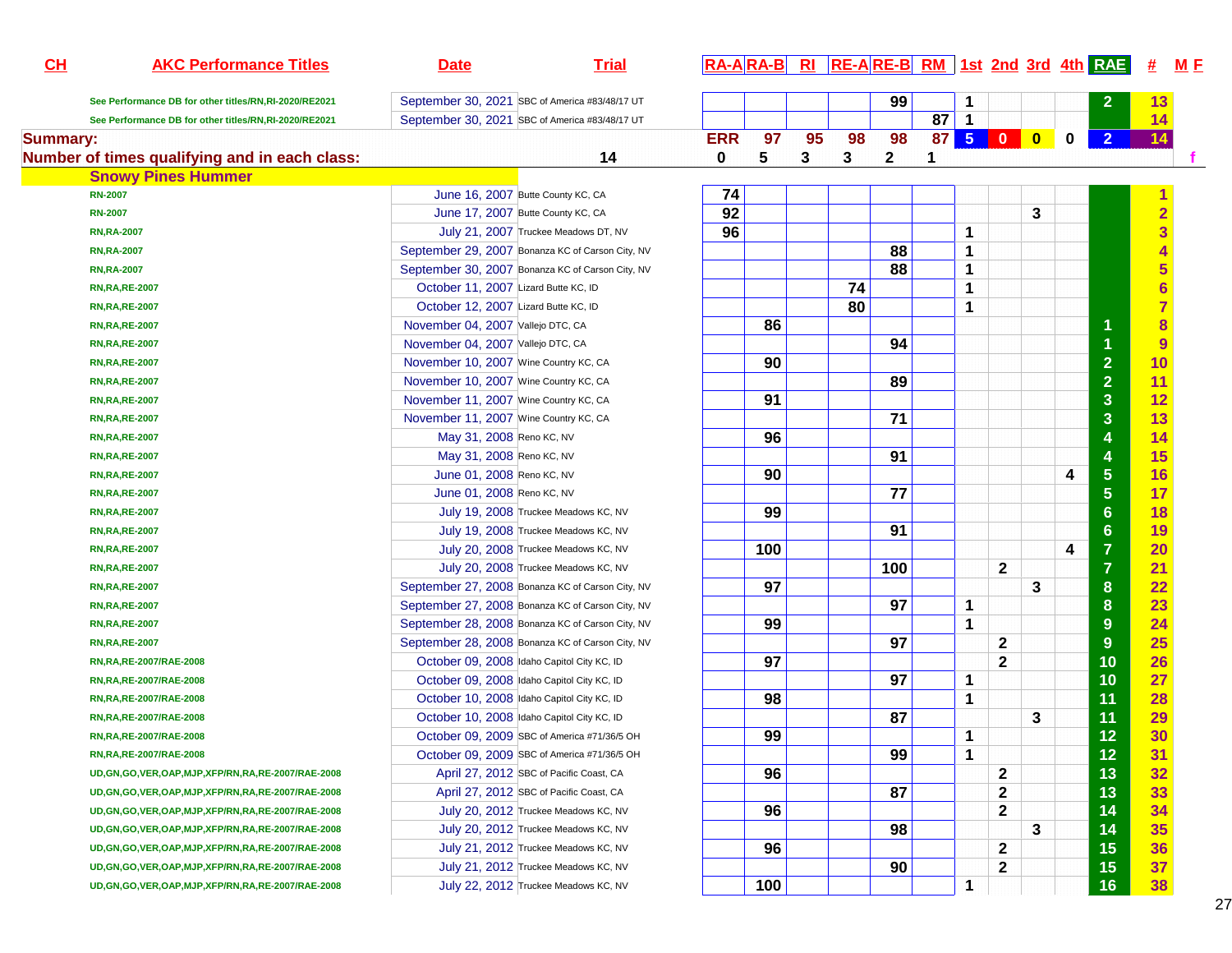| CH              | <b>AKC Performance Titles</b>                                     | <b>Date</b>                     | <b>Trial</b>                                     |    |     |               |              |    |               |                 |              |    |              | RA-ARA-B RI RE-ARE-B RM 1st 2nd 3rd 4th RAE | 坓                       | M E          |
|-----------------|-------------------------------------------------------------------|---------------------------------|--------------------------------------------------|----|-----|---------------|--------------|----|---------------|-----------------|--------------|----|--------------|---------------------------------------------|-------------------------|--------------|
|                 | UD, GN, GO, VER, OAP, MJP, XFP/RN, RA, RE-2007/RAE-2008           |                                 | July 22, 2012 Truckee Meadows KC, NV             |    |     |               |              | 93 |               |                 |              |    | 4            | 16                                          | 39                      |              |
|                 | UD, GN, GO, VER, OAP, MJP, XFP/RN, RA, RE-2007/RAE-2008           | August 17, 2012 Reno KC, NV     |                                                  |    | 92  |               |              |    |               |                 |              |    | 4            | 17                                          | 40                      |              |
|                 | UD, GN, GO, VER, OAP, MJP, XFP/RN, RA, RE-2007/RAE-2008           | August 17, 2012 Reno KC, NV     |                                                  |    |     |               |              | 96 |               | 1               |              |    |              | 17                                          | 41                      |              |
|                 | UD, GN, GO, VER, OAP, MJP, XFP/RN, RA, RE-2007/RAE-2008           | August 17, 2012 Reno KC, NV     |                                                  |    | 100 |               |              |    |               | $\mathbf 1$     |              |    |              | 18                                          | 42                      |              |
|                 | UD, GN, GO, VER, OAP, MJP, XFP/RN, RA, RE-2007/RAE-2008           | August 17, 2012 Reno KC, NV     |                                                  |    |     |               |              | 97 |               |                 |              | 3  |              | 18                                          | 43                      |              |
|                 | UD, GN, GO, VER, OAP, MJP, XFP/RN, RA, RE-2007/RAE-2008           |                                 | September 24, 2012 SBC of America Regional, UT   |    | 99  |               |              |    |               | 1               |              |    |              | 19                                          | 44                      |              |
|                 | UD, GN, GO, VER, OAP, MJP, XFP/RN, RA, RE-2007/RAE-2008           |                                 | September 24, 2012 SBC of America Regional, UT   |    |     |               |              | 97 |               |                 | $\mathbf{2}$ |    |              | 19                                          | 45                      |              |
|                 | UD, GN, GO, VER, OAP, MJP, XFP/RN, RA, RE-2007/RAE-2008/RAE2-2012 |                                 | September 25, 2012 SBC of America Regional, UT   |    | 99  |               |              |    |               | $\mathbf 1$     |              |    |              | 20                                          | 46                      |              |
|                 | UD, GN, GO, VER, OAP, MJP, XFP/RN, RA, RE-2007/RAE-2008/RAE2-2012 |                                 | September 25, 2012 SBC of America Regional, UT   |    |     |               |              | 99 |               |                 | 2            |    |              | 20                                          | 47                      |              |
|                 | UD, GN, GO, VER, OAP, MJP, XFP/RN, RA, RE-2007/RAE-2008/RAE2-2012 |                                 | September 26, 2012 SBC of America #74/39/8 UT    |    | 96  |               |              |    |               |                 | 2            |    |              | 21                                          | 48                      |              |
|                 | UD, GN, GO, VER, OAP, MJP, XFP/RN, RA, RE-2007/RAE-2008/RAE2-2012 |                                 | September 26, 2012 SBC of America #74/39/8 UT    |    |     |               |              | 97 |               |                 | $\mathbf{2}$ |    |              | 21                                          | 49                      |              |
|                 | PACH3 See Performance Data/RN, RA, RE-2007/RAE-2008/RAE2-2012     |                                 | October 02, 2015 SBC of America #77/42/11 NM     |    | 98  |               |              |    |               | $\mathbf 1$     |              |    |              | 22                                          | 50                      |              |
|                 | PACH3 See Performance Data/RN, RA, RE-2007/RAE-2008/RAE2-2012     |                                 | October 02, 2015 SBC of America #77/42/11 NM     |    |     |               |              | 95 |               |                 | $\mathbf 2$  |    |              | 22                                          | 51                      |              |
| <b>Summary:</b> |                                                                   |                                 |                                                  | 87 | 96  | <b>ERR</b>    | 77           | 92 | ERR 17 13 5   |                 |              |    | 4            | 22                                          | 51                      |              |
|                 | Number of times qualifying and in each class:                     |                                 | 51                                               | 3  | 22  | 0             | $\mathbf{2}$ | 24 | 0             |                 |              |    |              |                                             |                         | $\mathbf{m}$ |
|                 | <b>Snowy Pines Tundra</b>                                         |                                 |                                                  |    |     |               |              |    |               |                 |              |    |              |                                             |                         |              |
|                 | <b>RN-2008</b>                                                    | June 12, 2009 Shasta KC, CA     |                                                  | 91 |     |               |              |    |               |                 | 2            |    |              |                                             |                         |              |
|                 | <b>RN-2008</b>                                                    |                                 | June 13, 2009 Butte County KC, CA                | 82 |     |               |              |    |               |                 | $\mathbf{2}$ |    |              |                                             | $\overline{\mathbf{2}}$ |              |
|                 | RN-2008/RA-2009                                                   |                                 | June 14, 2009 Butte County KC, CA                | 85 |     |               |              |    |               | $\mathbf 1$     |              |    |              |                                             | 3                       |              |
|                 | RN-2008/RA-2009                                                   |                                 | September 26, 2009 Bonanza KC of Carson City, NV |    |     |               | 84           |    |               | 1               |              |    |              |                                             |                         |              |
|                 | RN-2008/RA-2009                                                   |                                 | September 27, 2009 Bonanza KC of Carson City, NV |    |     |               | 86           |    |               | 1               |              |    |              |                                             | 5                       |              |
|                 | RN-2008/RA, RE-2009                                               |                                 | October 05, 2009 SBC of America Regional, OR     |    |     |               | 90           |    |               | 1               |              |    |              |                                             | $\overline{\mathbf{6}}$ |              |
|                 | RN-2008/RA, RE-2009                                               |                                 | October 06, 2009 SBC of America Regional, OR     |    |     |               | 89           |    |               | 1               |              |    |              |                                             | $\overline{7}$          |              |
|                 | RN-2008/RA, RE-2009                                               |                                 | October 09, 2009 SBC of America #71/36/5 OH      |    |     |               | 77           |    |               | 1               |              |    |              |                                             | $\overline{\mathbf{8}}$ |              |
|                 | CD, GN, AXP, AJP, NFP/RN-2008/RA, RE-2009                         |                                 | April 27, 2012 SBC of Pacific Coast, CA          |    | 90  |               |              |    |               |                 |              |    | 4            | $\mathbf{1}$                                | 9                       |              |
|                 | CD,GN,AXP,AJP,NFP/RN-2008/RA,RE-2009                              |                                 | April 27, 2012 SBC of Pacific Coast, CA          |    |     |               |              | 72 |               |                 |              |    | 4            | 1                                           | 10                      |              |
|                 | CD,GN,AXP,AJP,NFP/RN-2008/RA,RE-2009                              |                                 | September 24, 2012 SBC of America Regional, UT   |    | 98  |               |              |    |               |                 |              | 3  |              | $\overline{2}$                              | 11                      |              |
|                 | CD, GN, AXP, AJP, NFP/RN-2008/RA, RE-2009                         |                                 | September 24, 2012 SBC of America Regional, UT   |    |     |               |              | 85 |               |                 |              | 3  |              | $\overline{2}$                              | 12                      |              |
|                 | CD, GN, AXP, AJP, NFP/RN-2008/RA, RE-2009                         |                                 | September 25, 2012 SBC of America Regional, UT   |    | 96  |               |              |    |               |                 | $\mathbf{2}$ |    |              | $\overline{\mathbf{3}}$                     | 13                      |              |
|                 | CD, GN, AXP, AJP, NFP/RN-2008/RA, RE-2009                         |                                 | September 25, 2012 SBC of America Regional, UT   |    |     |               |              | 89 |               |                 |              | 3  |              | $\overline{\mathbf{3}}$                     | 14                      |              |
|                 | CD, GN, AXP, AJP, NFP/RN-2008/RA, RE-2009                         |                                 | September 26, 2012 SBC of America #74/39/8 UT    |    | 93  |               |              |    |               |                 |              | 3  |              | $\overline{4}$                              | 15                      |              |
|                 | CD, GN, AXP, AJP, NFP/RN-2008/RA, RE-2009                         |                                 | September 26, 2012 SBC of America #74/39/8 UT    |    |     |               |              | 92 |               |                 |              | 3  |              | $\overline{4}$                              | 16                      |              |
|                 | CDX,GN,MXP3,MXPB,AJP,OFP/RN-2008/RA,RE-2009                       |                                 | October 02, 2015 SBC of America #77/42/11 NM     |    | 95  |               |              |    |               |                 | $\mathbf{2}$ |    |              | $5\phantom{.0}$                             | 17                      |              |
|                 | CDX, GN, MXP3, MXPB, AJP, OFP/RN-2008/RA, RE-2009                 |                                 | October 02, 2015 SBC of America #77/42/11 NM     |    |     |               |              | 86 |               |                 |              | 34 |              | $\sqrt{5}$                                  | <b>18</b>               |              |
| <b>Summary:</b> |                                                                   |                                 |                                                  | 86 |     | <b>94 ERR</b> | 85           |    | <b>85 ERR</b> | $6\overline{6}$ | 4            | 6  | $\mathbf{2}$ | $5\phantom{.0}$                             | 18                      |              |
|                 | Number of times qualifying and in each class:                     |                                 | 18                                               | 3  | 5   | 0             | 5            | 5  | 0             |                 |              |    |              |                                             |                         |              |
|                 | 2017-GCH Starbrites Ellington V Cedar                             |                                 |                                                  |    |     |               |              |    |               |                 |              |    |              |                                             |                         |              |
|                 | 2017-GCH CGC/RN-2016                                              |                                 | September 17, 2018 SBC of America Regional, OR   |    |     | 80            |              |    |               | $\mathbf 1$     |              |    |              |                                             |                         |              |
|                 | 2017-GCH CGC/RN-2016                                              |                                 | September 18, 2018 SBC of America #80/45/14 OR   |    |     | 73            |              |    |               |                 | $\mathbf{2}$ |    |              |                                             | 2                       |              |
|                 | 2017-GCH CGC/RN-2016                                              | December 29, 2018 Cudahy KC, WI |                                                  |    |     | 75            |              |    |               |                 |              |    |              |                                             | 3                       |              |
|                 | 2017-GCH CGC/RN-2016/RI-2018                                      | December 30, 2018 Cudahy KC, WI |                                                  |    |     | 82            |              |    |               |                 |              |    |              |                                             |                         |              |
|                 | 2017-GCH CGC/RN-2016/RI-2018                                      |                                 | October 07, 2019 SBC of America Regional, MO     |    | 82  |               |              |    |               | 1               |              |    |              |                                             | 5                       |              |
|                 | 2017-GCH CGC/RN-2016/RI-2018                                      |                                 | October 08, 2019 SBC of America Regional, MO     |    | 83  |               |              |    |               | 1               |              |    |              |                                             | 6 <sup>1</sup>          |              |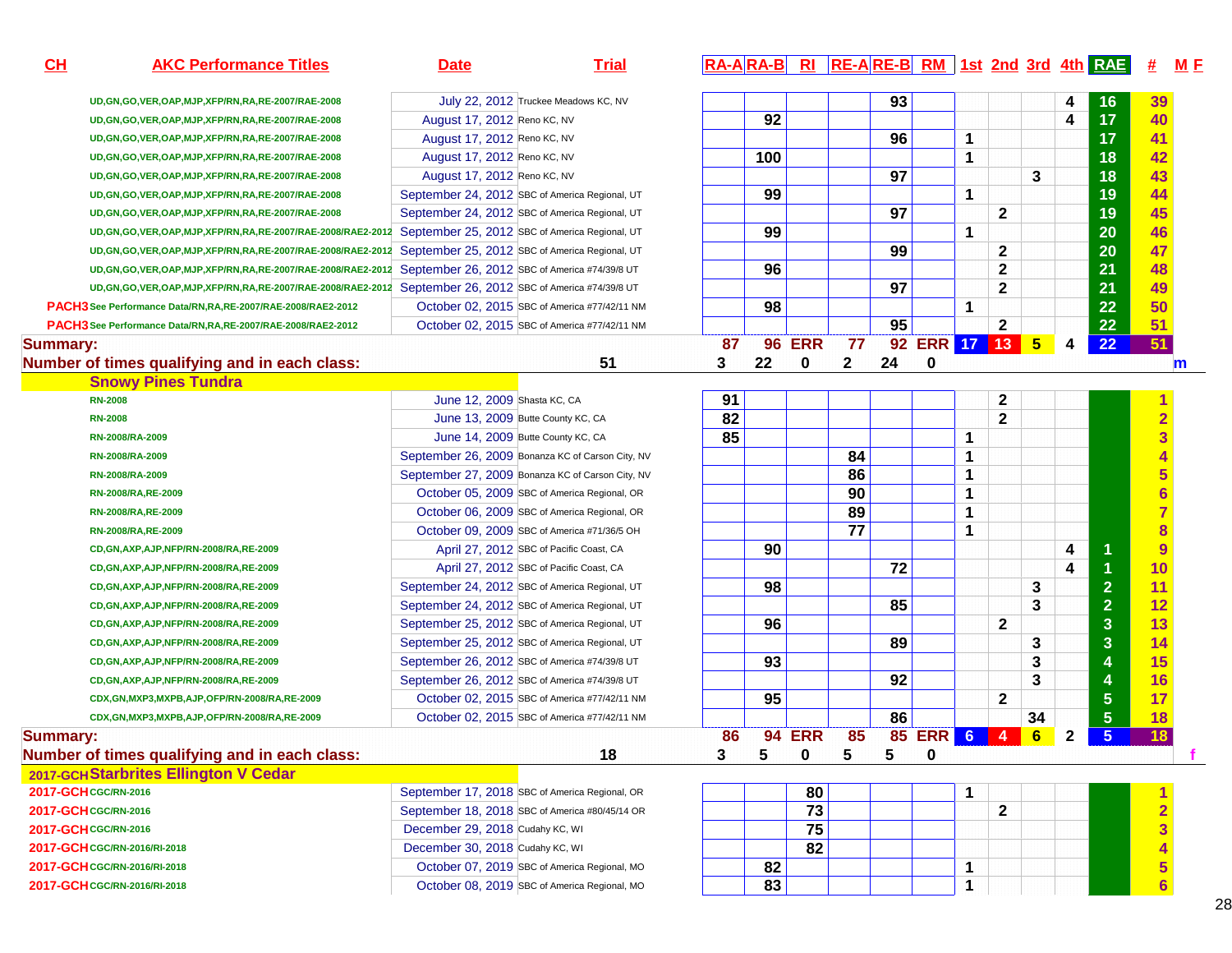| CH              | <b>AKC Performance Titles</b>                 | <b>Date</b>                               | <b>Trial</b>                                    |            |                 |               |    |    |                         |   |                      |                |             | RA-ARA-B RI RE-ARE-B RM 1st 2nd 3rd 4th RAE | #              | <u>M F</u> |
|-----------------|-----------------------------------------------|-------------------------------------------|-------------------------------------------------|------------|-----------------|---------------|----|----|-------------------------|---|----------------------|----------------|-------------|---------------------------------------------|----------------|------------|
|                 | 2017-GCH CGC/RN-2016/RI-2018/RA-2019          |                                           | October 11, 2019 SBC of America #81/46/15 MO    |            | 79              |               |    |    |                         | 1 |                      |                |             |                                             |                |            |
| <b>Summary:</b> |                                               |                                           |                                                 | <b>ERR</b> | $\overline{81}$ |               |    |    | <b>78 ERR ERR ERR 4</b> |   | $\blacksquare$       | $\bullet$      | $\mathbf 0$ | <b>ERR</b>                                  |                |            |
|                 | Number of times qualifying and in each class: |                                           | 7                                               | 0          | 3               | 4             | 0  | 0  | 0                       |   |                      |                |             |                                             |                | m          |
|                 | <b>Stoans Greta of Mabri</b>                  |                                           |                                                 |            |                 |               |    |    |                         |   |                      |                |             |                                             |                |            |
|                 | <b>CD/RN-2006</b>                             |                                           | June 15, 2008 SBC of Puget Sound, WA            |            | 96              |               |    |    |                         |   |                      |                |             |                                             |                |            |
|                 | <b>CD/RN-2006</b>                             | October 04, 2008 Channel City KC, CA      |                                                 |            | 99              |               |    |    |                         | 1 |                      |                |             |                                             | $\overline{2}$ |            |
|                 | CD/RN-2006/RA-2008                            | October 05, 2008 Santa Maria KC, CA       |                                                 |            | 90              |               |    |    |                         |   | $\mathbf{2}$         |                |             |                                             | 3              |            |
|                 | CD/RN-2006/RA-2008                            |                                           | July 05, 2009 Ventura County DFA, CA            |            | 97              |               |    |    |                         |   | $\mathbf{2}$         |                |             |                                             |                |            |
|                 | CD/RN-2006/RA-2008                            |                                           | January 31, 2010 Orange Empire DTC, CA          |            | 98              |               |    |    |                         | 1 |                      |                |             |                                             |                |            |
|                 | CD/RN-2006/RA-2008                            | February 13, 2010 SBC of San Diego, CA    |                                                 |            | 99              |               |    |    |                         | 1 |                      |                |             |                                             |                |            |
|                 | CD/RN-2006/RA-2008                            | December 01, 2010 KC of Beverly Hills, CA |                                                 |            | 96              |               |    |    |                         |   |                      | 3              |             |                                             |                |            |
| <b>Summary:</b> |                                               |                                           |                                                 | <b>ERR</b> | 96              |               |    |    | ERR ERR ERR ERR 4       |   | 2 <sup>7</sup>       | $\overline{1}$ | $\mathbf 0$ | <b>ERR</b>                                  |                |            |
|                 | Number of times qualifying and in each class: |                                           | 7                                               | 0          | 7               | 0             | 0  | 0  | 0                       |   |                      |                |             |                                             |                |            |
|                 | <b>Stoans Razzle of Oz</b>                    |                                           |                                                 |            |                 |               |    |    |                         |   |                      |                |             |                                             |                |            |
|                 | <b>RN-2008</b>                                | July 20, 2008 Portland KC, OR             |                                                 |            | 84              |               |    |    |                         |   |                      |                |             |                                             |                |            |
|                 | <b>RN-2008</b>                                |                                           | July 26, 2008 Hurricane Ridge KC, WA            |            | 86              |               |    |    |                         |   |                      |                | 4           |                                             | $\overline{2}$ |            |
|                 | <b>RN, RA-2008</b>                            |                                           | July 27, 2008 Hurricane Ridge KC, WA            |            | 85              |               |    |    |                         |   |                      |                |             |                                             | 3              |            |
|                 | <b>RN, RA-2008</b>                            | November 16, 2008 Whidbey Island KC, WA   |                                                 |            |                 |               | 77 |    |                         |   |                      |                | 4           |                                             |                |            |
|                 | <b>RN, RA-2008</b>                            |                                           | January 04, 2009 SBC of Puget Sound, WA         |            |                 |               | 72 |    |                         | 1 |                      |                |             |                                             |                |            |
|                 | RN, RA-2008/RE-2009                           | January 10, 2009 Sammamish KC, WA         |                                                 |            |                 |               | 92 |    |                         |   |                      |                |             |                                             |                |            |
|                 | RN, RA-2008/RE-2009                           |                                           | June 14, 2009 SBC of Puget Sound, WA            |            |                 |               |    | 95 |                         | 1 |                      |                |             |                                             |                |            |
|                 | RN, RA-2008/RE-2009                           | September 19, 2009 Gig Harbor KC, WA      |                                                 |            | 93              |               |    |    |                         |   |                      |                |             |                                             | 8              |            |
|                 | RN, RA-2008/RE-2009                           | September 19, 2009 Gig Harbor KC, WA      |                                                 |            |                 |               |    | 96 |                         |   |                      |                | 4           | и                                           | 9              |            |
|                 | RN, RA-2008/RE-2009                           | September 20, 2009 Gig Harbor KC, WA      |                                                 |            |                 |               |    | 76 |                         |   |                      |                |             |                                             | 10             |            |
|                 | RN, RA-2008/RE-2009                           | November 14, 2009 Whidbey Island KC, WA   |                                                 |            | 93              |               |    |    |                         |   |                      |                |             | $\overline{2}$                              | 11             |            |
|                 | RN, RA-2008/RE-2009                           | November 14, 2009 Whidbey Island KC, WA   |                                                 |            |                 |               |    | 85 |                         |   |                      |                |             | $\overline{2}$                              | 12             |            |
|                 | RN, RA-2008/RE-2009                           | November 15, 2009 Whidbey Island KC, WA   |                                                 |            | 94              |               |    |    |                         |   |                      |                | 4           | 3                                           | 13             |            |
|                 | RN, RA-2008/RE-2009                           | November 15, 2009 Whidbey Island KC, WA   |                                                 |            |                 |               |    | 86 |                         |   |                      |                |             | 3                                           | 14             |            |
|                 | RN, RA-2008/RE-2009                           | January 21, 2010 Tualatin KC, OR          |                                                 |            | 86              |               |    |    |                         |   |                      |                |             | 4                                           | 15             |            |
|                 | RN, RA-2008/RE-2009                           | January 21, 2010 Tualatin KC, OR          |                                                 |            |                 |               |    | 90 |                         |   |                      |                |             | 4                                           | 16             |            |
|                 | RN, RA-2008/RE-2009                           | January 23, 2010 Portland Dog OC, OR      |                                                 |            | 88              |               |    |    |                         |   |                      |                |             | 5                                           | 17             |            |
|                 | RN, RA-2008/RE-2009                           | January 23, 2010 Portland Dog OC, OR      |                                                 |            |                 |               |    | 82 |                         |   |                      |                |             | $5\phantom{1}$                              | 18             |            |
|                 | RN, RA-2008/RE-2009                           |                                           | February 07, 2010 SBC of Puget Sound, WA        |            | 98              |               |    |    |                         | 1 |                      |                |             | $6\phantom{1}6$                             | 19             |            |
|                 | RN, RA-2008/RE-2009                           |                                           | February 07, 2010 SBC of Puget Sound, WA        |            |                 |               |    | 88 |                         | 1 |                      |                |             | $6\phantom{1}$                              | 20             |            |
|                 | RN, RA-2008/RE-2009                           |                                           | February 27, 2010 Overlake Collie Club, WA      |            | 96              |               |    |    |                         |   |                      |                |             | $\overline{7}$                              | 21             |            |
|                 | RN, RA-2008/RE-2009                           |                                           | February 27, 2010 Overlake Collie Club, WA      |            |                 |               |    | 86 |                         |   |                      |                |             |                                             | <u>22</u>      |            |
|                 | RN, RA-2008/RE-2009                           |                                           | February 28, 2010 Collie Club of Washington, WA |            | 93              |               |    |    |                         |   |                      |                |             | $\boldsymbol{8}$                            | 23             |            |
|                 | RN, RA-2008/RE-2009                           |                                           | February 28, 2010 Collie Club of Washington, WA |            |                 |               |    | 92 |                         |   |                      |                |             | 8                                           | 24             |            |
|                 | RN, RA-2008/RE-2009                           |                                           | May 15, 2010 German Shepherd DC of WA, WA       |            | 97              |               |    |    |                         |   | $\mathbf 2$          |                |             | $\boldsymbol{9}$                            | 25             |            |
|                 | RN, RA-2008/RE-2009                           |                                           | May 15, 2010 German Shepherd DC of WA, WA       |            |                 |               |    | 89 |                         |   |                      |                | 4           | 9                                           | 26             |            |
|                 | RN, RA-2008/RE-2009/RAE-2010                  |                                           | May 16, 2010 German Shepherd DC of WA, WA       |            | 96              |               |    |    |                         | 1 |                      |                |             | 10                                          | 27             |            |
|                 | RN,RA-2008/RE-2009/RAE-2010                   |                                           | May 16, 2010 German Shepherd DC of WA, WA       |            |                 |               |    | 85 |                         |   |                      | 3              |             | 10                                          | 28             |            |
| <b>Summary:</b> |                                               |                                           |                                                 | <b>ERR</b> |                 | <b>91 ERR</b> | 80 |    | 88 ERR 5                |   | $\blacktriangleleft$ | $\mathbf{1}$   | 5           | 10                                          | 28             |            |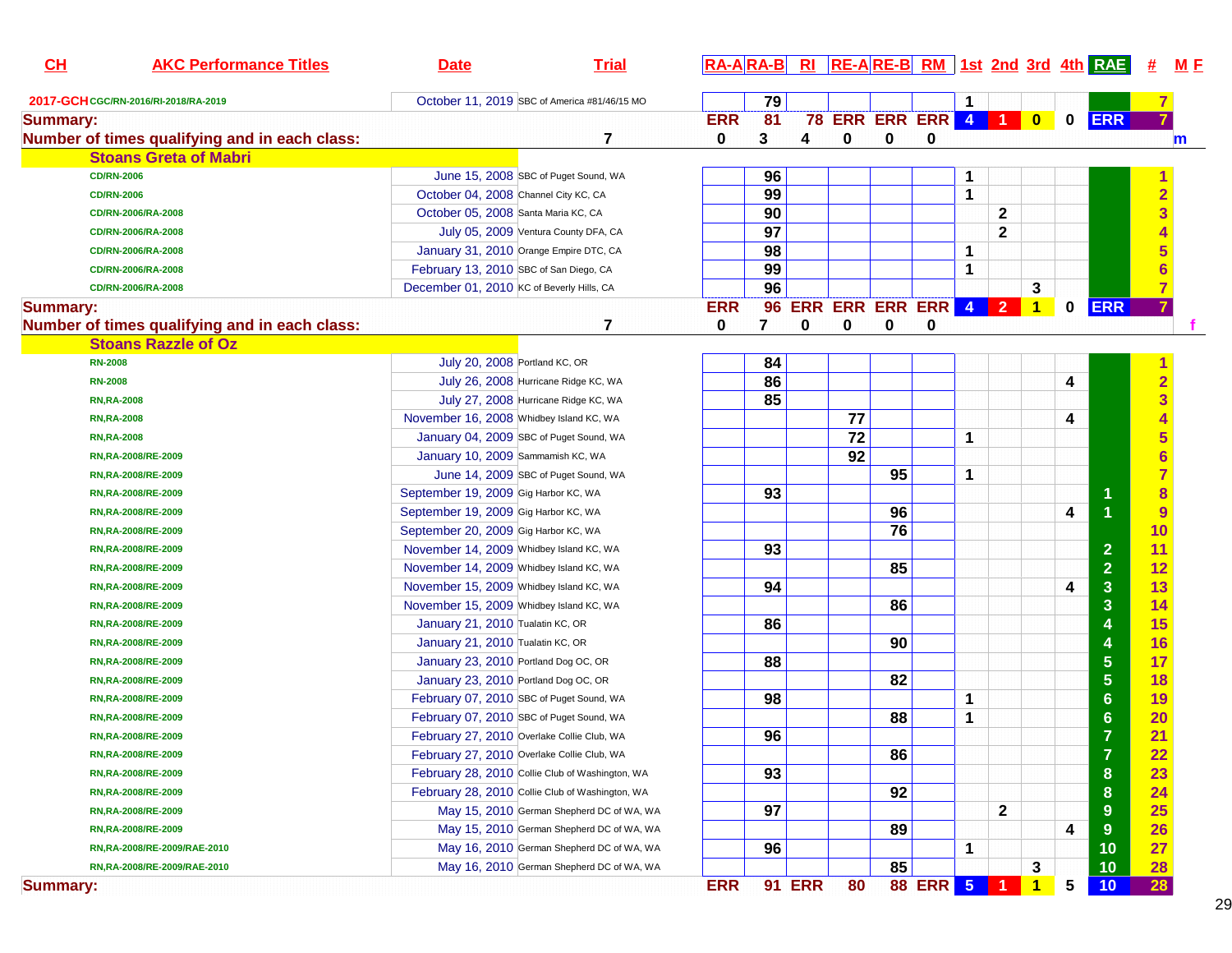| CH<br><b>AKC Performance Titles</b>           | <b>Date</b>                               | <b>Trial</b>                                   |            | <b>RA-ARA-B</b> | R <sub>l</sub> |                 |                       |               |       |                   |                         |              | RE-ARE-B RM 1st 2nd 3rd 4th RAE |   | M E |
|-----------------------------------------------|-------------------------------------------|------------------------------------------------|------------|-----------------|----------------|-----------------|-----------------------|---------------|-------|-------------------|-------------------------|--------------|---------------------------------|---|-----|
| Number of times qualifying and in each class: |                                           | 28                                             | 0          | 13              | 0              | 3               | 12                    | 0             |       |                   |                         |              |                                 |   |     |
| 2010-GCH Stoans Rupert of Oz                  |                                           |                                                |            |                 |                |                 |                       |               |       |                   |                         |              |                                 |   |     |
| 2010-GCHRN-2009                               | March 07, 2009 Seattle KC, WA             |                                                | 95         |                 |                |                 |                       |               |       |                   |                         |              |                                 |   |     |
| 2010-GCHRN-2009                               | March 08, 2009 Seattle KC, WA             |                                                | 89         |                 |                |                 |                       |               |       |                   |                         | 4            |                                 |   |     |
| 2010-GCHRN, RA-2009                           | March 21, 2009 Peninsula DFA, WA          |                                                | 83         |                 |                |                 |                       |               |       |                   |                         | 4            |                                 |   |     |
| 2010-GCHRN, RA-2009                           | September 26, 2009 Columbia Basin DTC, WA |                                                |            |                 |                | $\overline{70}$ |                       |               |       |                   |                         |              |                                 |   |     |
| 2010-GCHRN, RA-2009                           | September 27, 2009 Richland KC, WA        |                                                |            |                 |                | $\overline{70}$ |                       |               |       |                   |                         |              |                                 |   |     |
| <b>Summary:</b>                               |                                           |                                                |            | 89 ERR ERR      |                |                 | <b>70 ERR ERR 0 0</b> |               |       |                   | $\mathbf{0}$            | $\mathbf{2}$ | <b>ERR</b>                      |   |     |
| Number of times qualifying and in each class: |                                           | 5                                              | 3          | 0               | 0              | $\mathbf{2}$    | 0                     | 0             |       |                   |                         |              |                                 |   | m   |
| 2012-GCH Stoans Xena Anne De Peru             |                                           |                                                |            |                 |                |                 |                       |               |       |                   |                         |              |                                 |   |     |
| 2012-GCH BN/RN-2011                           | January 21, 2012 Portland Dog OC, OR      |                                                |            | 87              |                |                 |                       |               |       |                   |                         |              |                                 |   |     |
| <b>Summary:</b>                               |                                           |                                                | <b>ERR</b> | 87              | <b>ERR</b>     |                 | ERR ERR ERR 0 0       |               |       |                   | $\overline{\mathbf{0}}$ | $\mathbf 0$  | <b>ERR</b>                      |   |     |
| Number of times qualifying and in each class: |                                           | 1                                              | 0          | 1.              | $\bf{0}$       | 0               | 0                     | 0             |       |                   |                         |              |                                 |   |     |
| 2005-CHStoans Yum Yum of Mistihil             |                                           |                                                |            |                 |                |                 |                       |               |       |                   |                         |              |                                 |   |     |
| 2005-CHRN-2007                                |                                           | January 06, 2008 SBC of Puget Sound, WA        |            | 84              |                |                 |                       |               |       | 2                 |                         |              |                                 |   |     |
| 2005-CHRN-2007                                |                                           | February 24, 2008 Overlake Collie Club, WA     |            | 80              |                |                 |                       |               |       |                   |                         |              |                                 |   |     |
| 2005-CHRN-2007/RA-2009                        |                                           | June 14, 2009 SBC of Puget Sound, WA           |            | 80              |                |                 |                       |               |       | $\overline{2}$    |                         |              |                                 |   |     |
| <b>Summary:</b>                               |                                           |                                                | <b>ERR</b> | 81              |                |                 | ERR ERR ERR ERR 0     |               |       | $\vert$ 2 $\vert$ | $\bf{0}$                | $\mathbf{0}$ | <b>ERR</b>                      |   |     |
| Number of times qualifying and in each class: |                                           | 3                                              | 0          | 3               | 0              | 0               | 0                     | 0             |       |                   |                         |              |                                 |   |     |
| 2009-CH Subira Alucian                        |                                           |                                                |            |                 |                |                 |                       |               |       |                   |                         |              |                                 |   |     |
| 2009-CH CD/RN-2010                            |                                           | May 12, 2011 Southern Oregon KC, OR            | 77         |                 |                |                 |                       |               |       |                   | 3                       |              |                                 |   |     |
| 2009-CH CD/RN-2010                            |                                           | July 01, 2011 Mount Bachelor KC, OR            |            | 72              |                |                 |                       |               |       |                   |                         |              |                                 |   |     |
| 2009-CH CD/RN-2010/RA-2011                    |                                           | July 03, 2011 Mount Bachelor KC, OR            |            | 86              |                |                 |                       |               |       |                   |                         |              |                                 |   |     |
| 2009-CH CD/RN-2010/RA-2011                    |                                           | September 24, 2012 SBC of America Regional, UT |            |                 |                |                 | $\overline{72}$       |               |       |                   |                         | 4            |                                 |   |     |
| <b>Summary:</b>                               |                                           |                                                | 77         |                 | 79 ERR ERR     |                 |                       | <b>72 ERR</b> | $0$ 0 |                   |                         | 1            | <b>ERR</b>                      |   |     |
| Number of times qualifying and in each class: |                                           | 4                                              | 1          | $\mathbf{2}$    | 0              | 0               | 1                     | 0             |       |                   |                         |              |                                 |   | m   |
| <b>Subzero Workin' Man</b>                    |                                           |                                                |            |                 |                |                 |                       |               |       |                   |                         |              |                                 |   |     |
| <b>RN-2014</b>                                | March 23, 2016 Cary KC, NC                |                                                | 85         |                 |                |                 |                       |               |       | 2                 |                         |              |                                 |   |     |
| <b>RN-2014</b>                                | March 24, 2016 Alamance KC, NC            |                                                | 90         |                 |                |                 |                       |               |       |                   | 3                       |              |                                 |   |     |
| RN-2014/RA-2016                               | March 25, 2016 Durham KC, NC              |                                                | 96         |                 |                |                 |                       |               | 1     |                   |                         |              |                                 |   |     |
| RN-2014/RA-2016                               | March 26, 2016 Raleigh KC, NC             |                                                |            |                 |                | $\overline{71}$ |                       |               |       |                   |                         |              |                                 |   |     |
| RN-2014/RA-2016                               | March 27, 2016 Fayetteville KC, NC        |                                                | 75         |                 |                |                 |                       |               | 1     |                   |                         |              |                                 |   |     |
| RN-2014/RA-2016                               | June 11, 2016 Skyline KC, VA              |                                                |            |                 |                | 76              |                       |               | 1     |                   |                         |              |                                 |   |     |
| RN-2014/RA, RE-2016                           |                                           | October 06, 2016 SBC of America #78/43/12 OH   |            |                 |                | 93              |                       |               | 1     |                   |                         |              |                                 |   |     |
| RN-2014/RA, RE-2016                           |                                           | April 28, 2017 Mountaineer KC, WV              |            | 98              |                |                 |                       |               | 1     |                   |                         |              |                                 |   |     |
| RN-2014/RA, RE-2016                           |                                           | April 28, 2017 Mountaineer KC, WV              |            |                 |                |                 | 84                    |               |       |                   |                         |              |                                 | 8 |     |
| <b>Summary:</b>                               |                                           |                                                | 87         |                 | <b>98 ERR</b>  | 80              |                       | 84 ERR 5 1 1  |       |                   |                         | $\bf{0}$     |                                 | 9 |     |
| Number of times qualifying and in each class: |                                           | 9                                              | 4          |                 | 0              | 3               | 1                     | 0             |       |                   |                         |              |                                 |   | m   |
| <b>Summerlyns U R My Keb V Showme</b>         |                                           |                                                |            |                 |                |                 |                       |               |       |                   |                         |              |                                 |   |     |
| <b>RN-2014</b>                                |                                           | March 28, 2015 Columbia Missouri KC, MO        |            | 86              |                |                 |                       |               |       |                   |                         |              |                                 |   |     |
| <b>RN-2014</b>                                |                                           | May 17, 2015 Greater St. Louis TC, MO          |            | 88              |                |                 |                       |               |       |                   |                         |              |                                 |   |     |
| RN-2014/RA-2015                               |                                           | June 15, 2015 North St. Louis County OTC, MO   |            | 99              |                |                 |                       |               |       |                   |                         | 4            |                                 |   |     |
| RN-2014/RA-2015                               |                                           | June 28, 2015 Missouri Rhineland KC, MO        |            |                 |                |                 | 70                    |               |       |                   |                         |              |                                 |   |     |
|                                               |                                           |                                                |            |                 |                |                 |                       |               |       |                   |                         |              |                                 |   |     |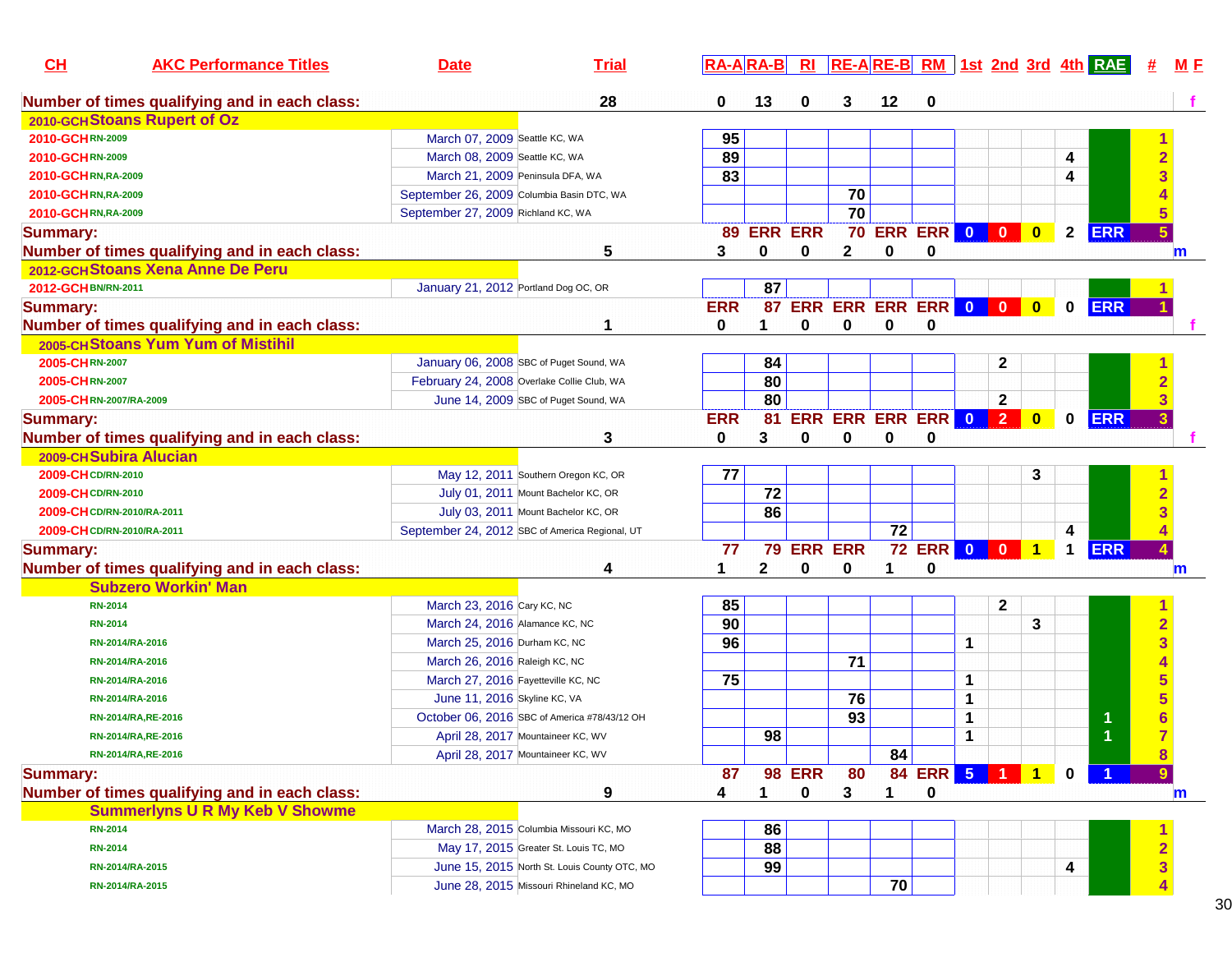| $CH$            | <b>AKC Performance Titles</b>                            | <b>Date</b>                            | <b>Trial</b>                                     |            |     |   |            |     |              |             |              |   |             | $R_A - A R_A - B$ RI $R_E - A R_E - B R_M$ 1st 2nd 3rd 4th RAE | <u>#</u>                | M E |
|-----------------|----------------------------------------------------------|----------------------------------------|--------------------------------------------------|------------|-----|---|------------|-----|--------------|-------------|--------------|---|-------------|----------------------------------------------------------------|-------------------------|-----|
|                 | RN-2014/RA-2015                                          |                                        | July 11, 2015 Tri-County Agility Club of MO, MO  |            |     |   |            | 80  |              |             |              |   |             |                                                                |                         |     |
|                 | RN-2014/RA, RE-2015                                      | October 09, 2015 Mound City OTC, MO    |                                                  |            |     |   |            | 89  |              |             |              |   |             |                                                                | 6                       |     |
| <b>Summary:</b> |                                                          |                                        |                                                  | <b>ERR</b> |     |   | 91 ERR ERR |     | 80 ERR 0 0 0 |             |              |   | $\mathbf 1$ | <b>ERR</b>                                                     | $6\phantom{1}$          |     |
|                 | Number of times qualifying and in each class:            |                                        | 6                                                | 0          | 3   | 0 | 0          | 3   | 0            |             |              |   |             |                                                                |                         |     |
|                 | <b>Swissmiss Shayna Snowflake</b>                        |                                        |                                                  |            |     |   |            |     |              |             |              |   |             |                                                                |                         |     |
|                 | SEN, CGC, TKA/RN-2018                                    |                                        | October 25, 2019 Youngstown A-B TC, OH           | 96         |     |   |            |     |              |             | 2            |   |             |                                                                |                         |     |
|                 | SEN, CGC, TKA/RN-2018                                    |                                        | October 25, 2019 Youngstown A-B TC, OH           | 97         |     |   |            |     |              | $\mathbf 1$ |              |   |             |                                                                | $\overline{\mathbf{2}}$ |     |
|                 | SEN, CGC, TKA/RN-2018/RA-2019                            |                                        | October 26, 2019 Youngstown A-B TC, OH           | 89         |     |   |            |     |              |             | $\mathbf{2}$ |   |             |                                                                | 3                       |     |
|                 | SEN, CGC, TKA/RN-2018/RA-2019                            | November 02, 2019 Cleveland A-B TC, OH |                                                  |            |     |   | 96         |     |              | 1           |              |   |             |                                                                |                         |     |
|                 | SEN, CGC, TKA/RN-2018/RA-2019                            | November 02, 2019 Cleveland A-B TC, OH |                                                  |            |     |   | 95         |     |              | 1           |              |   |             |                                                                |                         |     |
|                 | SEN, CGC, TKA, NFP/RN-2018/RA-2019/RE-2020               |                                        | February 28, 2020 GSD Club of Northern Ohio, OH  |            |     |   | 92         |     |              |             |              |   |             |                                                                | $\overline{\bf{6}}$     |     |
|                 | See Performance Date/RN-2018/RA-2019/RE-2020             |                                        | February 28, 2020 GSD Club of Northern Ohio, OH  |            |     |   |            |     | 95           |             | 2            |   |             |                                                                |                         |     |
|                 | SEN, CGC, TKA, NFP/RN-2018/RA-2019/RE-2020               |                                        | July 25, 2020 Youngstown All-Breed TC, OH        |            | 97  |   |            |     |              |             |              |   |             | 1                                                              | 8                       |     |
|                 | SEN, CGC, TKA, NFP/RN-2018/RA-2019/RE-2020               |                                        | July 25, 2020 Youngstown All-Breed TC, OH        |            |     |   |            | 96  |              |             |              |   |             | $\overline{1}$                                                 | 9                       |     |
|                 | See Performance Date/RN-2018/RA-2019/RE-2020             |                                        | July 25, 2020 Youngstown All-Breed TC, OH        |            |     |   |            |     | 95           |             |              |   |             |                                                                | 10                      |     |
|                 | SEN, CGC, TKA, NFP/RN-2018/RA-2019/RE-2020               |                                        | July 25, 2020 Youngstown All-Breed TC, OH        |            | 88  |   |            |     |              |             |              |   |             | $\overline{2}$                                                 | 11                      |     |
|                 | SEN, CGC, TKA, NFP/RN-2018/RA-2019/RE-2020               |                                        | July 25, 2020 Youngstown All-Breed TC, OH        |            |     |   |            | 88  |              |             |              |   |             | $\overline{2}$                                                 | 12                      |     |
|                 | See Performance Date/RN-2018/RA-2019/RE-2020             |                                        | July 25, 2020 Youngstown All-Breed TC, OH        |            |     |   |            |     | 87           |             |              |   |             |                                                                | 13                      |     |
|                 | See Performance Date/RN-2018/RA-2019/RE-2020             | October 17, 2020 Medina KC, OH         |                                                  |            | 100 |   |            |     |              |             |              | 3 |             | 3                                                              | 14                      |     |
|                 | See Performance Date/RN-2018/RA-2019/RE-2020             | October 17, 2020 Medina KC, OH         |                                                  |            |     |   |            | 100 |              |             |              | 3 |             | 3                                                              | 15                      |     |
|                 | See Performance Date/RN-2018/RA-2019/RE-2020             | October 17, 2020 Medina KC, OH         |                                                  |            |     |   |            |     | 95           |             |              |   |             |                                                                | 16                      |     |
|                 | See Performance Date/RN-2018/RA-2019/RE-2020             |                                        | October 23, 2020 Youngstown All-Breed TC, OH     |            | 99  |   |            |     |              |             |              |   |             | 4                                                              | 17                      |     |
|                 | See Performance Date/RN-2018/RA-2019/RE-2020             |                                        | October 23, 2020 Youngstown All-Breed TC, OH     |            |     |   |            | 97  |              |             |              |   |             | $\overline{\mathbf{4}}$                                        | 18                      |     |
|                 | See Performance Date/RN-2018/RA-2019/RE-2020             |                                        | October 23, 2020 Youngstown All-Breed TC, OH     |            |     |   |            |     | 79           |             |              |   |             |                                                                | 19                      |     |
|                 | See Performance Date/RN-2018/RA-2019/RE-2020             |                                        | October 30, 2020 Cleveland A-B Training Club, OH |            | 98  |   |            |     |              |             |              | 3 |             | 5                                                              | 20                      |     |
|                 | See Performance Date/RN-2018/RA-2019/RE-2020             |                                        | October 30, 2020 Cleveland A-B Training Club, OH |            |     |   |            | 95  |              |             |              |   | 4           | $\overline{5}$                                                 | 21                      |     |
|                 | See Performance Date/RN-2018/RA-2019/RE-2020             |                                        | October 30, 2020 Cleveland A-B Training Club, OH |            |     |   |            |     | 95           |             |              |   |             |                                                                | 22                      |     |
|                 | See Performance Date/RN-2018/RA-2019/RE-2020             |                                        | October 30, 2020 Cleveland A-B Training Club, OH |            | 96  |   |            |     |              |             | 2            |   |             | $6\phantom{a}$                                                 | 23                      |     |
|                 | See Performance Date/RN-2018/RA-2019/RE-2020             |                                        | October 30, 2020 Cleveland A-B Training Club, OH |            |     |   |            | 98  |              | $\mathbf 1$ |              |   |             | $6\phantom{1}6$                                                | 24                      |     |
|                 | See Performance Date/RN-2018/RA-2019/RE-2020             |                                        | October 30, 2020 Cleveland A-B Training Club, OH |            |     |   |            |     | 89           |             |              |   |             |                                                                | 25                      |     |
|                 | See Performance Date/RN-2018/RA-2019/RE-2020             | February 06, 2021 Medina KC, OH        |                                                  |            | 99  |   |            |     |              |             |              |   |             | $\overline{7}$                                                 | 26                      |     |
|                 | See Performance Date/RN-2018/RA-2019/RE-2020             | February 06, 2021 Medina KC, OH        |                                                  |            |     |   |            | 98  |              |             |              | 3 |             | $\overline{7}$                                                 | 27                      |     |
|                 | See Performance Date/RN-2018/RA-2019/RE-2020             | February 06, 2021 Medina KC, OH        |                                                  |            |     |   |            |     | 88           |             |              |   |             |                                                                | 28                      |     |
|                 | See Performance Date/RN-2018/RA-2019/RE-2020             | February 06, 2021 Medina KC, OH        |                                                  |            | 100 |   |            |     |              |             |              |   |             | 8                                                              | 29                      |     |
|                 | See Performance Date/RN-2018/RA-2019/RE-2020             | February 06, 2021 Medina KC, OH        |                                                  |            |     |   |            | 89  |              |             |              |   |             | 8                                                              | 30                      |     |
|                 | See Performance Date/RN-2018/RA-2019/RE-2020             | February 06, 2021 Medina KC, OH        |                                                  |            |     |   |            |     | 98           |             | $\mathbf 2$  |   |             |                                                                | 31                      |     |
|                 | See Performance Date/RN-2018/RA-2019/RE-2020/RM-2021     | February 07, 2021 Medina KC, OH        |                                                  |            |     |   |            |     | 98           |             |              |   |             |                                                                | 32                      |     |
|                 | See Performance Date/RN-2018/RA-2019/RE-2020/RM-2021     |                                        | March 05, 2021 GSD Club of Northern Ohio, OH     |            | 97  |   |            |     |              |             |              |   | 4           | 9                                                              | 33                      |     |
|                 | See Performance Date/RN-2018/RA-2019/RE-2020/RM-2021     |                                        | March 05, 2021 GSD Club of Northern Ohio, OH     |            |     |   |            | 95  |              |             |              |   |             | 9                                                              | 34                      |     |
|                 | See Performance Date/RN-2018/RA-2019/RE-2020/RM,RAE-2021 |                                        | March 05, 2021 GSD Club of Northern Ohio, OH     |            |     |   |            |     | 96           |             |              |   |             |                                                                | 35                      |     |
|                 | See Performance Date/RN-2018/RA-2019/RE-2020/RM,RAE-2021 |                                        | March 05, 2021 GSD Club of Northern Ohio, OH     |            | 99  |   |            |     |              |             |              |   | 4           | 10                                                             | 36                      |     |
|                 | See Performance Date/RN-2018/RA-2019/RE-2020/RM,RAE-2021 |                                        | March 05, 2021 GSD Club of Northern Ohio, OH     |            |     |   |            | 92  |              |             |              |   | 4           | 10                                                             | 37                      |     |
|                 | See Performance Date/RN-2018/RA-2019/RE-2020/RM,RAE-2021 |                                        | March 05, 2021 GSD Club of Northern Ohio, OH     |            |     |   |            |     | 84           |             |              |   |             |                                                                | 38                      |     |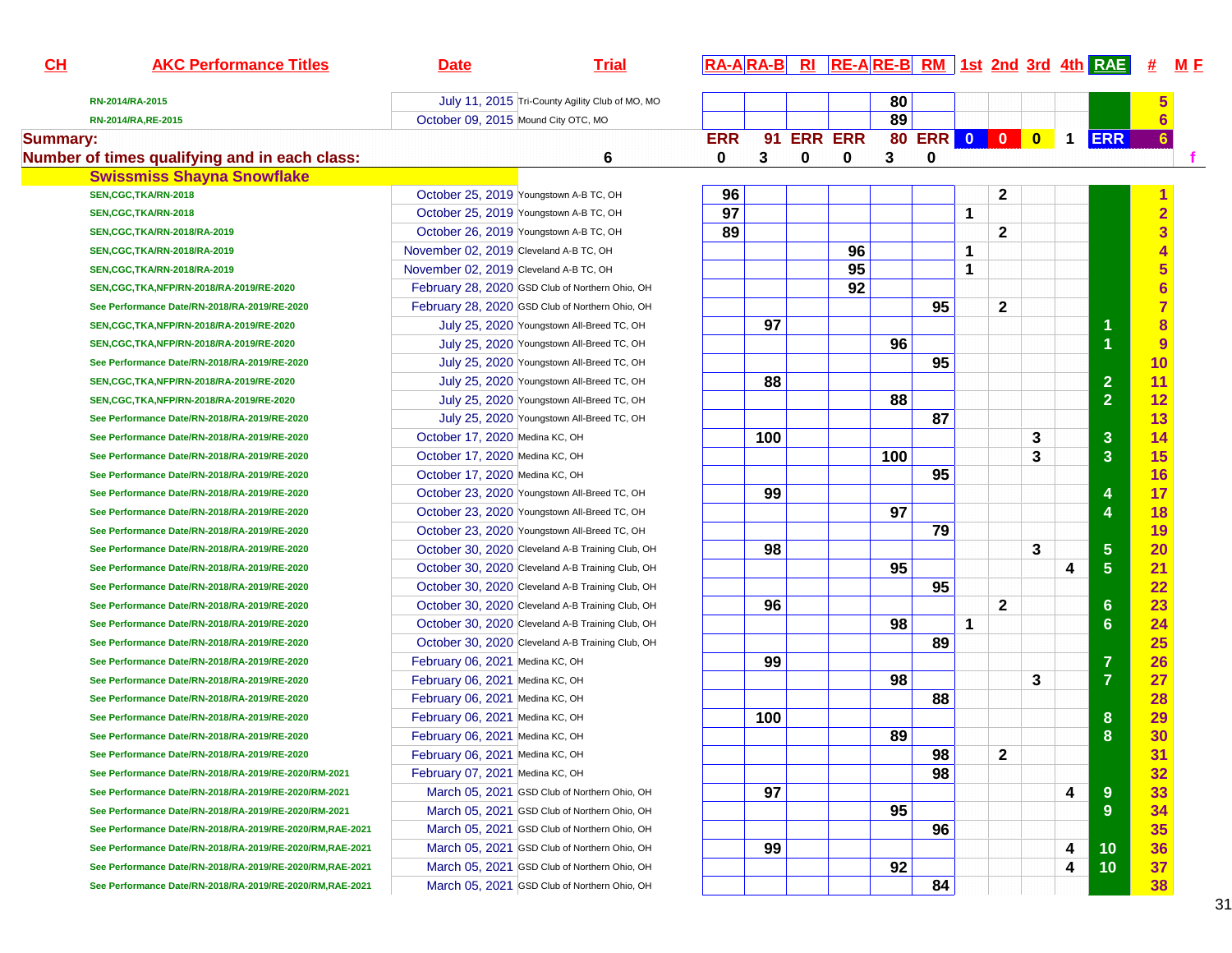### **AKC Performance Titles Date Date Trial RA-A RA-A R**

**See Performance Date/RN-2018/RA-2019/RE-2020/RM,RAE-2021See Performance Date/RN-2018/RA-2019/RE-2020/RM,RAE-2021See Performance Date/RN-2018/RA-2019/RE-2020/RM,RAE-2021See Performance Date/RN-2018/RA-2019/RE-2020/RM,RAE-2021See Performance Date/RN-2018/RA-2019/RE-2020/RM,RAE-2021See Performance Date/RN-2018/RA-2019/RE-2020/RM,RAE-2021See Performance Date/RN-2018/RA-2019/RE-2020/RM,RAE-2021See Performance Date/RN-2018/RA-2019/RE-2020/RM,RAE-2021See Performance Date/RN-2018/RA-2019/RE-2020/RM,RAE-2021See Performance Date/RN-2018/RA-2019/RE-2020/RM,RAE-2021See Performance Date/RN-2018/RA-2019/RE-2020/RM,RAE-2021See Performance Date/RN-2018/RA-2019/RE-2020/RM,RAE-2021See Performance Date/RN-2018/RA-2019/RE-2020/RM,RAE-2021See Performance Date/RN-2018/RA-2019/RE-2020/RM,RAE-2021See Performance Date/RN-2018/RA-2019/RE-2020/RM,RAE-2021See Performance Date/RN-2018/RA-2019/RE-2020/RM,RAE-2021See Performance Date/RN-2018/RA-2019/RE-2020/RM,RAE-2021See Performance Date/RN-2018/RA-2019/RE-2020/RM,RAE-2021See Performance Date/RN-2018/RA-2019/RE-2020/RM,RAE-2021See Performance Date/RN-2018/RA-2019/RE-2020/RM,RAE-2021See Performance Date/RN-2018/RA-2019/RE-2020/RM,RAE-2021See Performance Date/RN-2018/RA-2019/RE-2020/RM,RAE-2021See Performance Date/RN-2018/RA-2019/RE-2020/RM2,RAE-2021See Performance Date/RN-2018/RA-2019/RE-2020/RM2,RAE-2021See Performance Date/RN-2018/RA-2019/RE-2020/RM2,RAE-2021See Performance Date/RN-2018/RA-2019/RE-2020/RM,RAE-2021See Performance Date/RN-2018/RA-2019/RE-2020/RM,RAE-2021See Performance Date/RN-2018/RA-2019/RE-2020/RM2,RAE-2021See Performance Date/RN-2018/RA-2019/RE-2020/RM2,RAE-2021See Performance Date/RN-2018/RA-2019/RE-2020/RM,RAE-2021See Performance Date/RN-2018/RA-2019/RE-2020/RM,RAE-2021See Performance Date/RN-2018/RA-2019/RE-2020/RM2,RAE-2021See Performance Date/RN-2018/RA-2019/RE-2020/RM,RAE-2021See Performance Date/RN-2018/RA-2019/RE-2020/RM,RAE-2021See Performance Date/RN-2018/RA-2019/RE-2020/RM2,RAE-2021See Performance Date/RN-2018/RA-2019/RE-2020/RM2,RAE-2021**See Performance Date/RN-2018/RA-2019/RE-2020/RM2,RAE-2021/RN February 05, 2022 Medina KC, OH See Performance Date/RN-2018/RA-2019/RE-2020/RM2,RAE-2021/RN February 05, 2022 Medina KC, OH See Performance Date/RN-2018/RA-2019/RE-2020/RM2,RAE-2021/RM February 06, 2022 Medina KC, OH See Performance Date/RN-2018/RA-2019/RE-2020/RM2,RAE-2021/RN February 06, 2022 Medina KC, OH **2022-RACHSee Performance Date/RN-2018/RA-2019/RE-2020/RM2,RAE-2021/RM3-20222022-RACHSee Performance Date/RN-2018/RA-2019/RE-2020/RM2,RAE-2021/RM3-2022**

**2022-RACHSee Performance Date/RN-2018/RA-2019/RE-2020/RM2,RAE-2021/RM3-2022**

 March 04, 2022 German Shepherd DC of Northern Ohio, OH March 04, 2022 German Shepherd DC of Northern Ohio, OHMarch 12, 2022 Cleveland A-B TC, OH

March 13, 2021 Cleveland A-B Training Club, OH

March 13, 2021 Cleveland A-B Training Club, OH

March 13, 2021 Cleveland A-B Training Club, OH

April 09, 2021 Youngstown All-Breed TC, OH

April 16, 2021 SBC of America #82/47/16 PA

April 16, 2021 SBC of America #82/47/16 PA

April 16, 2021 SBC of America #82/47/16 PA

June 26, 2021 Cleveland A-B Training Club, OH

June 26, 2021 Cleveland A-B Training Club, OH

June 26, 2021 Cleveland A-B Training Club, OH

June 26, 2021 Cleveland A-B Training Club, OH

June 26, 2021 Cleveland A-B Training Club, OH

June 26, 2021 Cleveland A-B Training Club, OH

October 09, 2021 Cleveland Shetland Sheepdog C. OH

October 09, 2021 Cleveland Shetland Sheepdog C. OH

October 09, 2021 Cleveland Shetland Sheepdog C. OH

October 10, 2021 Cleveland Shetland Sheepdog C. OH

October 23, 2021 Medina KC, OH

October 23, 2021 Medina KC, OH

October 23, 2021 Medina KC, OH

October 23, 2021 Medina KC, OH

October 23, 2021 Medina KC, OH

October 23, 2021 Medina KC, OH

October 24, 2021 Medina KC, OH

October 24, 2021 Medina KC, OH

October 29, 2021 Youngstown A-B TC, OH

October 29, 2021 Youngstown A-B TC, OH

October 29, 2021 Youngstown A-B TC, OH

October 29, 2021 Youngstown A-B TC, OH

October 30, 2021 Youngstown A-B TC, OH

October 30, 2021 Youngstown A-B TC, OH

October 30, 2021 Youngstown A-B TC, OH

November 06, 2021 Cleveland A-B Training Club, OH

November 06, 2021 Cleveland A-B Training Club, OH

November 06, 2021 Cleveland A-B Training Club, OH

November 07, 2021 Cleveland A-B Training Club, OH

## **15th RI RE-A RE-B RM 1st 2nd 3rd 4th RAE # MF**

|     |                      |                      |                            |                         |                              |   |    | 39                                                 |
|-----|----------------------|----------------------|----------------------------|-------------------------|------------------------------|---|----|----------------------------------------------------|
|     |                      |                      |                            |                         |                              |   |    | 40                                                 |
|     |                      |                      |                            |                         |                              |   |    | 41                                                 |
|     |                      |                      |                            |                         |                              |   |    | 42                                                 |
|     |                      |                      |                            |                         |                              |   |    | 43                                                 |
|     |                      |                      |                            |                         |                              |   |    | 44                                                 |
|     |                      |                      |                            |                         |                              |   |    | 45                                                 |
|     |                      |                      |                            |                         |                              |   |    | 46                                                 |
|     |                      |                      |                            |                         |                              |   |    | 47                                                 |
|     |                      |                      |                            |                         |                              |   |    | 48                                                 |
|     |                      |                      |                            |                         |                              |   |    | 49                                                 |
|     |                      |                      |                            |                         |                              | 4 | 14 | 50                                                 |
|     |                      |                      |                            |                         |                              |   |    | 51                                                 |
| 97  |                      |                      |                            |                         |                              |   |    | 52                                                 |
|     | 94                   |                      |                            |                         |                              | 4 |    | 53                                                 |
|     |                      | 90                   |                            |                         | 3                            |   |    | 54                                                 |
|     |                      | 86                   |                            |                         |                              |   |    | 55                                                 |
| 98  |                      |                      |                            |                         |                              |   | 16 | 56                                                 |
|     | 98                   |                      |                            |                         |                              |   | 16 | 57                                                 |
|     |                      | 97                   |                            |                         |                              |   |    | 58                                                 |
| 100 |                      |                      | 1                          |                         |                              |   | 17 | 59                                                 |
|     | 95                   |                      |                            |                         |                              |   | 17 | 60                                                 |
|     |                      | 96                   |                            |                         |                              |   |    | 61                                                 |
|     |                      | 87                   |                            |                         |                              |   |    | 62                                                 |
|     |                      | 99                   |                            |                         |                              |   |    | 63                                                 |
| 100 |                      |                      |                            |                         |                              | 4 | 18 | 64                                                 |
|     | 99                   |                      |                            |                         |                              |   | 18 | 65                                                 |
|     |                      | 95                   |                            |                         |                              |   |    | 66                                                 |
|     |                      | 95                   |                            |                         |                              |   |    | 67                                                 |
| 94  |                      |                      |                            |                         |                              |   | 19 | 68                                                 |
|     | 85                   |                      |                            |                         |                              |   | 19 | 69                                                 |
|     |                      | 85                   |                            |                         |                              |   |    | 70                                                 |
| 97  |                      |                      |                            |                         | 3                            |   | 20 | 71                                                 |
|     | 95                   |                      |                            |                         |                              |   | 20 | 72                                                 |
|     |                      | 97                   |                            | $\overline{\mathbf{2}}$ |                              |   |    | 73                                                 |
|     |                      | 98                   |                            |                         |                              | 4 |    | 74                                                 |
|     |                      | 98                   |                            |                         |                              |   |    | 75                                                 |
|     |                      | 100                  |                            |                         | 3                            |   |    | 76                                                 |
|     |                      | 99                   |                            |                         |                              |   |    | 77                                                 |
|     |                      | 90                   |                            |                         |                              |   |    | 78                                                 |
|     |                      | 96                   |                            |                         |                              |   |    | 79                                                 |
|     |                      | 95                   |                            |                         |                              |   |    | 80                                                 |
|     |                      | 95                   |                            |                         |                              |   |    | 81                                                 |
|     | 97<br>95<br>99<br>99 | 96<br>97<br>98<br>98 | 99<br>74<br>75<br>96<br>96 | 1<br>1<br>1             | $\mathbf{2}$<br>$\mathbf{2}$ | 3 |    | 11<br>11<br>12<br>12<br>13<br>13<br>14<br>15<br>15 |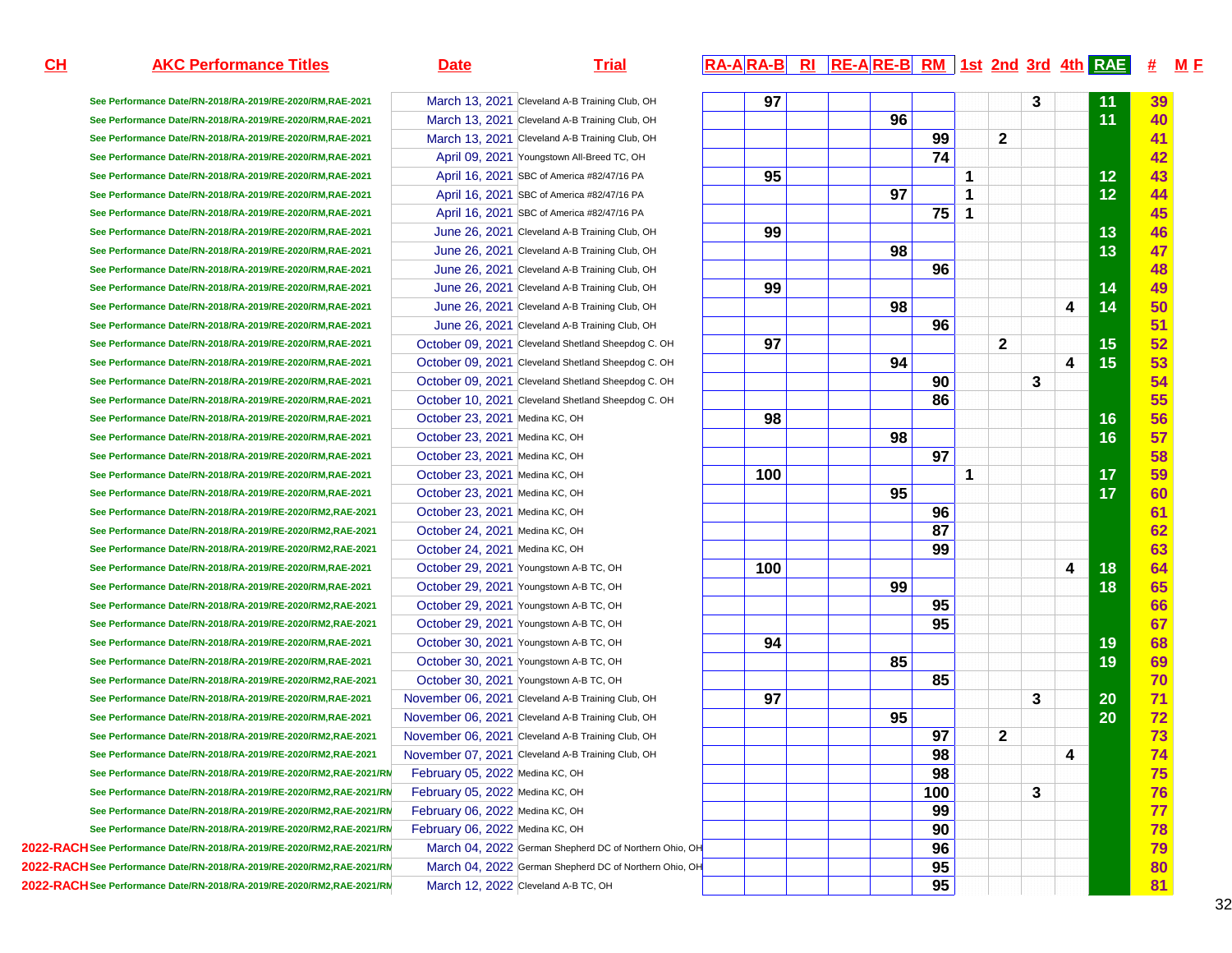| CL<br><b>AKC Performance Titles</b>           | <b>Date</b>                      | <b>Trial</b>                                   | $RA-A$ $RA-B$ |                 | $R_{\rm I}$    |                          |    |         |   |              |                |             | $RE-A$ RE-B RM 1st 2nd 3rd 4th RAE |                         | <u>M E</u>  |
|-----------------------------------------------|----------------------------------|------------------------------------------------|---------------|-----------------|----------------|--------------------------|----|---------|---|--------------|----------------|-------------|------------------------------------|-------------------------|-------------|
| <b>Summary:</b>                               |                                  |                                                | 94            | 97              | <b>ERR</b>     | 94                       | 95 | 92      |   | 8 8          | 8              | 8           | <b>20</b>                          | 81                      |             |
| Number of times qualifying and in each class: |                                  | 81                                             | 3             | 20              | 0              | 3                        | 20 | 35      |   |              |                |             |                                    |                         |             |
| <b>Swissongs Nevada</b>                       |                                  |                                                |               |                 |                |                          |    |         |   |              |                |             |                                    |                         |             |
| <b>CDX/RN-2005</b>                            | April 14, 2005 Valdosta KC, GA   |                                                |               | 78              |                |                          |    |         |   |              |                |             |                                    |                         |             |
| <b>CDX/RN-2005</b>                            | April 16, 2005 Atlanta KC, GA    |                                                |               | 98              |                |                          |    |         |   |              |                | 4           |                                    |                         |             |
| <b>CDX/RN,RA-2005</b>                         | April 17, 2005 Atlanta OC, GA    |                                                |               | 98              |                |                          |    |         |   |              |                |             |                                    |                         |             |
| <b>CDX/RN,RA-2005</b>                         |                                  | June 12, 2005 Palmetto OTC, SC                 |               |                 |                |                          | 84 |         |   |              |                |             |                                    |                         |             |
| <b>CDX/RN,RA-2005</b>                         |                                  | July 29, 2005 Greenville KC, SC                |               |                 |                |                          | 94 |         |   |              |                |             |                                    |                         |             |
| <b>CDX/RN,RA,RE-2005</b>                      |                                  | July 30, 2005 Spartanburg KC, SC               |               |                 |                |                          | 74 |         |   |              |                |             |                                    |                         |             |
| <b>CDX/RN,RA,RE-2005</b>                      |                                  | August 26, 2005 Sawnee Mountain KC of GA, GA   |               | 86              |                |                          |    |         |   |              |                |             | 1                                  |                         |             |
| <b>CDX/RN,RA,RE-2005</b>                      |                                  | August 26, 2005 Sawnee Mountain KC of GA, GA   |               |                 |                |                          | 96 |         |   |              |                |             |                                    | 8                       |             |
| <b>CDX/RN,RA,RE-2005</b>                      |                                  | August 27, 2005 Lawrenceville KC, GA           |               | 86              |                |                          |    |         |   |              |                |             | $\overline{2}$                     | 9                       |             |
| <b>CDX/RN,RA,RE-2005</b>                      |                                  | August 27, 2005 Lawrenceville KC, GA           |               |                 |                |                          | 99 |         |   |              | 3              |             | $\overline{2}$                     | 10                      |             |
| <b>Summary:</b>                               |                                  |                                                | <b>ERR</b>    | 89              | <b>ERR ERR</b> |                          | 89 | ERR 0 0 |   |              | $\mathbf 1$    | -1          | $\overline{2}$                     | 10                      |             |
| Number of times qualifying and in each class: |                                  | 10                                             | 0             | 5               | 0              | 0                        | 5  | 0       |   |              |                |             |                                    |                         | $\mathbf m$ |
| 2013-GCHTrademarks Aphrodite V Kashi          |                                  |                                                |               |                 |                |                          |    |         |   |              |                |             |                                    |                         |             |
| 2013-GCH BN, RN-2013                          | March 21, 2014 CDTC of Flint, MI |                                                |               | 82              |                |                          |    |         |   |              |                |             |                                    |                         |             |
| 2013-GCHBN, RN-2013                           |                                  | October 06, 2016 SBC of America #78/43/12 OH   |               | 82              |                |                          |    |         | 1 |              |                |             |                                    |                         |             |
| 2013-GCH BN, RN-2013/RA-2017                  |                                  | October 20, 2017 SBC of America #79/44/13 PA   |               | 86              |                |                          |    |         |   |              | 3              |             |                                    |                         |             |
| <b>Summary:</b>                               |                                  |                                                | <b>ERR</b>    | 83              |                | <b>ERR ERR ERR ERR 1</b> |    |         |   | $\mathbf{0}$ | $\blacksquare$ | $\mathbf 0$ | <b>ERR</b>                         |                         |             |
| Number of times qualifying and in each class: |                                  | 3                                              | 0             | 3               | 0              | 0                        | 0  | 0       |   |              |                |             |                                    |                         |             |
| <b>Twin Hickorys Jokers 'R Wild</b>           |                                  |                                                |               |                 |                |                          |    |         |   |              |                |             |                                    |                         |             |
| <b>RN-2021</b>                                | February 20, 2021 Oshkosh KC, WI |                                                |               |                 | 90             |                          |    |         |   |              |                |             |                                    |                         |             |
| <b>RN-2021</b>                                |                                  | March 13, 2021 K-9 OTC of Menomonee Falls, WI  |               |                 | 100            |                          |    |         | 1 |              |                |             |                                    |                         |             |
| <b>RN, RI-2021</b>                            |                                  | March 14, 2021 K-9 OTC of Menomonee Falls, WI  |               |                 | 85             |                          |    |         |   | $\mathbf 2$  |                |             |                                    |                         |             |
| <b>RN, RI-2021</b>                            |                                  | August 13, 2021 K-9 OTC of Menomonee Falls, WI | 93            |                 |                |                          |    |         |   |              |                | 4           |                                    |                         |             |
| <b>Summary:</b>                               |                                  |                                                |               | <b>93 ERR</b>   |                | 92 ERR ERR ERR 2         |    |         |   | -1.          |                | 1           | <b>ERR</b>                         |                         |             |
| Number of times qualifying and in each class: |                                  | 4                                              | 1             | 0               | 3              | 0                        | 0  | 0       |   |              |                |             |                                    |                         |             |
| 2004-CHVicdorys Golden Krugerrand             |                                  |                                                |               |                 |                |                          |    |         |   |              |                |             |                                    |                         |             |
| 2004-CHRN-2007                                |                                  | May 17, 2009 SBC of Southern Oregon, OR        |               | 91              |                |                          |    |         |   |              |                | 4           |                                    |                         |             |
| 2004-CHRN-2007                                |                                  | June 14, 2009 SBC of Puget Sound, WA           |               | 81              |                |                          |    |         | 1 |              |                |             |                                    |                         |             |
| 2004-CHRN-2007                                |                                  | February 07, 2010 SBC of Puget Sound, WA       |               | $\overline{76}$ |                |                          |    |         |   | $\mathbf{2}$ |                |             |                                    |                         |             |
| <b>Summary:</b>                               |                                  |                                                | <b>ERR</b>    | 83              |                | <b>ERR ERR ERR ERR 1</b> |    |         |   | 1            |                | 1           | <b>ERR</b>                         |                         |             |
| Number of times qualifying and in each class: |                                  | 3                                              | 0             | 3               | 0              | 0                        | 0  | 0       |   |              |                |             |                                    |                         |             |
| 2006-CH Vicdorys Indiana Bones                |                                  |                                                |               |                 |                |                          |    |         |   |              |                |             |                                    |                         |             |
| 2006-CHRN-2006                                |                                  | June 18, 2006 SBC of Puget Sound, WA           | 87            |                 |                |                          |    |         | 1 |              |                |             |                                    |                         |             |
| 2006-CHRN-2006                                | August 05, 2006 Umpqua KC, OR    |                                                | 86            |                 |                |                          |    |         | 1 |              |                |             |                                    | $\overline{2}$          |             |
| <b>2006-CH CD/RN, RA-2006</b>                 |                                  | September 19, 2006 SBC of America Regional, WY | 76            |                 |                |                          |    |         | 1 |              |                |             |                                    | 3                       |             |
| <b>2006-CH CD/RN, RA-2006</b>                 |                                  | September 22, 2006 SBC of America #68/33/2 WY  | 81            |                 |                |                          |    |         | 1 |              |                |             |                                    |                         |             |
| 2006-CH CD/RN, RA-2006                        | March 17, 2007 Chintimini KC, OR |                                                |               |                 |                |                          | 70 |         |   |              |                |             |                                    |                         |             |
| <b>2006-CH CD/RN, RA-2006</b>                 | March 18, 2007 Chintimini KC, OR |                                                |               |                 |                |                          | 87 |         |   |              |                |             |                                    |                         |             |
| 2006-CH CD/RN, RA-2006/RE-2007                |                                  | March 24, 2007 Peninsula DFA, WA               |               |                 |                |                          | 78 |         |   |              |                |             |                                    |                         |             |
| 2006-CH CD/RN, RA-2006/RE-2007                |                                  | September 24, 2007 SBC of America Regional, OH |               | 93              |                |                          |    |         | 1 |              |                |             |                                    | $\overline{\mathbf{8}}$ |             |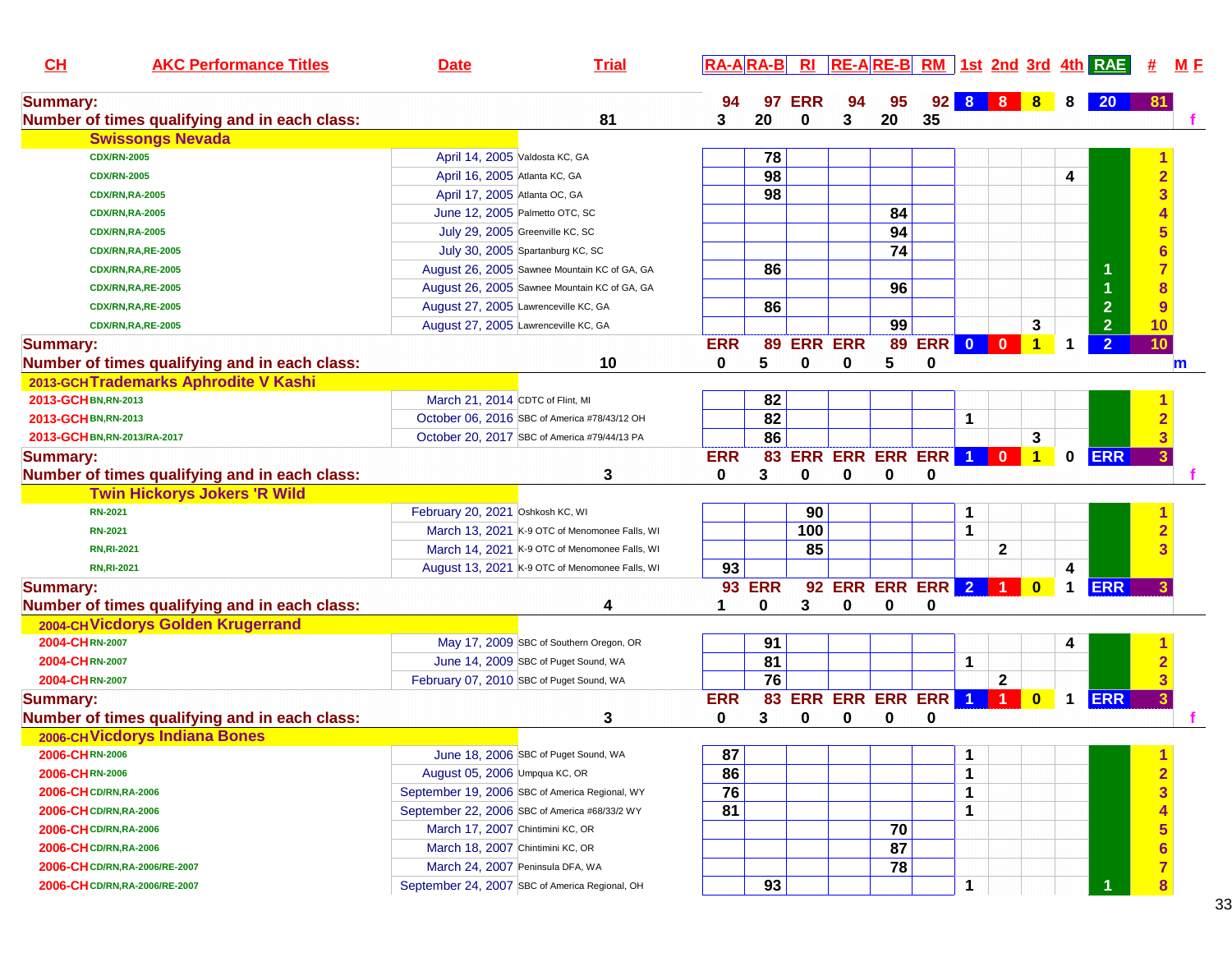| CH                          | <b>AKC Performance Titles</b>                 | <b>Date</b>                                    | <b>Trial</b> |            |            |                |    |    |                         |             |              |                |              | RA-ARA-B RI RE-ARE-B RM 1st 2nd 3rd 4th RAE | 坓                       | <u>M F</u>   |
|-----------------------------|-----------------------------------------------|------------------------------------------------|--------------|------------|------------|----------------|----|----|-------------------------|-------------|--------------|----------------|--------------|---------------------------------------------|-------------------------|--------------|
|                             | 2006-CH CD/RN, RA-2006/RE-2007                | September 24, 2007 SBC of America Regional, OH |              |            |            |                |    | 95 |                         | 1           |              |                |              |                                             | 9                       |              |
|                             | 2006-CH CD/RN, RA-2006/RE-2007                | September 25, 2007 SBC of America Regional, OH |              |            | 92         |                |    |    |                         | 1           |              |                |              | $\overline{2}$                              | 10                      |              |
|                             | 2006-CH CD/RN, RA-2006/RE-2007                | September 25, 2007 SBC of America Regional, OH |              |            |            |                |    | 92 |                         | $\mathbf 1$ |              |                |              | $\overline{2}$                              | 11                      |              |
|                             | 2006-CH CD/RN, RA-2006/RE-2007                | September 28, 2007 SBC of America #69/34/3 OH  |              |            | 94         |                |    |    |                         |             | $\mathbf{2}$ |                |              | $\mathbf{3}$                                | 12                      |              |
|                             | 2006-CH CD/RN, RA-2006/RE-2007                | September 28, 2007 SBC of America #69/34/3 OH  |              |            |            |                |    | 90 |                         |             | $\mathbf{2}$ |                |              | $\overline{\mathbf{3}}$                     | 13                      |              |
|                             | 2006-CH CD/RN, RA-2006/RE-2007                | January 06, 2008 SBC of Puget Sound, WA        |              |            | 97         |                |    |    |                         | 1           |              |                |              | 4                                           | 14                      |              |
|                             | 2006-CH CD/RN, RA-2006/RE-2007                | January 06, 2008 SBC of Puget Sound, WA        |              |            |            |                |    | 85 |                         | $\mathbf 1$ |              |                |              | 4                                           | 15                      |              |
|                             | 2006-CH CD/RN, RA-2006/RE-2007                | January 19, 2008 Portland Dog OC, OR           |              |            | 91         |                |    |    |                         |             |              |                |              | $5\phantom{1}$                              | 16                      |              |
|                             | 2006-CH CD/RN, RA-2006/RE-2007                | January 19, 2008 Portland Dog OC, OR           |              |            |            |                |    | 77 |                         |             |              |                |              | $5\phantom{.0}$                             | 17                      |              |
|                             | 2006-CH CD/RN, RA-2006/RE-2007                | March 15, 2008 Chintimini KC, OR               |              |            | 94         |                |    |    |                         |             |              |                |              | 6                                           | 18                      |              |
|                             | 2006-CH CD/RN, RA-2006/RE-2007                | March 15, 2008 Chintimini KC, OR               |              |            |            |                |    | 84 |                         |             |              |                |              | $6\phantom{1}$                              | 19                      |              |
|                             | 2006-CH CD/RN, RA-2006/RE-2007                | April 05, 2008 Timberland Valley DFA, WA       |              |            | 91         |                |    |    |                         |             |              |                |              | $\overline{7}$                              | 20                      |              |
|                             | 2006-CH CD/RN, RA-2006/RE-2007                | April 05, 2008 Timberland Valley DFA, WA       |              |            |            |                |    | 73 |                         |             |              |                |              | $\overline{7}$                              | 21                      |              |
|                             | 2006-CH CD/RN, RA-2006/RE-2007                | May 17, 2008 Rogue Valley KC, OR               |              |            | 85         |                |    |    |                         |             |              |                | 4            | 8                                           | 22                      |              |
|                             | 2006-CH CD/RN, RA-2006/RE-2007                | May 17, 2008 Rogue Valley KC, OR               |              |            |            |                |    | 84 |                         |             |              |                |              | $\boldsymbol{8}$                            | 23                      |              |
|                             | 2006-CH CD/RN, RA-2006/RE-2007                | May 24, 2008 Spokane KC, WA                    |              |            | 83         |                |    |    |                         |             |              |                |              | 9                                           | 24                      |              |
|                             | 2006-CH CD/RN, RA-2006/RE-2007                | May 24, 2008 Spokane KC, WA                    |              |            |            |                |    | 78 |                         |             |              |                |              | 9                                           | 25                      |              |
|                             | 2006-CHCD/RN,RA-2006/RE-2007/RAE-2008         | May 25, 2008 Spokane KC, WA                    |              |            | 70         |                |    |    |                         |             |              |                |              | 10                                          | 26                      |              |
|                             | 2006-CH CD/RN, RA-2006/RE-2007/RAE-2008       | May 25, 2008 Spokane KC, WA                    |              |            |            |                |    | 79 |                         |             |              |                |              | 10                                          | 27                      |              |
|                             | 2006-CH CD/RN, RA-2006/RE-2007/RAE-2008       | May 26, 2008 Coeur d'Alene DF, ID              |              |            | 97         |                |    |    |                         |             |              |                | 4            | 11                                          | 28                      |              |
|                             | 2006-CH CD/RN, RA-2006/RE-2007/RAE-2008       | May 26, 2008 Coeur d'Alene DF, ID              |              |            |            |                |    | 87 |                         |             |              |                |              | 11                                          | 29                      |              |
| <b>Summary:</b>             |                                               |                                                |              | 83         | 90         | <b>ERR ERR</b> |    | 83 | ERR 10 2 0              |             |              |                | $\mathbf{2}$ | 11                                          | 29                      |              |
|                             | Number of times qualifying and in each class: |                                                | 29           | 4          | 11         | 0              | 0  | 14 | 0                       |             |              |                |              |                                             |                         | $\mathbf m$  |
|                             | 2011-GCH Vicdorys Lump O'Coal                 |                                                |              |            |            |                |    |    |                         |             |              |                |              |                                             |                         |              |
| 2011-GCHRN-2007             |                                               | November 15, 2008 Whidbey Island KC, WA        |              |            | 77         |                |    |    |                         |             |              |                |              |                                             |                         |              |
| 2011-GCHRN-2007             |                                               | January 04, 2009 SBC of Puget Sound, WA        |              |            | 82         |                |    |    |                         | $\mathbf 1$ |              |                |              |                                             | $\overline{\mathbf{2}}$ |              |
| 2011-GCHRN-2007/RA-2009     |                                               | January 17, 2009 Portland Dog OC, OR           |              |            | 88         |                |    |    |                         |             |              |                |              |                                             | 3                       |              |
| 2011-GCHRN-2007/RA-2009     |                                               | May 16, 2009 SBC of Southern Oregon, OR        |              |            |            |                |    | 87 |                         |             |              |                | 4            |                                             | 4                       |              |
| 2011-GCHRN-2007/RA-2009     |                                               | October 05, 2009 SBC of America Regional, OR   |              |            |            |                |    | 84 |                         | $\mathbf 1$ |              |                |              |                                             | 5                       |              |
| 2011-GCHRN-2007/RA,RE-2009  |                                               | October 06, 2009 SBC of America Regional, OR   |              |            |            |                |    | 90 |                         | 1           |              |                |              |                                             | $6\phantom{a}$          |              |
| 2011-GCHRN-2007/RA, RE-2009 |                                               | October 09, 2009 SBC of America #71/36/5 OH    |              |            |            |                |    | 90 |                         |             |              | 3              |              |                                             | $\overline{7}$          |              |
| <b>Summary:</b>             |                                               |                                                |              | <b>ERR</b> |            | 82 ERR ERR     |    | 88 | <b>ERR</b> 3            |             | $\bullet$    | $\overline{1}$ | $\mathbf 1$  | <b>ERR</b>                                  | 7                       |              |
|                             | Number of times qualifying and in each class: |                                                | 7            | 0          | 3          | 0              | 0  | 4  | 0                       |             |              |                |              |                                             |                         | $\mathbf{m}$ |
|                             | 2008-CH Vicdorys Manhattan Transfer           |                                                |              |            |            |                |    |    |                         |             |              |                |              |                                             |                         |              |
| 2008-CHRN-2007              |                                               | June 14, 2009 SBC of Puget Sound, WA           |              | 92         |            |                |    |    |                         | 1           |              |                |              |                                             |                         |              |
| 2008-CHRN-2007              |                                               | July 19, 2009 Portland KC, OR                  |              | 84         |            |                |    |    |                         |             |              |                |              |                                             | $\mathbf{z}$            |              |
| 2008-CHRN-2007/RA-2009      |                                               | July 25, 2009 Hurricane Ridge KC, WA           |              | 80         |            |                |    |    |                         | $\mathbf 1$ |              |                |              |                                             | 3                       |              |
| 2008-CHRN-2007/RA-2009      |                                               | September 26, 2009 Columbia Basin DTC, WA      |              |            |            |                | 81 |    |                         |             |              |                |              |                                             |                         |              |
| 2008-CHRN-2007/RA-2009      |                                               | October 09, 2009 SBC of America #71/36/5 OH    |              |            |            |                | 70 |    |                         |             |              |                | 4            |                                             |                         |              |
| 2008-CHRN-2007/RA, RE-2009  |                                               | October 24, 2009 Vancouver KC, WA              |              |            |            |                | 70 |    |                         |             |              |                |              |                                             | $6\phantom{1}$          |              |
| <b>Summary:</b>             |                                               |                                                |              |            | 85 ERR ERR |                |    |    | <b>74 ERR ERR 2 0 0</b> |             |              |                | $\mathbf 1$  | <b>ERR</b>                                  | 6.                      |              |
|                             | Number of times qualifying and in each class: |                                                | 6            | 3.         | 0          | 0              | 3  | 0  | 0                       |             |              |                |              |                                             |                         | m            |
|                             |                                               |                                                |              |            |            |                |    |    |                         |             |              |                |              |                                             |                         |              |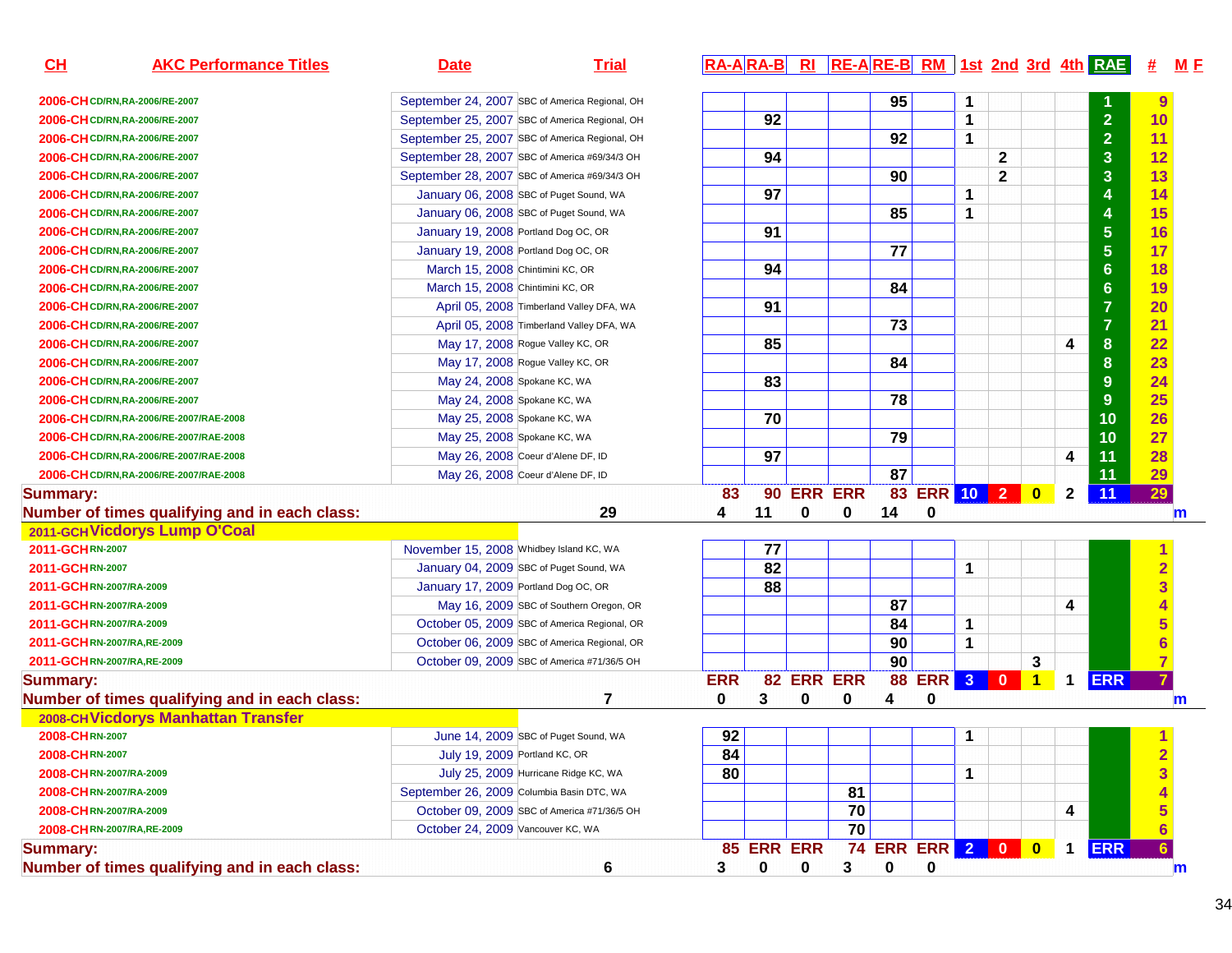| CL<br><b>AKC Performance Titles</b>                | <b>Date</b>                      | <b>Trial</b>                                        |                |                |                 |    |                       |          |                 |                         |                         |              | $R\overline{A-A}$ $R\overline{A-B}$ $RI$ $RE-A$ $RE-B$ $RM$ 1st 2nd 3rd 4th $RAE$ |                 | M E |
|----------------------------------------------------|----------------------------------|-----------------------------------------------------|----------------|----------------|-----------------|----|-----------------------|----------|-----------------|-------------------------|-------------------------|--------------|-----------------------------------------------------------------------------------|-----------------|-----|
| 2013-GCH Vicdorys Pretty In Pink Diamonds          |                                  |                                                     |                |                |                 |    |                       |          |                 |                         |                         |              |                                                                                   |                 |     |
| 2013-GCHRN-2011                                    |                                  | July 10, 2014 Mt. Rainier WDC, WA                   |                | 89             |                 |    |                       |          |                 |                         |                         | 4            |                                                                                   |                 |     |
| 2013-GCHRN-2011                                    |                                  | July 11, 2014 Mt. Rainier WDC, WA                   |                | 84             |                 |    |                       |          |                 |                         |                         | 4            |                                                                                   |                 |     |
| 2013-GCHRN-2011/RA-2014                            |                                  | August 08, 2014 Evergreen Golden Retriever Club, WA |                | 87             |                 |    |                       |          |                 | $\mathbf{2}$            |                         |              |                                                                                   |                 |     |
| <b>Summary:</b>                                    |                                  |                                                     | <b>ERR</b>     | 87             |                 |    | ERR ERR ERR ERR 0 1   |          |                 |                         | $\mathbf{0}$            | $\mathbf{2}$ | <b>ERR</b>                                                                        |                 |     |
| Number of times qualifying and in each class:      |                                  | 3                                                   | 0              | 3              | 0               | 0  | 0                     | 0        |                 |                         |                         |              |                                                                                   |                 |     |
| 2021-CHVicdorys You Will Rise Jeul Kreek           |                                  |                                                     |                |                |                 |    |                       |          |                 |                         |                         |              |                                                                                   |                 |     |
| 2021-CHTKN/2020-RN                                 |                                  | August 21, 2020 AKC Virtual Rally                   |                |                | 86              |    |                       |          |                 |                         |                         |              |                                                                                   |                 |     |
| 2021-CHTKN/2020-RN                                 |                                  | June 12, 2021 SBC of Puget Sound, WA                |                |                | $\overline{71}$ |    |                       |          | $\mathbf 1$     |                         |                         | 4            |                                                                                   |                 |     |
| <b>Summary:</b>                                    |                                  |                                                     | <b>ERR ERR</b> |                |                 |    | <b>79 ERR ERR ERR</b> |          | $\vert 1 \vert$ | $\mathbf{0}$            | $\overline{\mathbf{0}}$ | $\mathbf 1$  | <b>ERR</b>                                                                        |                 |     |
| Number of times qualifying and in each class:      |                                  | 2                                                   | 0              | 0              | $\mathbf 2$     | 0  | 0                     | 0        |                 |                         |                         |              |                                                                                   |                 |     |
| 2022-GCHVicdorys You'Re So Cold                    |                                  |                                                     |                |                |                 |    |                       |          |                 |                         |                         |              |                                                                                   |                 |     |
| 2022-GCH TKN/2021-RN                               |                                  | March 26, 2022 Peninsula DFC, WA                    |                |                | 73              |    |                       |          |                 |                         |                         |              |                                                                                   |                 |     |
| 2022-GCH TKN/2021-RN                               |                                  | April 23, 2022 Tacoma KC, WA                        |                |                | 94              |    |                       |          |                 |                         |                         |              |                                                                                   |                 |     |
| 2022-GCH TKN/2021-RN/RI-2022                       |                                  | April 24, 2022 Tacoma KC, WA                        |                |                | $\overline{78}$ |    |                       |          |                 |                         |                         |              |                                                                                   |                 |     |
| <b>Summary:</b>                                    |                                  |                                                     | <b>ERR ERR</b> |                |                 |    | 82 ERR ERR ERR 0 0    |          |                 |                         | $\bullet$               | $\mathbf 0$  | <b>ERR</b>                                                                        |                 |     |
| Number of times qualifying and in each class:      |                                  | 3                                                   | 0              | 0              | 3               | 0  | 0                     | 0        |                 |                         |                         |              |                                                                                   |                 |     |
| 2018-CH Vonnakens Apollo                           |                                  |                                                     |                |                |                 |    |                       |          |                 |                         |                         |              |                                                                                   |                 |     |
| 2018-CHRN-2021                                     |                                  | August 21, 2021 Olympic KC, WA                      |                |                | 95              |    |                       |          |                 |                         |                         |              |                                                                                   |                 |     |
| 2018-CHRN-2021                                     |                                  | October 23, 2021 Wenatchee KC, WA                   |                |                | 76              |    |                       |          |                 |                         |                         |              |                                                                                   |                 |     |
| 2018-CHRN, RI-2021                                 |                                  | November 20, 2021 Whidbey Island KC, WA             |                |                | 87              |    |                       |          |                 |                         |                         |              |                                                                                   |                 |     |
| <b>Summary:</b>                                    |                                  |                                                     | <b>ERR ERR</b> |                | 86              |    | ERR ERR ERR 0 0       |          |                 |                         | $\bullet$               | $\mathbf 0$  | <b>ERR</b>                                                                        | 3 <sup>1</sup>  |     |
| Number of times qualifying and in each class:      |                                  | 3                                                   | 0              | 0              | 3               | 0  | 0                     | 0        |                 |                         |                         |              |                                                                                   |                 | m   |
| <b>Walter Buckles Berkley</b>                      |                                  |                                                     |                |                |                 |    |                       |          |                 |                         |                         |              |                                                                                   |                 |     |
| <b>RN-2008</b>                                     |                                  | August 17, 2008 Tioga County KC, NY                 | 71             |                |                 |    |                       |          |                 |                         |                         |              |                                                                                   |                 |     |
| <b>RN-2008</b>                                     | September 27, 2008 Elmira KC, NY |                                                     | 85             |                |                 |    |                       |          |                 |                         |                         | 4            |                                                                                   | $\overline{2}$  |     |
| <b>RN, RA-2008</b>                                 |                                  | November 14, 2008 Chenango Valley KC, NY            | 88             |                |                 |    |                       |          |                 |                         | 3                       |              |                                                                                   |                 |     |
| <b>RN,RA-2008</b>                                  |                                  | January 09, 2009 KC of Buffalo, NY                  |                |                |                 | 70 |                       |          |                 |                         | 3                       |              |                                                                                   |                 |     |
| <b>RN, RA-2008</b>                                 |                                  | January 31, 2009 DOTC of Rochester, NY              |                |                |                 | 90 |                       |          |                 |                         |                         |              |                                                                                   |                 |     |
| RN, RA-2008/RE-2009                                |                                  | February 01, 2009 DOTC of Rochester, NY             |                |                |                 | 81 |                       |          |                 |                         | 3                       |              |                                                                                   |                 |     |
| <b>Summary:</b>                                    |                                  |                                                     | 81             | <b>ERR ERR</b> |                 |    | 80 ERR ERR 0          |          |                 | $\overline{\mathbf{0}}$ | $\overline{\mathbf{3}}$ | $\mathbf 1$  | <b>ERR</b>                                                                        | 6 <sup>1</sup>  |     |
| Number of times qualifying and in each class:      |                                  | 6                                                   | 3              | 0              | 0               | 3  | 0                     | 0        |                 |                         |                         |              |                                                                                   |                 | m   |
| 2017-GCHWesthavens When You Wish Upon A Star Heidi |                                  |                                                     |                |                |                 |    |                       |          |                 |                         |                         |              |                                                                                   |                 |     |
| 2017-GCH FDC, CGC, TKN/RN-2019                     |                                  | May 11, 2019 Macon KC, GA                           |                |                | 98              |    |                       |          |                 |                         |                         | 4            |                                                                                   |                 |     |
| 2017-GCH FDC, CGC, TKN/RN-2019                     |                                  | May 11, 2019 Macon KC, GA                           |                |                | 99              |    |                       |          |                 |                         |                         |              |                                                                                   |                 |     |
| 2017-GCH FDC,CGC, TKN/RN, RI-2019                  |                                  | May 17, 2019 Greater Kingsport KC, TN               |                |                | 82              |    |                       |          |                 |                         |                         | 4            |                                                                                   | 3               |     |
| 2017-GCH FDC, CGC, TKN/RN, RI-2019                 |                                  | May 17, 2019 Greater Kingsport KC, TN               |                |                | 96              |    |                       |          |                 |                         |                         |              |                                                                                   | 4               |     |
| 2017-GCH FDC, CGC, TKN/RN, RI-2019                 |                                  | May 24, 2019 Hendersonville KC, NC                  |                |                | 85              |    |                       |          |                 |                         |                         |              |                                                                                   |                 |     |
| 2017-GCH FDC, CGC, TKN/RN, RI-2019                 |                                  | May 26, 2019 Spartanburg KC, NC                     |                |                | 98              |    |                       |          | 1               |                         |                         |              |                                                                                   | $6\phantom{1}6$ |     |
| 2017-GCH FDC, CGC, TKN/RN, RI-2019                 |                                  | August 22, 2019 Griffin Georgia KC, KY              |                |                | 82              |    |                       |          |                 |                         |                         | 4            |                                                                                   | $\overline{7}$  |     |
| 2017-GCH FDC, CGC, TKN/RN, RI-2019                 |                                  | October 11, 2019 SBC of America Regional MO         |                |                | 92              |    |                       |          | $\mathbf{1}$    |                         |                         |              |                                                                                   | 8               |     |
| <b>Summary:</b>                                    |                                  |                                                     | <b>ERR ERR</b> |                |                 |    | 92 ERR ERR ERR 2 0    |          |                 |                         | $\bullet$               | 3            | <b>ERR</b>                                                                        | 8               |     |
| Number of times qualifying and in each class:      |                                  | 8                                                   | 0              | 0              | 8               | 0  | 0                     | $\bf{0}$ |                 |                         |                         |              |                                                                                   |                 |     |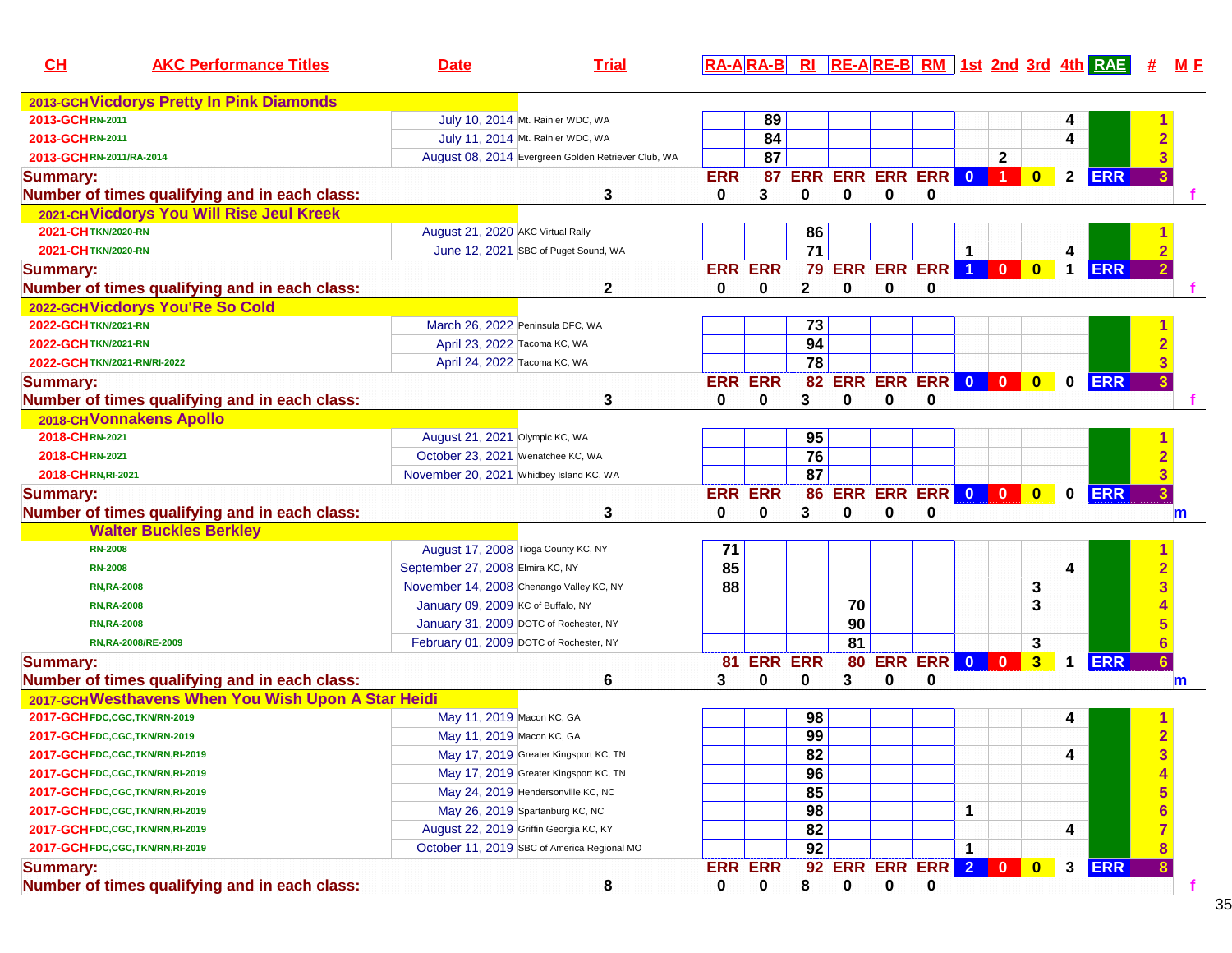| CH                   | <b>AKC Performance Titles</b>                     | <b>Date</b>                          | <b>Trial</b>                                   |                |                            |     |    |     |                       |                |              |                |              | RA-ARA-B RI RE-ARE-B RM 1st 2nd 3rd 4th RAE |                         | <u>M F</u> |
|----------------------|---------------------------------------------------|--------------------------------------|------------------------------------------------|----------------|----------------------------|-----|----|-----|-----------------------|----------------|--------------|----------------|--------------|---------------------------------------------|-------------------------|------------|
|                      | <b>Who Dats Big Easy V Noble Creek</b>            |                                      |                                                |                |                            |     |    |     |                       |                |              |                |              |                                             |                         |            |
|                      |                                                   | March 12, 2016 Wilmington KC, DE     |                                                | 100            |                            |     |    |     |                       |                |              | 3              |              |                                             |                         |            |
|                      |                                                   | March 12, 2016 Wilmington KC, DE     |                                                | 99             |                            |     |    |     |                       |                |              |                | 4            |                                             |                         |            |
|                      | <b>RN-2016</b>                                    | March 13, 2016 Wilmington KC, DE     |                                                | 98             |                            |     |    |     |                       |                | $\mathbf{2}$ |                |              |                                             |                         |            |
|                      | <b>RN-2016</b>                                    | March 13, 2016 Wilmington KC, DE     |                                                | 97             |                            |     |    |     |                       |                |              |                | 4            |                                             |                         |            |
|                      | <b>RN-2016</b>                                    |                                      | June 10, 2016 Wilmington KC, DE                | 95             |                            |     |    |     |                       |                | $\mathbf{2}$ |                |              |                                             |                         |            |
|                      | <b>RN-2016</b>                                    |                                      | August 21, 2016 York County DTC, PA            | 100            |                            |     |    |     |                       | $\mathbf 1$    |              |                |              |                                             |                         |            |
|                      | <b>RA-2016</b>                                    |                                      | August 21, 2016 York County DTC, PA            | 98             |                            |     |    |     |                       | $\overline{2}$ |              |                |              |                                             | 3                       |            |
| <b>Summary:</b>      |                                                   |                                      |                                                |                | 98 ERR ERR ERR ERR ERR 2 2 |     |    |     |                       |                |              | 1              | $\mathbf{2}$ | <b>ERR</b>                                  |                         |            |
|                      | Number of times qualifying and in each class:     |                                      | 7                                              | 7              | 0                          | 0   | 0  | 0   | 0                     |                |              |                |              |                                             |                         |            |
|                      | <b>Wild Turkey American Pie</b>                   |                                      |                                                |                |                            |     |    |     |                       |                |              |                |              |                                             |                         |            |
|                      | <b>RN-2021</b>                                    | January 14, 2022 Sacramento DTC, CA  |                                                |                |                            | 98  |    |     |                       | 1              |              |                |              |                                             |                         |            |
|                      | <b>RN-2021</b>                                    | January 14, 2022 Sacramento DTC, CA  |                                                |                |                            | 100 |    |     |                       |                |              | 3              |              |                                             |                         |            |
|                      | RN-2021/RI-2022                                   |                                      | April 16, 2022 Sacramneto KC, CA               |                |                            | 100 |    |     |                       | $\mathbf{1}$   |              |                |              |                                             | 3                       |            |
| <b>Summary:</b>      |                                                   |                                      |                                                | <b>ERR ERR</b> |                            | 99  |    |     | ERR ERR ERR 2 0       |                |              | $\overline{1}$ | $\mathbf{0}$ | <b>ERR</b>                                  |                         |            |
|                      | Number of times qualifying and in each class:     |                                      | 3                                              | 0              | 0                          | 3   | 0  | 0   | 0                     |                |              |                |              |                                             |                         |            |
|                      | 2011-GCHWinters Brooks & Dunn V Vicdory           |                                      |                                                |                |                            |     |    |     |                       |                |              |                |              |                                             |                         |            |
| 2011-GCHRN-2011      |                                                   |                                      | August 27, 2011 Mount Rainier WDC, WA          | 79             |                            |     |    |     |                       |                | $\mathbf 2$  |                |              |                                             |                         |            |
| 2011-GCHRN-2011      |                                                   |                                      | September 13, 2011 SBC of America Regional, NY | 85             |                            |     |    |     |                       | 1              |              |                |              |                                             |                         |            |
| 2011-GCHRN, RA, 2011 |                                                   |                                      | September 14, 2011 SBC of America Regional, NY | 86             |                            |     |    |     |                       | 1              |              |                |              |                                             |                         |            |
| 2011-GCHRN, RA, 2011 |                                                   |                                      | September 16, 2011 SBC of America #73/38/7 NY  |                |                            |     | 76 |     |                       | $\mathbf{1}$   |              |                |              |                                             |                         |            |
| <b>Summary:</b>      |                                                   |                                      |                                                |                | 83 ERR ERR                 |     |    |     | <b>76 ERR ERR 3 1</b> |                |              | $\mathbf{0}$   | $\mathbf{0}$ | <b>ERR</b>                                  |                         |            |
|                      | Number of times qualifying and in each class:     |                                      | 4                                              | 3              | 0                          | 0   | 1. | 0   | 0                     |                |              |                |              |                                             |                         |            |
|                      | 2001-CHXmaxkris Van 'T Hof Ten Eynder             |                                      |                                                |                |                            |     |    |     |                       |                |              |                |              |                                             |                         |            |
|                      | 2001-CH VCD2, UDX, MXP3, MJP2/RN-2005             | January 14, 2006 Sammamish KC, WA    |                                                |                | 80                         |     |    |     |                       |                |              |                |              |                                             |                         |            |
|                      | 2001-CH VCD2, UDX, MXP3, MJP2/RN-2005             |                                      | January 15, 2006 Puyallup Valley DF, WA        |                | 89                         |     |    |     |                       |                |              |                |              |                                             | $\overline{2}$          |            |
|                      | 2001-CH VCD2, UDX, MXP3, MJP2/RN-2005/RA-2006     | January 20, 2006 DFA of Oregon, OR   |                                                |                | 97                         |     |    |     |                       |                | $\mathbf{2}$ |                |              |                                             | $\overline{\mathbf{3}}$ |            |
|                      | 2001-CH VCD2, UDX, MXP3, MJP2/RN-2005/RA-2006     | January 21, 2006 Portland Dog OC, OR |                                                |                |                            |     |    | 100 |                       | $\mathbf 1$    |              |                |              |                                             |                         |            |
|                      |                                                   | January 22, 2006 Tualatin KC, OR     |                                                |                |                            |     |    | 100 |                       |                |              | 3              |              |                                             | 5                       |            |
|                      |                                                   | February 11, 2006 Linn County KC, OR |                                                |                |                            |     |    | 99  |                       | 1              |              |                |              |                                             | $6\phantom{a}$          |            |
|                      |                                                   | February 12, 2006 Linn County KC, OR |                                                |                | 95                         |     |    |     |                       |                |              |                | 4            |                                             | $\overline{7}$          |            |
|                      |                                                   | February 12, 2006 Linn County KC, OR |                                                |                |                            |     |    | 92  |                       |                | $\mathbf{2}$ |                |              |                                             | 8                       |            |
|                      |                                                   | March 11, 2006 Seattle, KC, WA       |                                                |                | 98                         |     |    |     |                       |                | $\mathbf{2}$ |                |              | $\overline{2}$                              | 9                       |            |
|                      |                                                   | March 11, 2006 Seattle, KC, WA       |                                                |                |                            |     |    | 98  |                       |                | $\mathbf{2}$ |                |              | $\overline{2}$                              | 10                      |            |
|                      |                                                   | March 12, 2006 Seattle, KC, WA       |                                                |                | 98                         |     |    |     |                       |                |              | 3              |              | 3                                           | 11                      |            |
|                      | 2001-CHVCD2,UDX,MXP3,MJP2/RN-2005/RA,RE-2006      | March 12, 2006 Seattle, KC, WA       |                                                |                |                            |     |    | 95  |                       |                |              |                |              | 3                                           | 12                      |            |
|                      | 2001-CHVCD2,UDX,MXP3,MJP2/RN-2005/RA,RE-2006      | March 25, 2006 Peninsula DFA, WA     |                                                |                | 98                         |     |    |     |                       | 1              |              |                |              | 4                                           | 13                      |            |
|                      | 2001-CHVCD2,UDX,MXP3,MJP2/RN-2005/RA,RE-2006      | March 25, 2006 Peninsula DFA, WA     |                                                |                |                            |     |    | 100 |                       | 1              |              |                |              | 4                                           | 14                      |            |
|                      | 2001-CHVCD2,UDX,MXP3,MJP2/RN-2005/RA,RE-2006      | March 26, 2006 Peninsula DFA, WA     |                                                |                | 97                         |     |    |     |                       |                | 2            |                |              | $\overline{\mathbf{5}}$                     | 15                      |            |
|                      | 2001-CHVCD2,UDX,MXP3,MJP2/RN-2005/RA,RE-2006      | March 26, 2006 Peninsula DFA, WA     |                                                |                |                            |     |    | 99  |                       |                |              | 3              |              | $\overline{\mathbf{5}}$                     | 16                      |            |
|                      | 2001-CHVCD2,UDX,MXP3,MJP2/RN-2005/RA,RE-2006      |                                      | April 01, 2006 Washington State OTC, WA        |                | 95                         |     |    |     |                       |                |              |                |              | $6\phantom{1}$                              | 17                      |            |
|                      | 2001-CH vCD2, UDX, MXP3, MJP2/RN-2005/RA, RE-2006 |                                      | April 01, 2006 Washington State OTC, WA        |                |                            |     |    | 99  |                       |                | 2            |                |              | $6\phantom{1}$                              | 18                      |            |
|                      | 2001-CH VCD2, UDX, MXP3, MJP2/RN-2005/RA, RE-2006 |                                      | April 02, 2006 Washington State OTC, WA        |                | 99                         |     |    |     |                       |                |              |                | 4            | 7                                           | 19                      |            |